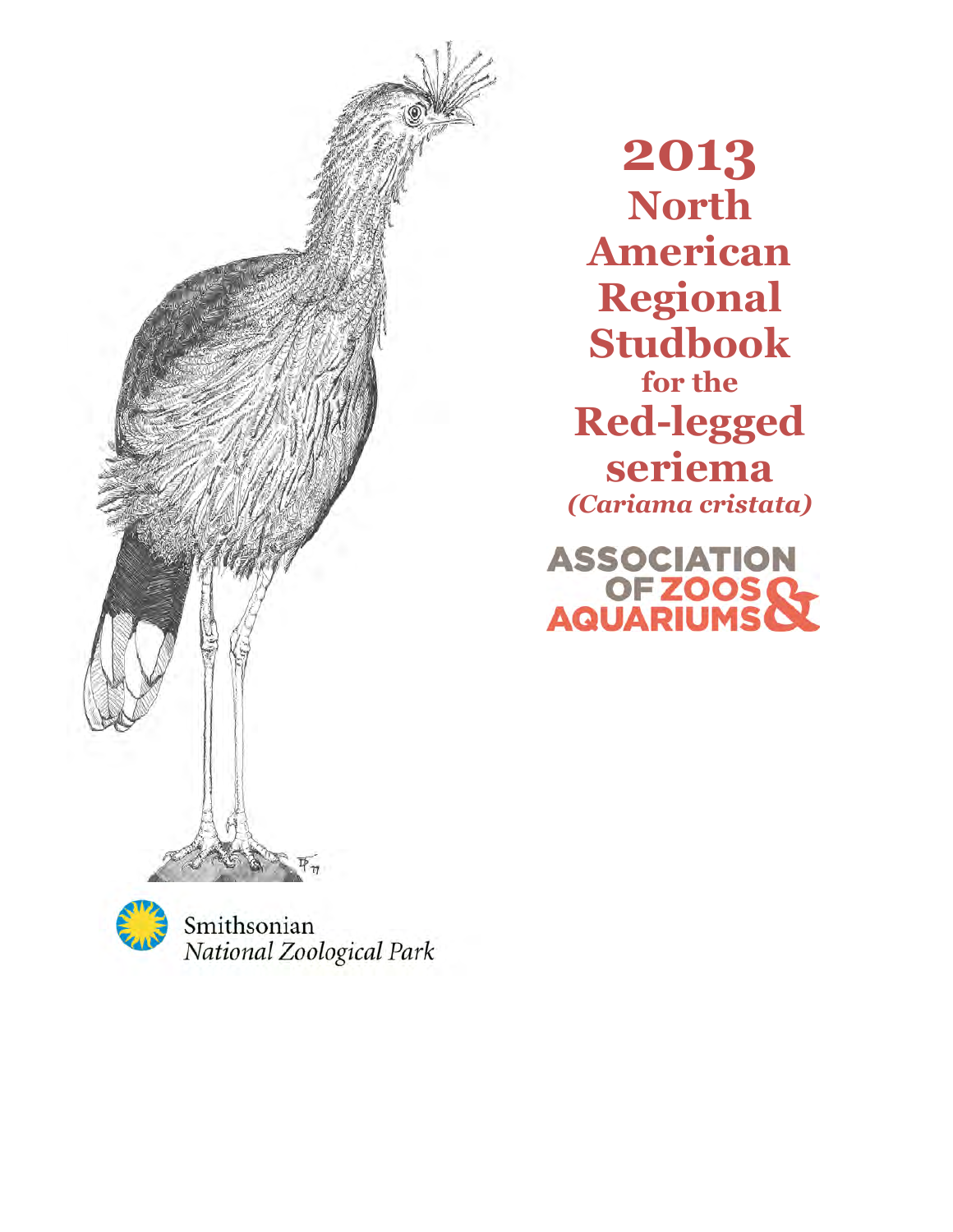## **2013**

## NORTH AMERICAN STUDBOOK

#### for the

# RED-LEGGED

## SERIEMA

## *(Cariama cristata)*

## Sara Hallager, Studbook Keeper

Published by:

Smithsonian's National Zoological Park 3001Connecticut Ave. NW Washington DC 20008 USA

## January 2013

Illustrations by Debi Talbott Smithsonian's National Zoological Park

2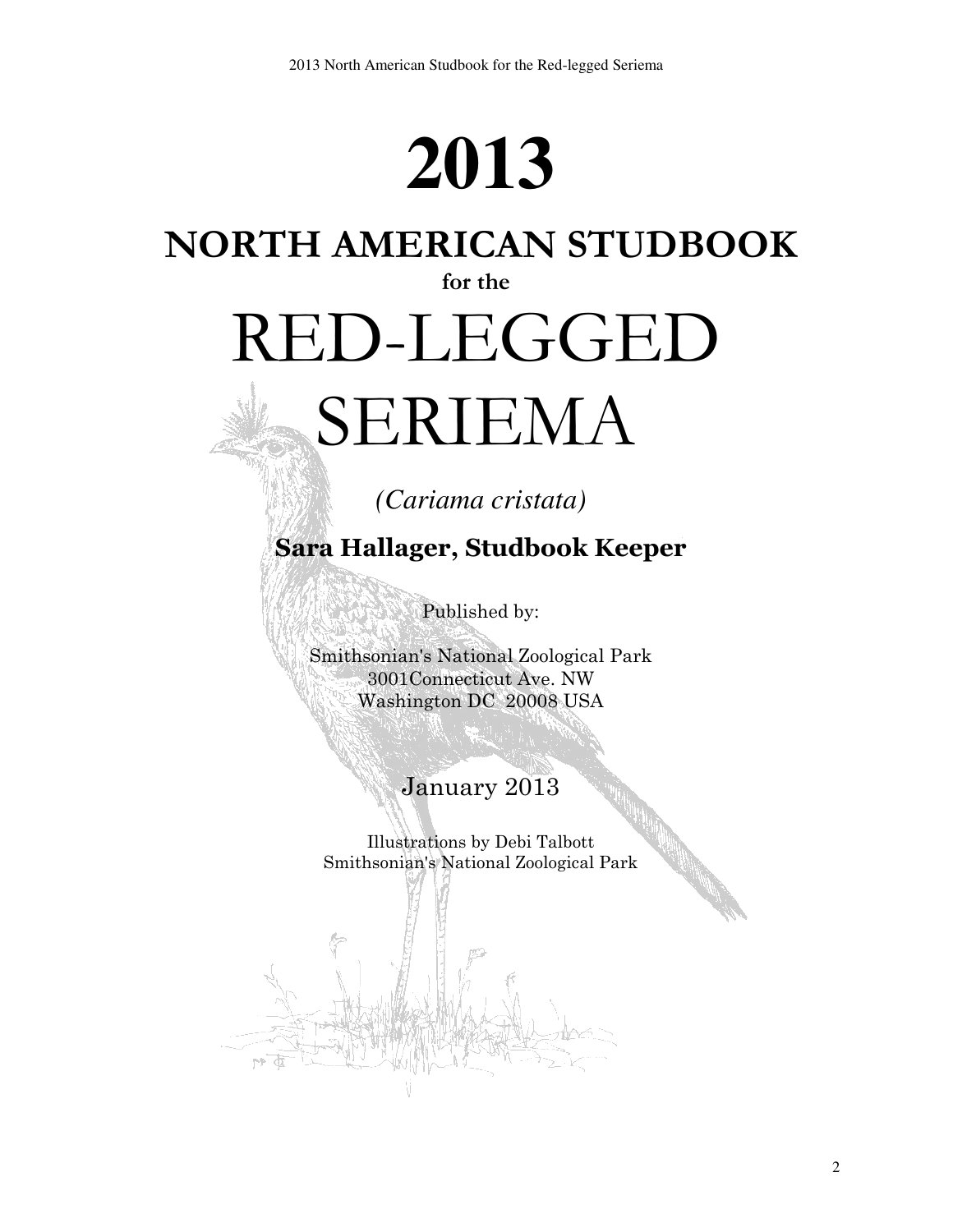## TABLE OF CONTENTS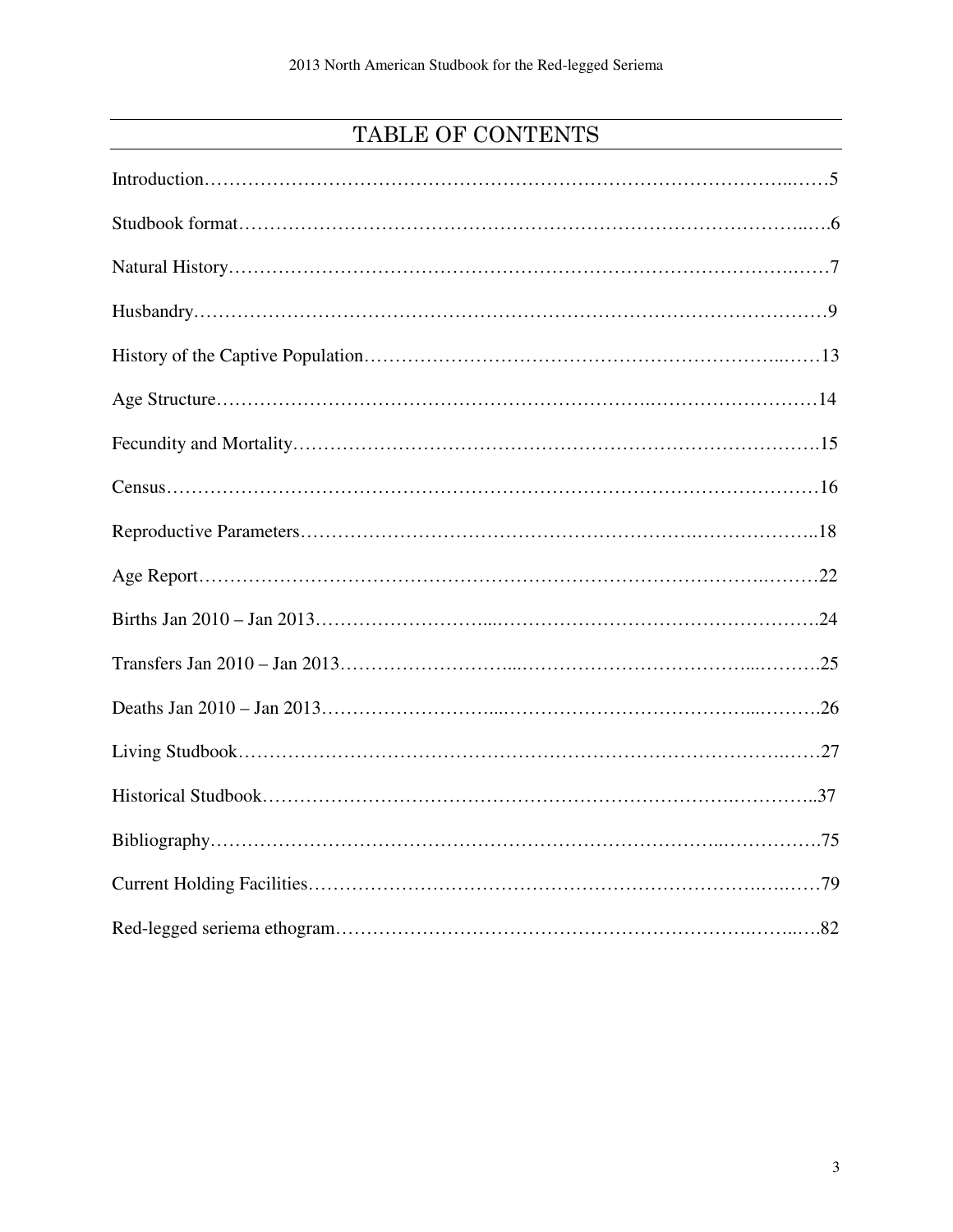#### **STUDBOOK DISCLAIMER**

Copyright January 2013 by Smithsonian's National Zoological Park. All rights reserved. No part of this publication may be reproduced in hard copy, machine-readable or other forms without advance written permission from the Smithsonian's National Zoological Park. Members of the American Zoo and Aquarium Association (AZA) may copy this information for their own use as needed.

The information contained in this studbook has been obtained from numerous sources believed to be reliable. AZA and the Smithsonian's National Zoological Park make a diligent effort to provide a complete and accurate representation of the data in its reports, publications, and services. However, AZA and the Smithsonian's National Zoological Park do not guarantee the accuracy, adequacy, or completeness of any information. AZA and the Smithsonian's National Zoological Park make no warranties or representations of any kind, express or implied, including but not limited to warranties of merchantability of fitness for particular purpose. AZA and the Smithsonian's National Zoological Park disclaim all liability for errors or omissions that may exist and shall not be liable for any incidental, consequential, or other damages (whether resulting from negligence or otherwise) including, without limitation, exemplary damages or lost profits arising out of or in connection with the use of this publication. Because the technical information provided in the studbook can easily be misread or misinterpreted unless properly analyzed, AZA and Smithsonian's National Zoological Park strongly recommend that users of this information consult with the studbook keeper in all matters related to data analysis and interpretation.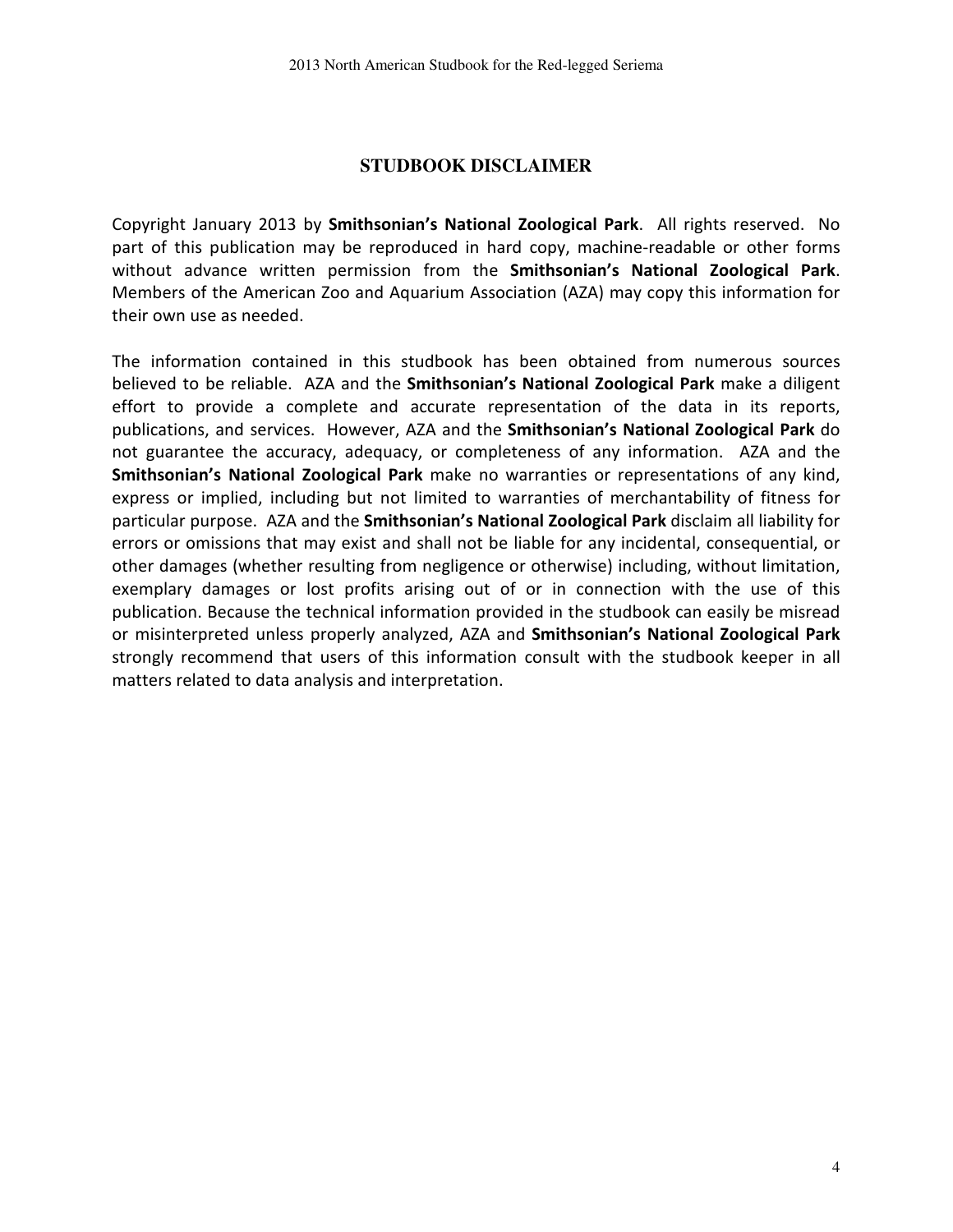#### INTRODUCTION

The formation of the North American Regional Studbook for the red-legged seriema was approved by WCMC (Wildlife Conservation and Management Committee) in April of 1997. This is the seventh edition of this studbook. Data is current through 31 December 2012. The Historical Studbook records 303 (102.94.107) birds maintained in zoos and private facilities in North America from 1891 through 31 December 2012. The Living Studbook contains 65 (32.24.9) birds in 33 institutions.

 When the exact capture location of a wild caught bird is known, it is reported in the studbook. Birds reported only as 'wild caught' have their capture location listed as South America.

 Hatch dates for wild caught birds are estimated to the year, unless institutions have reported otherwise. The hatch date for wild caught birds is based on the year the bird arrived in a facility. It was assumed that young birds were captured for facilities and that a dealer did not hold the birds for an extended period of time. Thus, the hatch date for wild caught birds is generally one year before the bird was first reported in a facility, unless a facility has provided information to the contrary.

 Some seriemas in the studbook are listed as 'lost to follow up' (ltf). In the studbook columns, this will be indicated with the word 'unknown' in the last line of the removal date column. This means that the current status (i.e. alive or dead) in addition to the current location of the bird in question cannot be established.

 Captive breeding was first reported in the United States in 1973. Therefore, birds with an unknown origin prior to this date were assumed wild caught.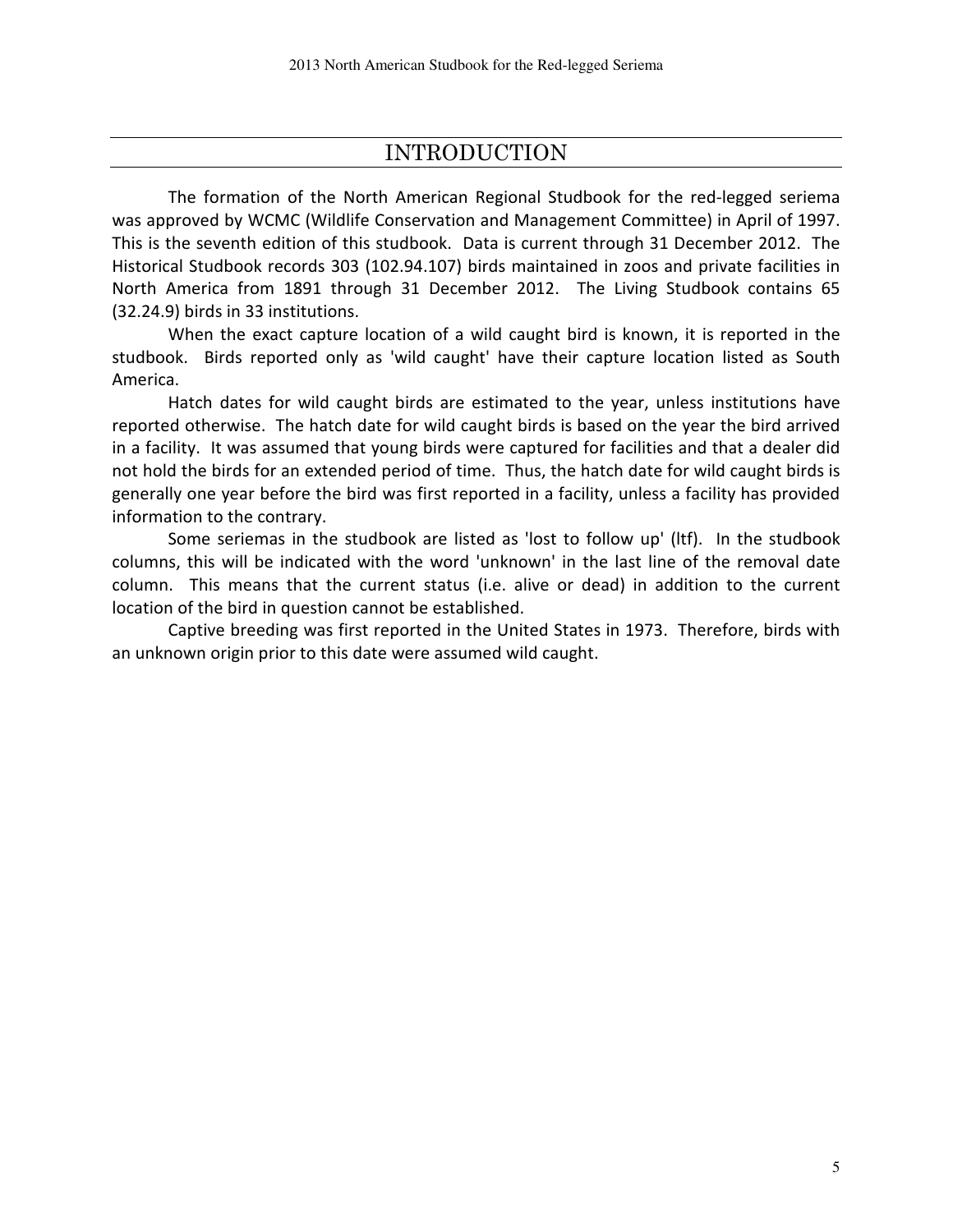#### STUDBOOK FORMAT

The red-legged seriema studbook uses the Single Population Animal Record Keeping System (SPARKS) program, version 1.6.4.

STUD #: Birds permanent studbook number. Each institution should enter the studbook number into ARKS for all animals that they have held.

SEX: M= male F= female U= unknown

HATCH DATE: Birds hatch date. At tilde mark " before the date indicates an approximate date. '?' indicates that the hatch date is unknown.

SIRE and DAM: Studbook numbers for the birds sire and dam. 'Unk' indicates that either or both are unknown. 'Mult' indicates that there are several possible sires and/or dams.

LOCATION: The facility that has acquired the bird. An alphabetical listing of current holding locations as well as all historic holding sites including addresses is included at the end of the studbook. If a bird is no longer traceable, 'ltf" (lost to follow up) will appear to the right of the last known location.

DATE: The date on which the bird arrived or left a facility. A tilde "" mark indicates that the arrival date is approximate. 'Unk" indicates that the date is unknown.

LOCAL ID: The facilities local identification number (often the ISIS number as well).

EVENT: Capture, Birth, Transfer (physical move with corresponding ownership change), Loan (physical move with no ownership change), Death.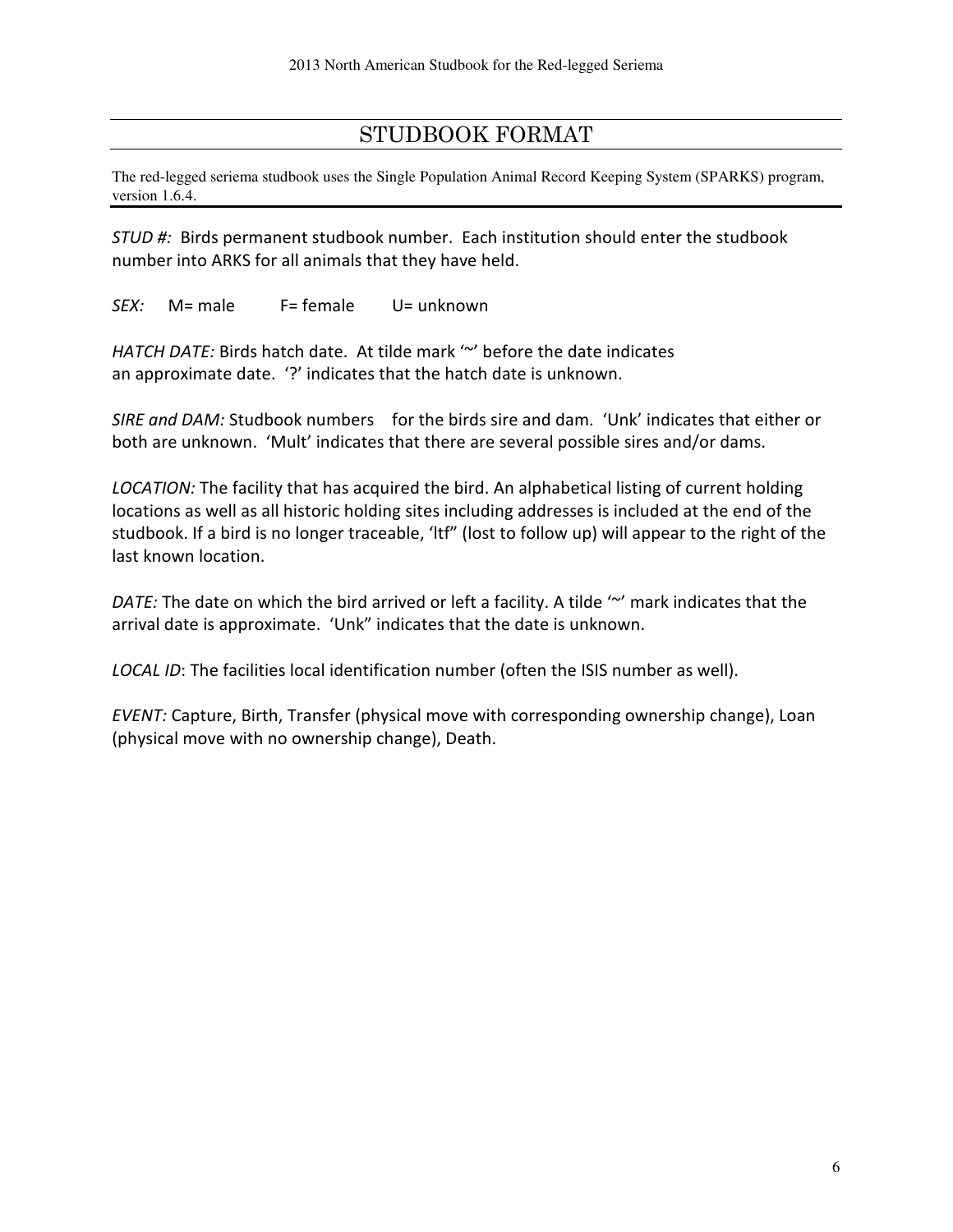### NATURAL HISTORY

The seriemas comprise the Family Cariamidae in the Order Gruiformes. There are two species, both of which are found in South America- the slightly smaller black-legged seriema or Burmeister's seriema (Chunga burmeisteri) and the larger red-legged seriema or crested seriema (Cariama cristata). The placement of seriemas within the Order Gruiformes has been disputed over the years. They are generally placed closest to bustards, with which they share similar cestode parasites. Fossilized predecessors of modern seriemas have been found in North and South America and Europe. These ancestors stood anywhere from three to ten feet high. They had huge, sharp beaks making them significant predators. And, like seriemas today, they could run extremely fast. The two extant species of seriemas are both found in Central South America where they inhabit the grasslands and wooded savannas. Red-legged seriemas are generally found



in open habitats while black-legged seriemas prefer more wooded areas. The range of blacklegged seriemas is considerably smaller than that of the red-legged seriema (del Hoyo 1996).

The red-legged seriema ranges in South America from central and eastern Brazil through eastern Bolivia and Paraguay to Uruguay and central Argentina. It can be found in lightly wooded areas, as well as open savanna like areas. The main concentration of red-legged seriemas is in the grassy savanna region of central Brazil. Here, termite mounds litter the landscape and provide seriemas with places from which to sing and scout for food. Further south, seriemas are found in more wooded areas, as well as grasslands. They can be found at elevations of 2000m. Seriemas have recently colonized man-made grassy areas, and other semi open areas of Brazil, which were formally covered by tropical forests. They are often found in areas where fire has recently passed through and where insects and small vertebrates may be easily found. Seriemas are territorial and usually sedentary in their movements, although movements in response to temperature changes have been reported.

In captivity, red-legged seriemas are more commonly kept than black-legged seriemas. The AZA Gruiformes TAG recommends zoos maintain only the red-legged seriema. Red–legged seriemas have been kept in captivity since the late 1800's. They are generally long-lived birds, with life spans of 25 years not uncommon in



Map based on information from the NatureServe InfoNatura website. The data for these maps are provided by NatureServe in collaboration with Robert Ridgely, James Zook, The Nature Conservancy - Migratory Bird Program, Conservation International - CABS, World Wildlife Fund - US, and Environment Canada - WILDSPACE.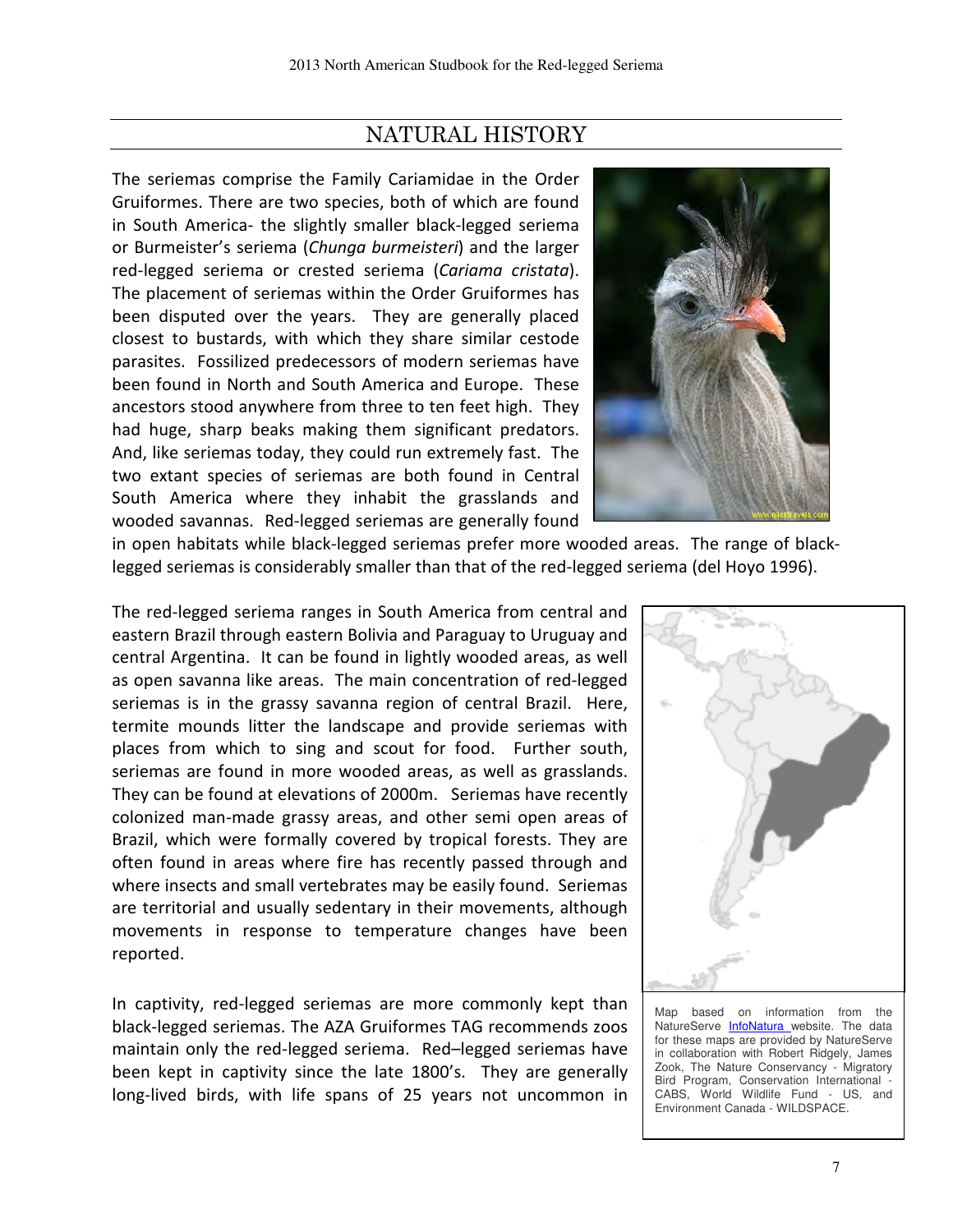captive situations and some birds reaching 30 years (Hallager 2007).

Perhaps one of the most distinguishing characteristics of seriemas is their call. Often compared to that of a yelping puppy, it is a loud cry which can heard for several kilometers away. The call is usually performed in the early morning hours, but may be heard at any time of day. It is used to define territory between pairs. The call is frequently initiated by one member of the pair, followed by the other member responding with a sort of duet resulting. Redford and Peters (1986) have analyzed the song and have found it to be comprised of three parts, which are not always sung together. They found that at the onset of the song, the neck was held straight while at the end of the song, which was also the loudest part, the neck was held so that the back of the head nearly touched the back of the calling bird.

Management of both species is similar. Sexes are similar, with males being slightly larger than females. Red-legged seriemas weigh about 2.5-3 kg (5.5-6.6 lb), and stand about 90 cm (35.4 in) tall. Red-legged seriemas have a crest. Unique among South American birds, the crest is comprised of tufts of permanently raised slightly stiff feathers at the base of the bill, which can reach 10cm in length. Males have longer crest feathers but this alone should not be a confirmation of sex. DNA sexing is recommended. Seriemas have loose gray colored plumage, especially on the neck and underparts. The hooked beak is often compared to that of a raptor. Mostly ground dwelling birds, seriemas have three short, very sharp front toes, and a raised smaller hind toe. This anatomical arrangement prevents them from catching prey with their feet. Instead, the sharp claws on the feet are used to hold prey in place while the sharp bill tears the flesh. Although seriemas are omnivorous, they are highly carnivorous. Their diet includes insects, small rodents, lizards, frogs, birds, and occasionally snakes, although their reputation of consuming large numbers of snakes is exaggerated. Leaf material, seeds, fruits, and crops cultivated by humans such as corn, beans, and grains are also eaten. Small prey items are swallowed whole and head first. Larger animals are held between their sharp claws, and torn apart. Killing their prey may involve beating the animal on the ground, or throwing it against a hard surface such as a rock.

They are quick runners, generally preferring to run from danger than fly. They have been clocked running upwards of 70km/hour (43 mph) (del Hoyo 1996). When they do fly, it is generally only when they cannot out run their pursuer, or when they must reach an elevated perch.

Neither species of seriema is considered threatened. However, exact counts of both species have not been conducted, so their true status is not really known. Further complicating the matter is their far-reaching call, which may yield a false count of the actual numbers of birds in a particular area.

Central Brazil is the stronghold of the red-legged seriema. Here, the species favors the grassy, savanna areas dominated by termite mounds. These favored lookout perches provide the redlegged seriema with elevated roosts in which to call and advertise their territory. Farther south, the species is found in the grasslands of southern Brazil, Uruguay and Argentina. In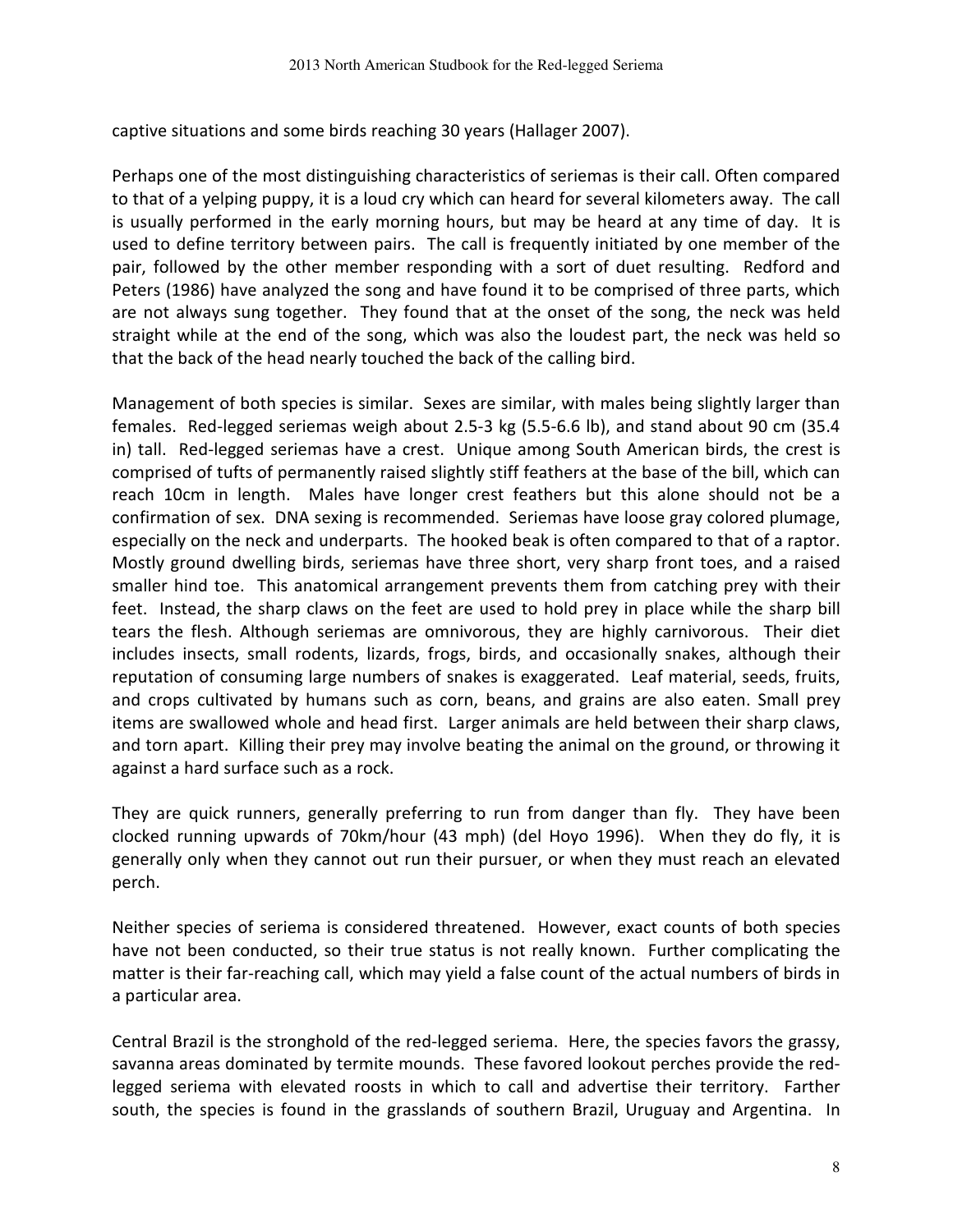Argentina, numbers range from abundant to scarce. It is considered a vanishing species in Uruguay. In northeastern and southeastern Brazil, illegal traders of live animals occasionally offer red-legged seriemas for sale (del Hoyo 1996).

Threats to both species of seriema habitat are in the form of agricultural development and hunting, although red-legged seriemas seem to have adapted to this threat and in fact have colonized certain deforested areas in Brazil (del Hoyo 1996). Populations of both species should continue to be monitored given their precarious status in certain parts of their range.

### HUSBANDRY

Capture and Restraint: Seriemas are easily caught using a large net. Care must be taken when extracting the bird from the net so that the handler is not pierced by the sharp talon of the bird's inner toe. Once in hand, the greatest threat to the handler is the razor-sharp nails, so handlers must immediately secure the feet. The bird can then be held much like a crane. Once the feet are secure, the handler should immediately pull the seriema's body against his/her own. A second person should hold the head although the bill of the seriema is not particularly dangerous. Seriemas do not use their bill as a weapon although they will hold it open in an attempt to appear more ferocious. Restrain the head by encircling the bird's upper neck with one hand without restricting the airway; do not cover the nares. Hood the bird if necessary to induce calmness. Another method is to hold the wings and body of the seriema with one arm and the legs with the other. Grasp the legs just above the hocks, and place one finger between the hocks to prevent the legs from abrading one another. Make sure the tarsi cannot contact the seriema's neck or the person holding the bird in order to prevent the bird from ripping its neck open. If the seriema's legs must be folded, gently force the tarsi around, but if the bird locks its hocks rigidly, do not force the legs to fold. Instead, maintain steady pressure on the tarsi until the bird allows you to fold the legs. When holding a seriema with folded legs, support the bird's weight with the arm holding its body. Do not keep a seriema's legs folded for more than 15 minutes. These precautions will help prevent slipped tendons, capture myopathy and in some cases leg fractures. When releasing a seriema, allow its legs to touch the ground before letting go of the body or wings.

Transport: Seriemas are best transported in medium sized commercial pet carriers. Crate requirements for seriemas can be found in the International Air Transport Association manual container requirement #17 – IATA 2010). Shipping recommendations can also be found at www.iata.org.

Enclosure: Pen dimensions should be longer than they are wide. A good recommended size is 7.5 m x 5 m x 2.5 m (24.5 ft x 16 ft x 8 ft) for a pair of birds (Collins 1998). Fowler (2001) recommends a space of 10 m<sup>2</sup> (107.64 ft<sup>2</sup>) per bird, and a minimum aviary height of 2 m (6.5 ft). In the wild, seriemas nest and roost 1-5 m (3-16 ft) off the ground (del Hoyo 1996), and so elevated perches should be provided for them to meet their desire to roost high. They like to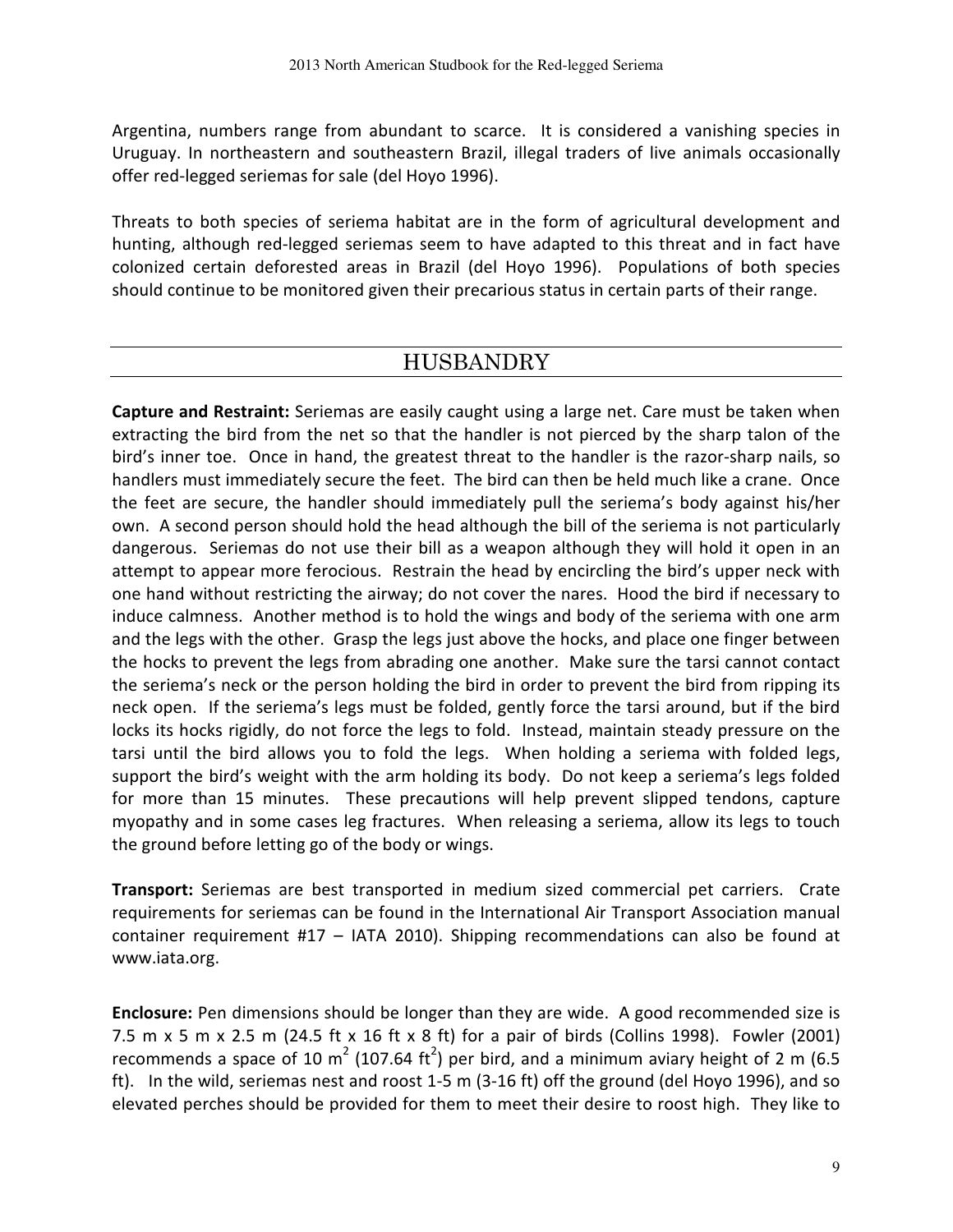run and need long exhibits in which to exercise. Long runs are also important for chicks which need plenty of exercise to avoid developmental problems. A suggested boundary for enclosures is one-inch chain link mesh but other similar sized mesh will work as well. This size mesh reduces the chances of chicks getting out and large rodents getting in. Site barriers, such as thick shrubs give the birds a sense of security in pens of minimum size. Areas of full sun should be provided as seriemas are heavy sunbathers. Additionally, areas of shade should be available, especially in hotter climates.

Feral predators are dangerous for both adult and young seriemas. Foxes and/or raccoons can fatally wound adult birds. Thus, enclosures must be built to minimize predator access. Digging predators (e.g. dogs, foxes) can be excluded by burying the base of the boundary 0.3m (1 ft) in the ground. Surrounding the enclosure with electrical wire deters climbing predators (e.g. raccoons). In areas where large predators (e.g. coyote, bobcat, cougar) are common, birds may need to be housed indoors at night.

Housing requirements: Zoos in zones where temperatures fall below 0°C (32°F) must have winter holding facilities available for housing birds during inclement weather. Seriemas are susceptible to frost bite and must not be left outside when temperatures are below 0°C (32°F). They should be housed during periods of freezing rain or snow. Sheds should be heated to 10° - 15.5°C (50-60°F). Heat bulbs, if used, should be encased in protective wiring to prevent bulb breakage in case a bird makes contact with the bulb. Lights should be installed that can be turned on during the day and off at night. Skylights, which allow for natural light in the stalls, may be advantageous for birds that must be housed for extended periods. A small night-light turned on at night will provide some degree of light for the birds during the overnight hours. The floor of the shed can be dirt or sand which can be covered with bedding hay (straw). Perches should be provided in sheds so that birds can roost off the ground. Even zoos that do not experience extremely cold weather should have a shelter available. The shelter can be used for times when pen repairs are needed, for medical confinement, to minimize food loss from wild birds or when birds must be caught.

Mixed species exhibits: Seriemas can be exhibited with a wide variety of bird and mammal species. Seriemas are hunters though, and small fledglings of any avian species will be consumed if the opportunity presents itself. Birds including cinnamon teal Anas cyanoptera, ringed teal Callonetta leucophrys, Egyptian goose Alopochen aegyptiacus, black-necked swan Cygnus melanocoryphus, paradise shelduck Tadorna variegate, common shelduck Tadorna tadorna, Andean goose Chloephaga melanoptera, white ibis Eudocimus albus, kookaburra Dacelo novaeguineae, hyacinth macaw Anodorhynchus hyacinthinus, scarlet ibis Eudocimus ruber, boat billed heron Cochlearius cochlearius, king vulture Sarcorhamphus papa, grey-winged trumpeter Psophia crepitans, red-billed hornbill Tockus erythrorhynchus, tawny frogmouth Podargus strigoides, common peafowl Pavo cristatus as well as various species of guan Penelope sp., dove Columba sp., turaco Tauraco sp., thrush Garrulax sp., stork Ciconia sp., crow Corvus sp., conure Aratinga sp., have all been exhibited with seriemas at zoos but caution should be used with any species exhibited with seriema because of their hunting nature. Mammals species such as collared peccary Pecari tajacu, Brazilian tapir Tapirus terrestris,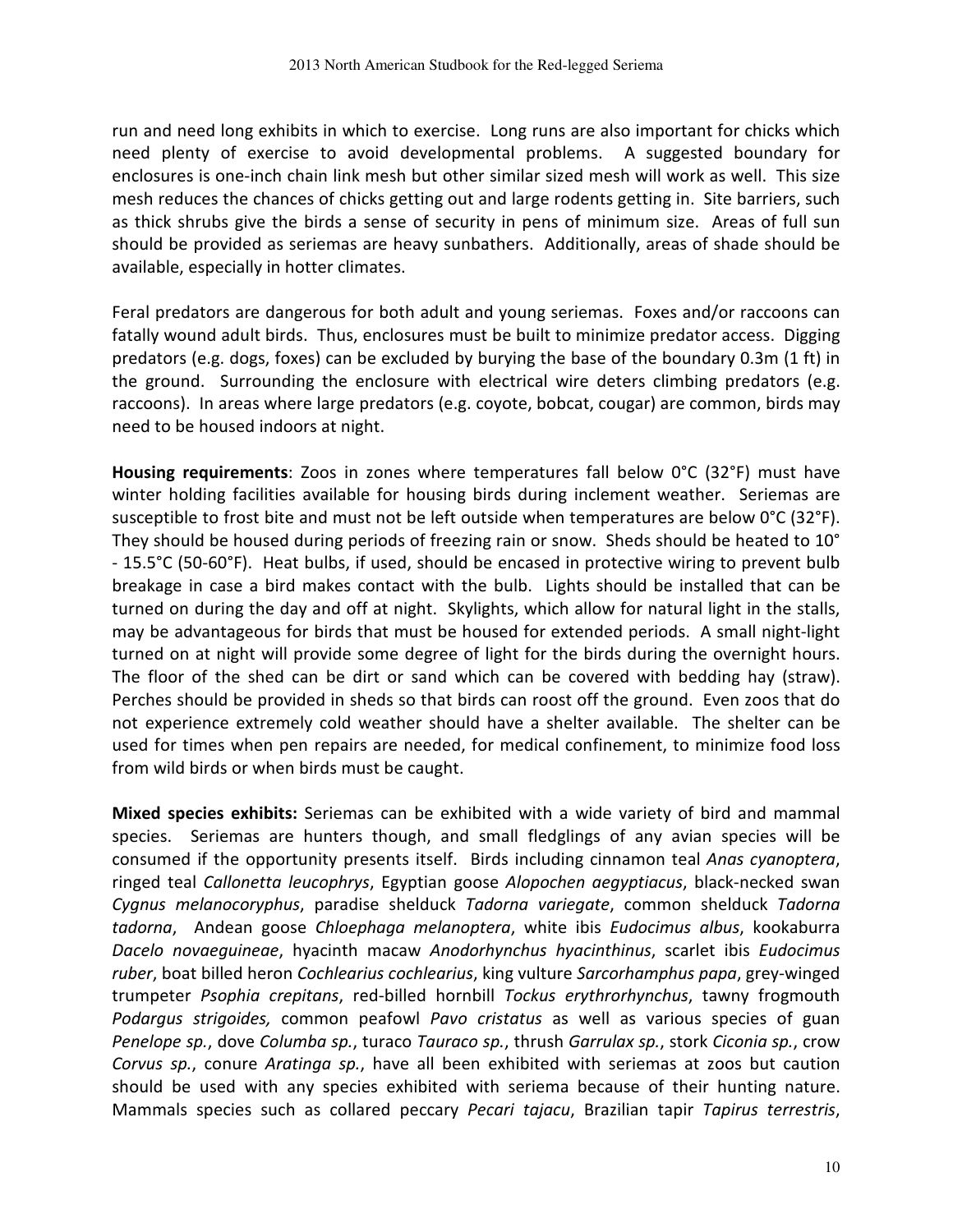squirrel monkey Saimiri ustus, capybara Hydrochaeris hydrochaeris, guanaco Lama quanicoe and giant anteater Myrmecophaga tridactyla have all been successfully exhibited with seriemas.

Social organization: Seriemas are most often exhibited alone or in pairs. Groups of three or more birds are most likely parents and offspring. More than one pair of seriemas cannot be exhibited in the same enclosure as they are extremely territorial. Seriemas should not be introduced to new mates during the breeding season because males can be overly amorous in their efforts to breed causing undue stress upon a newly introduced female. Two males must never be exhibited together.

Water: Seriemas require only small areas of water from which to drink. They are not heavy drinkers but do drink on a daily basis. Heated water dispensers for northern zones are recommended. Seriemas do not bathe in water so pools are not needed in exhibits (unless for aesthetic reasons). If pools are present in enclosures, they should be shallow enough that a bird can walk through the water and the sides should gradually slope to the deepest portion. Pools deeper then 0.6m (24in) are not recommended. Pools should be lowered once chicks leave the nest to prevent accidental drowning.

Diet: From the limited data available, it appears that although these birds are omnivorous, their dietary habits may be primarily insectivorous/carnivorous, as hypothesized by Redford and Peters (1986). The gastrointestinal tract of the seriema was noted to have a large gizzard, but no visible crop (Boyle 1917). This type of gastrointestinal tract is seen with insectivores, herbivores and omnivores. With this in mind, seriemas may be best adapted for an omnivorous/insectivorous feeding strategy. Diets for captive seriemas are varied, but most zoos feed a combination of small and large mice, mealworms, crickets, canned dog or cat food, avian pellets and either horse meat or beef. Fruit may be occasionally consumed. Food should be offered twice daily and on the ground in a pan. When chicks are present, hardboiled egg and pinkies should be given and all amounts of food should be increased. Food should be offered a minimum of three times per day when chicks are present.

Breeding: In captivity, breeding can occur at any time of the year especially in southern zones. In colder climates of the US, breeding typically commences in early March. Males as young as eight months have bred (Collins 1998); females have bred at one year (Hallager 2004). The male initiates the breeding season by showing off his flight feathers, stretching them to one side. The display is also accompanied by strutting in front of the female, with head pointed down and crest raised. The male often presents food to the female. Both birds call, thereby strengthening the bond between them as well as defining the territory of the pair (Redford and Peters 1986). Copulation occurs on the ground (de Almeida 1994).

Once a pair shows signs of nesting (carrying sticks), keepers should provide extra nesting material such as twigs, dried grasses and small branches. Nest building is done by both sexes, although the male does more of the construction. Nests are usually in a tree 1-5 m (3-16 ft) off the ground and construction generally takes one month. Pairs will use the same nest site from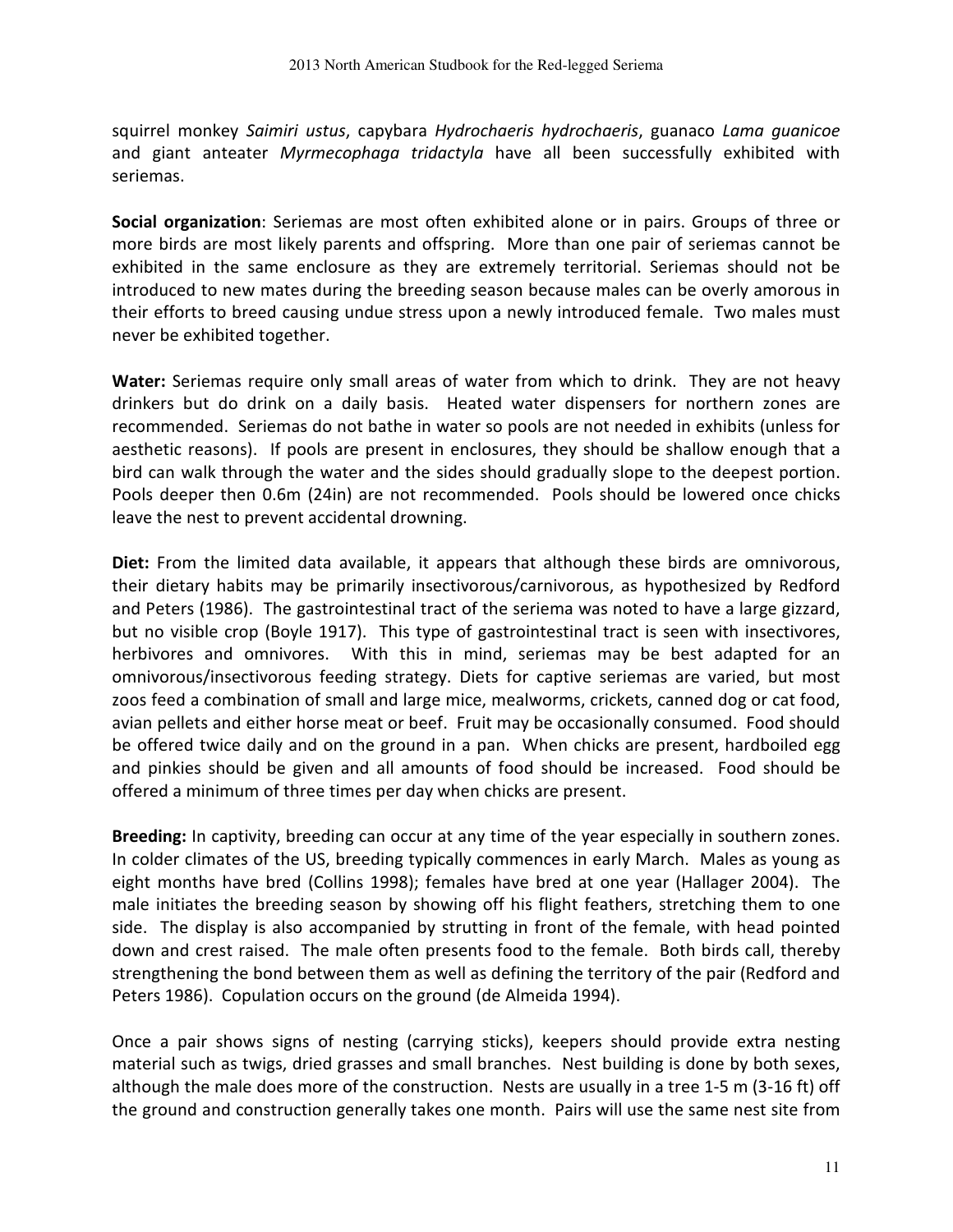year to year. The nest is assembled of twigs and branches, and is lined with mud and leaves. It is usually placed so that the birds can jump up to it in one or two leaps. Commonly, two (or three) white, slightly spotted eggs are laid (57-71  $\times$  46-50 mm in *Cariama cristata* and 56-61  $\times$ 42-46 mm in Chunga burmeisteri (del Hoyo 1996)). Incubation is carried out by both sexes. Captive pairs sometimes eject the first clutch of the season and some pairs are notorious for repeatedly ejecting eggs. It may often take several years for the pair to stop this behavior or even re-pairing of birds to correct this problem. Following a 27-28 day incubation period, the chicks hatch.

Chick development: Chicks are nidicolous and helpless when they hatch, but only for a short period as their growth rate is very fast. At birth, the eyes are open but chicks cannot stand. Chicks are born with brown colored down and weigh about 40-60g. At one week, pin feathers begin to emerge and chicks attempt to stand. Young birds may utter the species characteristic vocalization at this age. As chicks approach 10 days, they are able to stand and by 14 days, may even leave the nest, although most chicks remain in the nest for 3-4 weeks. Chicks are brooded by their parents for the first three weeks of life. After three weeks, the juvenile birds roost in trees at night. Because they are unable to fly at this age, they must have perching positioned so that they can reach high roost sites at night. Fledging occurs at about 30 days. At three months, the parents will start to wean the chick by encouraging them to pick up food for themselves. By three and half months, chicks are nearly full grown although their plumage is still in juvenile form. At four to five months of age, chicks can be moved to their own enclosure or sent to other zoos.

Artificial Incubation: Eggs are best left under the parents, but this is not always possible as some pairs routinely eject eggs from the nest. Should artificial incubation be necessary, eggs should be placed in the incubator horizontally. The automatic turners should be set to turn every 2 hours with an incubation temperature of 37.2ºC (99.0ºF) and a relative humidity of 55- 65%. The humidity should be increased to 75% once the chick enters internal pip. Eggs hatch after 26-27 days of incubation.

Parent-rearing: If the egg has been artificially incubated, pull the dummy and replace the real egg at external pip. Leave the chick and parents alone for the first 24 hours to allow bonding to occur. Seriema parents are normally very attentive, but sometimes chicks need some extra help if they are not growing at the proper rate or they appear weak. Younger siblings can get pushed out or dominated by older chicks and may require supplemental feedings from keepers. The parents usually accept these extra feedings but keepers should be mindful of the sharp talons of adult seriemas when providing supplemental feedings to chicks. Occasionally if two or more chicks are hatched, one chick may die or be killed by the parent (likely the weakest chick) and fed to the remaining chick. Seriemas in the wild are reported to sometimes only raise one chick (del Hoyo 1996).

Hand rearing: Information on hand rearing is available from the studbook keeper.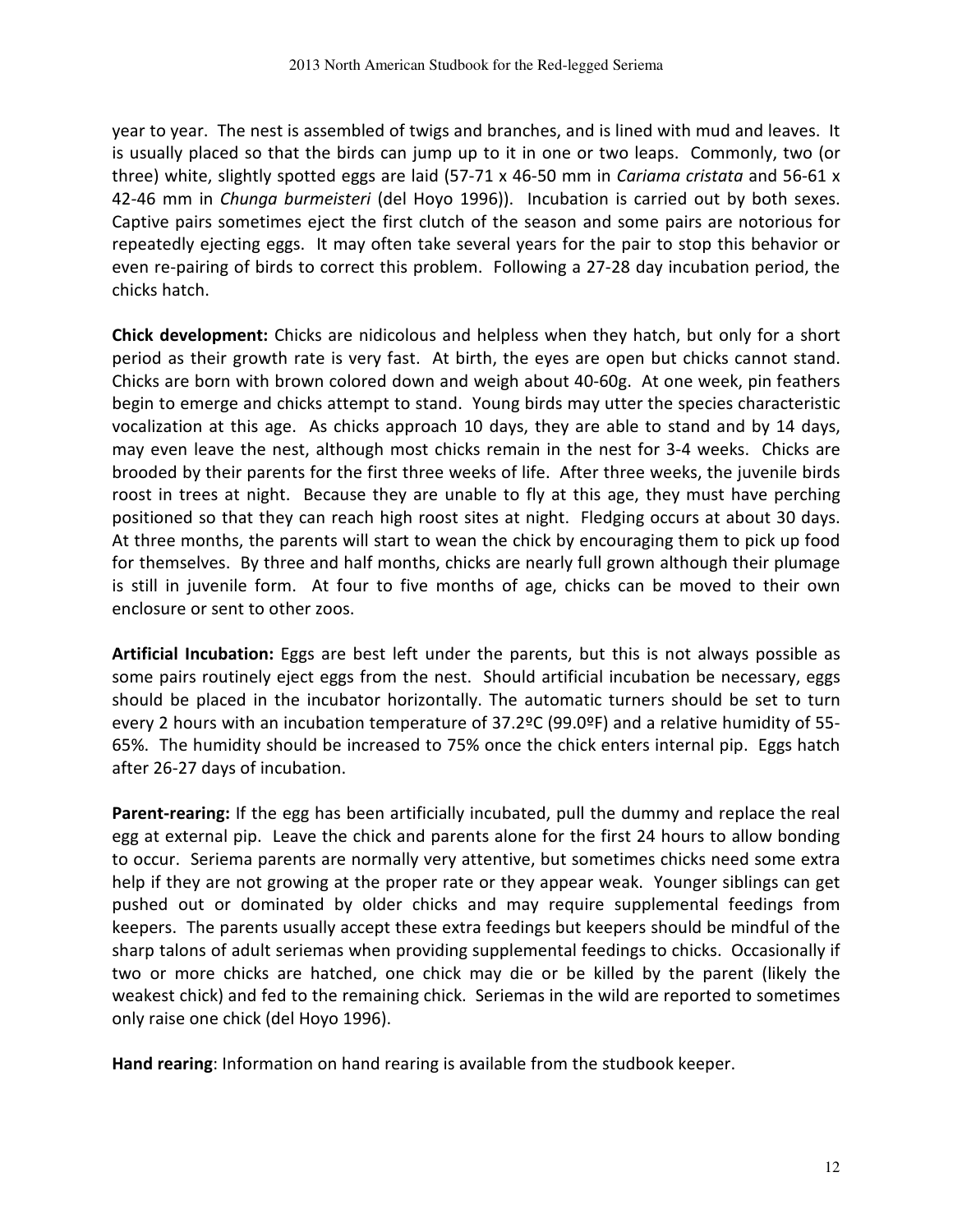#### HISTORY OF THE CAPTIVE POPULATION

Red-legged seriemas were first reported in North American zoological collections in 1891 when the National Zoological Park acquired its first specimen. The Philadelphia Zoo received a bird approximately one year later. From 1903 through 1939, 14 wild caught redlegged seriemas entered the United States. Many lived ten or more years. Two birds imported into the San Diego Zoo in 1935 lived 20 years.

 After 1939, no wild importation's occurred until 1966. When the Oklahoma Zoo imported a pair in 1966, there was only one red-legged seriema alive in a zoo in the United States. Wild importation's continued through the 1960's, with 11 additional birds entering the country. Many of these birds lived 15 years or more.

Another 11 birds were imported during the 1970's. In the early 1980's six birds arrived, marking the final importation of wild caught red-legged seriemas into the United States. Due to the breeding success at zoos and private facilities, no wild caught red-legged seriemas have been imported since 1981.

The first hatching of a red-legged seriema in a US zoo occurred at the San Antonio Zoo in 1973. In 1978, Ollson's Rare Bird Farm (Glendale) became the second facility to breed the species. During the 1970's and 1980's, Glendale was the major breeder of captive bred redlegged seriemas in the US. In 1980, the Tulsa Zoo became the first facility to achieve second generation breeding in the species. Breeding quickly escalated in the 1980's at several zoos and private facilities and continued to remain strong through the 1990's, although has declined significantly in the past few years. Third generation breeding was reached at Woodlands Park Zoo in 1992.

Today, there are no wild caught birds remaining and the captive population of redlegged seriemas in North America is 100% captive born.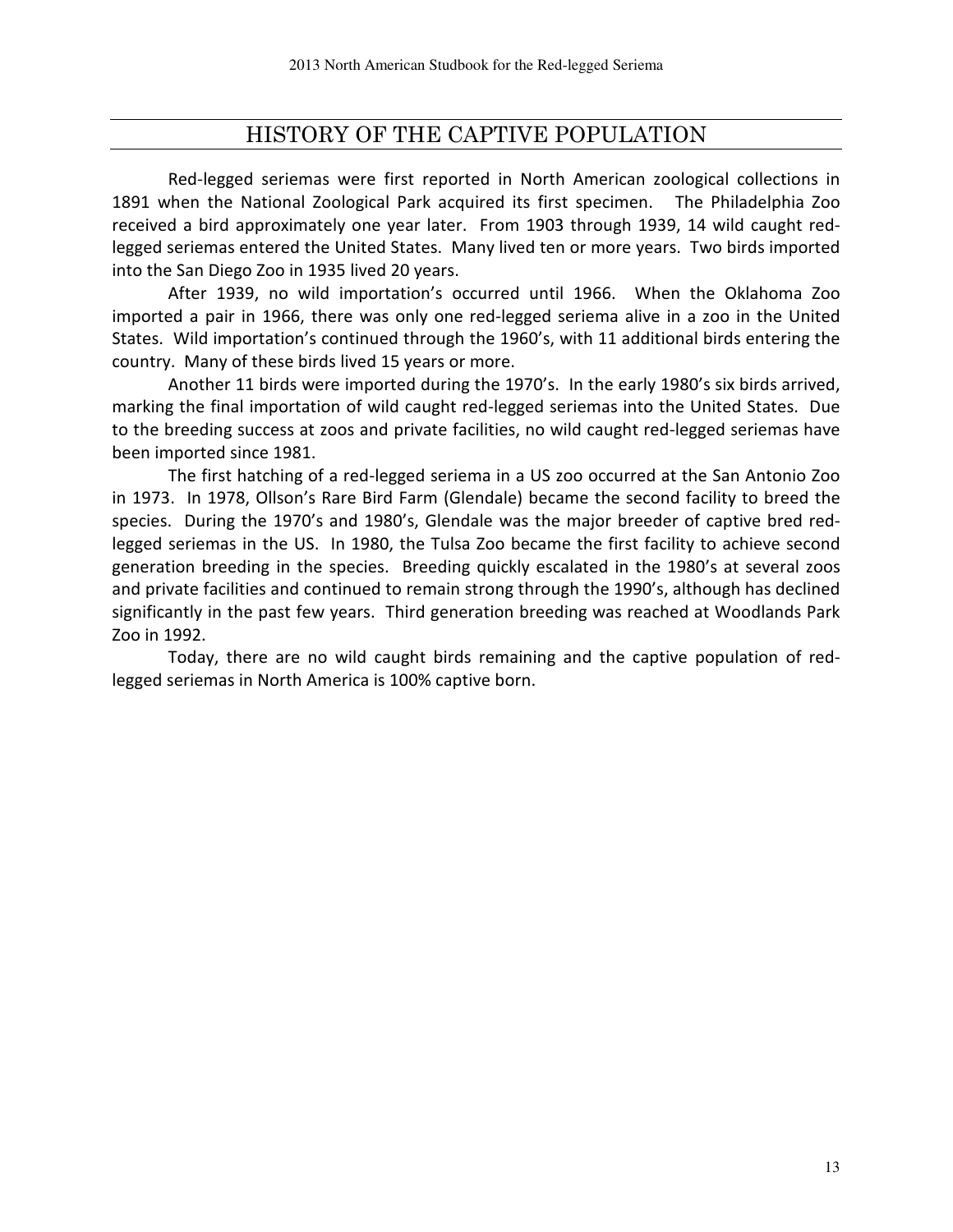## AGE STRUCTURE OF LIVING BIRDS





Photo by Josh Carballo, Tampa's Lowry Park Zoo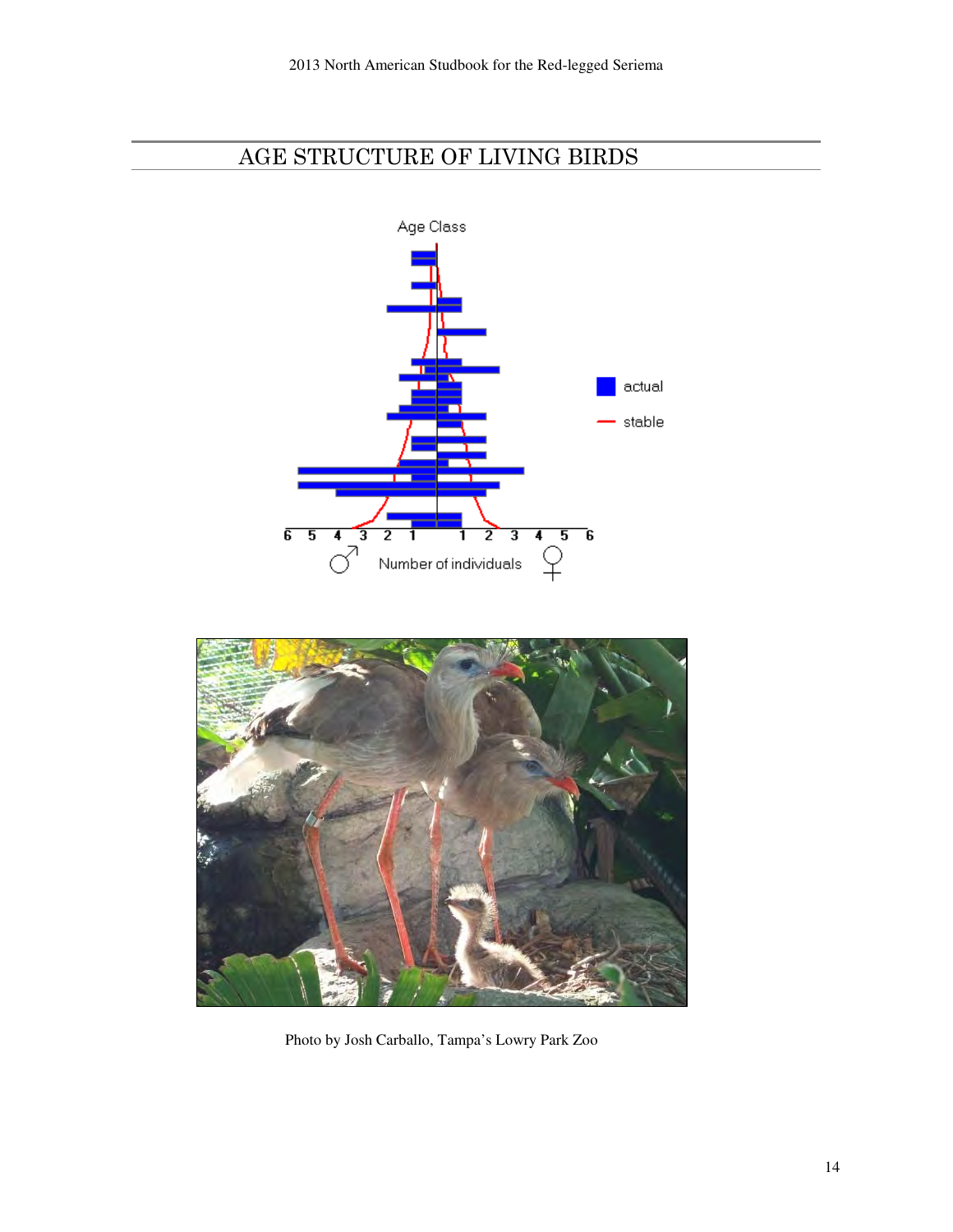## FECUNDITY & MORTALITY REPORT

| Taxon Name: CARIAMA CRISTATA |                                 |                              | ----------              |                                                          |                                 |                          |                                              |            |                                                                           |                        |
|------------------------------|---------------------------------|------------------------------|-------------------------|----------------------------------------------------------|---------------------------------|--------------------------|----------------------------------------------|------------|---------------------------------------------------------------------------|------------------------|
| Aqe<br>$--- - - -$           | Male<br>$\qquad \qquad - - - -$ | Ν<br>$\qquad \qquad - -$     | Female<br>$- - - - - -$ | Fecundity [Mx]<br>$\frac{N}{---}$<br>$---$               | Male<br>$\qquad \qquad - - - -$ | N<br>$\qquad \qquad - -$ | Mortality $[Qx] \ldots$<br>Female<br>------- | N<br>$---$ | Survival $[Lx]$<br>Male                                                   | Female<br>$------ - -$ |
| $0 - 1$                      | 0.00                            | 81.8                         | 0.00                    | 80.2                                                     | 0.31                            | 111.1                    | 0.31                                         | 109.4      | $--- - -$<br>1,000                                                        | 1.000                  |
| $1 - 2$                      | 0.04                            | 76.8                         | 0.10                    | 74.1                                                     | 0.08                            | 81.1                     | 0.07                                         | 78.1       | 0.690                                                                     | 0.690                  |
| $2 - 3$                      | 0.11                            | 83.6                         | 0.11                    | 76.2                                                     | 0.06                            | 86.9                     | 0.05                                         | 79.3       | 0.635                                                                     | 0.642                  |
| $3 - 4$                      | 0.09                            | 78.6                         | 0.11                    | 73.6                                                     | 0.07                            | 81.5                     | 0.08                                         | 76.6       | 0.597                                                                     | 0.610                  |
| $4 - 5$                      | 0.15                            | 69.9                         | 0.20                    | 67.5                                                     | 0.04                            | 70.9                     | 0.05                                         | 69.7       | 0.555                                                                     | 0.561                  |
| $5 - 6$                      | 0.14                            | 58.8                         | 0.15                    | 60.3                                                     | 0.07                            | 60.9                     | 0.03                                         | 61.8       | 0.533                                                                     | 0.533                  |
| $6 - 7$                      | 0.08                            | 54.1                         | 0.09                    | 58.3                                                     | 0.00                            | 54.1                     | 0.03                                         | 58.8       | 0.495                                                                     | 0.517                  |
| $7 - 8$                      | 0.15                            | 49.2                         | 0.07                    | 53.5                                                     | 0.02                            | 49.6                     | 0.02                                         | 53.9       | 0.495                                                                     | 0.501                  |
| $8 - 9$                      | 0.19                            | 44.8                         | 0.08                    | 53.2                                                     | 0.00                            | 44.8                     | 0.00                                         | 53.2       | 0.486                                                                     | 0.491                  |
| $9 - 10$                     | 0.14                            | 40.3                         | 0.06                    | 50.0                                                     | 0.11                            | 43.6                     | 0.08                                         | 52.5       | 0.486                                                                     | 0.491                  |
| $10 - 11$                    | 0.14                            | 37.8                         | 0.06                    | 46.4                                                     | 0.03                            | 38.0                     | 0.00                                         | 46.4       | 0.432                                                                     | 0.452                  |
| $11 - 12$                    | 0.24                            | 34.5                         | 0.08                    | 44.1                                                     | 0.06                            | 36.2                     | 0.02                                         | 44.3       | 0.419                                                                     | 0.452                  |
| $12 - 13$                    | 0.11                            | 33.2                         | 0.18                    | 41.5                                                     | 0.03                            | 34.0                     | 0.05                                         | 42.0       | 0.394                                                                     | 0.443                  |
| $13 - 14$                    | 0.22                            | 32.2                         | 0.17                    | 38.1                                                     | 0.03                            | 32.6                     | 0.05                                         | 39.0       | 0.382                                                                     | 0.421                  |
| $14 - 15$                    | 0.14                            | 28.5                         | 0.08                    | 34.3                                                     | 0.08                            | 30.6                     | 0.01                                         | 34.5       | 0.371                                                                     | 0.400                  |
| $15 - 16$                    | 0.04                            | 26.0                         | 0.23                    | 31.7                                                     | 0.00                            | 26.0                     | 0.03                                         | 32.6       | 0.341                                                                     | 0.396                  |
| $16 - 17$                    | 0.17                            | 24.3                         | 0.19                    | 30.0                                                     | 0.04                            | 25.1                     | 0.03                                         | 30.6       | 0.341                                                                     | 0.384                  |
| $17 - 18$                    | 0.02                            | 21.9                         | 0.13                    | 27.5                                                     | 0.13                            | 23.0                     | 0.04                                         | 28.5       | 0.327                                                                     | 0.372                  |
| $18 - 19$                    | 0.08                            | 19.7                         | 0.12                    | 26.5                                                     | 0.00                            | 19.7                     | 0.11                                         | 27.7       | 0.285                                                                     | 0.358                  |
|                              |                                 |                              |                         |                                                          |                                 | 18.0                     |                                              |            | 0.285                                                                     |                        |
| $19 - 20$                    | 0.06                            | 17.4                         | 0.25                    | 19.1                                                     | 0.08                            |                          | 0.24                                         | 23.0       |                                                                           | 0.318                  |
| $20 - 21$                    | 0.17                            | 14.9                         | 0.11                    | 14.8                                                     | 0.07                            | 15.1                     | 0.13                                         | 15.1       | 0.262                                                                     | 0.242                  |
| $21 - 22$                    | 0.15                            | 13.5                         | 0.10                    | 11.0                                                     | 0.00                            | 13.5                     | 0.09                                         | 11.5       | 0.244                                                                     | 0.210                  |
| $22 - 23$                    | 0.08                            | 13.4                         | 0.00                    | 10.2                                                     | 0.04                            | 13.5                     | 0.14                                         | 10.5       | 0.244                                                                     | 0.191                  |
| $23 - 24$                    | 0.34                            | 10.6                         | 0.06                    | 8.5                                                      | 0.27                            | 12.8                     | 0.06                                         | 9.0        | 0.234                                                                     | 0.165                  |
| $24 - 25$                    | 0.36                            | 8.5                          | 0.27                    | 7.7                                                      | 0.00                            | 8.5                      | 0.00                                         | 7.7        | 0.171                                                                     | 0.155                  |
| $25 - 26$                    | 0.27                            | 7.6                          | 0.08                    | $6.5$                                                    | 0.25                            | 8.1                      | 0.15                                         | $6.5$      | 0.171                                                                     | 0.155                  |
| $26 - 27$                    | 0.09                            | $5.5$                        | 0.00                    | 4.9                                                      | 0.00                            | 5.5                      | 0.18                                         | $5.5$      | 0.128                                                                     | 0.132                  |
| $27 - 28$                    | 0.29                            | 5.2                          | 0.00                    | $4.5$                                                    | 0.00                            | 5.2                      | 0.00                                         | 4.5        | 0.128                                                                     | 0.108                  |
| $28 - 29$                    | 0.00                            | 3.9                          | 0.00                    | 3.5                                                      | 0.00                            | 3.9                      | 0.00                                         | 3.5        | 0.128                                                                     | 0.108                  |
| $29 - 30$                    | 0.00                            | 3.2                          | 0.00                    | 2.2                                                      | 0.14                            | 3.5                      | 0.20                                         | 2.5        | 0.128                                                                     | 0.108                  |
| $30 - 31$                    | 0.00                            | 2.7                          | 0.00                    | 2.0                                                      | 0.00                            | 2.7                      | 0.00                                         | 2.0        | 0.110                                                                     | 0.086                  |
| $31 - 32$                    | 0.00                            | 2.0                          | 0.00                    | $1.0$                                                    | 0.00                            | 2.0                      | 0.50                                         | 2.0        | 0.110                                                                     | 0.086                  |
| $32 - 33$                    | 0.00                            | 2.0                          | 0.00                    | 1.0                                                      | 0.00                            | 2.0                      | 0.00                                         | 1.0        | 0.110                                                                     | 0.043                  |
| $33 - 34$                    | 0.00                            | 1.5                          | 0.00                    | 0.2                                                      | 0.00                            | 1.5                      | 1.00                                         | 1.0        | 0.110                                                                     | 0.043                  |
| $34 - 35$                    | 0.00                            | 0.9                          | 0.00                    | $0.0$                                                    | 0.00                            | 0.9                      | 0.00                                         | 0.0        | 0.110                                                                     | 0.000                  |
| $35 - 36$                    | 0.00                            | 0.0                          | 0.00                    | 0.0                                                      | 0.00                            | 0.0                      | 0.00                                         | 0.0        | 0.110                                                                     | 0.000                  |
| $36 - 37$                    | 0.00                            | 0.0                          | 0.00                    | $0.0$                                                    | 0.00                            | 0.0                      | 0.00                                         | 0.0        | 0.110                                                                     | 0.000                  |
|                              |                                 |                              |                         | Gestation Period: 27 days                                |                                 |                          |                                              |            |                                                                           |                        |
|                              | T                               |                              |                         | $= 12.182$ T = 10.772 30 day mortality: 22%              |                                 |                          |                                              |            |                                                                           |                        |
| $Ro = 1.293$                 |                                 |                              |                         | $\sim$ Ro = 1.169 (48 deaths out of 221 arriving         |                                 |                          |                                              |            |                                                                           |                        |
|                              |                                 | $lambda=1.02$<br>$r = 0.021$ |                         | lambda=1.01<br>$r = 0.014$                               |                                 |                          |                                              |            | within 30 days of birth date)                                             |                        |
|                              |                                 |                              |                         | 224 birth events to known age parents tabulated for Mx   |                                 |                          |                                              |            |                                                                           |                        |
|                              |                                 |                              |                         |                                                          |                                 |                          |                                              |            | (Average of 221 births to female parents and 227 births to male parents.) |                        |
|                              | plus                            |                              |                         |                                                          |                                 |                          |                                              |            |                                                                           |                        |
|                              |                                 |                              |                         | 5 births to UNK or MULT sires                            |                                 |                          |                                              |            |                                                                           |                        |
|                              |                                 |                              |                         | 11 births to UNK or MULT dams                            |                                 |                          |                                              |            |                                                                           |                        |
|                              |                                 |                              |                         | 173 death events with known age tabulated for $Qx \dots$ |                                 |                          |                                              |            |                                                                           |                        |
|                              |                                 |                              |                         |                                                          |                                 |                          |                                              |            | WARNING: Values with small sample sizes (~N<30) warrant less confidence   |                        |
|                              |                                 |                              |                         |                                                          |                                 |                          |                                              |            | NOTE: Offspring of UNK or MULT parents have been proportionately          |                        |
|                              | factored into the fecundity.    |                              |                         |                                                          |                                 |                          |                                              |            |                                                                           |                        |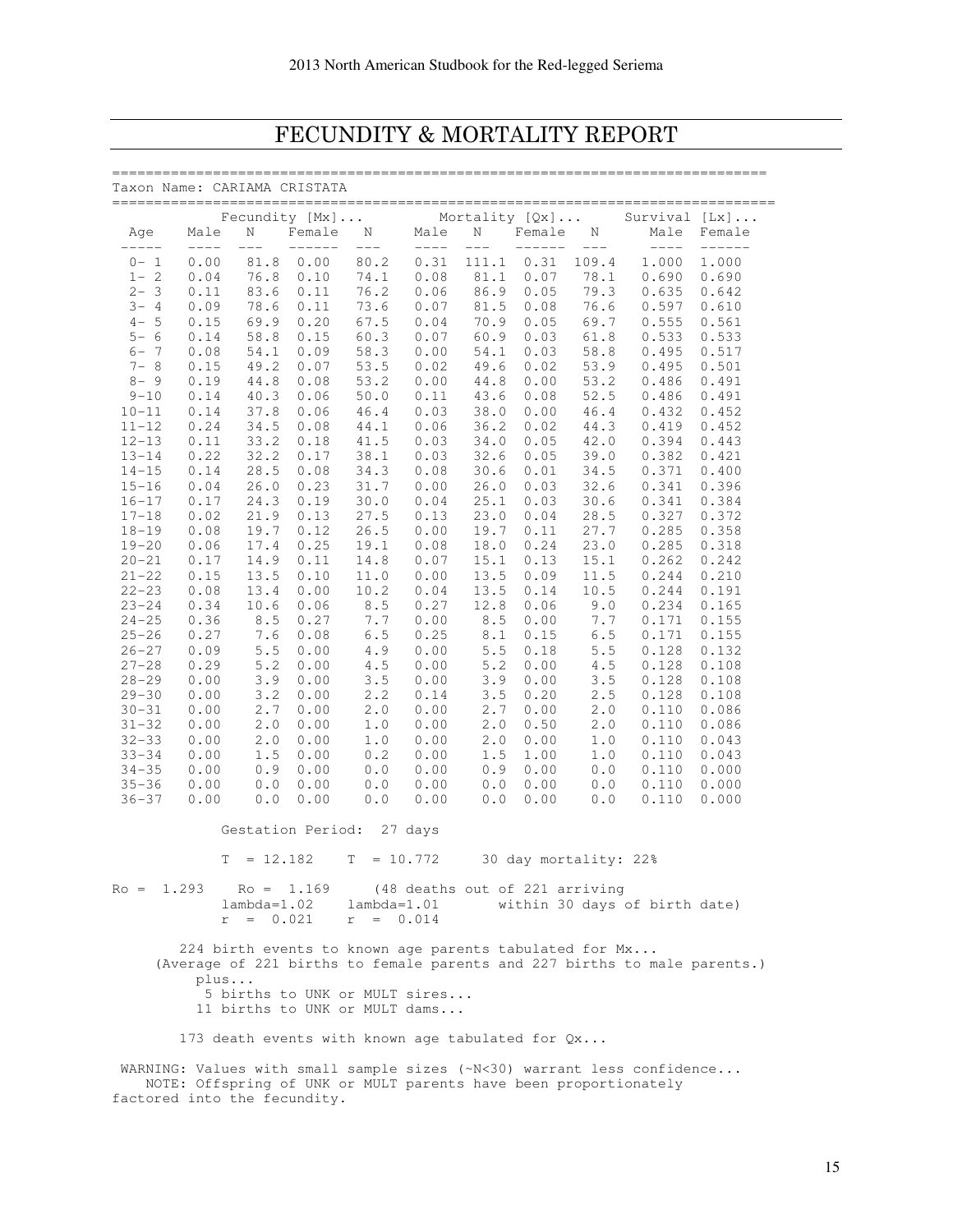## CENSUS REPORT

Ξ

|              |                      | Observed Lambda         |         |                       |
|--------------|----------------------|-------------------------|---------|-----------------------|
| as of 31 Dec |                      | # Insts Specimen Counts |         | Annual Geometric Mean |
| $--- - -$    | $\cdots\cdots\cdots$ | _______________         | ------- | --------------        |
|              |                      |                         |         |                       |
| 2012         | 33                   | 31.24.10<br>(65)        | 1.07    |                       |
| 2011         | 33                   | 29.24.8<br>(61)         | 0.94    | 1.00 (last 2 yrs)     |
|              | 34                   | 30.26.9<br>(65)         | 0.97    | 0.99 (last 3 yrs)     |
| 2010         |                      |                         |         |                       |
| 2009         | 33                   | 30.28.9<br>(67)         | 1.02    | $1.00$ (last 4 yrs)   |
| 2008         | 27                   | 30.29.7<br>(66)         | 1.08    | $1.01$ (last 5 yrs)   |
| 2007         | 27                   | 29.27.5<br>(61)         | 1.22    | $1.04$ (last 6 yrs)   |
| 2006         | 27                   | 22.23.5<br>(50)         | 1.00    | $1.04$ (last 7 yrs)   |
| 2005         | 27                   | 23.23.4<br>(50)         | 1.09    | $1.04$ (last 8 yrs)   |
| 2004         | 25                   | 20.22.4<br>(46)         | 1.00    | $1.04$ (last 9 yrs)   |
| 2003         | 23                   | 19.23.4<br>(46)         | 0.98    | 1.03 (last 10 yrs)    |
| 2002         | 24                   | 20.23.4<br>(47)         | 1.04    | 1.03 (last 11 yrs)    |
| 2001         | 24                   | 20.21.4<br>(45)         | 0.98    | 1.03 (last 12 yrs)    |
| 2000         | 23                   | 19.23.4<br>(46)         | 0.85    | 1.01 (last 13 yrs)    |
| 1999         | 24                   | 22.26.6<br>(54)         | 0.98    | 1.01 (last 14 yrs)    |
|              |                      |                         |         |                       |
| 1998         | 22                   | 24.27.4<br>(55)         | 1.04    | 1.01 (last 15 yrs)    |
| 1997         | 24                   | 24.26.3<br>(53)         | 0.87    | 1.00 (last 16 yrs)    |
| 1996         | 24                   | (61)<br>28.29.4         | 1.07    | 1.01 (last 17 yrs)    |
| 1995         | 23                   | 24.30.3<br>(57)         | 0.98    | 1.01 (last 18 yrs)    |
| 1994         | 26                   | 24.32.2<br>(58)         | 1.05    | 1.01 (last 19 yrs)    |
| 1993         | 27                   | (55)<br>23.29.3         | 1.04    | 1.01 (last 20 yrs)    |
| 1992         | 26                   | 22.30.1<br>(53)         | 0.96    | 1.01 (last 21 yrs)    |
| 1991         | 29                   | 25.29.1<br>(55)         | 1.10    | 1.01 (last 22 yrs)    |
| 1990         | 28                   | 24.25.1<br>(50)         | 0.91    | 1.01 (last 23 yrs)    |
| 1989         | 30                   | (55)<br>25.28.2         | 0.90    | 1.00 (last 24 yrs)    |
| 1988         | 27                   | 27.33.1<br>(61)         | 1.11    | 1.01 (last 25 yrs)    |
| 1987         | 30                   | 25.28.2<br>(55)         | 0.93    | 1.00 (last 26 yrs)    |
| 1986         | 25                   | (59)<br>28.28.3         | 1.13    | 1.01 (last 27 yrs)    |
| 1985         | 20                   | (52)<br>28.24.0         | 1.04    | 1.01 (last 28 yrs)    |
| 1984         | 19                   | 27.23.0<br>(50)         | 1.06    | 1.01 (last 29 yrs)    |
|              |                      |                         |         |                       |
| 1983         | 18                   | 26.19.2<br>(47)         | 1.04    | 1.01 (last 30 yrs)    |
| 1982         | 15                   | 23.19.3<br>(45)         | 1.25    | 1.02 (last 31 yrs)    |
| 1981         | 14                   | 19.17.0<br>(36)         | 1.03    | 1.02 (last 32 yrs)    |
| 1980         | 13                   | 17.18.0<br>(35)         | 1.30    | 1.03 (last 33 yrs)    |
| 1979         | 11                   | (27)<br>13.14.0         | 1.17    | 1.03 (last 34 yrs)    |
| 1978         | 9                    | 10.13.0<br>(23)         | 1.15    | 1.03 (last 35 yrs)    |
| 1977         | 8                    | 10.10.0<br>(20)         | 1.05    | 1.03 (last 36 yrs)    |
| 1976         | 9                    | 9.10.0<br>(19)          | 1.00    | 1.03 (last 37 yrs)    |
| 1975         | $\overline{9}$       | 9.10.0<br>(19)          | 1.00    | 1.03 (last 38 yrs)    |
| 1974         | 10                   | 9.10.0<br>(19)          | 1.12    | 1.03 (last 39 yrs)    |
| 1972         | 10                   | 8.8.1<br>(17)           | 1.06    | 1.03 (last 41 yrs)    |
| 1971         | 9                    | 8.8.0<br>(16)           | 1.23    | 1.04 (last 42 yrs)    |
| 1970         | $\overline{7}$       | 7.6.0<br>(13)           | 0.93    | 1.04 (last 43 yrs)    |
| 1969         | $\overline{7}$       | 8.6.0<br>(14)           | 1.08    | 1.04 (last 44 yrs)    |
| 1968         | 6                    | 7.6.0<br>(13)           | 1.44    | 1.04 (last 45 yrs)    |
| 1967         | $\mathsf S$          | 5.4.0<br>(9)            | 1.13    | 1.05 (last 46 yrs)    |
| 1966         | $\mathsf S$          | 4.3.1<br>(8)            | 2.67    | 1.07 (last 47 yrs)    |
| 1965         | $\sqrt{2}$           | 1.1.1<br>(3)            | 3.00    | 1.09 (last 48 yrs)    |
| 1964         | $1\,$                |                         |         |                       |
|              |                      | 0.0.1<br>(1)            | 1.00    | 1.09 (last 49 yrs)    |
| 1963         | $1\,$                | 0.0.1<br>(1)            | 1.00    | 1.09 (last 50 yrs)    |
| 1962         | $1\,$                | 0.0.1<br>(1)            | 1.00    | 1.09 (last 51 yrs)    |
| 1961         | $1\,$                | 0.0.1<br>(1)            | 1.00    | 1.08 (last 52 yrs)    |
| 1960         | $1\,$                | 0.0.1<br>(1)            | 1.00    | 1.08 (last 53 yrs)    |
| 1959         | $1\,$                | 0.0.1<br>(1)            | 1.00    | 1.08 (last 54 yrs)    |
| 1958         | $1\,$                | 0.0.1<br>(1)            | 1.00    | 1.08 (last 55 yrs)    |
| 1957         | $1\,$                | 0.0.1<br>(1)            | 0.33    | 1.06 (last 56 yrs)    |
| 1956         | $\sqrt{2}$           | 0.0.3<br>(3)            | 0.75    | 1.05 (last 57 yrs)    |
| 1955         | $\sqrt{2}$           | 0.0.4<br>(4)            | 1.00    | 1.05 (last 58 yrs)    |
| 1954         | 2                    | 0.0.4<br>(4)            | 1.00    | 1.05 (last 59 yrs)    |
| 1953         | $\sqrt{2}$           | 0.0.4<br>(4)            | 1.00    | 1.05 (last 60 yrs)    |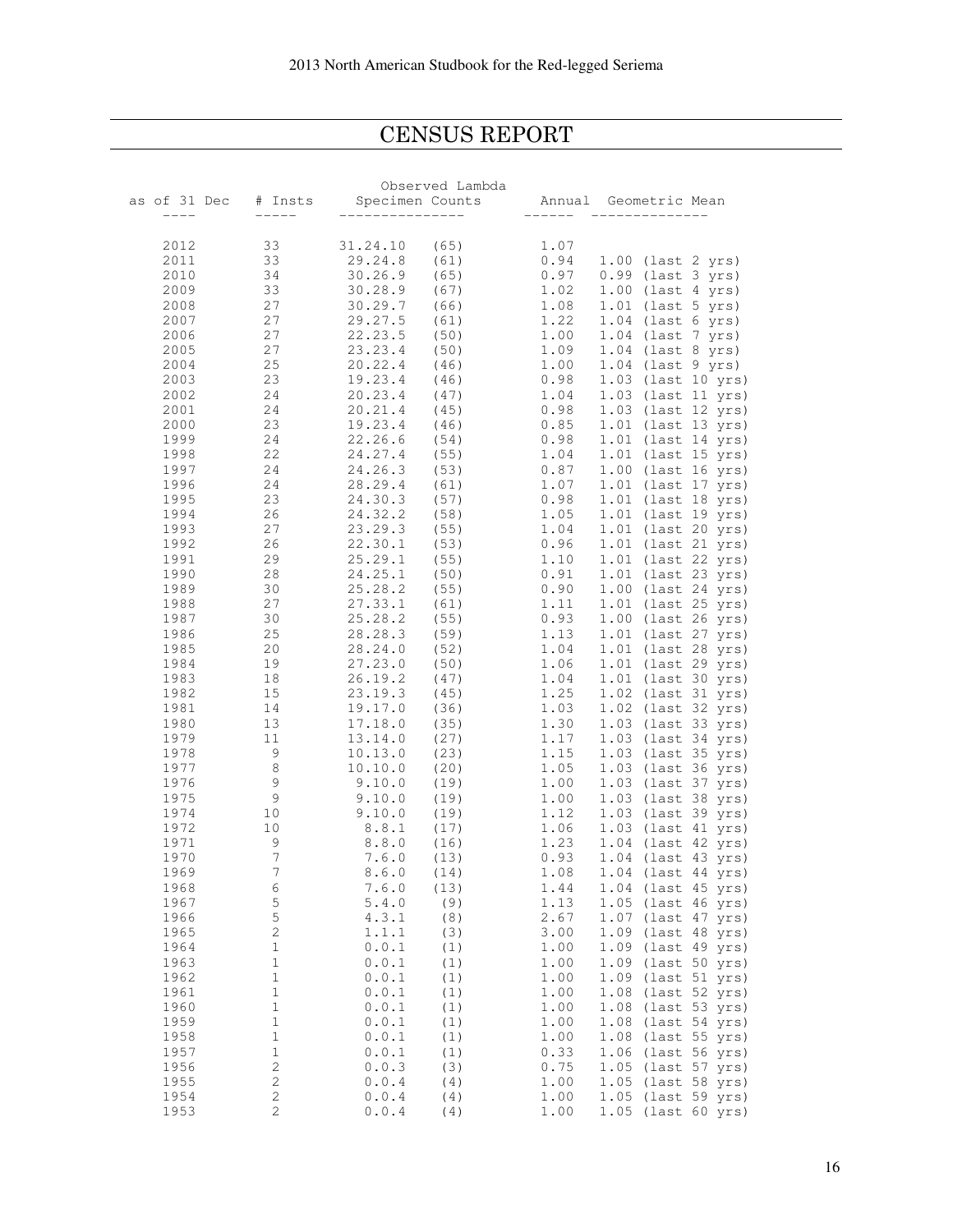#### 2013 North American Studbook for the Red-legged Seriema

| 1952 | 2                   | 0.0.4 | (4) | 1.00         |        | 1.05 (last 61 yrs)               |
|------|---------------------|-------|-----|--------------|--------|----------------------------------|
| 1951 | $\sqrt{2}$          | 0.0.4 | (4) | 1.00         |        | 1.05 (last 62 yrs)               |
| 1950 | $\overline{c}$      | 0.0.4 | (4) | 1.00         |        | 1.05 (last 63 yrs)               |
| 1949 | $\mathbf{2}$        | 0.0.4 | (4) | 1.00         |        | 1.04 (last 64 yrs)               |
| 1948 | $\mathbf{2}$        | 0.0.4 | (4) | 1.00         |        | 1.04 (last 65 yrs)               |
| 1947 | $\mathbf{2}$        | 0.0.4 | (4) | 1.00         |        | 1.04 (last 66 yrs)               |
| 1946 | $\mathbf{2}$        | 0.0.4 | (4) | 1.00         |        | 1.04 (last 67 yrs)               |
| 1945 | $\mathbf{2}$        | 0.0.4 | (4) | 1.00         |        | 1.04 (last 68 yrs)               |
| 1944 | $\mathbf{2}$        | 0.0.4 | (4) | $1\,.\,0\,0$ |        | 1.04 (last 69 yrs)               |
| 1943 | $\mathbf{2}$        | 0.0.4 | (4) | $1\,.\,0\,0$ |        | 1.04 (last 70 yrs)               |
| 1942 | $\mathbf{2}$        | 0.0.4 | (4) | 1.00         |        | 1.04 (last 71 yrs)               |
| 1941 | $\mathbf{2}$        | 0.0.4 | (4) | 1.00         |        | 1.04 (last 72 yrs)               |
| 1940 | $\mathbf 2$         | 0.0.4 | (4) | 0.80         |        | 1.04 (last 73 yrs)               |
| 1939 | 3                   | 0.1.4 | (5) | 1.00         |        | 1.04 (last 74 yrs)               |
| 1938 | 3                   | 0.1.4 | (5) | 1.67         |        | 1.04 (last 75 yrs)               |
| 1937 | $\mathbf{2}$        | 0.1.2 | (3) | 1.00         |        | 1.04 (last 76 yrs)               |
| 1936 | $\mathbf{2}$        | 0.1.2 | (3) | 0.75         |        | 1.04 (last 77 yrs)               |
| 1935 | $\mathbf 2$         | 1.1.2 | (4) | 1.00         |        | 1.04 (last 78 yrs)               |
| 1934 | 3                   | 0.1.3 | (4) | 1.33         |        | 1.04 (last 79 yrs)               |
| 1933 | $\mathbf{2}$        | 0.2.1 | (3) | 1.00         |        | 1.04 (last 80 yrs)               |
| 1932 | $\mathbf{2}$        | 0.2.1 | (3) | 1.00         |        | 1.04 (last 81 yrs)               |
| 1931 | $\mathbf{2}$        | 0.2.1 | (3) | 1.00         |        | 1.04 (last 82 yrs)               |
| 1930 | $\mathbf{2}$        | 0.2.1 | (3) | 1.50         |        | 1.04 (last 83 yrs)               |
| 1929 | $\mathbf 1$         | 0.2.0 | (2) | $1\,.\,0\,0$ |        | 1.04 (last 84 yrs)               |
| 1928 | $\mathbf 1$         | 0.2.0 | (2) | 1.00         |        | 1.04 (last 85 yrs)               |
| 1927 | $\mathbf{1}$        | 0.2.0 | (2) | 1.00         |        | 1.04 (last 86 yrs)               |
| 1926 | $\mathbf 1$         | 0.2.0 | (2) | 0.00         | $---$  | (last 87 yrs)                    |
| 1925 | 0                   | 0.0.0 | (0) | 0.00         | $---$  | (last 88 yrs)                    |
| 1924 | 0                   | 0.0.0 | (0) | 0.00         | $---$  | (last 89 yrs)                    |
| 1923 | 0                   | 0.0.0 | (0) | 0.00         | $---$  | $ulast 90 yrs)$                  |
| 1922 | 0                   | 0.0.0 | (0) | 0.00         | $---$  | (last 91 yrs)                    |
| 1921 | 0                   | 0.0.0 | (0) | 0.00         |        | 0.82 (last 92 yrs)               |
| 1920 | $\mathbf 1$         | 0.0.1 | (1) | 1.00         |        | 0.82 (last 93 yrs)               |
| 1919 | $\mathbf 1$         | 0.0.1 | (1) | 1.00         |        | 0.82 (last 94 yrs)               |
| 1918 | $\mathbf 1$         | 0.0.1 | (1) | $1\,.\,0\,0$ |        | 0.82 (last 95 yrs)               |
| 1917 | $\mathbf 1$         | 0.0.1 | (1) | 1.00         |        | 0.83 (last 96 yrs)               |
| 1916 | $\mathbf 1$         | 0.0.1 | (1) | 1.00         |        | 0.83 (last 97 yrs)               |
| 1915 | $\mathbf 1$         | 0.0.1 | (1) | 1.00         |        | 0.83 (last 98 yrs)               |
| 1914 | $\mathbf 1$         | 0.0.1 | (1) | 1.00         |        | 0.83 (last 99 yrs)               |
| 1913 | $\mathbf 1$         | 0.0.1 | (1) | 1.00         |        | 0.83 (last 100 yrs)              |
| 1912 | $\mathbf 1$         | 0.0.1 | (1) | 0.50         |        | 0.83 (last 101 yrs)              |
| 1911 | $\mathbf{2}$        | 0.1.1 | (2) | 2.00         |        | 0.83 (last 102 yrs)              |
| 1910 | $\mathbf 1$         | 0.0.1 | (1) | 1.00         |        | 0.84 (last 103 yrs)              |
| 1909 | $\mathbf 1$         | 0.0.1 | (1) | 0.50         |        | 0.83 (last 104 yrs)              |
| 1908 | $\mathbf{2}$        | 0.0.2 | (2) | 2.00         |        | 0.84 (last 105 yrs)              |
| 1907 | $\mathbf 1$         | 0.0.1 | (1) | 0.00         | $---$  | (last 106 yrs)                   |
| 1906 | $\circ$             | 0.0.0 | (0) | 0.00         | $---$  | (last 107 yrs)                   |
| 1905 | 0                   | 0.0.0 | (0) | 0.00         | $---$  | (last 108 yrs)                   |
| 1904 | 0                   | 0.0.0 | (0) | 0.00         | 0.84   | (last 109 yrs)                   |
| 1903 | $1\,$               | 0.0.1 | (1) | 0.00         | $---$  | (last 110 yrs)                   |
| 1902 | 0                   | 0.0.0 | (0) | 0.00         | $---$  | $(\text{last } 111 \text{ yrs})$ |
| 1901 | $\mathsf{O}\xspace$ | 0.0.0 | (0) | 0.00         | $-- -$ | $(\text{last } 112 \text{ yrs})$ |
| 1900 | 0                   | 0.0.0 | (0) | 0.00         | $---$  | $(\text{last } 113 \text{ yrs})$ |
| 1899 | 0                   | 0.0.0 | (0) | 0.00         | $---$  | $(\text{last } 114 \text{ yrs})$ |
| 1898 | 0                   | 0.0.0 | (0) | 0.00         | $---$  | $(\text{last } 115 \text{ yrs})$ |
| 1897 | $\mathsf{O}\xspace$ | 0.0.0 | (0) | 0.00         | 0.85   | (last 116 yrs)                   |
| 1896 | $\mathbf 1$         | 0.0.1 | (1) | 1.00         | 0.85   | (last 117 yrs)                   |
| 1895 | $\mathbf 1$         | 0.0.1 | (1) | 0.50         |        | 0.85 (last 118 yrs)              |
| 1894 | $\sqrt{2}$          | 0.0.2 | (2) | 1.00         |        | 0.85 (last 119 yrs)              |
| 1893 | $\sqrt{2}$          | 0.0.2 | (2) | 1.00         |        | 0.85 (last 120 yrs)              |
| 1892 | $\sqrt{2}$          | 0.0.2 | (2) | 2.00         |        | 0.86 (last 121 yrs)              |
| 1891 | $1\,$               | 0.0.1 | (1) | 0.06         |        | 0.84 (last 122 yrs)              |
|      |                     |       |     |              |        |                                  |

Note: Lambda values include Imports and Exports...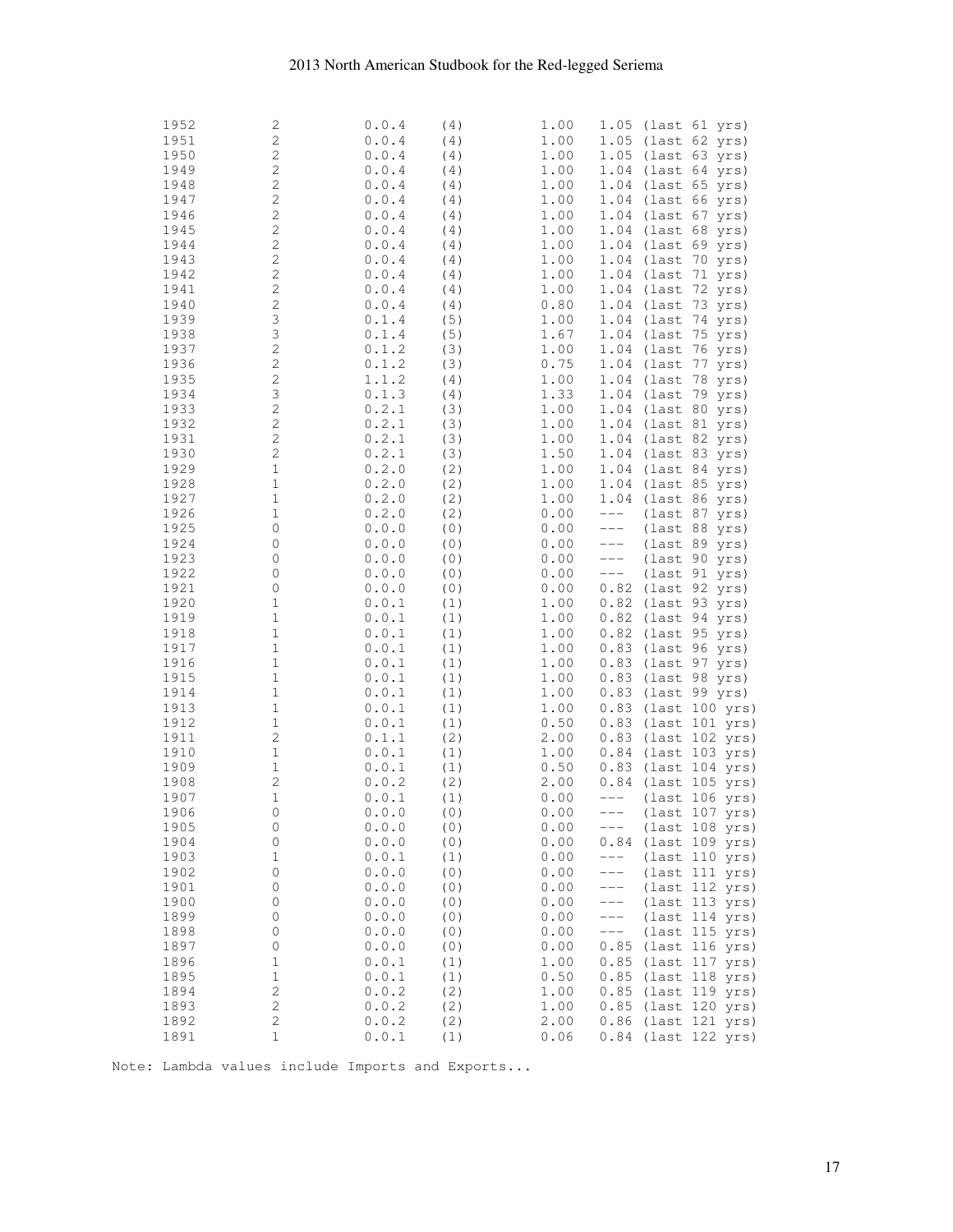## REPRODUCTIVE PARAMATERS

#### **Female data**

|  | 191 at NZP-WASH had chick 199 (d<30 days) at age 1Y, OM, 2D       |
|--|-------------------------------------------------------------------|
|  | 226 at METROZOO had chick 240 at age 1Y, 2M, 25D                  |
|  | 242 at WILD WRLD had chick 259 at age 1Y, 5M, 15D                 |
|  | 60 at DALLAS had chick 64 at age ~1Y, 8M, 20D                     |
|  | 278 at WORLDBIRD had chick 282 at age ~1Y                         |
|  | 81 at DALLAS had chick 99 at age 1Y, 9M, 1D                       |
|  | 171 at CROFT L had chick 103 at age ~2Y, 3M                       |
|  | 90 at CALDWELL had chick 112 at age 2Y, 3M, 16D                   |
|  | 281 at WORLDBIRD had chick 286 at age ~2Y                         |
|  | 47 at TULSA had chick 61 at age ~2Y, 4M, 22D                      |
|  | Oldest dams at first reproduction:                                |
|  | 196 at GILLIS had chick 195 at age ~18Y                           |
|  | 120 at COLUMBIA had chick 246 at age 15Y, 9M, 21D                 |
|  | 31 at BATONROUG had chick 86 at age ~15Y                          |
|  | 156 at CRAWFRD W had chick 283 (d<30 days) at age 14Y, 10M, 21D   |
|  | 22 at GLENDALE had chick 42 at age ~12Y                           |
|  | 48 at LAKEBUENA had chick 148 at age 12Y, 10M, 28D                |
|  | 164 at KNOXVILLE had chick 256 at age 12Y, OM, 30D                |
|  | 69 at LANNOM had chick 211 at age 11Y, 5M, 5D                     |
|  | 207 at ORLANDO had chick 301 (stillborn/prem) at age 11Y, OM, 16D |
|  | 178 at FRESNO had chick 255 at age 10Y, 10M, 27D                  |
|  | Oldest dams to have reproduced:                                   |
|  | 81 at DALLAS had chick 298 at age 25Y, 2M, 1D                     |
|  | 81 at DALLAS had chick 292 (d<30 days) at age 24Y, 3M, 8D         |
|  | 81 at DALLAS had chick 291 (d<30 days) at age 24Y, 3M, 6D         |
|  | 88 at SEDGWICK had chick 289 at age 23Y, 11M, 29D                 |
|  | 88 at SEDGWICK had chick 288 at age 23Y, 11M, 28D                 |
|  | 81 at DALLAS had chick 290 (d<30 days) at age 23Y, 10M, 12D       |
|  | 81 at DALLAS had chick 263 (d<30 days) at age 21Y, 10M, 2D        |
|  | 81 at DALLAS had chick 262 at age 21Y, 10M, 1D                    |
|  | 81 at DALLAS had chick 254 (d<30 days) at age 20Y, 10M, 13D       |
|  | 81 at DALLAS had chick 252 at age 20Y, 10M, 12D                   |

|                            | Median            | Average      | N   |
|----------------------------|-------------------|--------------|-----|
| Age at first reproduction: | 5Y, 2M, 5D        | 6Y,8M,19D    | 35  |
| During all reproduction:   | $\sim$ 8Y,3M,29D  | 9Y, 10M, 24D | 206 |
| Age at last reproduction:  | $~\sim$ 11Y,5M,8D | 9Y, 10M, 24D | 35  |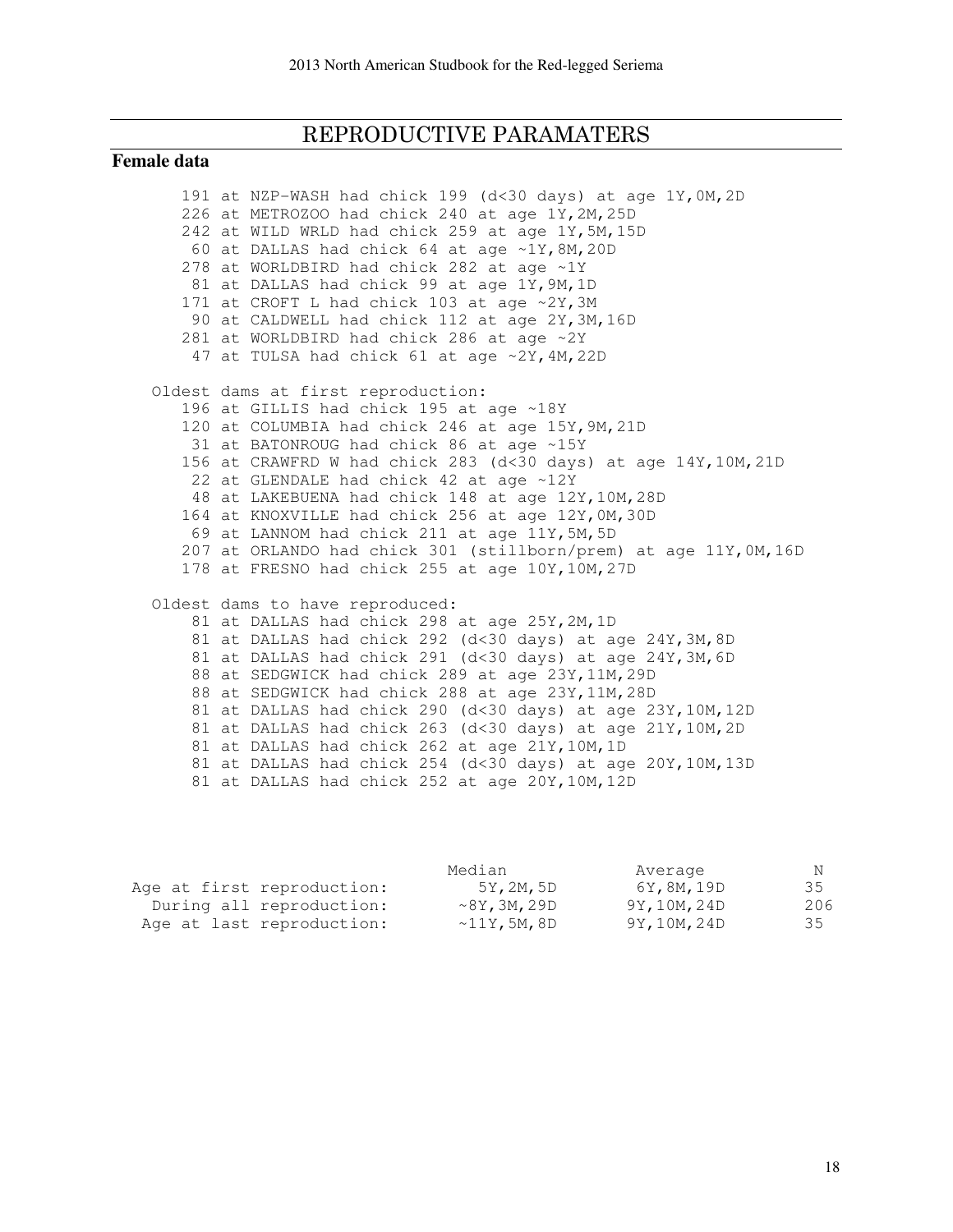|          | Shortest interclutch intervals |                             |                                                        |
|----------|--------------------------------|-----------------------------|--------------------------------------------------------|
| Dam      | Interval                       |                             | Offspring                                              |
| 45       |                                | 18 days between $65$ & $67$ |                                                        |
| 31<br>57 |                                |                             | 20 days between 106 & 107<br>22 days between 122 & 125 |
| 31       |                                | 28 days between 86 & 89     |                                                        |
| 31       |                                | 30 days between 93 & 95     |                                                        |
| 57       |                                |                             | 32 days between 133 & 135                              |
| 31       |                                |                             | 37 days between 105 & 106                              |
| 171      |                                |                             | 37 days between 103 & 186                              |
| 178      |                                |                             | 43 days between 267 & 269                              |
| 242      |                                |                             | 43 days between 260 & 261                              |
| 2.2      |                                | 46 days between 49 & 50     |                                                        |
| 191      |                                |                             | 51 days between 214 & 216                              |
|          |                                |                             |                                                        |

 Hatch seasonality (clutches to known dams) --------------------- January: 6 4% February: 2 1% March:  $4$  3% April: 27 18% May: 31 20%<br>June: 35 23% June: 35 23%<br>July: 18 12% July: 18 12%<br>
12 12 12%

 August: 12 8% September: 8 5% October: 8 5% November: 1 1% December: 1 1%



Photo credit Jason Collier, SeaWorld Orlando

| Clutch size |                 |                  |
|-------------|-----------------|------------------|
|             | 94<br>55<br>1 O | 59%<br>35%<br>6% |
|             |                 |                  |

159 total clutches, mean size is 1.5 eggs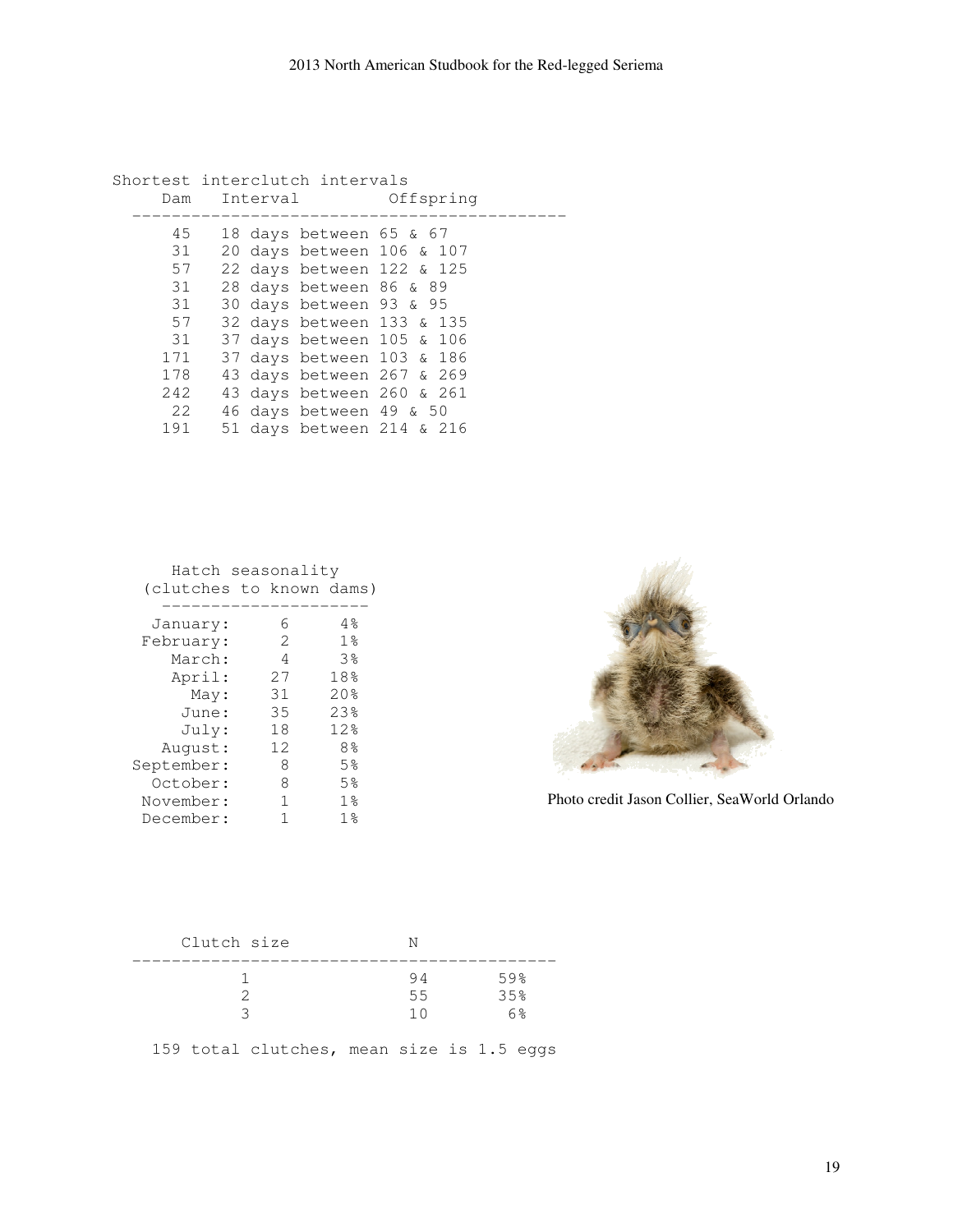#### Viability:

|                                                                                                                                                 | Lived    | > 1 year       | Died<br>< 1 year |                 | Died<br>$<$ 30 days |                |          | DeadInShell &<br>Dead Embryo |  |
|-------------------------------------------------------------------------------------------------------------------------------------------------|----------|----------------|------------------|-----------------|---------------------|----------------|----------|------------------------------|--|
| Rearing:<br>Parent                                                                                                                              | 54       | 63%            | 6                | $7\%$           | 26                  | 30%            | $\Omega$ | 0 <sup>°</sup>               |  |
| (86)                                                                                                                                            |          |                |                  |                 |                     |                |          |                              |  |
| Hand<br>(37)                                                                                                                                    | 28       | 76%            | 6                | 16%             | 3                   | 8 <sup>°</sup> | $\Omega$ | 0 <sup>°</sup>               |  |
| None<br>(2)                                                                                                                                     | $\Omega$ | 0 <sub>8</sub> | 0                | 0 <sup>8</sup>  | $\mathbf{1}$        | 50%            |          | 50%                          |  |
| Unknown<br>(109)                                                                                                                                | 82       | 75%            | 11               | 10 <sub>8</sub> | 16                  | 15%            | $\Omega$ | 0 <sup>°</sup>               |  |
| TOTALS                                                                                                                                          | 164      | 70%            | 23               | 10 <sub>8</sub> | 46                  | 20%            |          | 0 <sup>°</sup>               |  |
| First hatches to dams at an average age of $\sim 6Y$ , 8M, 13D<br>69.8% lived >1 year $-7.0$ % died <1 year $-23.3$ % died <30 days<br>$N = 30$ |          |                | $N = 3$          |                 |                     | $N = 10$       |          |                              |  |

Subsequent hatches to dams at an average age of  $\sim 10Y$ , 4M, 11D 70.5% lived >1 year 10.5% died <1 year 18.9% died <30 days  $N = 134$   $N = 20$   $N = 36$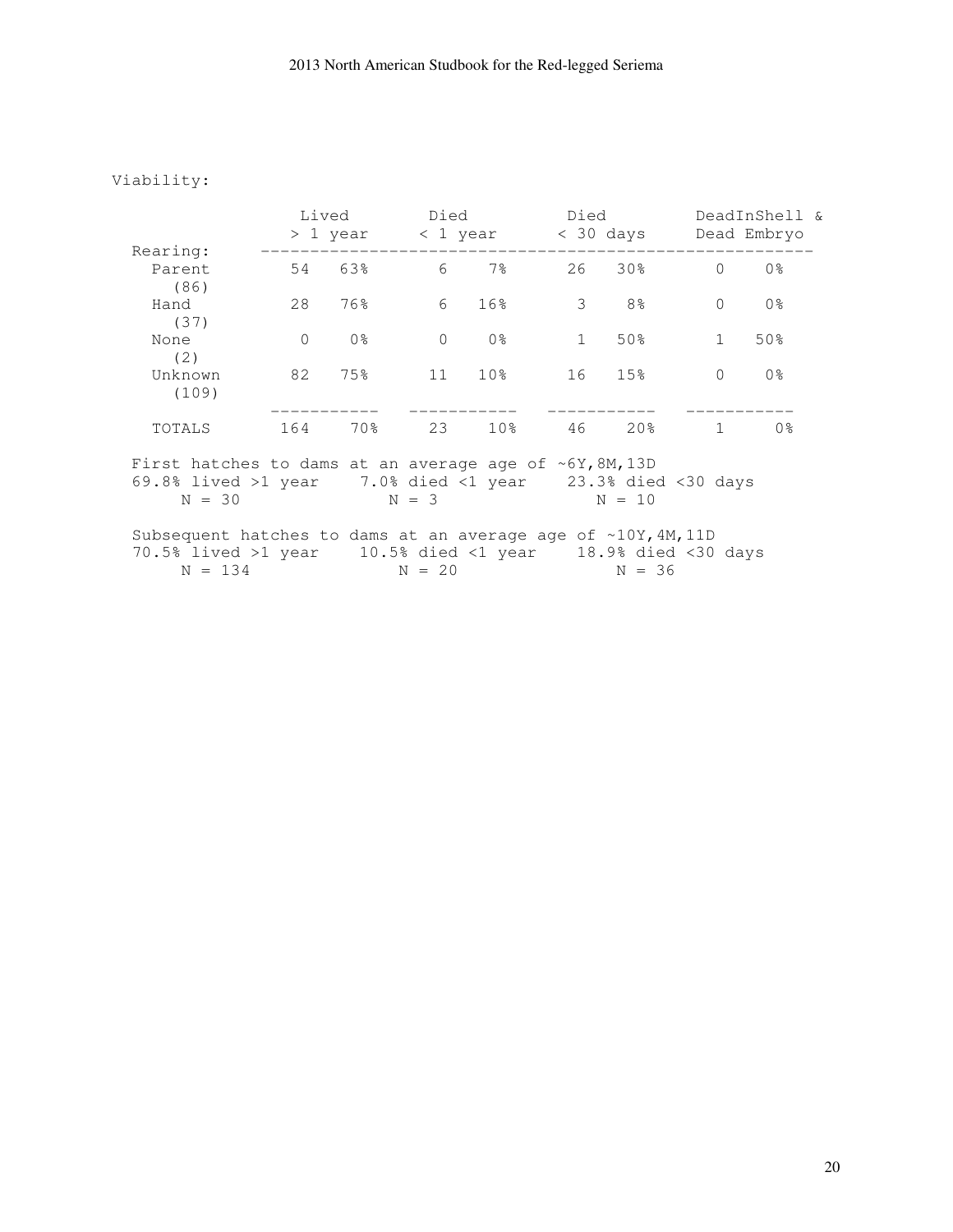#### REPRODUCTIVE PARAMATERS

#### **Male data**

 Youngest sires at first reproduction: 162 at CL SPR AV had chick 174 at age 10M,22D 246 at FRESNO had chick 255 at age 1Y,0M,24D 59 at DALLAS had chick 64 at age ~1Y,7M,24D 279 at WORLDBIRD had chick 282 at age ~1Y 216 at ALEXANDRI had chick 234 at age 1Y,9M,7D 55 at SANDIEGOZ had chick 65 at age 2Y,0M,2D 286 at had chick 301 at age 2Y,2M,1D 92 at CALDWELL had chick 112 at age 2Y,2M,19D 280 at WORLDBIRD had chick 286 at age ~2Y 46 at TULSA had chick 61 at age ~2Y,3M,25D Oldest sires at first reproduction: 194 at GILLIS had chick 195 at age ~23Y 86 at DALLAS had chick 243 at age 18Y,6M,21D 155 at CRAWFRD W had chick 283 at age 14Y,9M,25D 193 at GILLIS had chick 171 at age ~13Y 21 at GLENDALE had chick 42 at age ~12Y 63 at BATONROUG had chick 170 at age 12Y,1M,15D 71 at LANNOM had chick 211 at age 11Y,1M,24D 43 at SANDIEGOZ had chick 111 at age ~10Y 174 at COLUMBIA had chick 246 at age 9Y,11M,21D 64 at LAKEBUENA had chick 148 at age 8Y,10M,14D Oldest sires to have reproduced: 92 at LOWRY had chick 306 at age 26Y,11M,30D 92 at LOWRY had chick 305 at age 26Y, 11M, 29D 64 at WILD WRLD had chick 297 at age 26Y,11M,7D 64 at WILD WRLD had chick 296 at age 26Y,9M,16D 64 at WILD WRLD had chick 284 at age 25Y,9M,25D 64 at WILD WRLD had chick 300 at age 25Y,9M,20D 64 at WILD WRLD had chick 285 at age 25Y,9M,19D 86 at DALLAS had chick 298 at age 24Y,11M,10D 64 at WILD WRLD had chick 275 at age 24Y,9M,9D 64 at WILD WRLD had chick 274 at age 24Y,9M,8D Median Merket Average Number of Number and Average Number 2012

| 4Y,5M,21D  | 34                                     |
|------------|----------------------------------------|
| 8Y,10M,14D | 210                                    |
| 10Y,9M,16D | 34                                     |
|            | 6Y,6M,27D<br>10Y,5M,5D<br>11Y, 8M, 20D |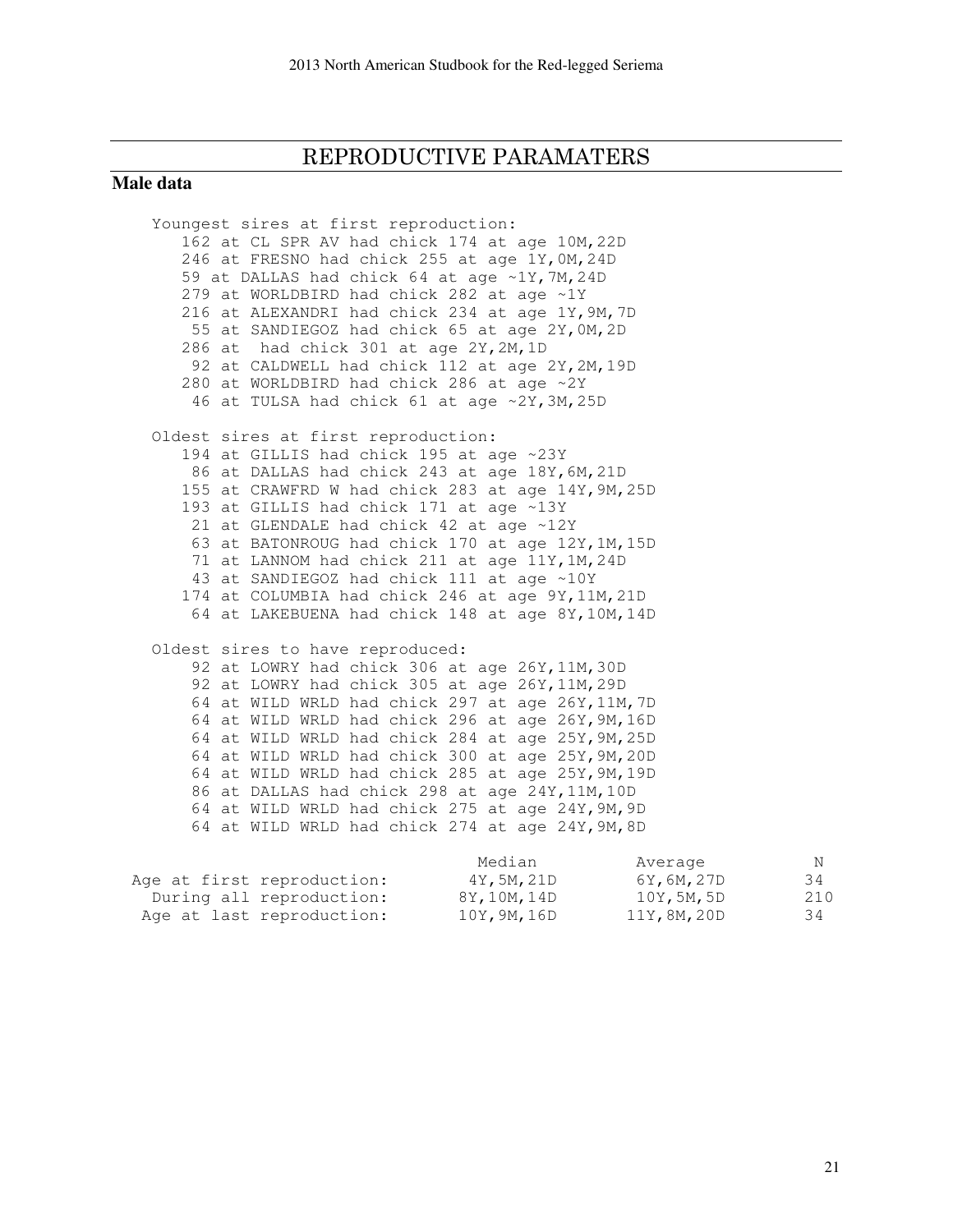## AGE REPORT

|    |                     | Ages at death for animals surviving to at least 30 days                |
|----|---------------------|------------------------------------------------------------------------|
|    |                     | 25th %tile<br>Median 75th %tile<br>Maximum<br>$\mathbb N$              |
|    |                     | males: 2Y, 5M, 26D 5Y, 10M, 26D 13Y, 10M, 28D<br>$\sim$ 25Y<br>49      |
|    |                     | 18Y, 11M, 21D ~33Y, 1M, 23D<br>females: 3Y, 4M, 17D 10Y, 10M, 0D<br>50 |
|    | unknown sex:        | 3M, 21D 1Y, 3M, 10D 5Y, 0M, 27D<br>$\sim$ 29Y<br>34                    |
|    |                     |                                                                        |
|    | Oldest males:       |                                                                        |
| 27 |                     | Wild hatched Died at LAKEBUENA/081102 at age of ~25Y                   |
|    |                     | In captivity for 24Y, OM, OD                                           |
| 24 | Wild hatched        | Died at TORONTO/16855 at age of ~25Y                                   |
|    |                     | In captivity for 24Y, 2M, 19D                                          |
| 41 | Wild hatched        | Died at COLUMBIA/SJ1167 at age of ~23Y                                 |
|    |                     | In captivity for ~21Y, 2M                                              |
|    |                     |                                                                        |
| 30 | Wild hatched        | Died at EVANSVLLE/288104 at age of ~23Y                                |
|    |                     | In captivity for ~23Y                                                  |
| 95 |                     | Captive hatched Died at KNOXVILLE/101 at age of 23Y, 1M, 27D           |
| 43 | Wild hatched        | Died at ORNATUS/281491 at age of ~20Y                                  |
|    |                     | In captivity for ~17Y                                                  |
| 25 | Wild hatched        | Died at SAN ANTON/680072 at age of ~19Y                                |
|    |                     | In captivity for 17Y, 7M, 16D                                          |
| 36 | Wild hatched        | Died at TOLEDO/711508 at age of ~17Y                                   |
|    |                     | In captivity for ~16Y                                                  |
| 63 |                     | Captive hatched Died at DALLAS/938556 at age of 17Y, 10M, 29D          |
| 21 |                     |                                                                        |
|    |                     | In captivity for ~16Y                                                  |
|    |                     |                                                                        |
|    | Oldest females:     |                                                                        |
| 49 |                     | Captive hatched Died at SAN ANTON/791240 at age of ~33Y, 1M, 23D       |
|    |                     |                                                                        |
| 26 | Wild hatched        | Died at GILLIS/________ at age of ~31Y                                 |
|    |                     | In captivity for 28Y, 8M, 24D                                          |
| 47 |                     | Captive hatched Died at TULSA/3288 at age of ~26Y, 4M, 16D             |
| 28 | Wild hatched        | Died at LAKEBUENA/081103 at age of ~25Y                                |
|    |                     | In captivity for 24Y, OM, OD                                           |
| 23 | Wild hatched        | Died at TORONTO/16856 at age of ~22Y                                   |
|    |                     | In captivity for 21Y, 6M, 23D                                          |
| 51 |                     | Captive hatched Died at CL SPR AV/_______ at age of ~21Y, 6M, 10D      |
| 29 | Wild hatched        | Died at TRACY AV/850515 at age of ~20Y                                 |
|    |                     | In captivity for ~20Y                                                  |
| 48 |                     | Captive hatched Died at LAKEBUENA/081101 at age of 20Y, 7M, 27D        |
|    |                     | 112 Captive hatched Died at KANSASCTY/202783 at age of 19Y, 9M, 4D     |
| 31 | Wild hatched        | Died at BATONROUG/89 at age of ~19Y                                    |
|    |                     | In captivity for ~17Y                                                  |
|    |                     |                                                                        |
|    | Oldest unknown sex: |                                                                        |
|    |                     |                                                                        |
| 16 | Wild hatched        | Died at NZP-WASH/16886 at age of ~29Y                                  |
|    |                     | In captivity for 27Y, 11M, 16D                                         |
| 12 | Wild hatched        | Died at SANDIEGOZ/413627 at age of ~23Y                                |
|    |                     | In captivity for ~23Y                                                  |
| 11 | Wild hatched        | Died at SANDIEGOZ/413626 at age of ~22Y                                |
|    |                     | In captivity for ~22Y                                                  |
| 15 | Wild hatched        | Died at NZP-WASH/________ at age of ~19Y                               |
|    |                     | In captivity for 17Y, 6M, 6D                                           |
| 5  | Wild hatched        | Died at NZP-WASH/________ at age of ~14Y                               |
|    |                     | In captivity for 13Y, 4M, 1D                                           |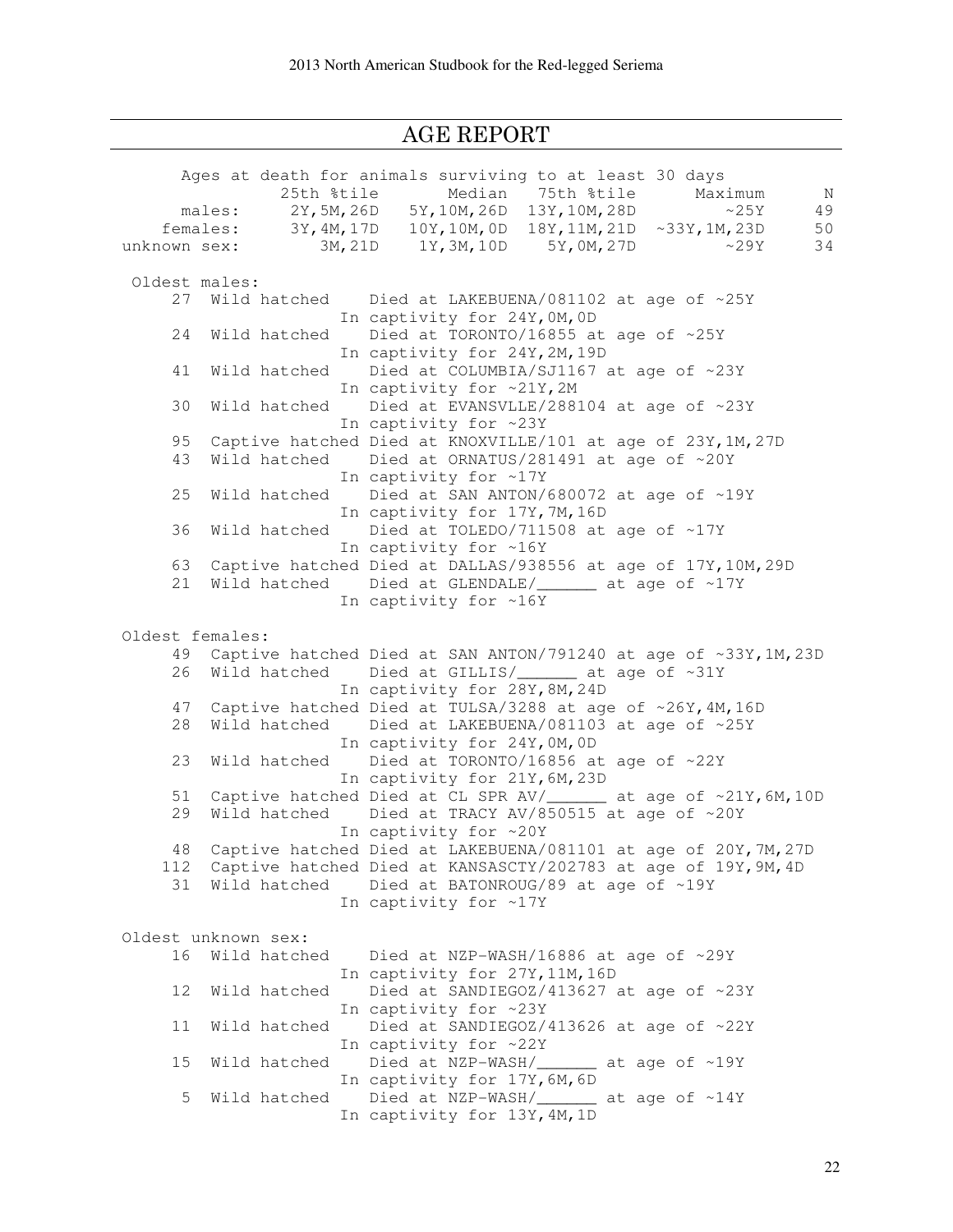|  | 1 Wild hatched Died at NZP-WASH/ ______ at age of ~7Y              |
|--|--------------------------------------------------------------------|
|  | In captivity for 6Y, 3M, 12D                                       |
|  | 108 Captive hatched Died at GULF BREZ/378 at age of 7Y, 3M, 22D    |
|  | 10 Wild hatched Died at NZP-WASH/ ______ at age of ~5Y             |
|  | In captivity for 3Y, 11M, 15D                                      |
|  | 181 Captive hatched Died at WORLDBIRD/990020 at age of 5Y, 2M, 21D |
|  | 2 Wild hatched Died at PHILADELP/20547 at age of ~4Y               |
|  | In captivity for 3Y, 6M, 23D                                       |

Note that median ages are for dead animals only and are NOT average lifespans.

|                            |          | Ages for animals surviving to present |           |              |                                  |    |
|----------------------------|----------|---------------------------------------|-----------|--------------|----------------------------------|----|
|                            |          | 25th %tile                            | Median    | 75th %tile   | Maximum                          | N  |
|                            | males:   | 5Y,2M,22D                             | 7Y,4M,15D |              | $16Y, 6M, 4D \sim 34Y, 10M, 25D$ | 31 |
|                            | females: | 6Y, 11M, 30D                          | 13Y,6M,8D | 19Y,6M,12D   | 28Y, 6M, 24D                     | 24 |
| unknown sex:               |          | 2Y, 9M, 24D                           | 6Y,7M,4D  | 14Y, 1M, 16D | 19Y,6M,9D                        | 11 |
| $0.1$ deat $1.1$ ma meless |          |                                       |           |              |                                  |    |

Oldest living males:

 46 Captive hatched At TULSA/3287 at age of ~34Y,10M,25D 52 Captive hatched At SAN ANTON/791643 at age of 33Y,6M,13D 64 Captive hatched At WILD WRLD/6195 at age of 30Y,7M,22D 86 Captive hatched At CENTRALPK/C11372 at age of 28Y,4M,30D 92 Captive hatched At LOWRY/205356 at age of 27Y,8M,17D 155 Captive hatched At CRAWFRD W/\_\_\_\_\_\_ at age of 20Y,6M,18D 176 Captive hatched At NZP-WASH/213705 at age of 18Y,8M,4D 186 Captive hatched At LOSANGELE/991063 at age of 16Y,6M,24D 189 Captive hatched At WORLDBIRD/990021 at age of 16Y,5M,28D 192 Captive hatched At SEDGWICK/8965 at age of 14Y,11M,3D

Oldest living females:

 81 Captive hatched At CENTRALPK/C11373 at age of 28Y,6M,24D 88 Captive hatched At SEDGWICK/10408 at age of 28Y,4M,28D 116 Captive hatched At RIO GRAND/B21734 at age of 24Y,8M,6D 120 Captive hatched At CALDWELL/106745 at age of 24Y,6M,13D 156 Captive hatched At CRAWFRD W/\_\_\_\_\_\_ at age of 20Y,6M,18D 157 Captive hatched At DENVER/990191 at age of 20Y,5M,20D 164 Captive hatched At KNOXVILLE/2656 at age of 19Y,6M,12D 182 Captive hatched At LOWRY/205357 at age of 17Y,6M,13D 185 Captive hatched At TORONTO/39385 at age of 16Y,7M,18D 191 Captive hatched At SCOT NECK/\_\_\_\_\_\_ at age of 15Y,7M,2D

Oldest living unknown sex:

 166 Captive hatched At CINCINNAT/293130 at age of 19Y,6M,9D 167 Captive hatched At CRAWFRD W/\_\_\_\_\_\_ at age of 19Y,3M,27D 200 Captive hatched At CRAWFRD W/\_\_\_\_\_\_ at age of 14Y,6M,4D 208 Captive hatched At CL SPR AV/\_\_\_\_\_\_ at age of ~13Y,11M 250 Captive hatched At SCOT NECK/\_\_\_\_\_\_ at age of 8Y,4M,8D 265 Captive hatched At COAL VAL/\_\_\_\_\_\_ at age of 6Y,7M,4D 293 Captive hatched At LOWRY/205899 at age of 4Y,8M,12D 296 Captive hatched At WILD WRLD/8860 at age of 3Y,8M,14D 297 Captive hatched At WILD WRLD/8902 at age of 3Y,6M,24D 305 Captive hatched At JNGLARY F/UNK at age of 6M,26D

Note that median ages are for living animals only and are NOT average lifespans.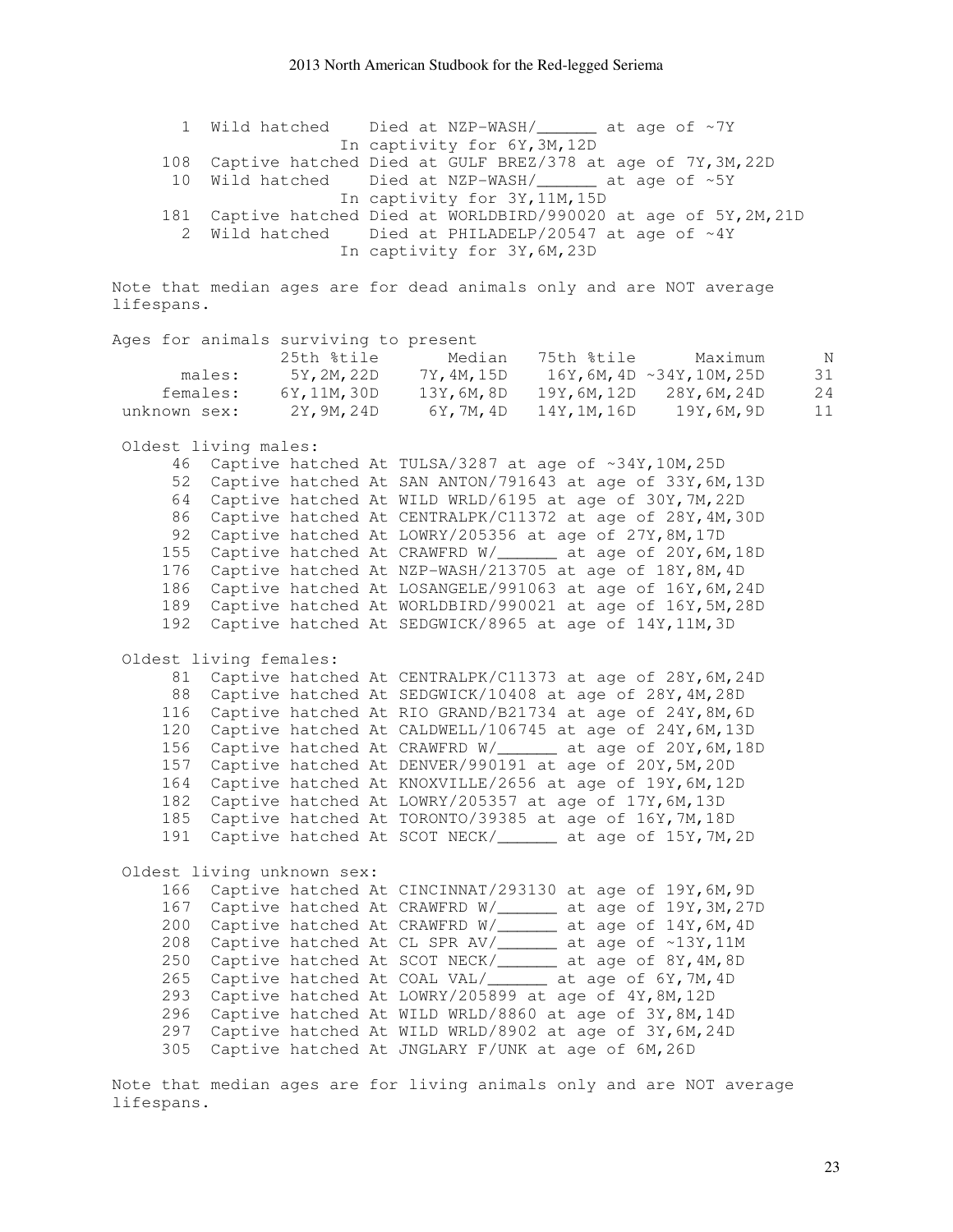## **Births from 1 January 2010 – 1 January 2013**

| Stud#          |                |  |                 |     |     | Sex   Hatch Date   Sire   Dam   Location   Date |  |             | lLocalIDI Event                 |                   |
|----------------|----------------|--|-----------------|-----|-----|-------------------------------------------------|--|-------------|---------------------------------|-------------------|
| 303            | M              |  | 30 Apr 2012     | 286 | 207 | ORLANDO                                         |  |             | 30 Apr 2012 RLS255              | Hatch             |
| 305            | $\overline{?}$ |  | 6 Jun 2012      | 92  | 182 | LOWRY<br>JNGLARY F                              |  | 6 Dec 2012  | 6 Jun 2012 206430<br><b>UNK</b> | Hatch<br>Transfer |
| 306            | $\ddot{ }$     |  | 6 Jun 2012      | 92  | 182 | LOWRY                                           |  | 11 Dec 2012 | 6 Jun 2012 206431               | Hatch<br>Death    |
| 307            | $\overline{2}$ |  | 12 Jun 2012     | 155 | 156 | CRAWFRD W                                       |  |             | 12 Jun 2012                     | Hatch             |
| 308            | F              |  | $27$ Jul 2012   | 286 | 207 | ORLANDO                                         |  |             | 27 Jul 2012 RLS256              | Hatch             |
| 309            | M              |  | $29$ Jul $2012$ | 286 | 207 | ORLANDO                                         |  |             | 29 Jul 2012 RLS257              | Hatch             |
| $\blacksquare$ |                |  |                 |     |     |                                                 |  |             |                                 |                   |

TOTALS: 2.1.3 (6)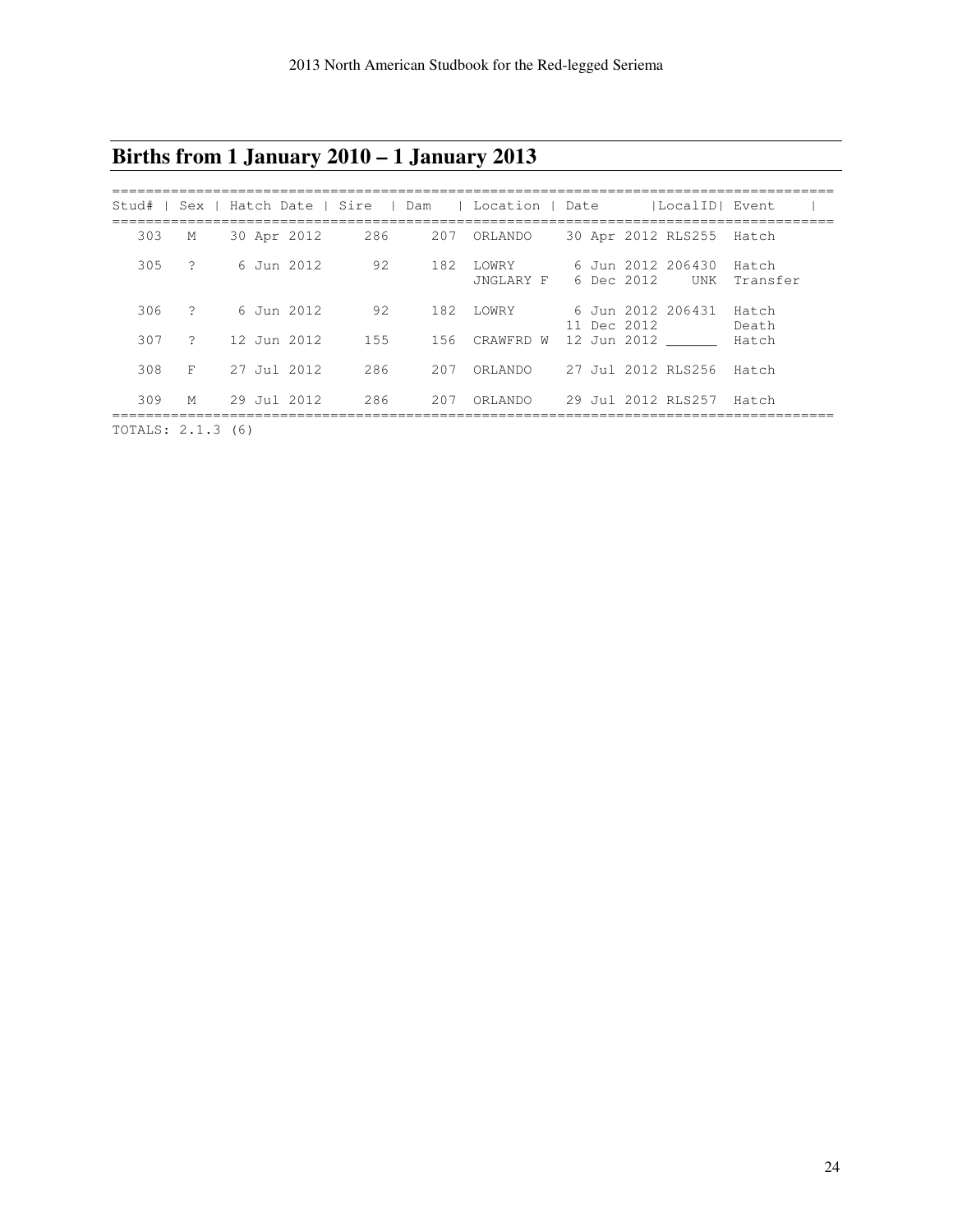## **Transfers from 1 January 2010 – 1 January 2013**

|     |             |            |             | -----------------------------<br>Stud#   Sex   Hatch Date   Sire   Dam | ---------------------<br>  Location   Date                                                                                              |  |            | LocalID  Event                                                        | ________________________                                          |
|-----|-------------|------------|-------------|------------------------------------------------------------------------|-----------------------------------------------------------------------------------------------------------------------------------------|--|------------|-----------------------------------------------------------------------|-------------------------------------------------------------------|
| 81  | F           |            | 7 Jun 1984  | 59                                                                     | 60 DALLAS<br>CENTRALPK                                                                                                                  |  |            | 7 Jun 1984 844042<br>16 Dec 2011 C11373                               | Hatch<br>Transfer                                                 |
| 86  | М           |            | 1 Aug 1984  | 62                                                                     | 31 BATONROUG 1 Aug 1984 670<br>GULF BREZ 3 Dec 1988 661<br>BATONROUG 24 Mar 1995<br>DISNEY AK 25 Sep 1997 970161<br>DALLAS<br>CENTRALPK |  |            | 670<br>670<br>30 Apr 2002 02E317<br>16 Dec 2011 C11372                | Hatch<br>Transfer<br>Transfer<br>Transfer<br>Transfer<br>Transfer |
| 120 | $F \sim$    |            |             | 18 Jun 1988 62                                                         | 31 BATONROUG 18 Jun 1988 6070<br>COLUMBIA<br>CALDWELL                                                                                   |  |            | 18 May 1989 004977<br>12 Oct 2010 106745                              | Hatch<br>Transfer<br>Transfer                                     |
| 227 | М           |            | ~ Jun 1999  | 228                                                                    | UNK WALSRODE<br>QUEBEC<br>GRANBY<br>ROCKTON                                                                                             |  |            | ~ Jun 1999<br>11 Apr 2002 A25001<br>26 Oct 2006 B99045<br>25 Aug 2010 | Hatch<br>Transfer<br>Transfer<br>Transfer                         |
| 265 | $\ddot{?}$  |            | 28 May 2006 | 92                                                                     | 182 LOWRY 28 May 2006 205488<br>OMAHA 16 Nov 2006 16778<br>OMAHA<br>COAL VAL                                                            |  |            | 16 Nov 2006 16778<br>16 Jan 2010                                      | Hatch<br>Transfer<br>Transfer                                     |
| 281 | F           |            | $\sim 2006$ | UNK                                                                    | UNK PRIVATE ~ Feb 2007 _______ Transfer<br>WORLDBIRD 28 Jun 2007 M07042<br>JNGLARY F 27 Jul 2009 A6B022<br>WORLDBIRD 2 May 2012         |  |            |                                                                       | Transfer<br>Transfer<br>Transfer                                  |
| 294 | F           |            | 17 Oct 2008 |                                                                        | 279 278 WORLDBIRD 17 Oct 2008 M08016<br>NASHVILLE                                                                                       |  |            | 8 Sep 2010 3345                                                       | Hatch<br>Transfer                                                 |
| 298 | F           | 3 Sep 2009 |             | 86                                                                     | 81 DALLAS<br>PHOENIX 12 May 2010 11422<br>COLUMBIA                                                                                      |  | 8 Dec 2011 | 3 Sep 2009 09K004<br>6 Dec 2011 ______                                | Hatch<br>Transfer<br>Transfer<br>Death                            |
| 304 | М           |            | $\sim 2009$ | UNK                                                                    | UNK UNKNOWN<br><b>GREATBEND</b>                                                                                                         |  |            | ~ 2009 NONE Hatch<br>$\sim 2011 209001$                               | Transfer                                                          |
| 305 | $\tilde{ }$ |            | 6 Jun 2012  | 92                                                                     | 182 LOWRY<br>JNGLARY F                                                                                                                  |  | 6 Dec 2012 | 6 Jun 2012 206430<br>UNK                                              | Hatch<br>Transfer                                                 |

TOTALS: 3.5.2 (10)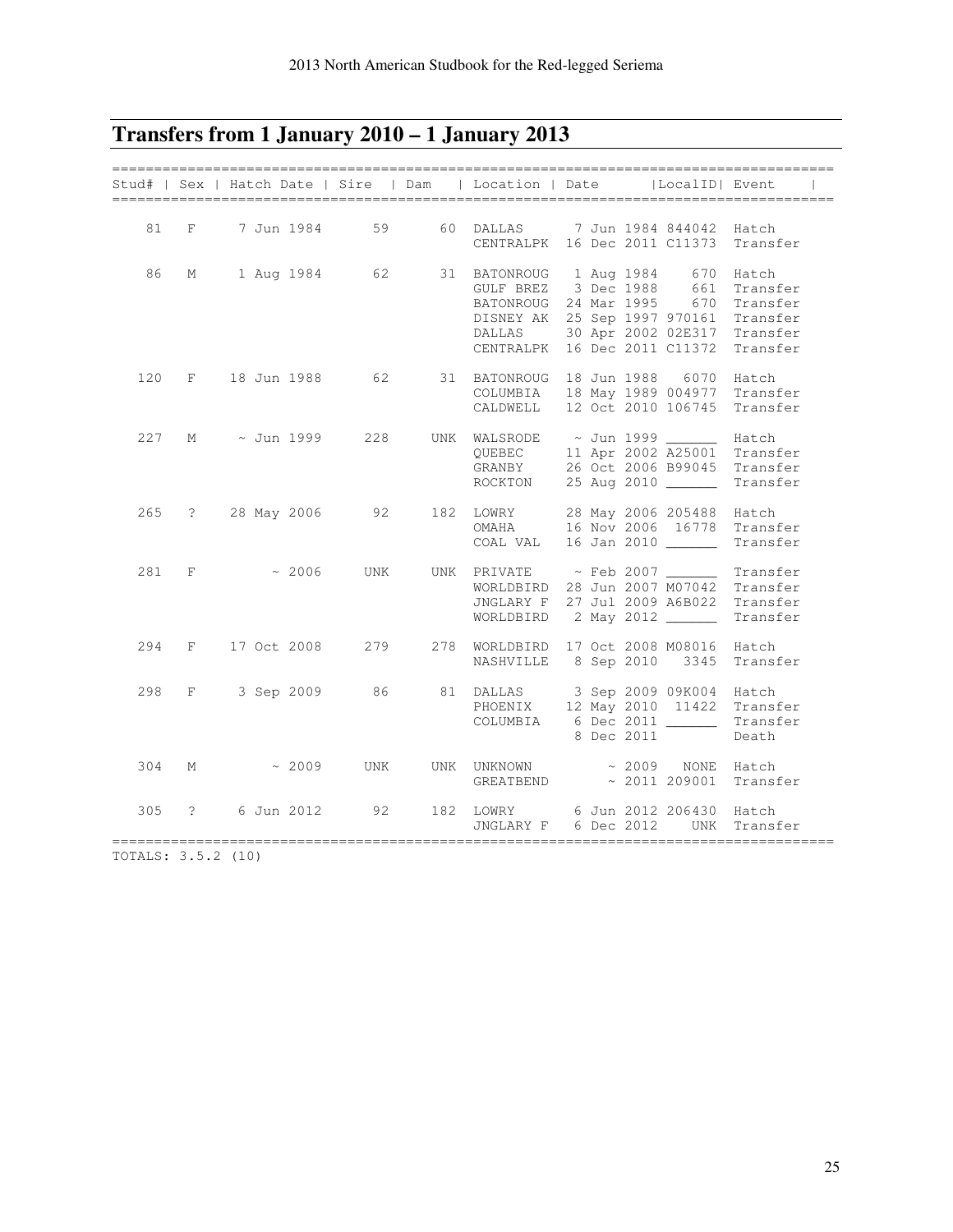#### **Deaths from 1 January 2010 – 1 January 2013**

====================================================================================== Stud# | Sex | Hatch Date | Sire | Dam | Location | Date |LocalID| Event | ====================================================================================== 49 F ~10 Dec 1978 21 22 GLENDALE ~10 Dec 1978 \_\_\_\_\_\_ Hatch SAN ANTON 11 Dec 1979 791240 Transfer<br>
2 Feb 2012 Death 2 Feb 2012 Death Death by: Euthanasia (medical) Unknown Generalized Metabolism 178 F 29 Jul 1994 193 119 GILLIS 29 Jul 1994 \_\_\_\_\_\_ Hatch FRESNO 29 Oct 1995 950222 Transfer NZP-WASH 24 Oct 2006 215590 Transfer 9 Dec 2010 Death Death by: Infection associated  $+$  Unknown  $+$  Musculoskeletal  $+$  Unknown after necropsy] 264 F 17 Jul 2006 174 120 COLUMBIA 17 Jul 2006 9348 Hatch 28 Mar 2011 Death Death by: Environ/Behav conditions Unknown Reproductive Mechanical abnormality]  $280$  M  $\sim$  2006 UNK UNK PRIVATE  $\sim$  Feb 2007 Transfer WORLDBIRD 28 Jun 2007 M07041 Transfer JNGLARY F 27 Jul 2009 A6B021 Transfer Death by: Infection associated † Unknown † Digestive † Mechanical abnormality]<br>Death by: Infection associated † Unknown † Digestive † Mechanical abnormality] 282 F 23 Oct 2007 279 278 WORLDBIRD 23 Oct 2007 M07047 Hatch 31 May 2010 Death Death by: Unknown means] 295 ? 14 Apr 2009 279 278 WORLDBIRD 14 Apr 2009 M09010 Hatch 12 Jan 2011 Death Death by: Unknown means] 298 F 3 Sep 2009 86 81 DALLAS 3 Sep 2009 09K004 Hatch PHOENIX 12 May 2010 11422 Transfer COLUMBIA 6 Dec 2011 \_\_\_\_\_\_ Transfer extended by the state of the state of the state of the state of the state of the state of the state of the state of the state of the state of the state of the state of the state of the state of the state of the state of th Death by: Unknown means] 301 ? ~ 7 Sep 2010 286 207 ORLANDO 7 Sep 2010 Death Death by: Dead in shell  $\dagger$  Unknown  $\dagger$  No necropsy planned] 302 ? ~ 7 Sep 2010 286 207 ORLANDO ~ 7 Sep 2010 Death [Death by: Injury from exhibit mate  $\dagger$  Unknown  $\dagger$  Generalized  $\dagger$  Trauma] 306 ? 6 Jun 2012 92 182 LOWRY 6 Jun 2012 206431 Hatch 11 Dec 2012 Death [Death by: Self-inflicted injuries  $+$  Unknown  $+$  Musculoskeletal  $+$  Trauma  $+$ ====================================================================================== TOTALS: 1.5.4 (10)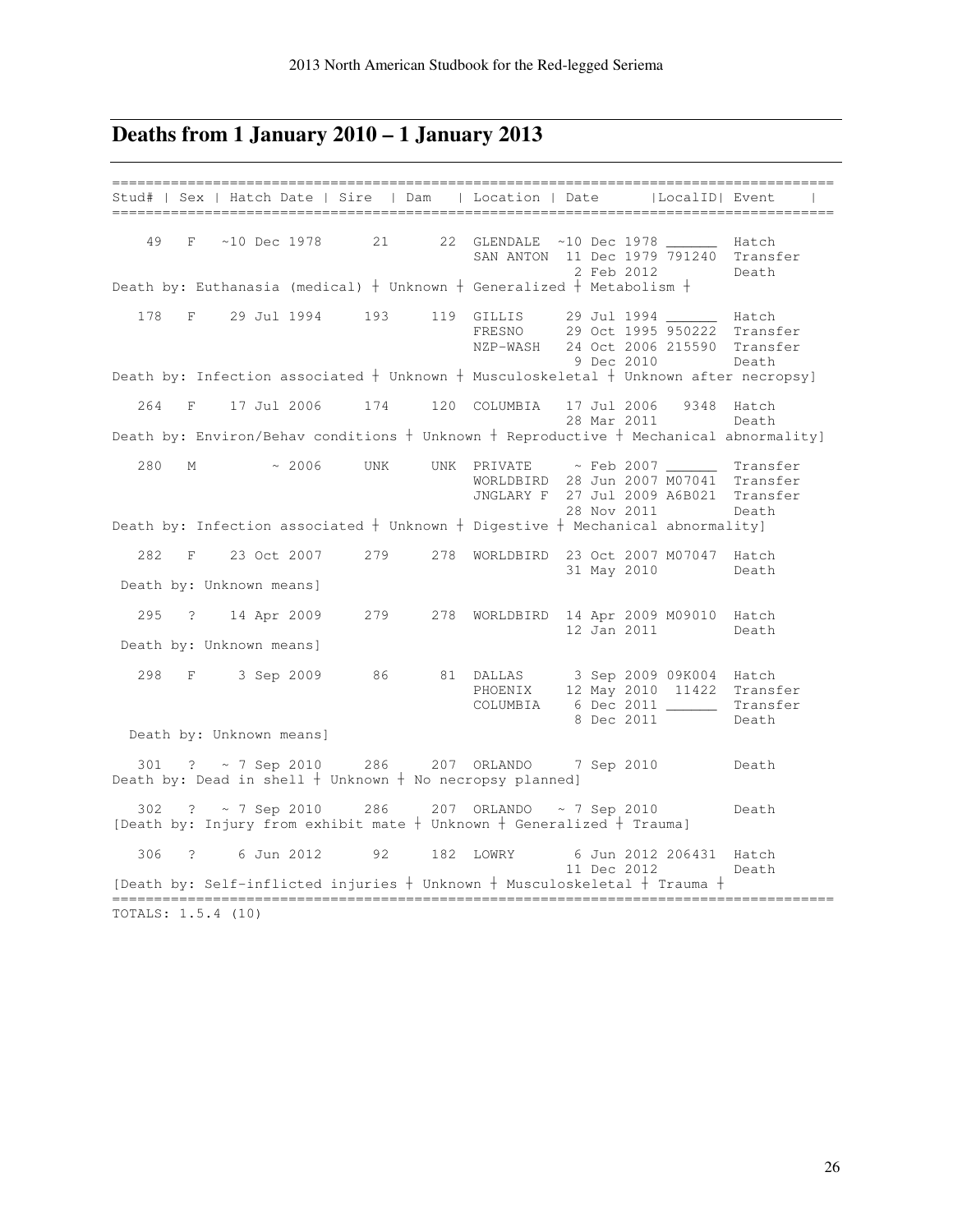## *Living Studbook*

Dates: 31 Dec 2012 Report ordered by: current/last location (alphabetic) ====================================================================================== Stud# | Sex | Hatch Date | Sire | Dam | Location | Date | LocalID| Event ====================================================================================== CALDWELL - Caldwell Zoo, Tyler, Texas, USA 120 F 18 Jun 1988 62 31 BATONROUG 18 Jun 1988 6070 Hatch COLUMBIA 18 May 1989 004977 Transfer CALDWELL 12 Oct 2010 106745 Transfer 269 M 19 Jul 2007 176 178 NZP-WASH 19 Jul 2007 215650 Hatch NY BRONX 28 Nov 2007 B07120 Transfer CALDWELL 6 Nov 2008 106250 Transfer Totals: 1.1.0 (2) ---------------------------------------------------------------------------------------- CENTRALPK – Central Park Zoo, Bronx NY, USA 81 F 7 Jun 1984 59 60 DALLAS 7 Jun 1984 844042 Hatch NY BRONX 16 Dec 2011 C11373 Transfer 86 M 1 Aug 1984 62 31 BATONROUG 1 Aug 1984 670 Hatch GULF BREZ 3 Dec 1988 661 Transfer BATONROUG 24 Mar 1995 670 Transfer DISNEY AK 25 Sep 1997 970161 Transfer DALLAS 30 Apr 2002 02E317 Transfer NY BRONX 16 Dec 2011 C11372 Transfer Totals: 1.1.0 (2) ---------------------------------------------------------------------------------------- CINCINNAT - Cincinnati Zoo & Botanical Garden, Cincinnati, Ohio, USA 166 ? 23 Jun 1993 64 48 LAKEBUENA 23 Jun 1993 230663 Hatch CINCINNAT 14 Jul 1993 293130 Transfer Totals: 0.0.1 (1) ----------------------------------------------------------------------------------------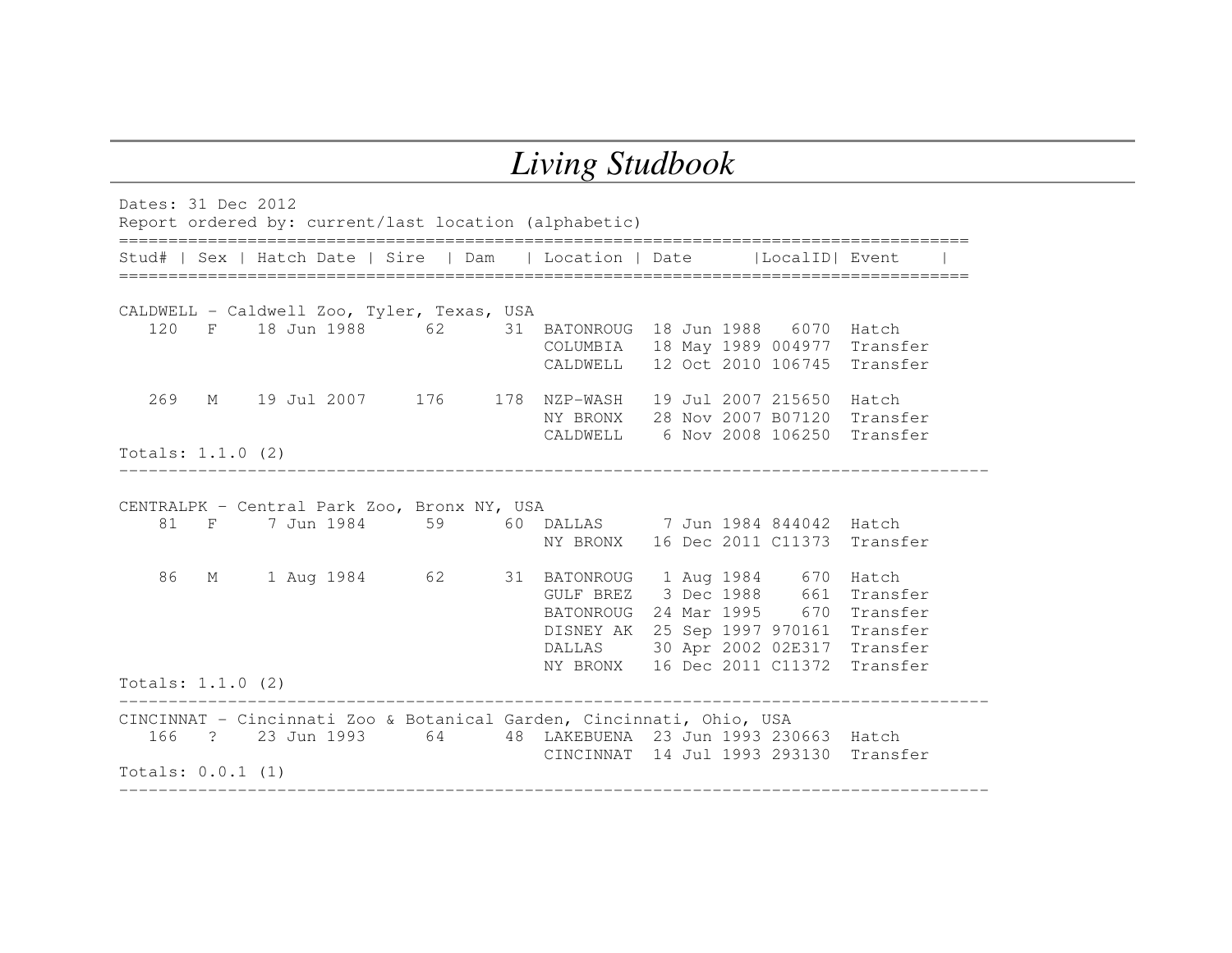#### 2013 North American Studbook for the Red-legged Seriema

COAL VAL - Niabi Zoo, Coal Valley, Illinois, USA 265 ? 28 May 2006 92 182 LOWRY 28 May 2006 205488 Hatch OMAHA 16 Nov 2006 16778 Transfer COAL VAL 16 Jan 2010 \_\_\_\_\_\_ Transfer Totals: 0.0.1 (1) ---------------------------------------------------------------------------------------- COLUMBIA - Riverbanks Zoo and Garden, Columbia, South Carolina, USA 289 M 28 Aug 2008 192 88 SEDGWICK 28 Aug 2008 12246 Hatch COLUMBIA 19 Nov 2009 10633 Transfer Totals: 1.0.0 (1) ---------------------------------------------------------------------------------------- CRAWFRD W - World Bird Sanctuary (walter Crawford), Valley Park, Missouri, USA 155 M 13 Jun 1992 135 83 SEATTLE 13 Jun 1992 920370 Hatch CRAWFRD W 3 Dec 1992 \_\_\_\_\_\_ Transfer 156 F 13 Jun 1992 135 83 SEATTLE 13 Jun 1992 920371 Hatch CRAWFRD W 10 Jun 1993 \_\_\_\_\_\_ Transfer 167 ? 4 Sep 1993 64 48 LAKEBUENA 4 Sep 1993 230905 Hatch CINCINNAT 26 Oct 1993 293290 Transfer CRAWFRD W 27 Oct 1993 \_\_\_\_\_\_ Transfer 200 ? 28 Jun 1998 176 191 NZP-WASH 28 Jun 1998 214502 Hatch CRAWFRD W 19 Nov 1998 \_\_\_\_\_\_ Transfer 307 ? 12 Jun 2012 155 156 CRAWFRD W 12 Jun 2012 \_\_\_\_\_\_ Hatch Totals: 1.1.3 (5) ---------------------------------------------------------------------------------------- DENVER - Denver Zoological Gardens, Denver, Colorado, USA 157 F 12 Jul 1992 95 88 KNOXVILLE 12 Jul 1992 337 Hatch DENVER 22 Apr 1999 990191 Transfer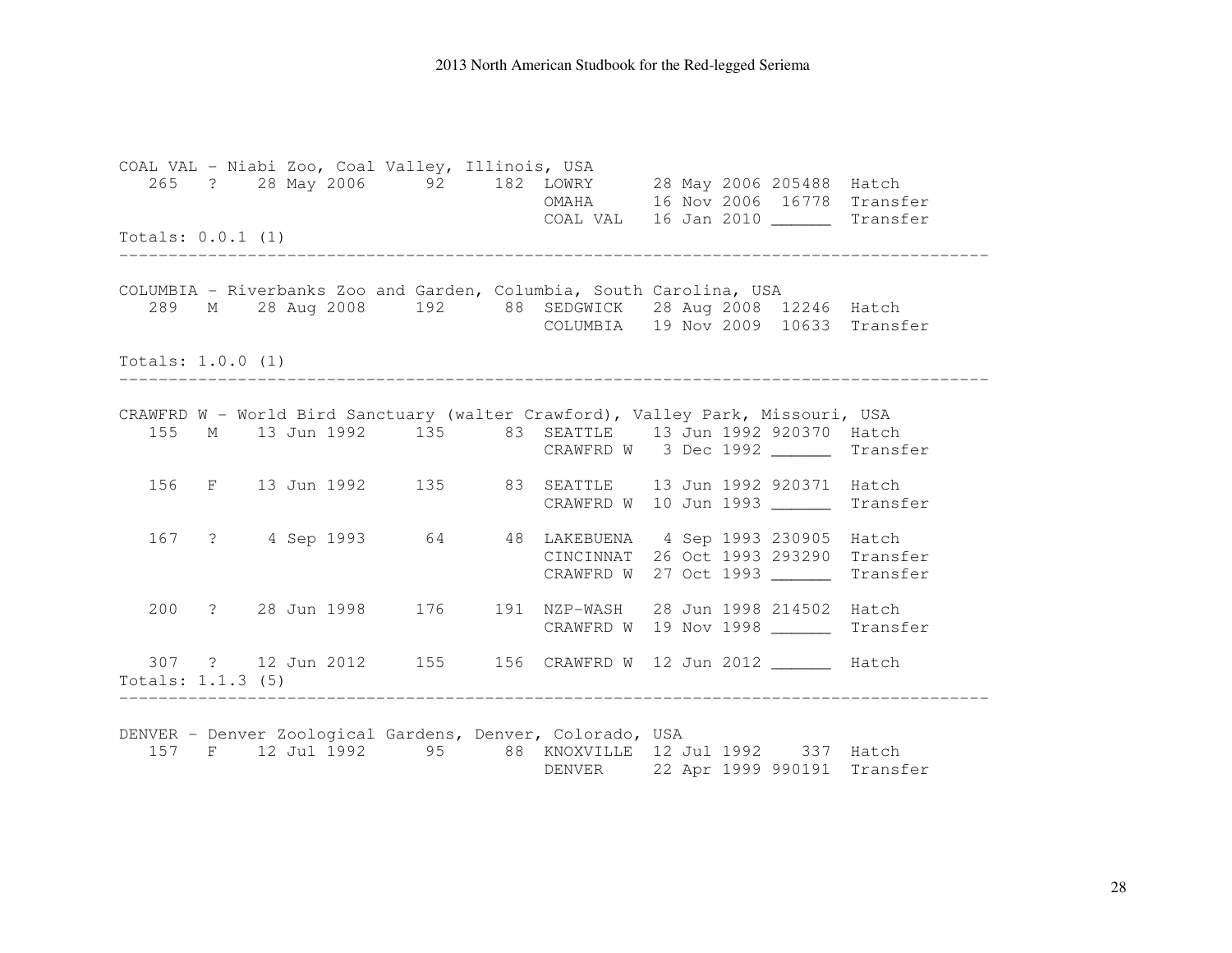204 F 24 May 1999 176 191 NZP-WASH 24 May 1999 214319 Hatch CRAWFRD W 27 Oct 1999 \_\_\_\_\_\_ Transfer QUEBEC 4 Oct 2002 A25004 Transfer GRANBY 26 Oct 2006 B99046 Transfer DENVER 22 Jun 2007 A07277 Transfer Totals: 0.2.0 (2) ---------------------------------------------------------------------------------------- DREHER PA - Palm Beach Zoo At Dreher Park, West Palm Beach, Florida, USA 240 F 19 Aug 2003 186 226 METROZOO 19 Aug 2003 B30232 Hatch DREHER PA 11 Feb 2004 204011 Transfer Totals: 0.1.0 (1) ---------------------------------------------------------------------------------------- EDMONDS M – Wonders of Nature, St. Petersburg, FL, USA 256 M 16 Aug 2005 95 164 KNOXVILLE 16 Aug 2005 3147 Hatch CRAWFRD W 10 Oct 2007 3147 Transfer EDMONDS M ~ 2009 \_\_\_\_\_\_ Transfer Totals: 1.0.0 (1) ---------------------------------------------------------------------------------------- GREATBEND - Great Bend Zoo and Raptor Center, Great Bend, Kansas, USA 304 M ~ 2009 UNK UNK UNKNOWN ~ 2009 NONE Hatch GREATBEND ~ 2011 209001 Transfer Totals: 1.0.0 (1) ---------------------------------------------------------------------------------------- JACKSONVL - Jacksonville Zoo and Gardens, Jacksonville, Florida, USA 225 F 28 Apr 2002 176 191 NZP-WASH 28 Apr 2002 214880 Hatch JACKSONVL 12 Nov 2002 602376 Transfer Totals: 0.1.0 (1) ---------------------------------------------------------------------------------------- JNGLARY F - The Naples Zoo, Naples, Florida, USA 305 ? 6 Jun 2012 92 182 LOWRY 6 Jun 2012 206430 Hatch JNGLARY F 6 Dec 2012 UNK Transfer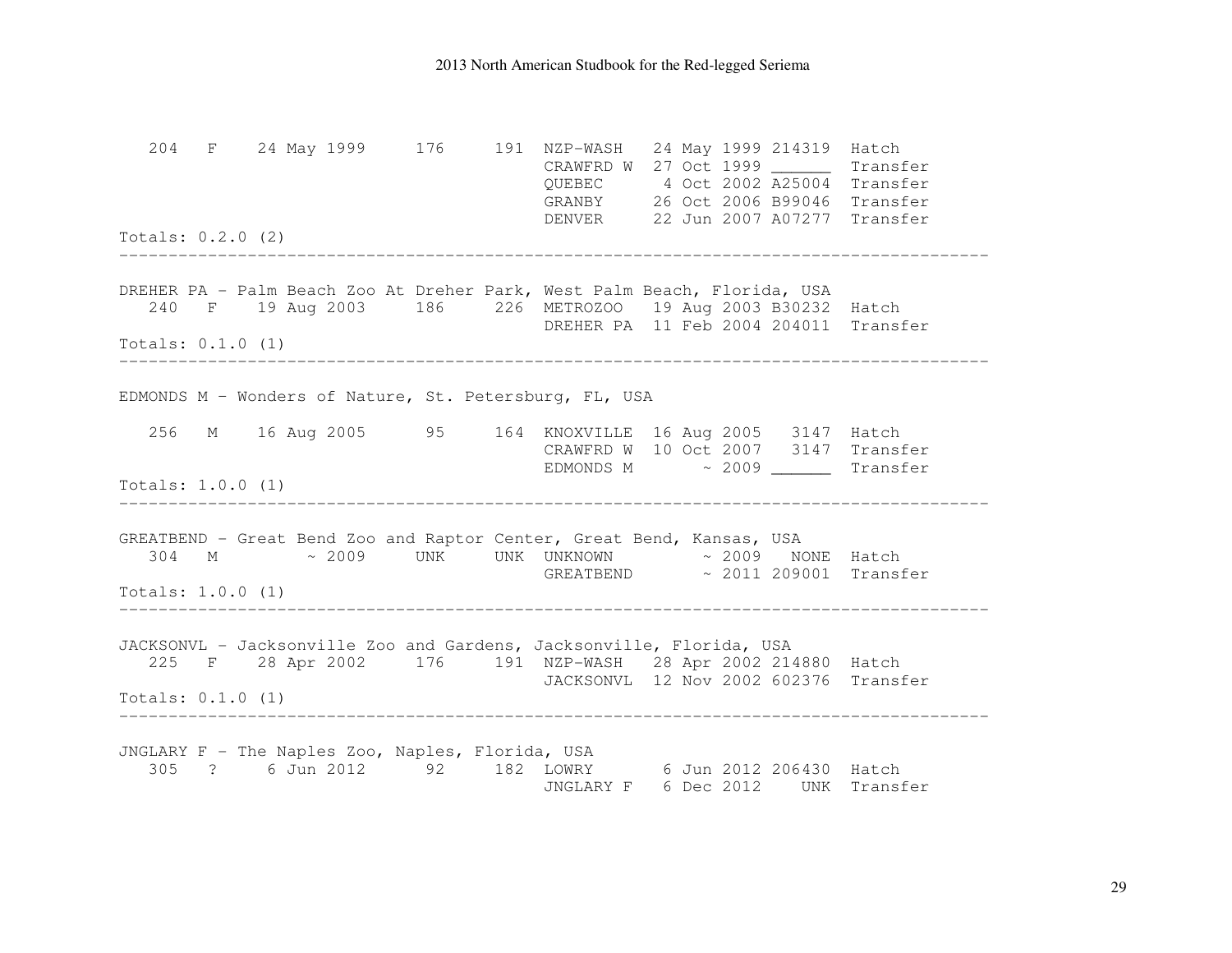Totals: 0.0.1 (1)

 ---------------------------------------------------------------------------------------- KNOXVILLE - Knoxville Zoological Gardens, Knoxville, Tennessee, USA 164 F 20 Jun 1993 64 48 LAKEBUENA 20 Jun 1993 230658 Hatch CINCINNAT 14 Jul 1993 293129 Transfer CRAWFRD W 19 Jul 1993 \_\_\_\_\_\_ Transfer KNOXVILLE 15 May 2003 2656 Transfer 205 F 7 Oct 1998 148 171 ST LOUIS 7 Oct 1998 981084 Hatch ROCHESTER 8 Apr 1999 104865 Transfer KNOXVILLE 11 Nov 2002 2543 Transfer 270 M 4 Aug 2007 174 120 COLUMBIA 4 Aug 2007 9782 Hatch KNOXVILLE 29 Dec 2009 \_\_\_\_\_\_ Transfer Totals: 1.2.0 (3) ---------------------------------------------------------------------------------------- LOSANGELE - Los Angeles Zoo & Botanical Gardens, Los Angeles, California, USA 186 M 7 Jun 1996 148 171 CROFT L 7 Jun 1996 \_\_\_\_\_\_ Hatch BATONROUG 21 Aug 1996 7812 Transfer DISNEY AK 25 Sep 1997 970160 Transfer METROZOO 7 May 2002 B20046 Transfer LOSANGELE 14 Jun 2005 991063 Transfer 226 F 28 Apr 2002 176 191 NZP-WASH 28 Apr 2002 214881 Hatch METROZOO 14 Nov 2002 B20257 Transfer LOSANGELE 14 Jun 2005 991064 Transfer Totals: 1.1.0 (2) ---------------------------------------------------------------------------------------- LOWRY - Tampa's Lowry Park Zoo, Tampa, Florida, USA 92 M 15 Apr 1985 59 60 DALLAS 15 Apr 1985 854269 Hatch CALDWELL 6 Jan 1986 000809 Transfer LOWRY 1 Nov 2005 205356 Transfer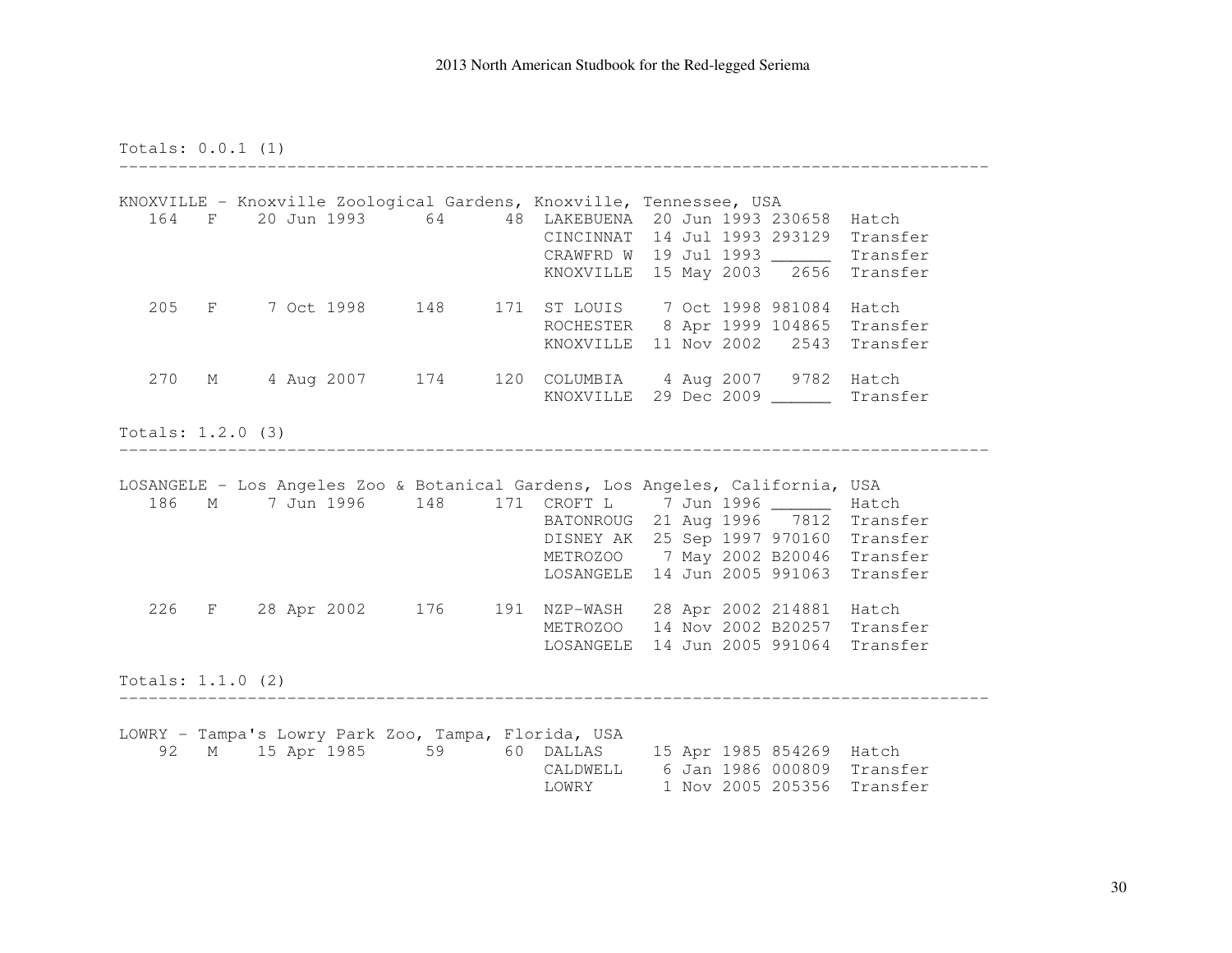182 F 19 Jun 1995 64 48 LAKEBUENA 19 Jun 1995 250635 Hatch WORLDBIRD 6 Oct 1995 950610 Transfer CALDWELL 25 Sep 1997 104145 Transfer LOWRY 1 Nov 2005 205357 Transfer 293 M 19 Apr 2008 92 182 LOWRY 19 Apr 2008 205899 Hatch Totals: 2.1.0 (3) ---------------------------------------------------------------------------------------- LUFKIN - Ellen Trout Zoo, Lufkin, Texas, USA 249 M 13 Jul 2004 174 120 COLUMBIA 13 Jul 2004 8075 Hatch LUFKIN 29 Mar 2005 \_\_\_\_\_\_ Transfer Totals: 1.0.0 (1) ---------------------------------------------------------------------------------------- METROZOO - Zoo Miami, Miami, Florida, USA 288 M 28 Aug 2008 192 88 SEDGWICK 28 Aug 2008 12243 Hatch METROZOO 13 Oct 2009 B90314 Transfer Totals: 1.0.0 (1) ---------------------------------------------------------------------------------------- NASHVILLE – Nashville Zoo, Nashville, Tennessee, USA 257 M 18 Aug 2005 95 164 KNOXVILLE 18 Aug 2005 3148 Hatch CRAWFRD W 10 Oct 2007 3148 Transfer NASHVILLE ~ 2009 \_\_\_\_\_\_ Transfer 294 F 17 Oct 2008 279 278 WORLDBIRD 17 Oct 2008 M08016 Hatch NASHVILLE 8 Sep 2010 3345 Transfer Totals: 1.1.0 (2) ---------------------------------------------------------------------------------------- NZP-WASH - Smithsonian National Zoological Park, Washington, DC, USA 176 M 28 Apr 1994 64 48 LAKEBUENA 28 Apr 1994 240419 Hatch ORNATUS 11 Oct 1994 240419 Transfer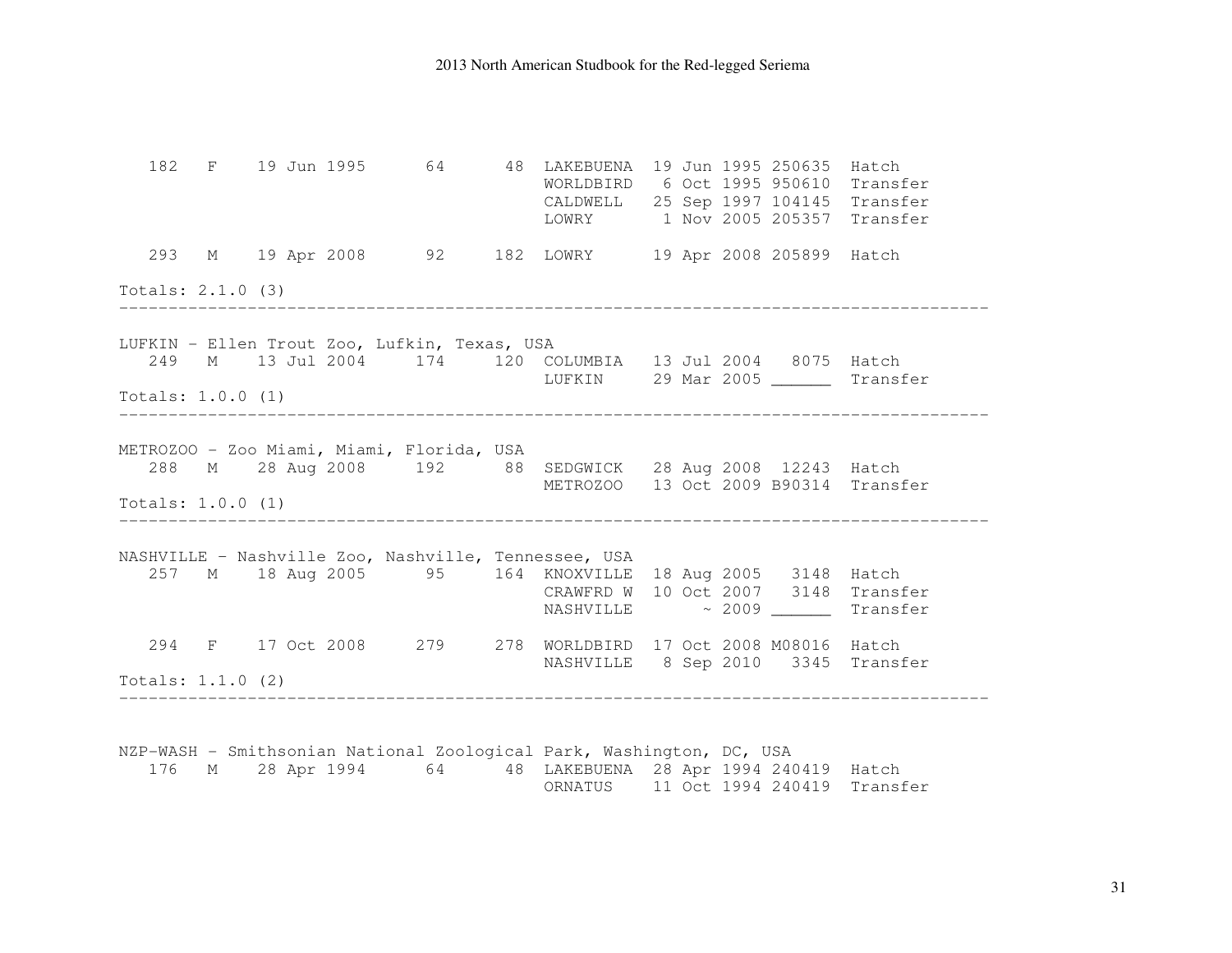NZP-WASH 8 Nov 1995 213705 Transfer

Totals: 1.0.0 (1)

ORLANDO - Sea World Orlando, Orlando, Florida, USA 207 F 26 Jul 1999 148 171 ST LOUIS 26 Jul 1999 990781 Hatch ORLANDO 6 Jan 2000 RLS250 Transfer 286 M 14 May 2008 280 281 WORLDBIRD 14 May 2008 M08001 Hatch ORLANDO 17 Oct 2008 RLS252 Transfer 303 M 30 Apr 2012 286 207 ORLANDO 30 Apr 2012 RLS255 Hatch 308 F 27 Jul 2012 286 207 ORLANDO 27 Jul 2012 RLS256 Hatch 309 M 29 Jul 2012 286 207 ORLANDO 29 Jul 2012 RLS257 Hatch Totals: 3.2.0 (5) ---------------------------------------------------------------------------------------- PITTS CA - National Aviary in Pittsburgh, Pittsburgh, Pennsylvania, USA 273 M 16 May 2007 92 182 LOWRY 16 May 2007 205642 Hatch PITTS CA 27 Jan 2008 7564 Transfer Totals: 1.0.0 (1) ---------------------------------------------------------------------------------------- RIO GRAND - Albuquerque Biological Park, Albuquerque, New Mexico, USA 116 F 25 Apr 1988 92 90 CALDWELL 25 Apr 1988 001582 Hatch RIO GRAND 13 Jun 1989 B21734 Transfer Totals: 0.1.0 (1) ---------------------------------------------------------------------------------------- ROCKTON - African Lion Safari & Game Farm Ltd, Cambridge, Ontario, Canada 227 M ~ Jun 1999 228 UNK WALSRODE ~ Jun 1999 \_\_\_\_\_\_ Hatch QUEBEC 11 Apr 2002 A25001 Transfer GRANBY 26 Oct 2006 B99045 Transfer ROCKTON 25 Aug 2010 \_\_\_\_\_\_ Transfer

----------------------------------------------------------------------------------------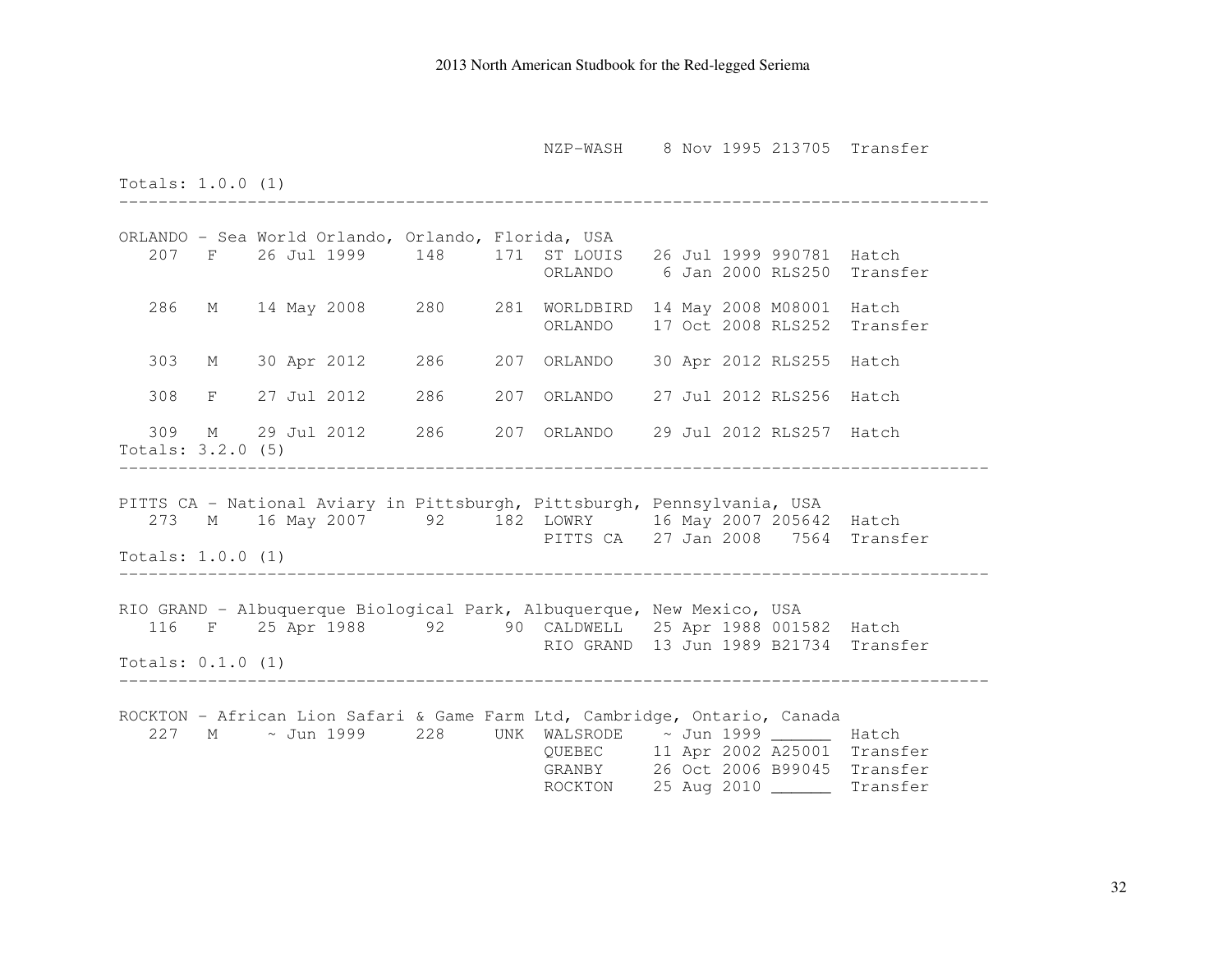Totals: 1.0.0 (1) ---------------------------------------------------------------------------------------- SAN ANTON - San Antonio Zoological Gardens & Aquarium, San Antonio, Texas, USA 52 M 19 Jun 1979 25 26 SAN ANTON 19 Jun 1979 791643 Hatch 271 M 4 Aug 2007 174 120 COLUMBIA 4 Aug 2007 9783 Hatch SAN ANTON 7 Jan 2008 J08008 Transfer 272 F 20 Jul 2007 176 178 NZP-WASH 20 Jul 2007 215651 Hatch SAN ANTON 2 Apr 2008 A08003 Transfer Totals: 2.1.0 (3) ---------------------------------------------------------------------------------------- SCOT NECK - Sylvan Heights Waterfowl, Scotland Neck, North Carolina, USA 191 F 30 May 1997 162 139 CL SPR AV 30 May 1997 \_\_\_\_\_\_ Hatch NZP-WASH 25 Sep 1997 213963 Transfer SCOT NECK ~26 Oct 2006 \_\_\_\_\_\_ Transfer 250 ? 23 Aug 2004 186 226 METROZOO 23 Aug 2004 B40286 Hatch SCOT NECK ~ Mar 2005 \_\_\_\_\_\_ Transfer Totals: 0.1.1 (2) ---------------------------------------------------------------------------------------- SEDGWICK - Sedgwick County Zoo, Wichita, Kansas, USA 88 F 3 Aug 1984 62 31 BATONROUG 3 Aug 1984 671 Hatch GREENVISC 20 May 1986 86A046 Transfer KNOXVILLE 27 Apr 1988 100 Transfer SEDGWICK 24 Apr 2003 10408 Transfer 192 M 28 Jan 1998 162 139 CL SPR AV 28 Jan 1998 \_\_\_\_\_\_ Hatch SEDGWICK 24 Jun 1999 8965 Transfer Totals: 1.1.0 (2) ----------------------------------------------------------------------------------------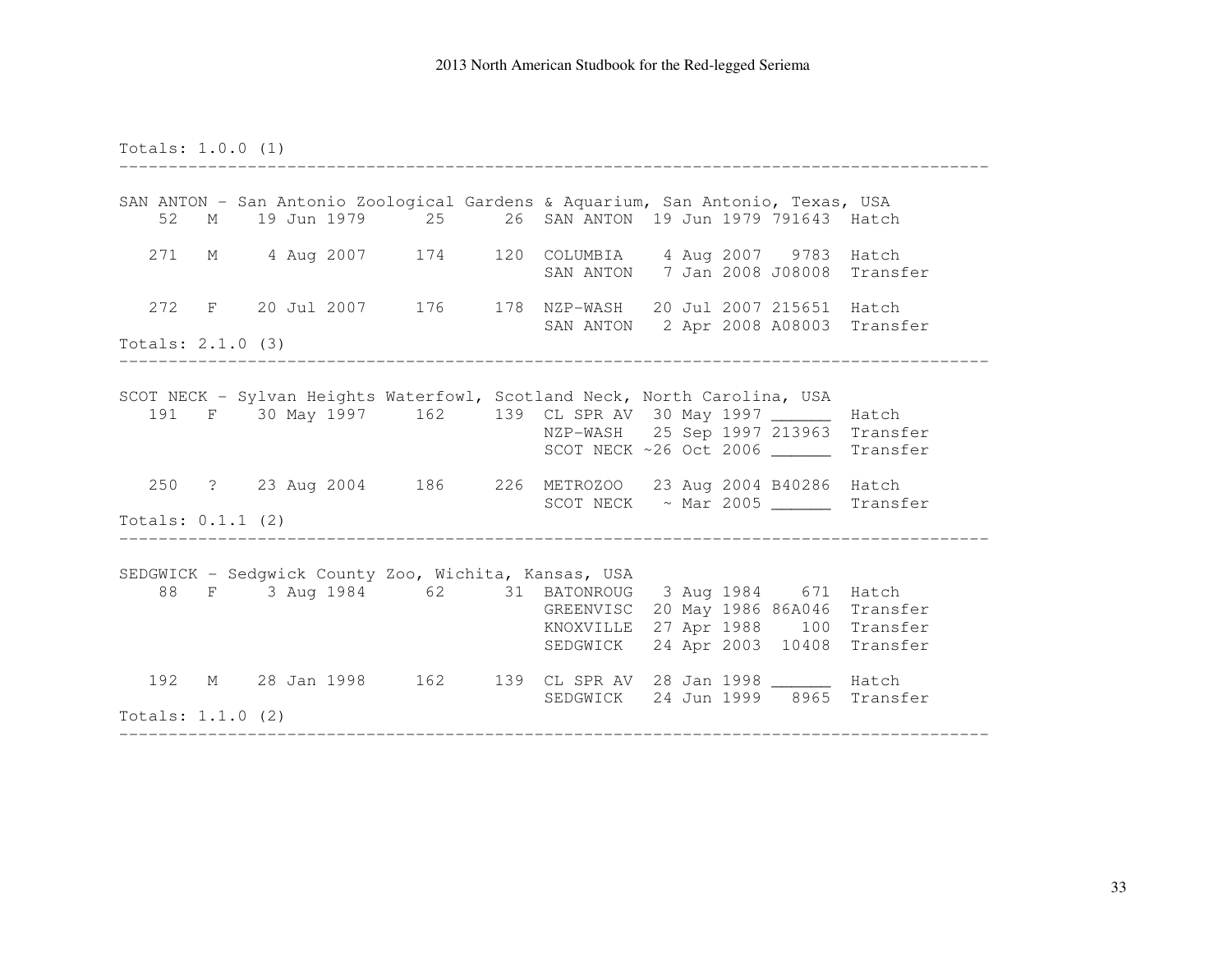#### 2013 North American Studbook for the Red-legged Seriema

ST LOUIS - Saint Louis Zoological Park, St Louis, Missouri, USA 239 M 13 May 2003 176 191 NZP-WASH 13 May 2003 215078 Hatch AUDUBON 6 Nov 2003 101104 Transfer ST LOUIS 21 Mar 2007 105679 Transfer Totals: 1.0.0 (1) ---------------------------------------------------------------------------------------- TACOMA - Point Defiance Zoo & Aquarium, Tacoma, Washington, USA 255 F 22 Jul 2005 246 178 FRESNO 22 Jul 2005 250068 Hatch TACOMA 22 Jul 2005 T05A02 Transfer Totals: 0.1.0 (1) ---------------------------------------------------------------------------------------- TORONTO - Toronto Zoo, Scarborough, Ontario, Canada 185 F 14 May 1996 162 139 CL SPR AV 14 May 1996 \_\_\_\_\_\_ Hatch ORNATUS 7 Nov 1996 \_\_\_\_\_\_ Transfer CROFT L ~ 1 Dec 1998 \_\_\_\_\_\_ Transfer PITRE  $\begin{array}{r} \sim \text{ Jan 2001 } \quad \text{ } \quad \text{ } \quad \text{ } \quad \text{ } \quad \text{ } \quad \text{ } \quad \text{ } \quad \text{ } \quad \text{ } \quad \text{ } \quad \text{ } \quad \text{ } \quad \text{ } \quad \text{ } \quad \text{ } \quad \text{ } \quad \text{ } \quad \text{ } \quad \text{ } \quad \text{ } \quad \text{ } \quad \text{ } \quad \text{ } \quad \text{ } \quad \text{ } \quad \text{ } \quad \text{ } \quad \text{ } \quad \text{ } \quad \text{ } \quad \text{ } \quad \text{ } \quad \text$  TORONTO 21 May 2004 39385 Transfer 221 M 10 Oct 2001 163 185 BOYLE 10 Oct 2001 61 Hatch QUEBEC 20 Apr 2002 A25002 Transfer TORONTO ~ Jun 2008 41434 Transfer Totals: 1.1.0 (2) ---------------------------------------------------------------------------------------- TRACY AV - Tracy Aviary, Salt Lake City, Utah, USA 278 F ~ 2006 UNK UNK PRIVATE ~ Feb 2007 \_\_\_\_\_\_ Transfer WORLDBIRD 26 Apr 2007 M07035 Transfer TRACY AV 14 Sep 2009 2009 Transfer 279 M ~ 2006 UNK UNK PRIVATE ~ Feb 2007 \_\_\_\_\_\_ Transfer WORLDBIRD 26 Apr 2007 M07036 Transfer TRACY AV 14 Sep 2009 2008 Transfer Totals: 1.1.0 (2) ----------------------------------------------------------------------------------------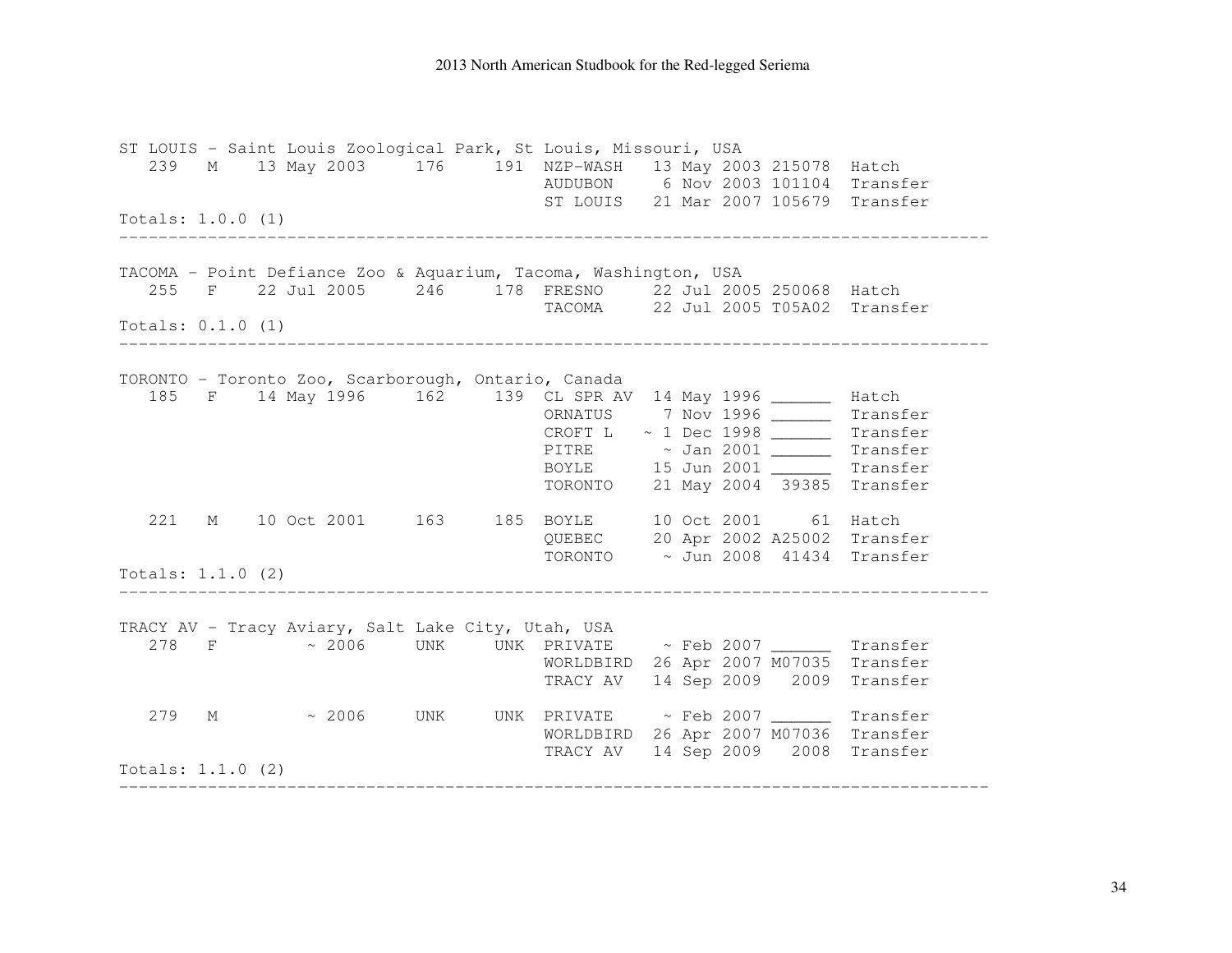2013 North American Studbook for the Red-legged Seriema

TULSA - Tulsa Zoo & Living Museum, Tulsa, Oklahoma, USA 46 M ~ 5 Feb 1978 21 22 GLENDALE ~ 5 Feb 1978 \_\_\_\_\_\_ Hatch TULSA 5 Feb 1979 3287 Transfer Totals: 1.0.0 (1) ---------------------------------------------------------------------------------------- WILD WRLD - Wildlife World Zoo, Litchfield Park, Arizona, USA 64 M 10 May 1982 59 60 DALLAS 10 May 1982 823255 Hatch LAKEBUENA 2 Nov 1982 121101 Transfer WILD WRLD 5 Nov 1999 6195 Transfer 206 M 8 Oct 1998 148 171 ST LOUIS 8 Oct 1998 982001 Hatch WILD WRLD 3 Mar 1999 6119 Transfer 242 F 16 Oct 2003 192 88 SEDGWICK 16 Oct 2003 10649 Hatch WILD WRLD 8 Apr 2004 7425 Transfer 258 M 22 Sep 2005 64 242 WILD WRLD 22 Sep 2005 7683 Hatch 261 M 20 Sep 2005 64 242 WILD WRLD 20 Sep 2005 7682 Hatch 284 M 27 Apr 2008 64 242 WILD WRLD 27 Apr 2008 7640 Hatch 296 ? 18 Apr 2009 64 242 WILD WRLD 18 Apr 2009 8860 Hatch 297 ? 8 Jun 2009 64 242 WILD WRLD 8 Jun 2009 8902 Hatch Totals: 5.1.2 (8) ---------------------------------------------------------------------------------------- WORLDBIRD - Natural Encounters Inc, Winter Haven, Florida, USA 189 M 4 Jul 1996 95 88 KNOXVILLE 4 Jul 1996 632 Hatch LAKEBUENA 6 Mar 1997 270314 Transfer WORLDBIRD 24 Aug 1999 990021 Transfer

35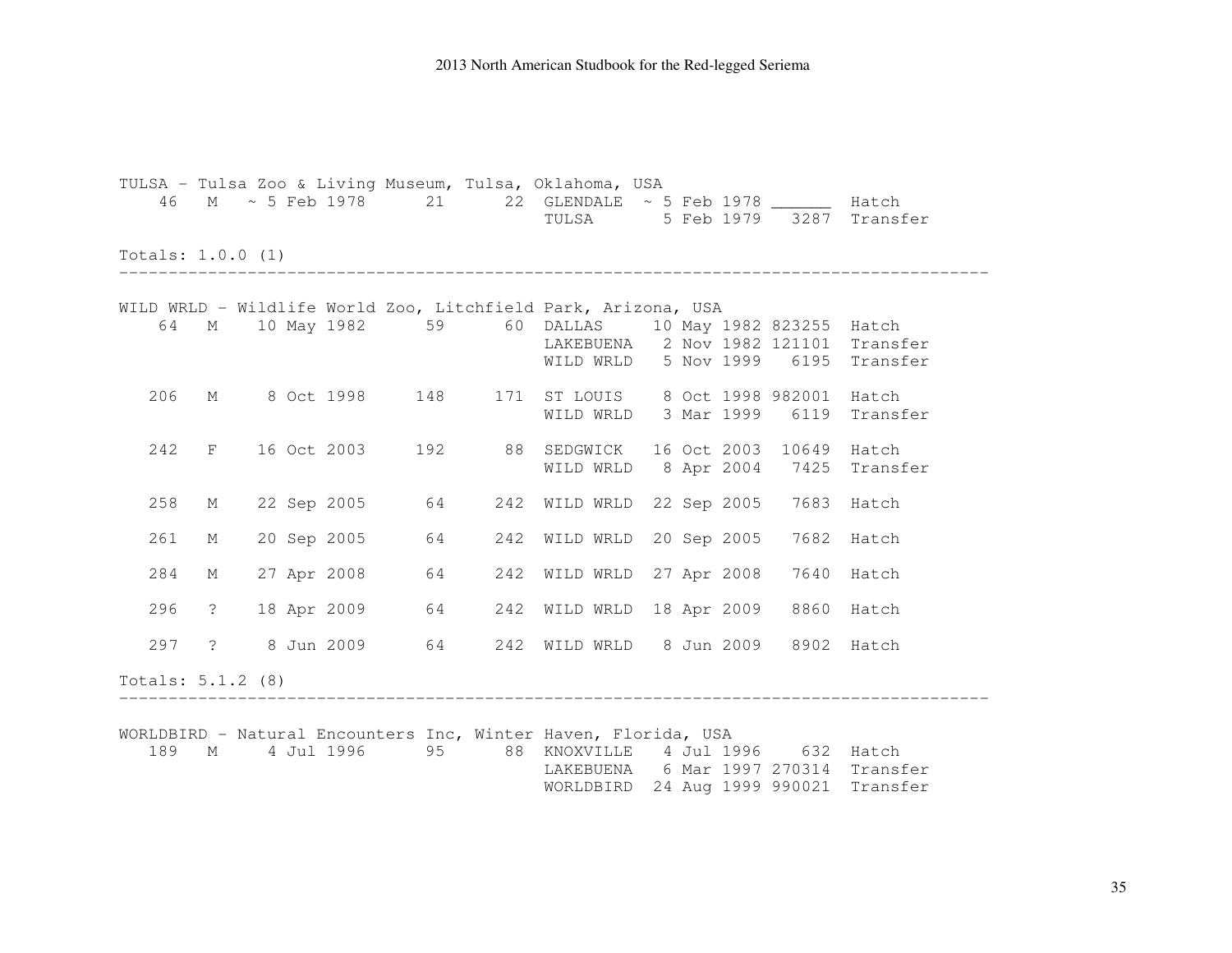281 F ~ 2006 UNK UNK PRIVATE ~ Feb 2007 \_\_\_\_\_\_\_ Transfer WORLDBIRD 28 Jun 2007 M07042 Transfer JNGLARY F 27 Jul 2009 A6B022 Transfer WORLDBIRD 2 May 2012 \_\_\_\_\_\_ Transfer 287 F 30 May 2008 279 278 WORLDBIRD 30 May 2008 M08002 Hatch Totals: 1.2.0 (3) ---------------------------------------------------------------------------------------- ======================================================================================== TOTALS: 31.24.10 (65) 33 Institutions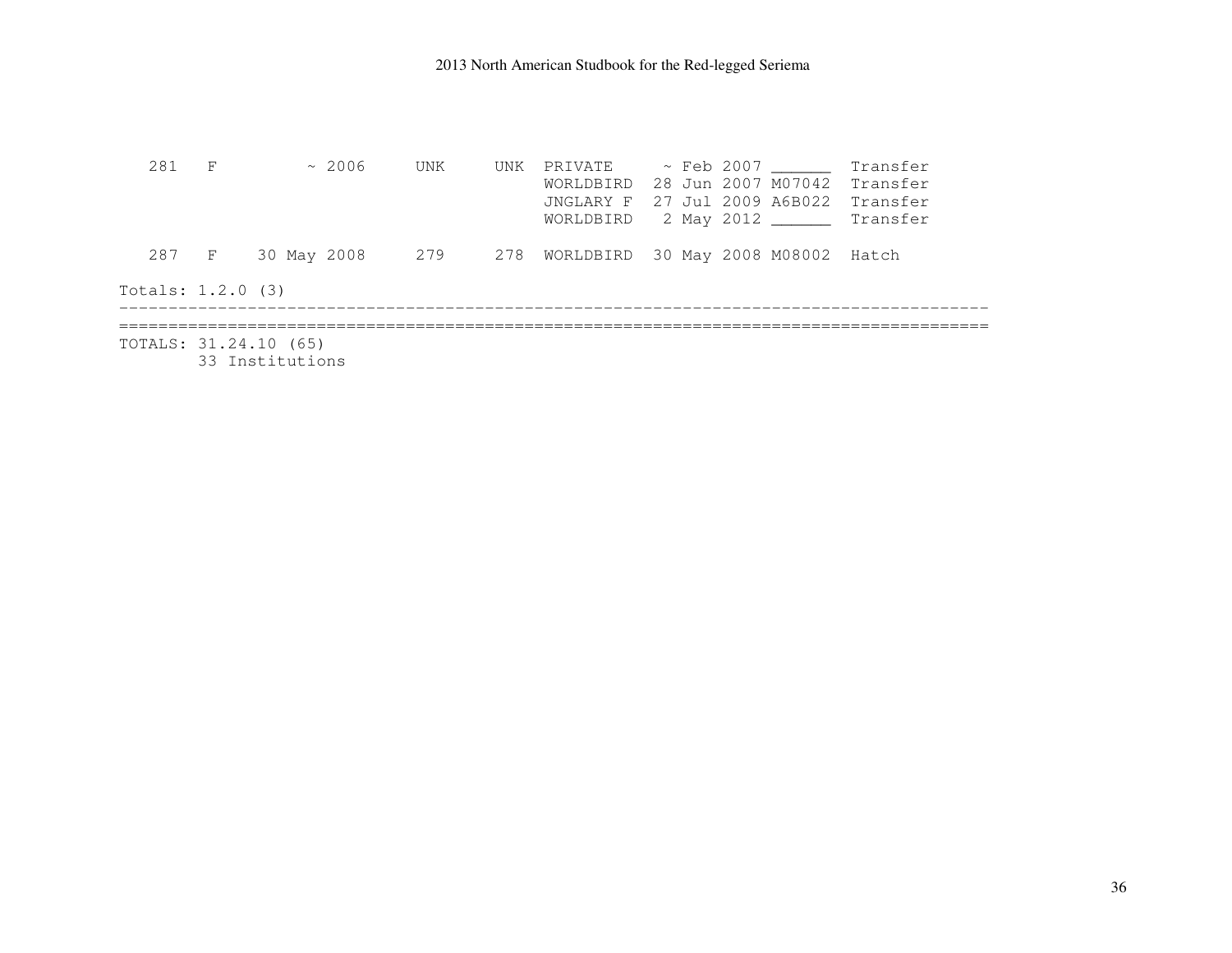# *HISTORICAL STUDBOOK*

|                       |                       |                         | Stud#   Sex   Hatch Date   Sire   Dam        |      | Location   Date           |             | LocalID  Event                                                                                                                                                                                                       |                   | lHatch Origin                                                                              |
|-----------------------|-----------------------|-------------------------|----------------------------------------------|------|---------------------------|-------------|----------------------------------------------------------------------------------------------------------------------------------------------------------------------------------------------------------------------|-------------------|--------------------------------------------------------------------------------------------|
| $\mathbf 1$           |                       | $\frac{1890}{ }$        | WILD                                         |      |                           |             | WILD S.AMERICA ~ Jan 1891 NONE Capture Wild Hatch<br>NZP-WASH 23 Jun 1891<br>4 Oct 1897                                                                                                                              | Transfer<br>Death |                                                                                            |
|                       |                       |                         |                                              |      | [Death by: Unknown means] |             |                                                                                                                                                                                                                      |                   |                                                                                            |
| $\mathbf{2}^{\prime}$ | $\ddot{?}$            | $\sim 1891$             | WILD                                         |      |                           | 4 Dec 1895  | WILD S.AMERICA ~ 1892 NONE Capture<br>PHILADELP 12 May 1892 20547 Transfer                                                                                                                                           | Death             | Wild Hatch                                                                                 |
|                       |                       |                         |                                              |      | [Death by: Unknown means] |             |                                                                                                                                                                                                                      |                   |                                                                                            |
| 3                     | $\overline{?}$        | $\sim 1901$             | WILD                                         |      |                           |             | WILD S.AMERICA ~ 1903 NONE Capture Wild Hatch<br>HAMBURG ~ 1903 Transfer<br>NZP-WASH 7 Aug 1903 _________ Transfer<br>24 Jun 1904<br>[Death by: Self-inflicted injuries $+$ Given to an institution: NATURAL HISTORY | Death             |                                                                                            |
|                       |                       |                         | MUSEUM/SMITHSONIAN $+$ Digestive $+$ Trauma] |      |                           |             |                                                                                                                                                                                                                      |                   |                                                                                            |
|                       |                       |                         | 4 M ~ 1906 WILD                              |      |                           |             | WILD PARAGUAY $\sim$ 1908 NONE Capture Wild Hatch<br>NZP-WASH 11 Apr 1908 ________ Transfer<br>21 Nov 1908                                                                                                           | Death             |                                                                                            |
|                       | Digestive $+$ Trauma] |                         |                                              |      |                           |             |                                                                                                                                                                                                                      |                   | [Death by: Self-inflicted injuries $+$ Given to an institution: NATURAL HISTORY MUSEUM $+$ |
|                       |                       | $5 \t? \t \t \sim 1907$ | WILD                                         | WILD | NZP-WASH                  | 15 Jul 1921 | S.AMERICA ~ 1907 NONE Capture<br>14 Mar 1908 _______ Transfer                                                                                                                                                        | Death             | Wild Hatch                                                                                 |
|                       |                       |                         |                                              |      | [Death by: Unknown means] |             |                                                                                                                                                                                                                      |                   |                                                                                            |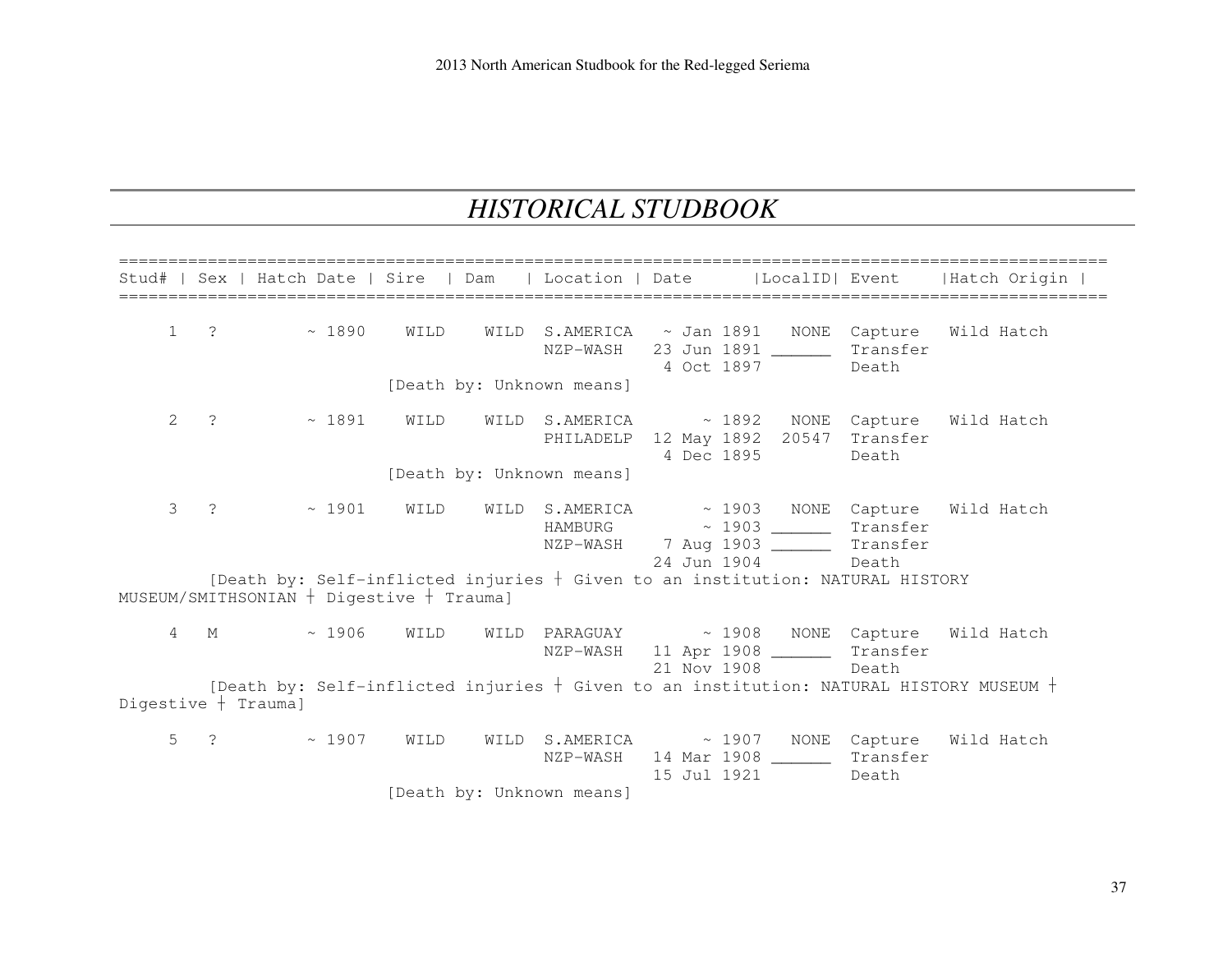| 6  | ?              | $\sim 1907$ | WILD | WILD | S.AMERICA<br>L RUHE<br>PHILADELP                                 | 6 Feb 1909                 | ~1908<br>~1908 | NONE<br>12 May 1908 20548 | Capture<br>Transfer<br>Transfer<br>Death | Wild Hatch |
|----|----------------|-------------|------|------|------------------------------------------------------------------|----------------------------|----------------|---------------------------|------------------------------------------|------------|
|    |                |             |      |      | [Death by: Unknown means]                                        |                            |                |                           |                                          |            |
| 7  | $\mathbf{F}$   | $\sim 1910$ | WILD | WILD | S.AMERICA<br>NY BRONX<br>PHILADELP                               | $\sim$ 1911<br>23 May 1912 | ~1911          | NONE<br>1 May 1912 20549  | Capture<br>Transfer<br>Transfer<br>Death | Wild Hatch |
|    |                |             |      |      | [Death by: Unknown means]                                        |                            |                |                           |                                          |            |
| 8  | $\mathbf F$    | ~1925       | WILD | WILD | S.AMERICA<br>JOSEPH E<br>PHILADELP 12 May 1926 20550             | 3 Nov 1934                 | ~1926          | NONE<br>$\sim$ 1926 _____ | Capture<br>Transfer<br>Transfer<br>Death | Wild Hatch |
|    |                |             |      |      | [Death by: Unknown means]                                        |                            |                |                           |                                          |            |
| 9  | $_{\rm F}$     | ~1925       | WILD | WILD | $S.AMERICA \sim 1926$<br>JOSEPH E<br>PHILADELP 12 May 1926 20551 | 26 Jan 1940                |                | NONE                      | Capture<br>Transfer<br>Transfer<br>Death | Wild Hatch |
|    |                |             |      |      | [Death by: Unknown means]                                        |                            |                |                           |                                          |            |
| 10 | $\ddot{\cdot}$ | ~1930       | WILD | WILD | S.AMERICA<br>NZP-WASH                                            | 6 Aug 1935                 | $\sim 1930$    | 21 Aug 1931 ______        | NONE Capture<br>Transfer<br>Death        | Wild Hatch |
|    |                |             |      |      | [Death by: Unknown means]                                        |                            |                |                           |                                          |            |
| 11 | $\cdot$        | ~1934       | WILD | WILD | S.AMERICA<br>IBANEZ<br>SANDIEGOZ                                 | $\sim 1934$<br>9 Oct 1956  |                | NONE<br>5 Sep 1935 413626 | Capture<br>Transfer<br>Transfer<br>Death | Wild Hatch |
|    |                |             |      |      | [Death by: Unknown means]                                        |                            |                |                           |                                          |            |
| 12 | $\tilde{S}$    | ~1934       | WILD | WILD | S.AMERICA                                                        |                            | ~1934          | NONE                      | Capture                                  | Wild Hatch |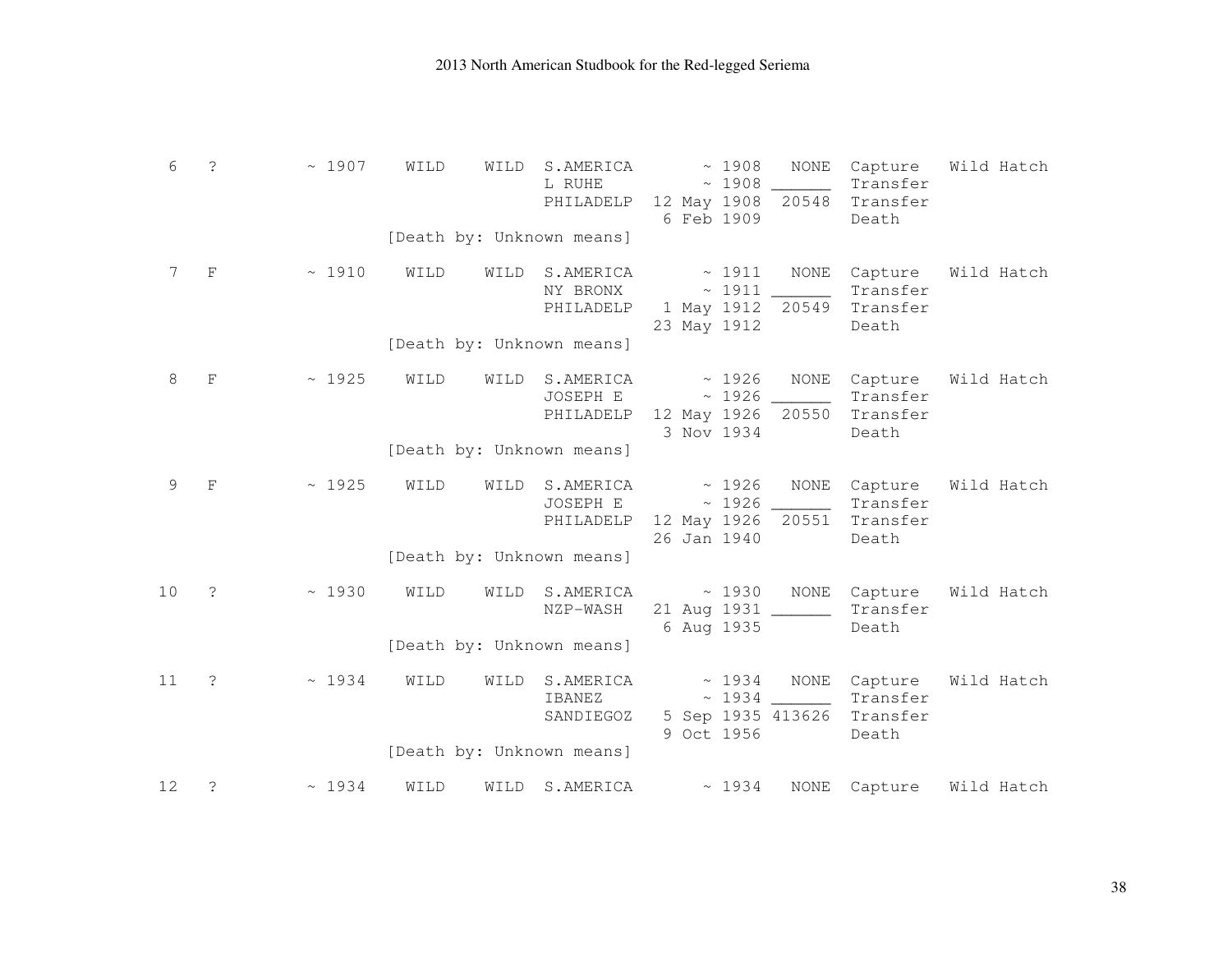|    |             |              |      |      | IBANEZ<br>SANDIEGOZ<br>[Death by: Unknown means] |  | ~1934<br>31 Jan 1957                              | 5 Sep 1935 413627                | Transfer<br>Transfer<br>Death                 |                                                                                               |
|----|-------------|--------------|------|------|--------------------------------------------------|--|---------------------------------------------------|----------------------------------|-----------------------------------------------|-----------------------------------------------------------------------------------------------|
| 13 | M           | $~\sim~1933$ | WILD | WILD | S.AMERICA<br>L RUHE<br>PHILADELP                 |  | $\sim 1934$<br>10 Jun 1934                        | NONE<br>22 May 1934 20552        | Capture<br>Transfer<br>Transfer<br>Death      | Wild Hatch                                                                                    |
|    |             |              |      |      | [Death by: Unknown means]                        |  |                                                   |                                  |                                               |                                                                                               |
| 14 | M           | ~1934        | WILD |      | WILD S.AMERICA<br>JOSEPH E<br>PHILADELP          |  | $\sim 1935$<br>~1935<br>21 Nov 1935<br>7 Jan 1936 | 20553                            | NONE Capture<br>Transfer<br>Transfer<br>Death | Wild Hatch                                                                                    |
|    |             |              |      |      | [Death by: Unknown means]                        |  |                                                   |                                  |                                               |                                                                                               |
| 15 | $\tilde{ }$ | ~1938        | WILD | WILD | S.AMERICA<br>NZP-WASH                            |  | ~1938<br>~1957                                    | NONE<br>27 Jun 1939 _____        | Capture<br>Transfer<br>Death                  | Wild Hatch                                                                                    |
|    |             |              |      |      | [Death by: Unknown means]                        |  |                                                   |                                  |                                               |                                                                                               |
| 16 | $\tilde{S}$ | ~1938        | WILD | WILD | S.AMERICA<br>NZP-WASH                            |  | ~1938<br>27 Jun 1939<br>13 Jun 1967               | NONE<br>16886                    | Capture<br>Transfer<br>Death                  | Wild Hatch                                                                                    |
|    |             |              |      |      | [Death by: Unknown means]                        |  |                                                   |                                  |                                               |                                                                                               |
| 17 | М           | ~1964        | WILD | WILD | S.AMERICA<br>J HANAN<br>OKLAHOMA                 |  |                                                   | $\sim 1966$<br>8 Feb 1966 072001 | ~ 1966 NONE Capture<br>Transfer<br>Transfer   | Wild Hatch                                                                                    |
|    |             |              |      |      |                                                  |  | 28 Feb 1973                                       |                                  | Death                                         | [Death by: Environ/Behav conditions $+$ Unknown $+$ Integumentary $+$ Circulatory, secondary] |
| 18 | F           | ~1964        | WILD | WILD | S.AMERICA<br>J HANAN<br>OKLAHOMA                 |  | ~1966<br>~1966<br>31 Oct 1975                     | NONE<br>8 Feb 1966 072102        | Capture<br>Transfer<br>Transfer<br>Death      | Wild Hatch                                                                                    |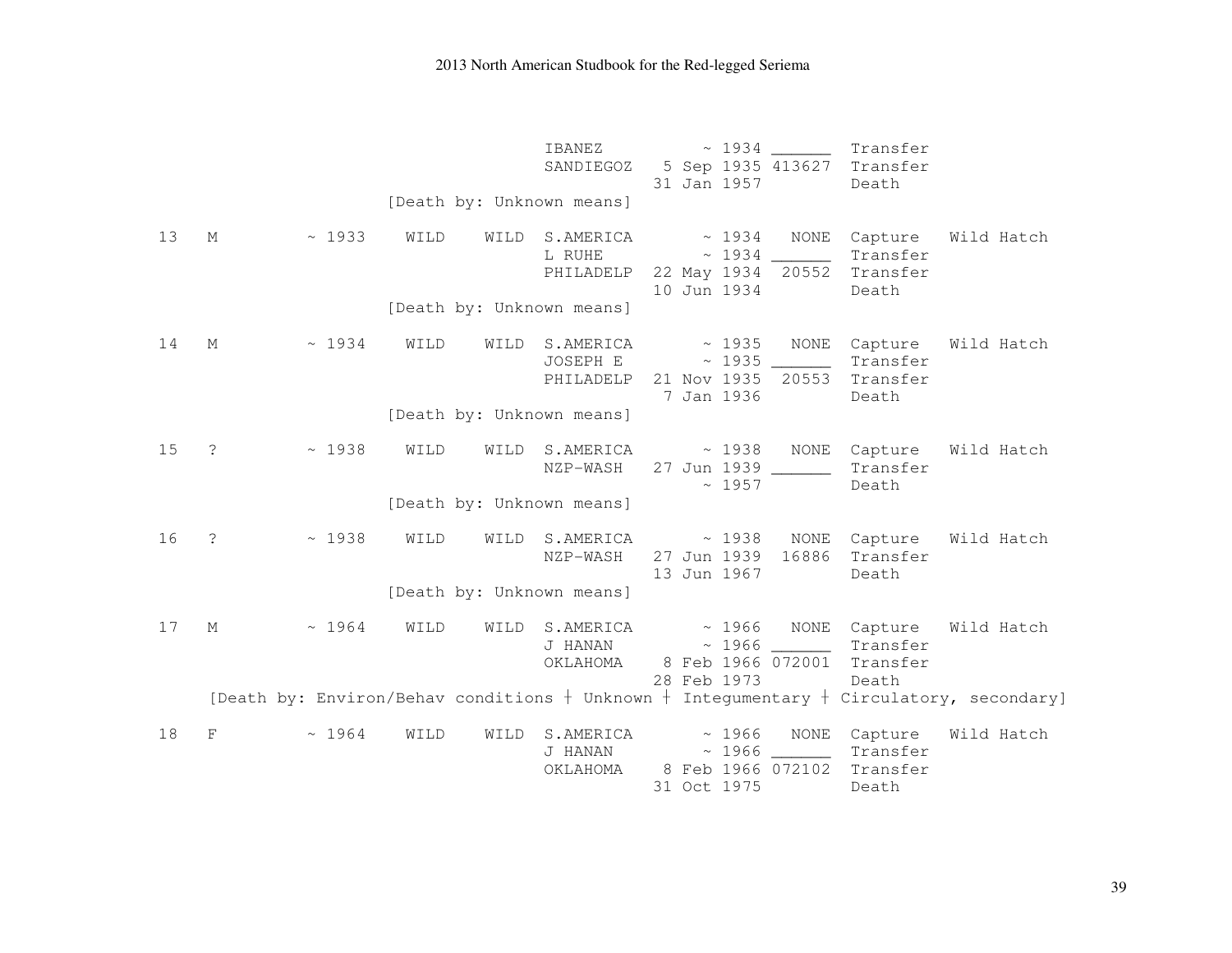|    |            |             |      |      | [Death by: Injury from predator $+$ Unknown $+$ Generalized $+$ Trauma]                                      |                           |       |                                        |                                                      |            |  |
|----|------------|-------------|------|------|--------------------------------------------------------------------------------------------------------------|---------------------------|-------|----------------------------------------|------------------------------------------------------|------------|--|
| 19 | М          | $\sim 1966$ | WILD | WILD | S.AMERICA<br>HERMOSA B<br>SANDIEGOZ 17 Oct 1968 200602<br>TOLEDO<br>LEBEDA                                   | 26 Oct 1989 _____         |       | $\sim 1968$ NONE<br>10 Feb 1977 771509 | Capture<br>Transfer<br>Transfer<br>Transfer<br>ltf   | Wild Hatch |  |
| 20 | М          | $\sim 1964$ | WILD | WILD | $S.AMERICA \sim 1966$<br>CHASE B<br>SANDIEGOZ 26 Sep 1967 413628<br>[Death by: Unknown means]                | 25 Dec 1968               |       | NONE                                   | Capture<br>Transfer<br>Transfer<br>Death             | Wild Hatch |  |
| 21 | М          | $\sim 1964$ | WILD | WILD | $S.AMERICA \sim 1965$ NONE<br>CHASE B $\sim$ 1965 _______<br>SOLANO C $\sim$ 1965<br>GLENDALE                |                           |       | $\sim 1981$                            | Capture<br>Transfer<br>Transfer<br>Transfer<br>Death | Wild Hatch |  |
|    |            |             |      |      | [Death by: Unknown means]                                                                                    |                           |       |                                        |                                                      |            |  |
| 22 | F          | $\sim 1964$ | WILD | WILD | S.AMERICA ~ 1965 NONE Capture<br>CHASE B $\sim$ 1965 _________<br>SOLANO C $\sim$ 1965 _________<br>GLENDALE |                           | ~1981 |                                        | Transfer<br>Transfer<br>Transfer<br>Death            | Wild Hatch |  |
|    |            |             |      |      | [Death by: Unknown means]                                                                                    |                           |       |                                        |                                                      |            |  |
| 23 | $_{\rm F}$ | $\sim 1965$ | WILD | WILD | S.AMERICA<br>ABILENE<br>TORONTO                                                                              | 1 Jul 1966<br>23 Jan 1988 | ~1966 | 200<br>28 Oct 1982 16856               | NONE Capture<br>Transfer<br>Transfer<br>Death        | Wild Hatch |  |
|    |            |             |      |      | [Death by: Infection associated $+$ Unknown $+$ Digestive $+$ Metabolism]                                    |                           |       |                                        |                                                      |            |  |
| 24 | М          | $\sim 1965$ | WILD | WILD | $S.AMERICA \sim Jan 1966$<br>ABILENE<br>TORONTO                                                              | 1 Jul 1966<br>28 Oct 1982 |       | NONE<br>201<br>16855                   | Capture<br>Transfer<br>Transfer                      | Wild Hatch |  |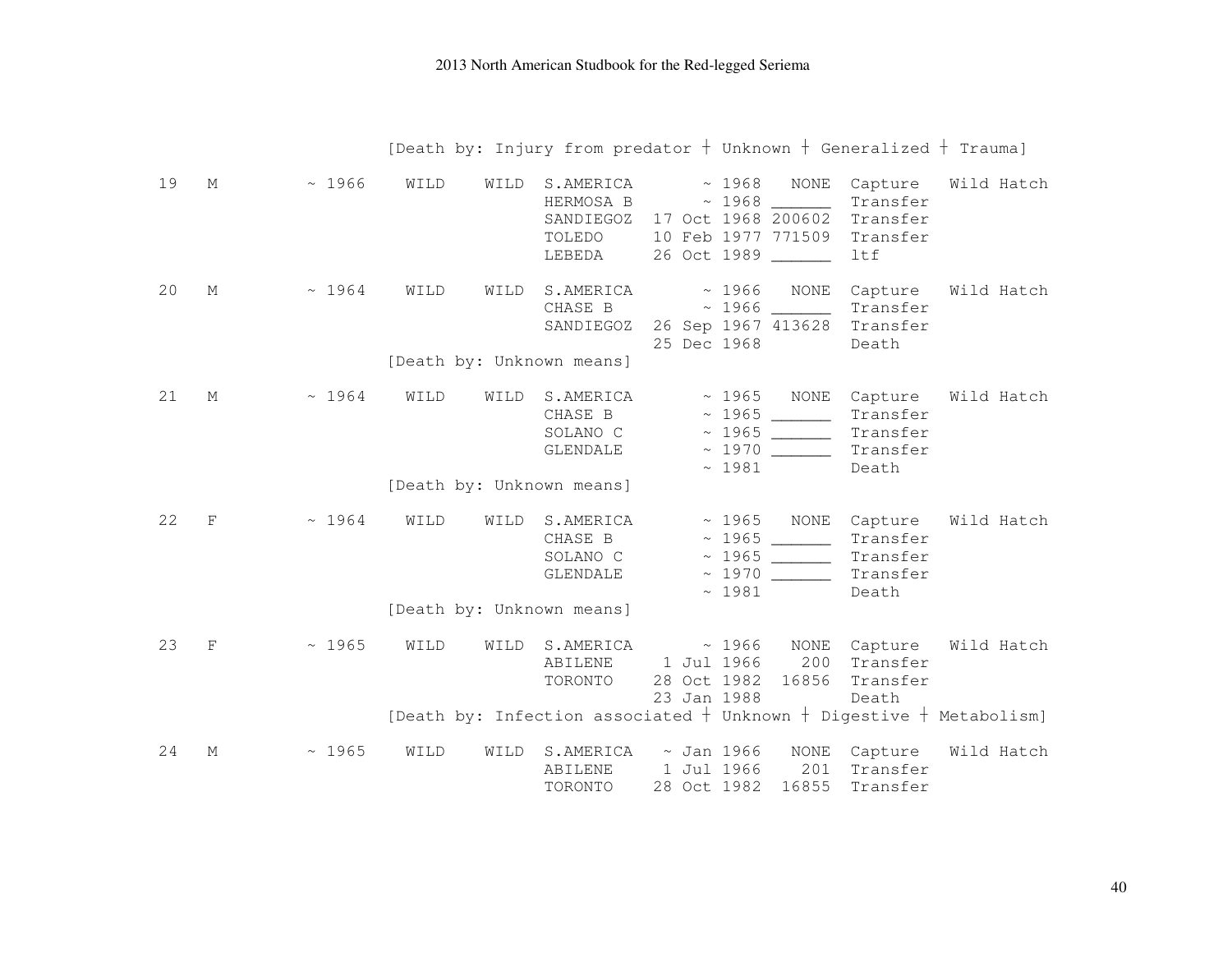|    |             |       |      |      |                                                                         |  | 19 Sep 1990                   |                                                                                   | Death                                                            | [Death by: Euthanasia (medical) $+$ Unknown $+$ Musculoskeletal $+$ Toxicity] |
|----|-------------|-------|------|------|-------------------------------------------------------------------------|--|-------------------------------|-----------------------------------------------------------------------------------|------------------------------------------------------------------|-------------------------------------------------------------------------------|
| 25 | М           | ~1966 | WILD | WILD | S.AMERICA<br>SAN ANTON                                                  |  | $\sim$ Jan 1968               | NONE<br>8 Apr 1968 680072                                                         | Capture<br>Transfer                                              | Wild Hatch                                                                    |
|    |             |       |      |      | [Death by: Unknown means]                                               |  | 23 Nov 1985                   |                                                                                   | Death                                                            |                                                                               |
| 26 | $\mathbf F$ | ~1966 | WILD | WILD | S.AMERICA<br>SAN ANTON<br>GILLIS                                        |  | ~1997                         | $\sim$ Jan 1968 NONE<br>8 Apr 1968 680073<br>6 Apr 1992                           | Capture<br>Transfer<br>Transfer<br>Death                         | Wild Hatch                                                                    |
|    |             |       |      |      | [Death by: Unknown means]                                               |  |                               |                                                                                   |                                                                  |                                                                               |
| 27 | $M_{\odot}$ | ~1966 | WILD | WILD | S.AMERICA<br>SAN ANTON<br>LAKEBUENA                                     |  | 1 Jan 1992                    | $\sim$ Dec 1967 NONE<br>1 Jan 1968 680097<br>9 Nov 1978 081102                    | Capture<br>Transfer<br>Transfer<br>Death                         | Wild Hatch                                                                    |
|    |             |       |      |      | [Death by: Unknown means]                                               |  |                               |                                                                                   |                                                                  |                                                                               |
| 28 | $_{\rm F}$  | ~1966 | WILD | WILD | S.AMERICA<br>SAN ANTON<br>LAKEBUENA                                     |  | $\sim$ Dec 1967<br>1 Jan 1992 | NONE<br>1 Jan 1968 680098<br>9 Nov 1978 081103                                    | Capture<br>Transfer<br>Transfer<br>Death                         | Wild Hatch                                                                    |
|    |             |       |      |      | [Death by: Unknown means]                                               |  |                               |                                                                                   |                                                                  |                                                                               |
| 29 | $_{\rm F}$  | ~1967 | WILD | WILD | S.AMERICA<br>CHASE B<br>NZP-WASH<br>NZP-CRC<br>TRACY AV                 |  | $\sim 1968$<br>~1988          | NONE<br>$\sim 1968$<br>5 Sep 1968 33377<br>3 May 1983 33377<br>17 Sep 1985 850515 | Capture<br>Transfer<br>Transfer<br>Transfer<br>Transfer<br>Death | Wild Hatch                                                                    |
|    |             |       |      |      | [Death by: Infection associated $+$ Unknown $+$ Generalized $+$ Trauma] |  |                               |                                                                                   |                                                                  |                                                                               |
| 30 | М           | ~1969 | WILD | WILD | S.AMERICA<br>CHASE B<br><b>BATONROUG</b>                                |  | ~1969<br>~1969<br>19 Jul 1971 | NONE<br>90                                                                        | Capture<br>Transfer<br>Transfer                                  | Wild Hatch                                                                    |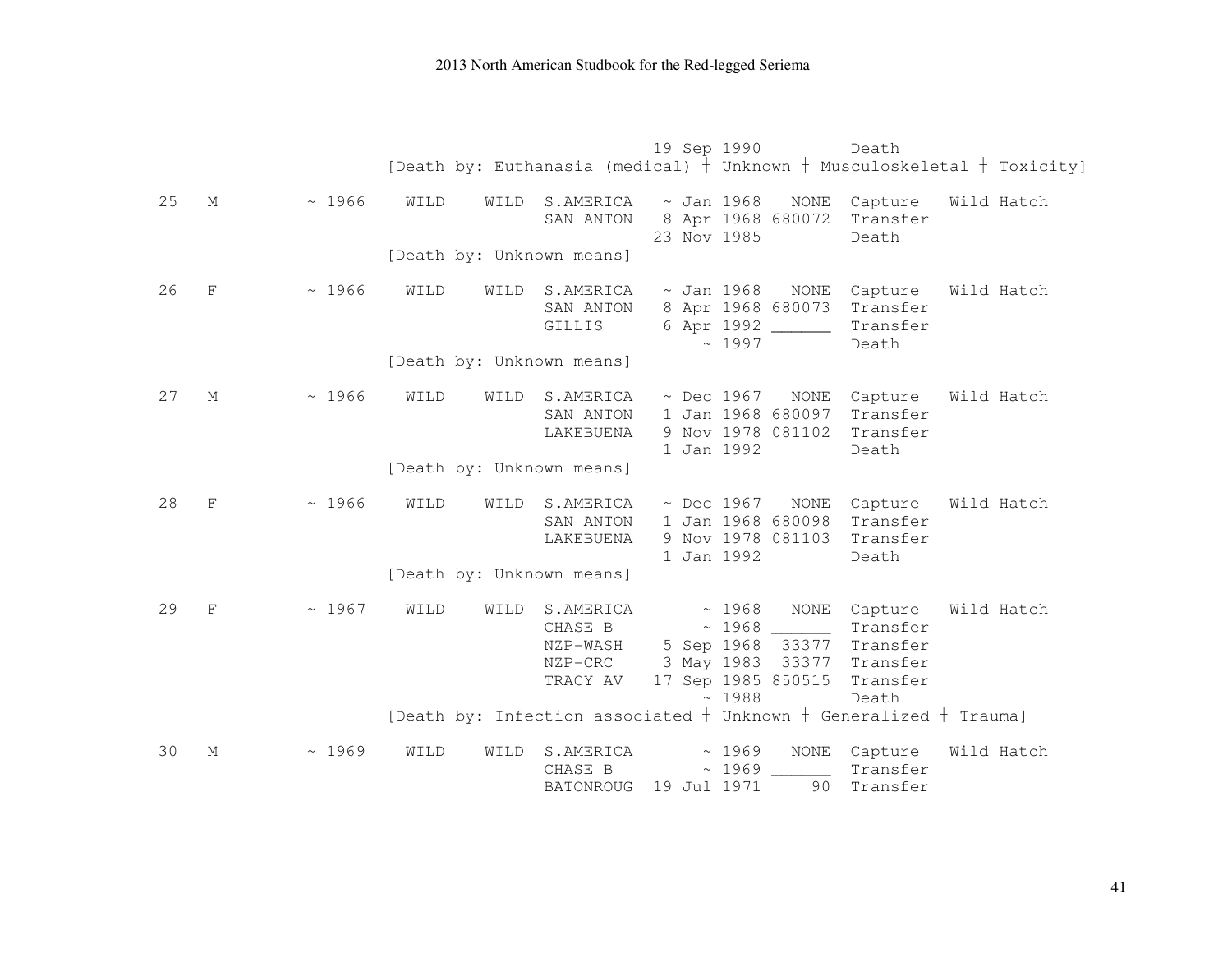|    |               |                  |                                                                             |                | MONTGOMRY 4 Oct 1983                         |             | Transfer     |               |
|----|---------------|------------------|-----------------------------------------------------------------------------|----------------|----------------------------------------------|-------------|--------------|---------------|
|    |               |                  |                                                                             |                | BATONROUG 5 Aug 1988 90 Transfer             |             |              |               |
|    |               |                  |                                                                             |                | EVANSVLLE 10 Aug 1988 288104 Transfer        |             |              |               |
|    |               |                  |                                                                             |                | 14 Jul 1992                                  |             | Death        |               |
|    |               |                  | [Death by: Injury from exhibit mate $+$ Unknown $+$ Generalized $+$ Trauma] |                |                                              |             |              |               |
| 31 | $\mathbf{F}$  | $\sim 1969$ WILD |                                                                             |                | WILD S.AMERICA ~ 1971                        |             | NONE Capture | Wild Hatch    |
|    |               |                  |                                                                             |                | CHASE B $\sim$ 1971 $\_\_\_\_\_\_\$ Transfer |             |              |               |
|    |               |                  |                                                                             |                | BATONROUG 19 Jul 1971 89 Transfer            |             |              |               |
|    |               |                  |                                                                             |                | 23 Jun 1988                                  |             | Death        |               |
|    |               |                  | [Death by: Unknown means]                                                   |                |                                              |             |              |               |
| 32 | $_{\rm F}$    | $\sim 1970$      | WILD                                                                        | WILD S.AMERICA | ~ 1971 NONE Capture                          |             |              | Wild Hatch    |
|    |               |                  |                                                                             | FREY W         | $\sim$ 1971 ________ Transfer                |             |              |               |
|    |               |                  |                                                                             |                | PHILADELP 19 May 1972 20554 Transfer         |             |              |               |
|    |               |                  |                                                                             | NZP-WASH       | 13 Sep 1973 201845 Transfer<br>4 Aug 1983    |             | Death        |               |
|    |               |                  | [Death by: Injury from exhibit mate $+$ Unknown $+$ Generalized $+$ Trauma] |                |                                              |             |              |               |
|    |               |                  |                                                                             |                |                                              |             |              |               |
| 33 | $\ddot{?}$    | 27 Jan 1998      | 162 139 CL SPR AV 27 Jan 1998 _______ Hatch                                 |                |                                              |             |              | Captive Hatch |
|    |               |                  | [Death by: Unknown means]                                                   |                |                                              | $\sim 1998$ | Death        |               |
|    |               |                  |                                                                             |                |                                              |             |              |               |
| 34 | $\tilde{ }$ ? | $\sim 1970$      | WILD                                                                        |                | WILD S.AMERICA ~ 1972 NONE Capture           |             |              | Wild Hatch    |
|    |               |                  |                                                                             |                | MERRIT ~ 1972 Transfer                       |             |              |               |
|    |               |                  |                                                                             |                | CHICAGOLP 8 Apr 1972 4099 Transfer           |             |              |               |
|    |               |                  |                                                                             |                | 16 Aug 1972                                  |             | Death        |               |
|    |               |                  | [Death by: Unknown means]                                                   |                |                                              |             |              |               |
| 35 | М             | $\sim 1970$      | WILD                                                                        |                | WILD S.AMERICA ~ 1972 NONE Capture           |             |              | Wild Hatch    |
|    |               |                  |                                                                             |                | FREY W ~ 1972 _________ Transfer             |             |              |               |
|    |               |                  |                                                                             |                | PHILADELP 19 May 1972 20555 Transfer         |             |              |               |
|    |               |                  |                                                                             |                | 25 May 1972 Death                            |             |              |               |
|    |               |                  | [Death by: Other/Unknown $+$ Unknown $+$ Generalized $+$ Trauma]            |                |                                              |             |              |               |
| 36 | М             | ~1970            | WILD<br>WILD                                                                |                | $S.AMERICA \sim 1971$                        |             | NONE Capture | Wild Hatch    |
|    |               |                  |                                                                             | SCHEDEL        | ~1971                                        |             | Transfer     |               |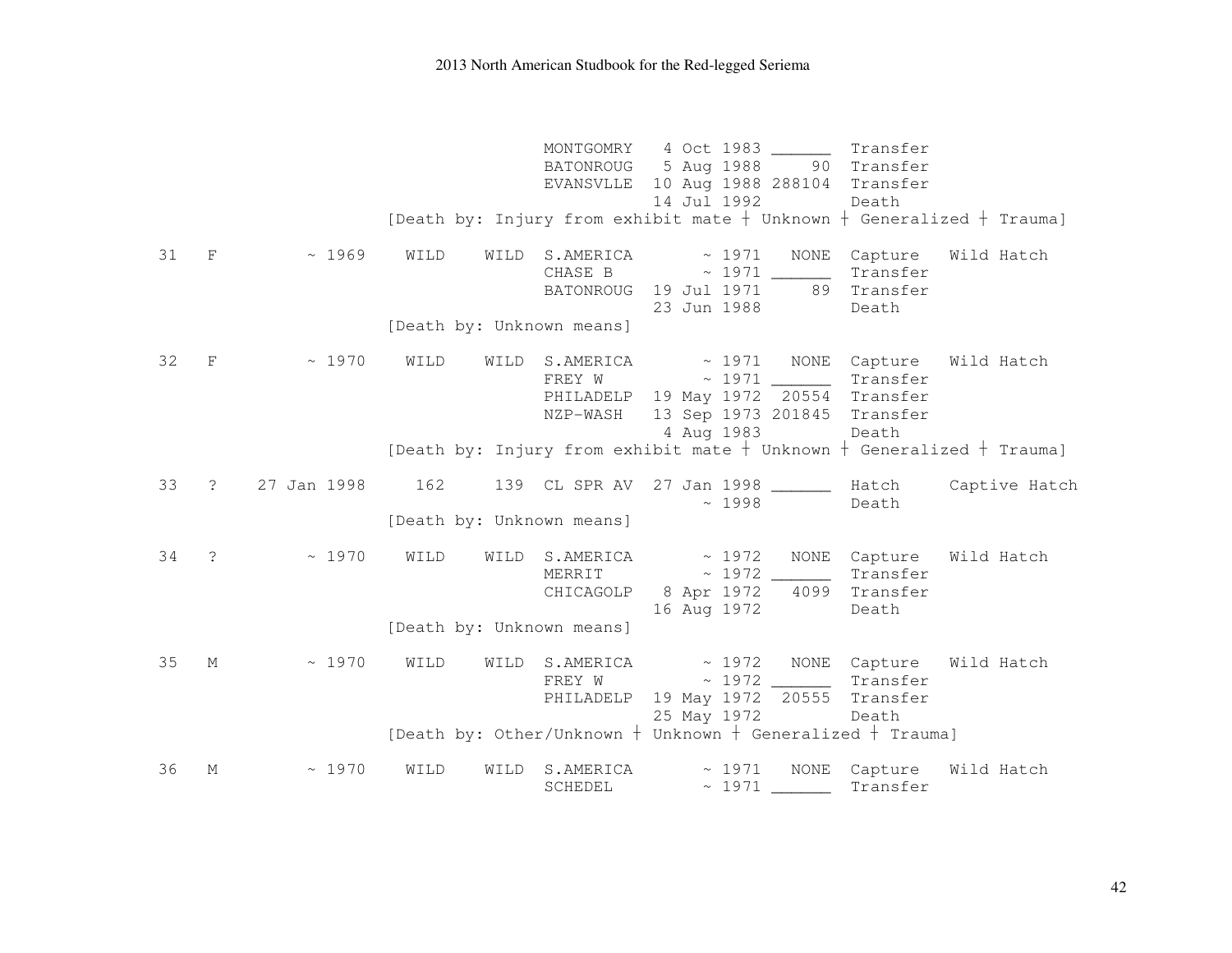TOLEDO 1 Jan 1971 711508 Transfer 28 Dec 1987 Death [Death by: Euthanasia (medical)  $\dagger$  Incinerate  $\dagger$  Unknown (after necropsy)] 37 M ~ 1971 WILD WILD S.AMERICA ~ 1973 NONE Capture Wild Hatch CHICAGOLP 1 Jan 1973 Transfer OKLAHOMA 5 Dec 1973 343203 Transfer 9 Jun 1974 Death [Death by: Unknown means] 38 F ~ 1972 WILD WILD S.AMERICA ~ 1974 NONE Capture Wild Hatch CHASE B  $\sim$  1974 Transfer COLUMBIA 10 May 1974 SJ0280 Transfer NZP-WASH 12 May 1981 206529 Transfer 7 Aug 1981 Death [Death by: Injury from exhibit mate  $\dagger$  Mounted or Preserved: NATURAL HISTORY MUSEUM Smithsonian Institution  $\frac{1}{\sqrt{2}}$  Generalized  $\frac{1}{\sqrt{2}}$  Trauma] 39 F ~ 1972 WILD WILD S.AMERICA ~ 1975 NONE Capture Wild Hatch CHASE B  $\sim$  1975  $\sim$  Transfer BATONROUG 5 Nov 1975 91 Transfer Transfer CHATFIELD 26 Jan 1982 SAN FRAN 4 Nov 1983 283022 Transfer LOSANGELE 5 Nov 1983 001484 Transfer 11 Jan 1991 Death [Death by: Euthanasia (medical)  $+$  Given to an institution: LA MUS  $+$  Musculoskeletal  $+$ Bacterial] 40 M 11 Jul 1973 25 26 SAN ANTON 11 Jul 1973 730749 Hatch Captive Hatch 10 Jun 1977 Death [Death by: Unknown means] 41 M ~ 1975 WILD WILD S.AMERICA ~ 1977 NONE Capture Wild Hatch LOSANGELE ~ May 1977 06764 Transfer COLUMBIA 18 Aug 1977 SJ1167 Transfer ~ Jul 1998 Death [Death by: Unknown means]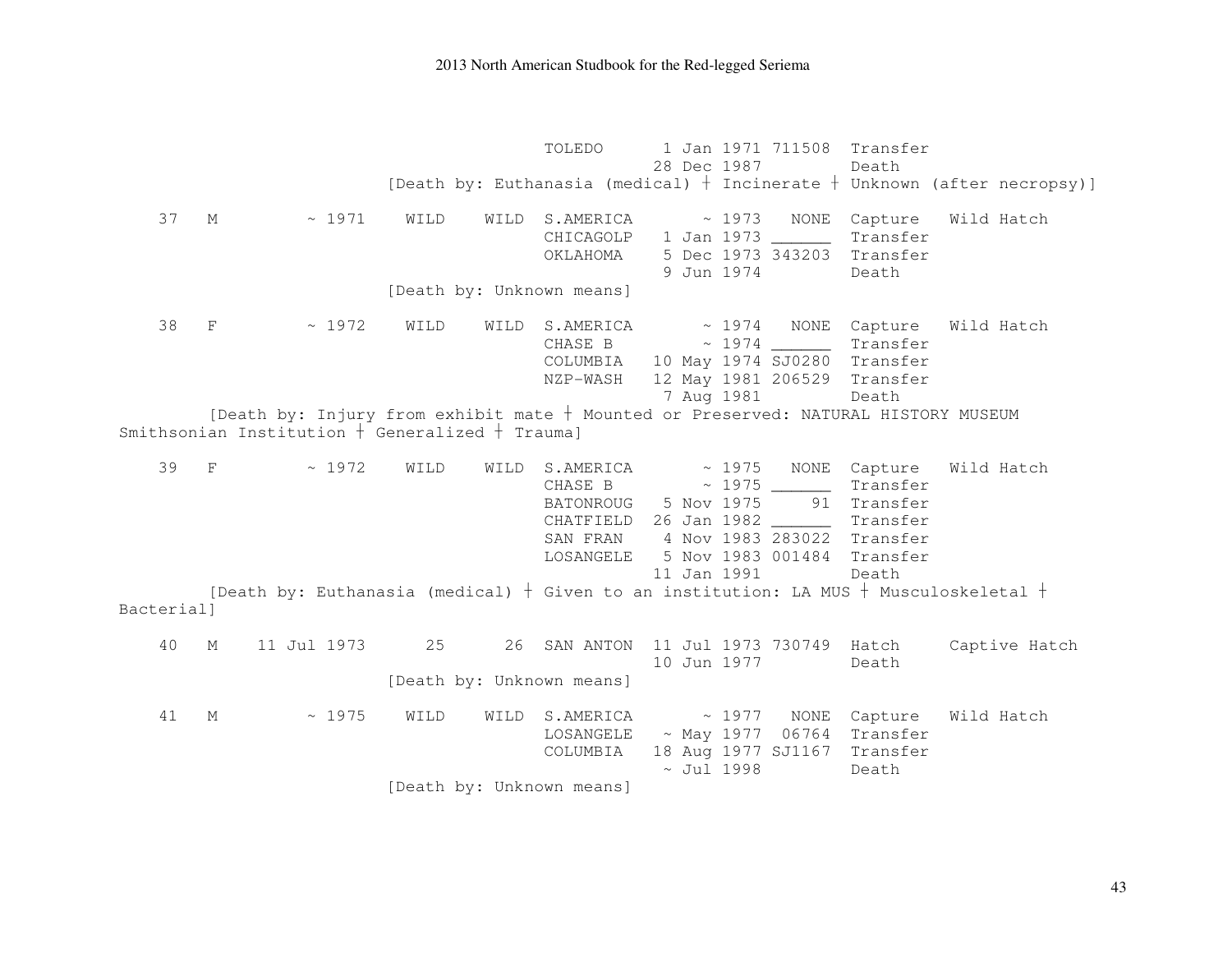| 42   | М            | $\sim 1977$                                                                                    | 21   |      | 22 GLENDALE<br>NZP-WASH                                | $\sim 1977$ | 13 Apr 1978 205318 Transfer<br>2 May 1978                                                                              | Death             | _________ Hatch Captive Hatch                                                                    |
|------|--------------|------------------------------------------------------------------------------------------------|------|------|--------------------------------------------------------|-------------|------------------------------------------------------------------------------------------------------------------------|-------------------|--------------------------------------------------------------------------------------------------|
|      |              |                                                                                                |      |      | [Death by: Unknown means]                              |             |                                                                                                                        |                   |                                                                                                  |
| 43   |              | $M \sim 1977$                                                                                  | WILD |      | WILD S.AMERICA<br>ORNATUS<br>[Death by: Unknown means] |             | ~ 1979 NONE Capture<br>SANDIEGOZ 22 Jan 1981 281491 Transfer<br>19 Oct 1989 281491 Transfer<br>5 Nov 1997              | Transfer<br>Death | Wild Hatch                                                                                       |
|      |              |                                                                                                |      |      |                                                        |             |                                                                                                                        |                   |                                                                                                  |
| 44 ? |              | 14 Jun 1977                                                                                    |      |      | 25 26 SAN ANTON                                        |             | 14 Jun 1977 770630 Hatch<br>2 Jul 1977                                                                                 | Death             | Captive Hatch                                                                                    |
|      |              |                                                                                                |      |      | [Death by: Unknown means]                              |             |                                                                                                                        |                   |                                                                                                  |
| 45   | $\mathbf{F}$ | ~1978                                                                                          | WILD | WILD |                                                        | 8 Aug 1984  | S.AMERICA ~ 1980 NONE Capture Wild Hatch<br>SANDIEGOZ 22 Jan 1981 016483 Transfer<br>SD-WAP 2 Mar 1983 016483 Transfer | Death             |                                                                                                  |
|      |              |                                                                                                |      |      |                                                        |             |                                                                                                                        |                   | [Death by: Injury from exhibit mate $+$ Given to an institution: $+$ Musculoskeletal $+$ Trauma] |
| 46   | M            | $~5$ Feb 1978                                                                                  | 21   |      | TULSA                                                  |             | 22 GLENDALE ~ 5 Feb 1978 _______ Hatch<br>5 Feb 1979 3287 Transfer                                                     |                   | Captive Hatch                                                                                    |
|      |              | 47 F ~ 5 Feb 1978 21                                                                           |      |      | TULSA                                                  |             | 22 GLENDALE ~ 5 Feb 1978 ________ Hatch<br>5 Feb 1979 3288 Transfer<br>22 Jun 2004                                     | Death             | Captive Hatch                                                                                    |
|      |              |                                                                                                |      |      | [Death by: Unknown means]                              |             |                                                                                                                        |                   |                                                                                                  |
| 48   |              | F 23 May 1978 25 26 SAN ANTON 23 May 1978 781594 Hatch Captive Hatch                           |      |      | LAKEBUENA                                              |             | 9 Nov 1978 081101 Transfer<br>18 Jan 1999                                                                              | Death             |                                                                                                  |
|      |              | [Death by: Euthanasia (medical) $+$ Incinerate $+$ Musculoskeletal $+$ Mechanical abnormality] |      |      |                                                        |             |                                                                                                                        |                   |                                                                                                  |
| 49   | $_{\rm F}$   | $~10$ Dec 1978                                                                                 | 21   |      |                                                        |             | 22 GLENDALE ~10 Dec 1978 ________ Hatch                                                                                |                   | Captive Hatch                                                                                    |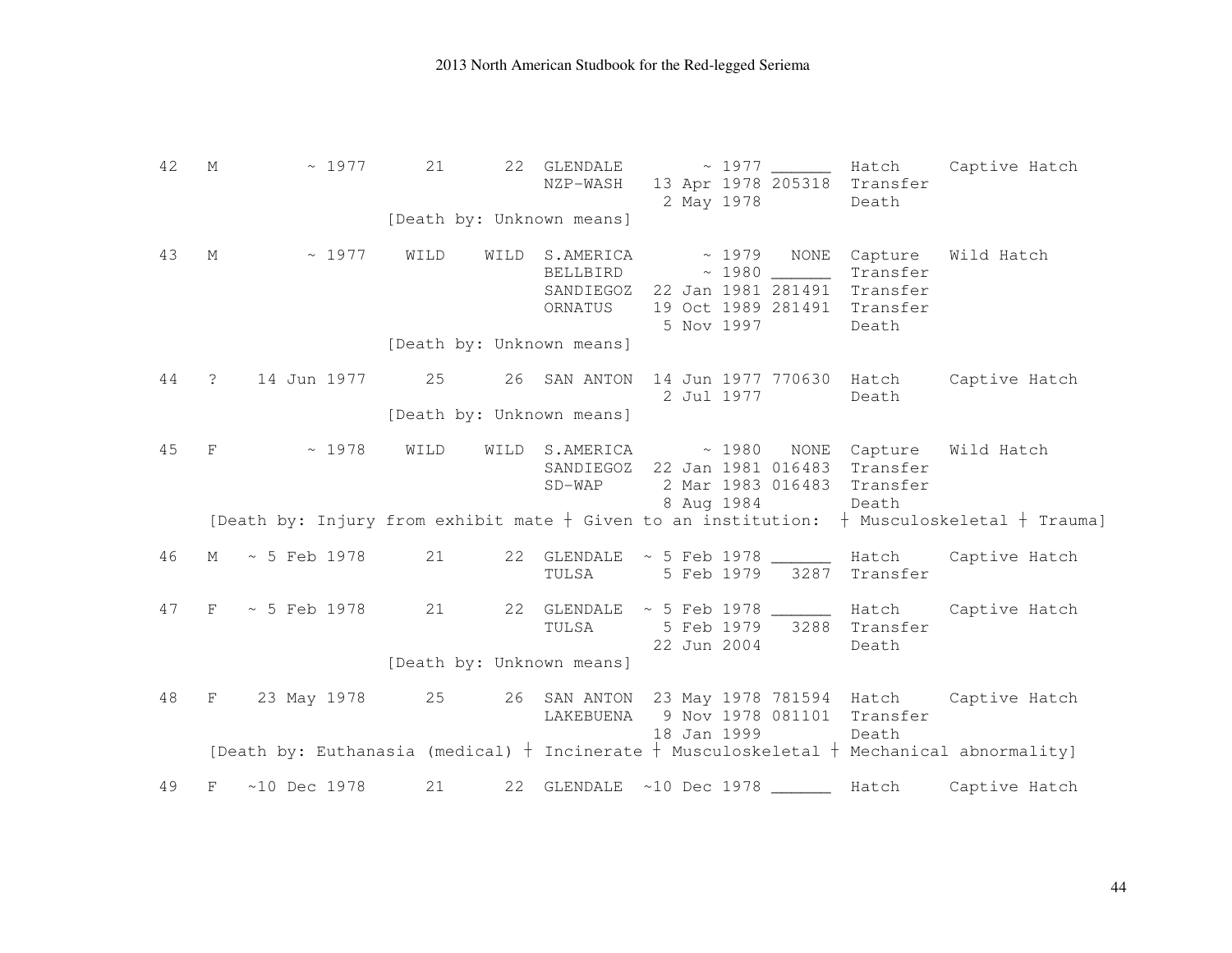SAN ANTON 11 Dec 1979 791240 Transfer 2 Feb 2012 Death [Death by: Euthanasia (medical)  $\dagger$  Unknown  $\dagger$  Generalized  $\dagger$  Metabolism  $\dagger$  Necropsy not received] 50 M ~25 Jan 1979 21 22 GLENDALE ~25 Jan 1979 Hatch Captive Hatch BATONROUG 26 Jan 1980 340 Transfer CHATFIELD 26 Jan 1982 \_\_\_\_\_\_ Transfer SAN FRAN 4 Nov 1983 283021 Transfer LOSANGELE 5 Nov 1983 001483 Transfer 2 Sep 1992 Death [Death by: Euthanasia (medical)  $+$  Given to an institution: LA MUSEUM\  $+$  Musculoskeletal  $+$ Bacterial] 51 F ~23 May 1979 21 22 GLENDALE ~23 May 1979 \_\_\_\_\_\_ Hatch Captive Hatch SAN ANTON 23 May 1980 801519 Transfer NZP-WASH 3 May 1984 208265 Transfer CL SPR AV 31 Aug 1995 \_\_\_\_\_\_ Transfer  $\sim$  1 Dec 2000 Death [Death by: Unknown means] 52 M 19 Jun 1979 25 26 SAN ANTON 19 Jun 1979 791643 Hatch Captive Hatch 53 M ~ 6 Feb 1980 21 22 GLENDALE ~ 6 Feb 1980 \_\_\_\_\_\_ Hatch Captive Hatch WILD WRLD 5 Feb 1984 349 Transfer 16 Nov 1989 Death [Death by: Unknown means] 54 F ~ 6 Feb 1980 21 22 GLENDALE ~ 6 Feb 1980 \_\_\_\_\_\_ Hatch Captive Hatch WILD WRLD 5 Feb 1984 350 Transfer 27 Jun 1989 Death [Death by: Unknown means] 55 M 29 Mar 1980 21 22 GLENDALE 29 Mar 1980 Hatch Captive Hatch SANDIEGOZ 29 Aug 1980 204375 Transfer SD-WAP 2 Mar 1983 204375 Transfer ATASCADER 29 Jul 1987 870009 Transfer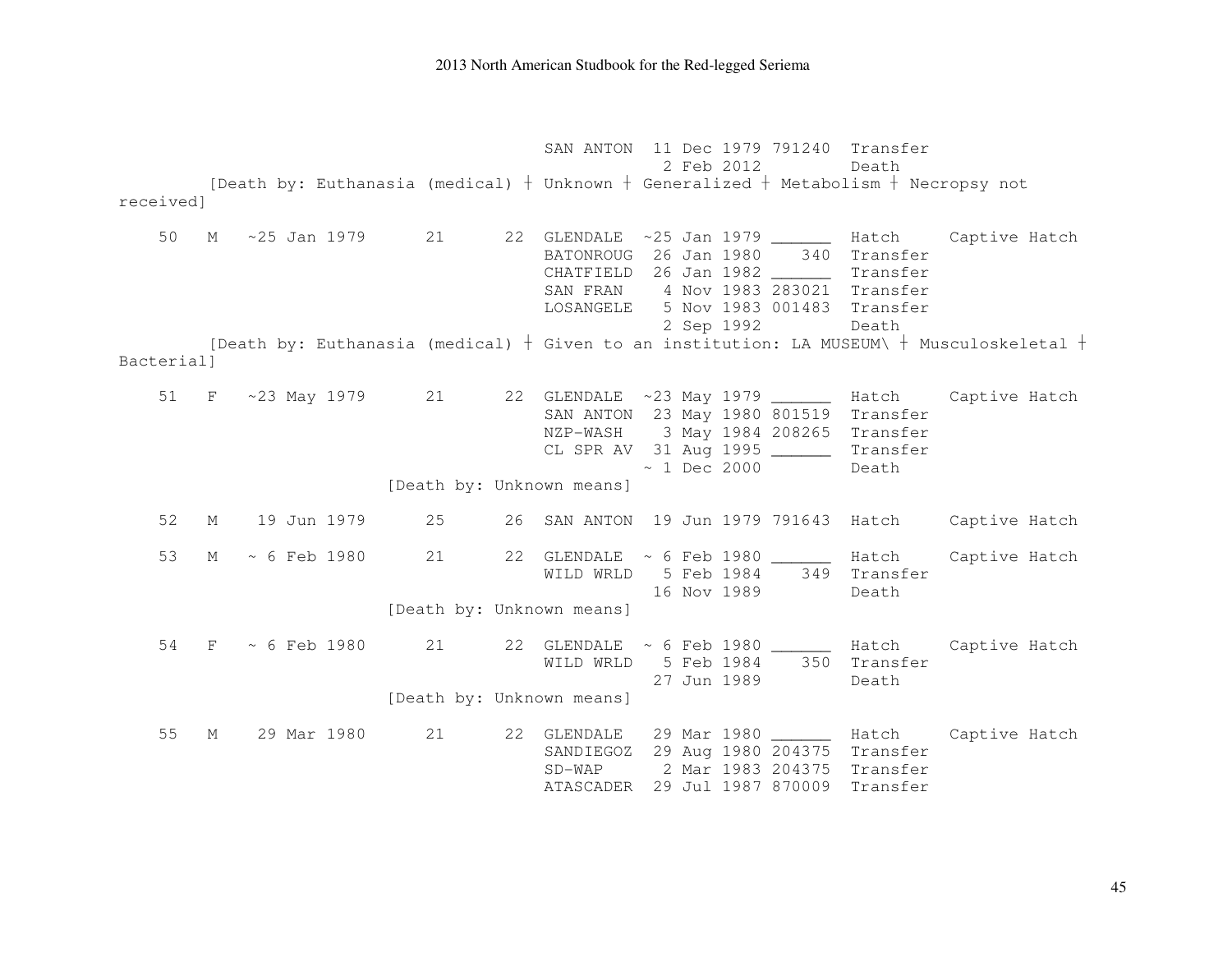|    |                     |      | SAFARI W                                                                |                | 10 Feb 1993 870009 Transfer<br>15 Jun 1996                                                                                                                                                                                                                                                                                                                                                                                                                                                                                                                                                                                                                                                                                                   | Death |                                                                                                                                      |
|----|---------------------|------|-------------------------------------------------------------------------|----------------|----------------------------------------------------------------------------------------------------------------------------------------------------------------------------------------------------------------------------------------------------------------------------------------------------------------------------------------------------------------------------------------------------------------------------------------------------------------------------------------------------------------------------------------------------------------------------------------------------------------------------------------------------------------------------------------------------------------------------------------------|-------|--------------------------------------------------------------------------------------------------------------------------------------|
|    |                     |      | [Death by: Unknown means]                                               |                |                                                                                                                                                                                                                                                                                                                                                                                                                                                                                                                                                                                                                                                                                                                                              |       |                                                                                                                                      |
|    | 56 F $\sim$ 1983    | 55   | [Death by: Unknown means]                                               | 15 Jun 1996    | SANDIEGOZ 24 Aug 1984 026617 Transfer<br>SD-WAP 3 Oct 1984 026617 Transfer<br>ATASCADER 30 Jun 1987 870010 Transfer<br>SAFARI W 10 Feb 1993 29309 Transfer                                                                                                                                                                                                                                                                                                                                                                                                                                                                                                                                                                                   | Death | 45 UNKNOWN ~ 1983 _______ Hatch Unk HatchType                                                                                        |
|    | 57 F 29 Mar 1980 21 |      | ORNATUS<br>[Death by: Unknown means]                                    | $~25$ Oct 1989 | SANDIEGOZ 29 Aug 1980 204376 Transfer<br>19 Oct 1989 204376 Transfer                                                                                                                                                                                                                                                                                                                                                                                                                                                                                                                                                                                                                                                                         | Death | 22 GLENDALE 29 Mar 1980 _______ Hatch Captive Hatch                                                                                  |
| 58 | M ~23 Jul 1980 WILD |      |                                                                         |                | $WORLDWIDE \qquad \sim 1981 \qquad \qquad \text{Transfer}$<br>DALLAS 24 Jul 1981 813001 Transfer<br>18 Sep 1992                                                                                                                                                                                                                                                                                                                                                                                                                                                                                                                                                                                                                              | Death | WILD BOLIVIA $\sim$ 1981 NONE Capture Wild Hatch<br>[Death by: Other/Unknown $+$ Unknown $+$ Generalized $+$ Unknown after necropsy] |
| 59 | M ~23 Jul 1980      | WILD | WILD BOLIVIA $\sim$ 1981 NONE Capture                                   | 25 Dec 1989    | $WORLDWIDE \qquad \sim 1981 \qquad \qquad \text{Transfer}$<br>DALLAS 24 Jul 1981 813002 Transfer<br>PHILADELP 12 Sep 1986 203346 Transfer                                                                                                                                                                                                                                                                                                                                                                                                                                                                                                                                                                                                    | Death | Wild Hatch                                                                                                                           |
|    |                     |      | [Death by: Euthanasia (medical) $+$ Unknown $+$ Generalized $+$ Trauma] |                |                                                                                                                                                                                                                                                                                                                                                                                                                                                                                                                                                                                                                                                                                                                                              |       |                                                                                                                                      |
| 60 | F ~23 Jul 1980      | WILD | BATONROUG                                                               | 14 May 1993    | $WORLDWIDE \longrightarrow 1981 \underline{\hspace{2cm}} \underline{\hspace{2cm}} \underline{\hspace{2cm}} \underline{\hspace{2cm}} \underline{\hspace{2cm}} \underline{\hspace{2cm}} \underline{\hspace{2cm}} \underline{\hspace{2cm}} \underline{\hspace{2cm}} \underline{\hspace{2cm}} \underline{\hspace{2cm}} \underline{\hspace{2cm}} \underline{\hspace{2cm}} \underline{\hspace{2cm}} \underline{\hspace{2cm}} \underline{\hspace{2cm}} \underline{\hspace{2cm}} \underline{\hspace{2cm}} \underline{\hspace{2cm}} \underline{\hspace{2cm}} \underline{\hspace{2cm}} \underline{\hspace{2cm}} \underline{\hspace{2cm}} \$<br>DALLAS 24 Jul 1981 813003 Transfer<br>PHILADELP 12 Sep 1986 203347 Transfer<br>9 Jan 1992 6882 Transfer | Death | WILD BOLIVIA $\sim$ 1981 NONE Capture Wild Hatch                                                                                     |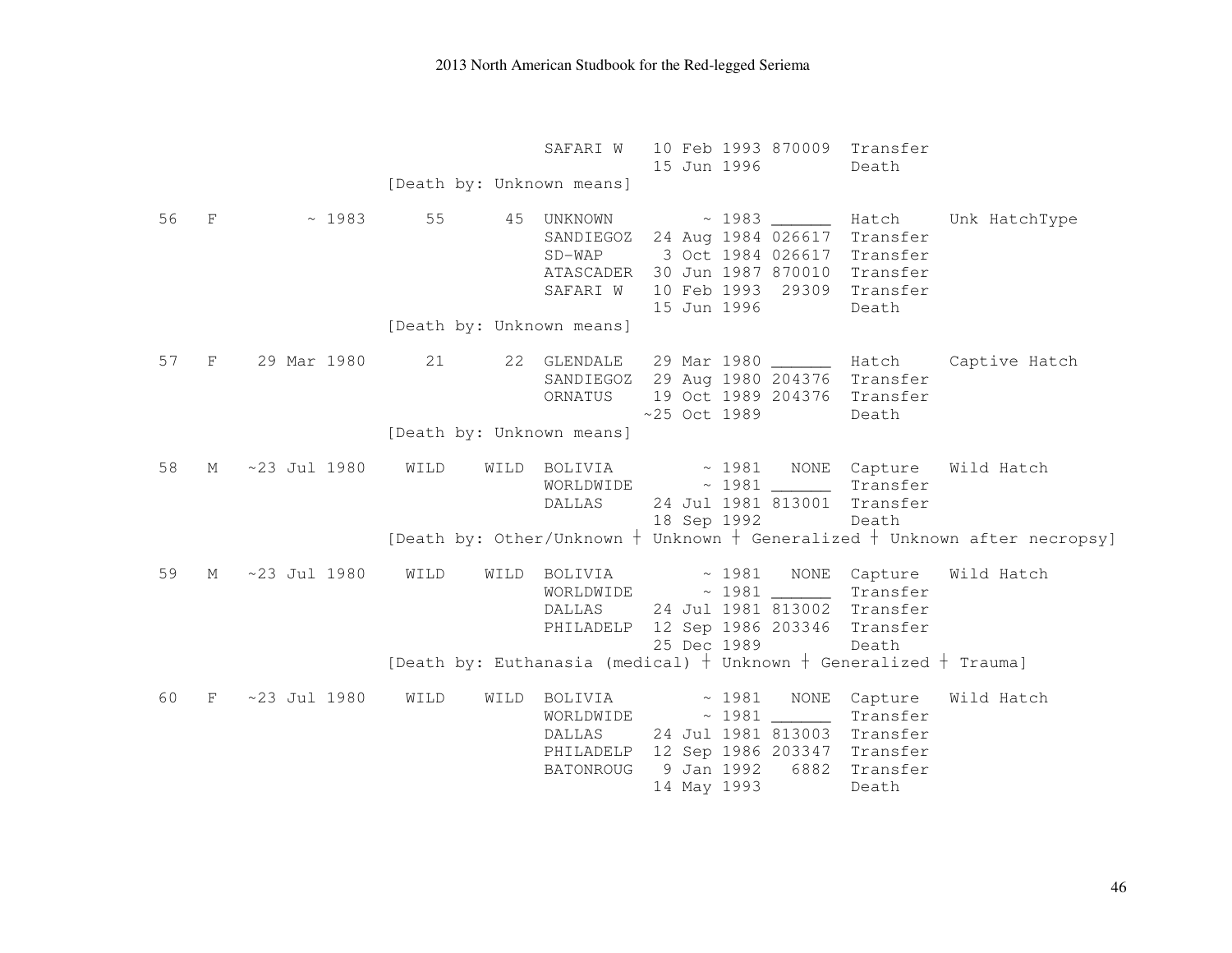|                 |             |             |       |      |      |                                                                                                                  |  |                                                                     |                                                                              |                                                                                        | [Death by: Infection associated + Unknown + Unknown (after necropsy)]                           |
|-----------------|-------------|-------------|-------|------|------|------------------------------------------------------------------------------------------------------------------|--|---------------------------------------------------------------------|------------------------------------------------------------------------------|----------------------------------------------------------------------------------------|-------------------------------------------------------------------------------------------------|
| 61              | $M_{\odot}$ | 25 Jul 1980 |       | 46   | 47   | TULSA<br>NZP-WASH                                                                                                |  | 25 Jul 1980<br>25 Dec 1983                                          | 4309<br>17 Jun 1981 206814                                                   | Hatch<br>Transfer<br>Death                                                             | Captive Hatch                                                                                   |
|                 |             |             |       |      |      |                                                                                                                  |  |                                                                     |                                                                              |                                                                                        | [Death by: Infection associated $\dagger$ Incinerate $\dagger$ Digestive $\dagger$ Nutrition]   |
| 62              | М           |             | ~1981 | WILD | WILD | S.AMERICA<br>CHASE B<br><b>BATONROUG</b><br>[Death by: Unknown means]                                            |  | ~1983<br>6 Apr 1983<br>12 Feb 1992                                  | NONE<br>550                                                                  | Capture<br>Transfer<br>Transfer<br>Death                                               | Wild Hatch                                                                                      |
| 63              | М           | 5 Jun 1981  |       | 46   | 47   | TULSA<br>BATONROUG<br>MONTGOMRY 4 Oct 1983<br><b>BATONROUG</b><br>EVANSVLLE<br><b>BATONROUG</b><br><b>DALLAS</b> |  | 5 Jun 1981<br>2 Sep 1982<br>5 Aug 1988<br>19 Oct 1992<br>5 May 1999 | 4705<br>512<br>512<br>10 Aug 1988 288105<br>512<br>9 Sep 1993 938556         | Hatch<br>Transfer<br>Transfer<br>Transfer<br>Transfer<br>Transfer<br>Transfer<br>Death | Captive Hatch<br>[Death by: Self-inflicted injuries $+$ Unknown $+$ Musculoskeletal $+$ Trauma] |
| 64              | М           | 10 May 1982 |       | 59   | 60   | DALLAS<br>LAKEBUENA<br>WILD WRLD                                                                                 |  | 5 Nov 1999                                                          | 10 May 1982 823255 Hatch<br>2 Nov 1982 121101<br>6195                        | Transfer<br>Transfer                                                                   | Captive Hatch                                                                                   |
| 65              | $_{\rm F}$  | 25 May 1982 |       | 55   | 45   | SANDIEGOZ<br>NZP-CRC<br>DETROIT<br>KNOXVILLE<br>WORLDBIRD<br>KNOXVILLE                                           |  | 16 Oct 1985<br>3 Mar 1988<br>26 Oct 1992<br>20 Feb 2001             | 25 May 1982 082719<br>23 Mar 1983 207661<br>1617<br>99<br>23 Sep 1992 ______ | Hatch<br>Transfer<br>Transfer<br>Transfer<br>Transfer<br>99 Transfer<br>Death          | Captive Hatch                                                                                   |
| after necropsy] |             |             |       |      |      |                                                                                                                  |  |                                                                     |                                                                              |                                                                                        | [Death by: Euthanasia (medical) + Given to an institution: UTCVM + Generalized + Unknown        |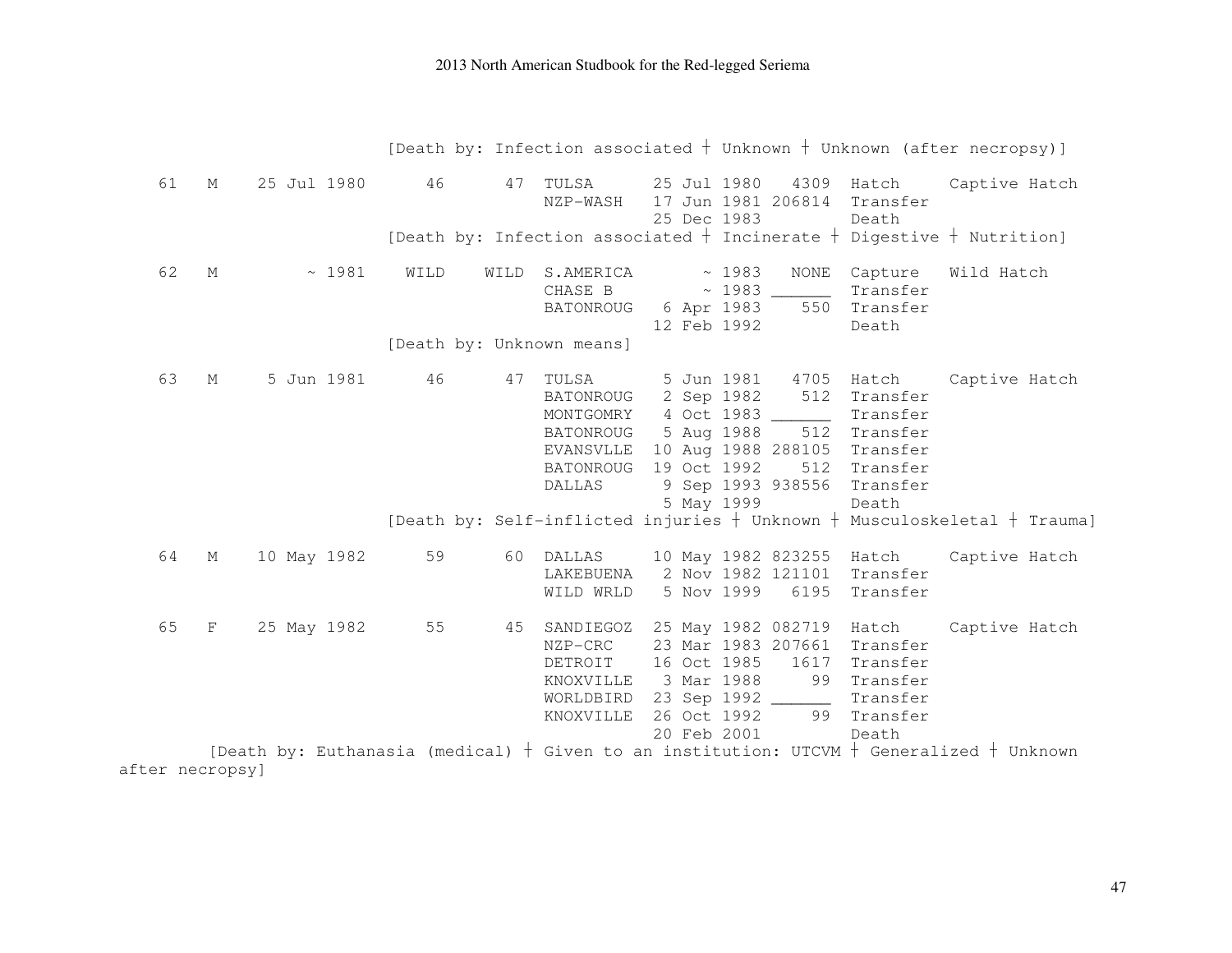|    |             | 66 ? 25 May 1982    | 55                        | UNK SANDIEGOZ<br>LEVIN   | 25 May 1982 082720 Hatch Captive Hatch<br>29 Feb 1984 ______                                                         | ltf          |                     |
|----|-------------|---------------------|---------------------------|--------------------------|----------------------------------------------------------------------------------------------------------------------|--------------|---------------------|
| 67 | $M_{\odot}$ | 12 Jun 1982         | 55                        | 45 SANDIEGOZ<br>MICH KEN | 12 Jun 1982 082838<br>29 Apr 1987                                                                                    | ltf          | Hatch Captive Hatch |
| 68 | M           | 13 Jun 1982         | 55 7                      | 45 SANDIEGOZ<br>MICH KEN | 13 Jun 1982 082844<br>29 Apr 1987                                                                                    | ltf          | Hatch Captive Hatch |
| 69 |             | F 2 Jul 1982        | 55                        | UNK SANDIEGOZ<br>LANNOM  | 2 Jul 1982 082901 Hatch Captive Hatch<br>26 Feb 1984 _________ Transfer<br>$\sim 1995$                               | Death        |                     |
|    |             |                     | [Death by: Unknown means] |                          |                                                                                                                      |              |                     |
|    |             | 70 ? 3 Jul 1982 55  |                           | UNK SANDIEGOZ            | 3 Jul 1982 082902 Hatch Captive Hatch<br>14 Jan 1984                                                                 | Death        |                     |
|    |             |                     | [Death by: Unknown means] |                          |                                                                                                                      |              |                     |
| 71 | M           |                     |                           | LANNOM                   | 16 Sep 1982 55 UNK SANDIEGOZ 16 Sep 1982 182170 Hatch Captive Hatch<br>26 Feb 1984 _________ Transfer<br>$\sim 1995$ | Death        |                     |
|    |             |                     | [Death by: Unknown means] |                          |                                                                                                                      |              |                     |
|    |             | 72 ? 16 Sep 1982    | 55                        | STEHLY                   | UNK SANDIEGOZ 16 Sep 1982 182171 Hatch Captive Hatch<br>14 Oct 1983 ______                                           | ltf          |                     |
|    |             | 73 ? 15 Apr 1983    | 59 3                      |                          | 60 DALLAS 15 Apr 1983 833594 Hatch<br>SAFARI W 2 Nov 1983                                                            | ltf          | Captive Hatch       |
|    |             | 74 ? 15 Apr 1983    | 59 30                     |                          | 60 DALLAS 15 Apr 1983 833595<br>SAFARI W 2 Nov 1983                                                                  | Hatch<br>ltf | Captive Hatch       |
|    |             | 75 ? 19 May 1983 52 | [Death by: Unknown means] |                          | 49 SAN ANTON 19 May 1983 831520 Hatch<br>20 May 1983                                                                 | Death        | Captive Hatch       |
|    |             |                     |                           |                          |                                                                                                                      |              |                     |
| 76 | М           | 20 May 1983         | 52                        |                          | 49 SAN ANTON 20 May 1983 831537 Hatch Captive Hatch                                                                  |              |                     |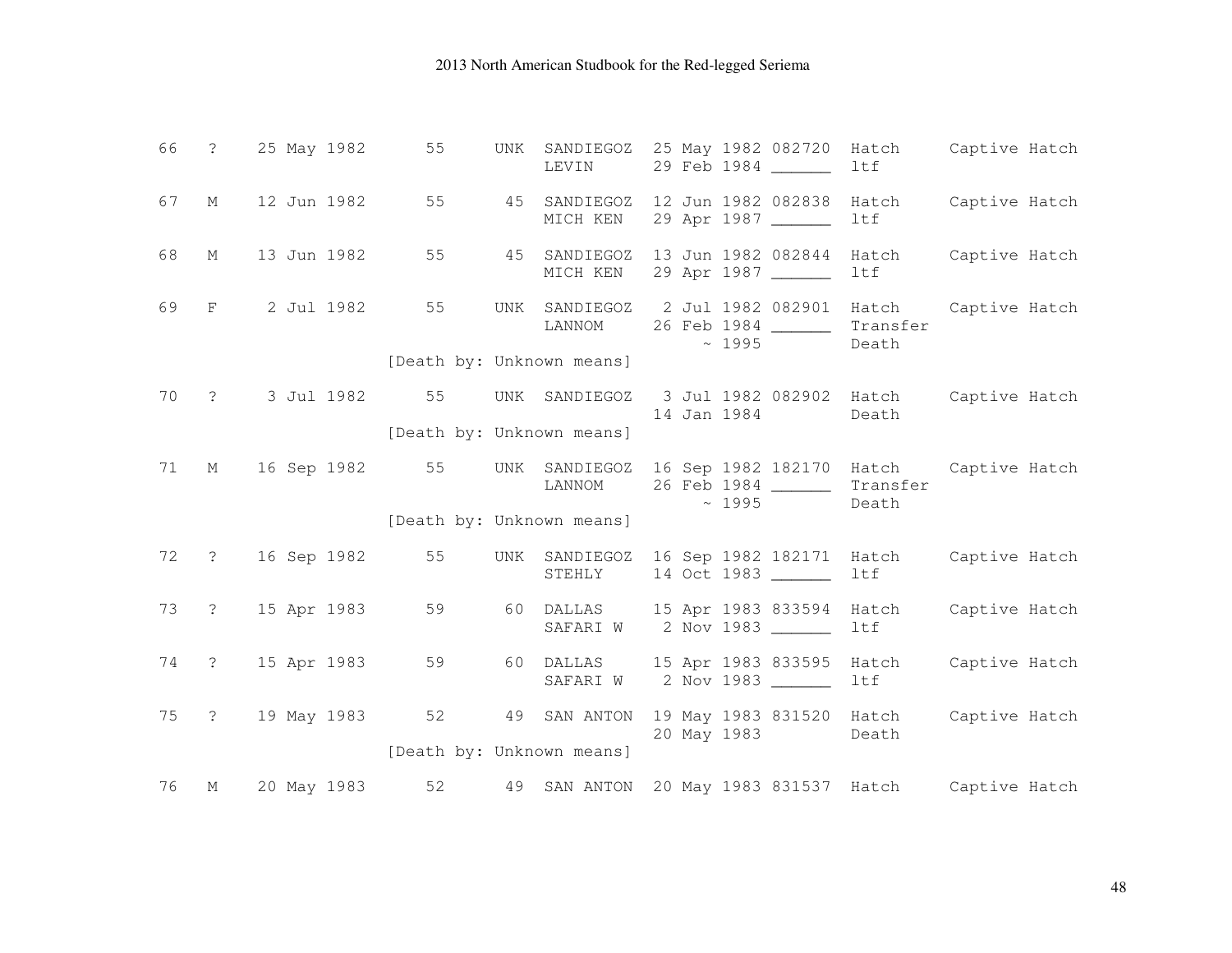|    |              |                                                                      |    |                           | 16 Feb 1994 | NZP-WASH 3 May 1984 208264 Transfer                                                                                                                                    | Death |  |
|----|--------------|----------------------------------------------------------------------|----|---------------------------|-------------|------------------------------------------------------------------------------------------------------------------------------------------------------------------------|-------|--|
|    |              |                                                                      |    |                           |             | [Death by: Infection associated $+$ Incinerate $+$ Generalized $+$ Trauma]                                                                                             |       |  |
|    |              | 77 M 20 May 1983 52                                                  |    | HENDEE                    |             | 49 SAN ANTON 20 May 1983 831536 Hatch Captive Hatch<br>3 Oct 1984 ______                                                                                               | ltf   |  |
| 78 |              | M 14 Jul 1983 46 47 TULSA 14 Jul 1983 6118 Hatch Captive Hatch       |    | TOLEDO                    |             | BALTIMORE 11 Jun 1987 87957 Transfer<br>5 Oct 1988 881591 Transfer<br>LEBEDA 26 Oct 1989 _______                                                                       | ltf   |  |
|    |              | 79 ? 19 May 1984 53 54 WILD WRLD 19 May 1984 385 Hatch Captive Hatch |    | [Death by: Unknown means] |             | 29 May 1984                                                                                                                                                            | Death |  |
|    |              |                                                                      |    |                           |             |                                                                                                                                                                        |       |  |
|    |              | 80 F 7 Jun 1984                                                      |    |                           | 2 Nov 1984  | 59 60 DALLAS 7 Jun 1984 844041 Hatch Captive Hatch                                                                                                                     | Death |  |
|    |              |                                                                      |    |                           |             | [Death by: Other/Unknown $+$ Unknown $+$ Generalized $+$ Unknown after necropsy]                                                                                       |       |  |
|    |              | 81 F 7 Jun 1984                                                      |    |                           |             | 59 60 DALLAS 7 Jun 1984 844042 Hatch Captive Hatch<br>NY BRONX 16 Dec 2011 C11373 Transfer                                                                             |       |  |
|    | 82 F         | 10 Jun 1984                                                          | 52 | DETROIT                   | 21 Aug 1985 | 49 SAN ANTON 10 Jun 1984 840641 Hatch Captive Hatch<br>17 Jul 1985 1542 Transfer                                                                                       | Death |  |
|    |              |                                                                      |    |                           |             | [Death by: Euthanasia (medical) $+$ Incinerate $+$ Musculoskeletal $+$ Trauma]                                                                                         |       |  |
| 83 | $\mathbf{F}$ | 11 Jun 1984                                                          | 52 |                           | 4 Sep 2003  | 49 SAN ANTON 11 Jun 1984 840654 Hatch Captive Hatch<br>DETROIT 17 Jul 1985 1543 Transfer<br>BALTIMORE 17 Jul 1987 87966 Transfer<br>SEATTLE 9 Apr 1988 880117 Transfer | Death |  |
|    |              |                                                                      |    |                           |             | [Death by: Infection associated $\frac{1}{1}$ Unknown $+$ Generalized $+$ Toxicity]                                                                                    |       |  |
| 84 | М            | 26 Jul 1984                                                          | 46 | 47 TULSA<br>TRACY AV      |             | 26 Jul 1984 6834 Hatch Captive Hatch<br>9 Aug 1985 850514 Transfer                                                                                                     |       |  |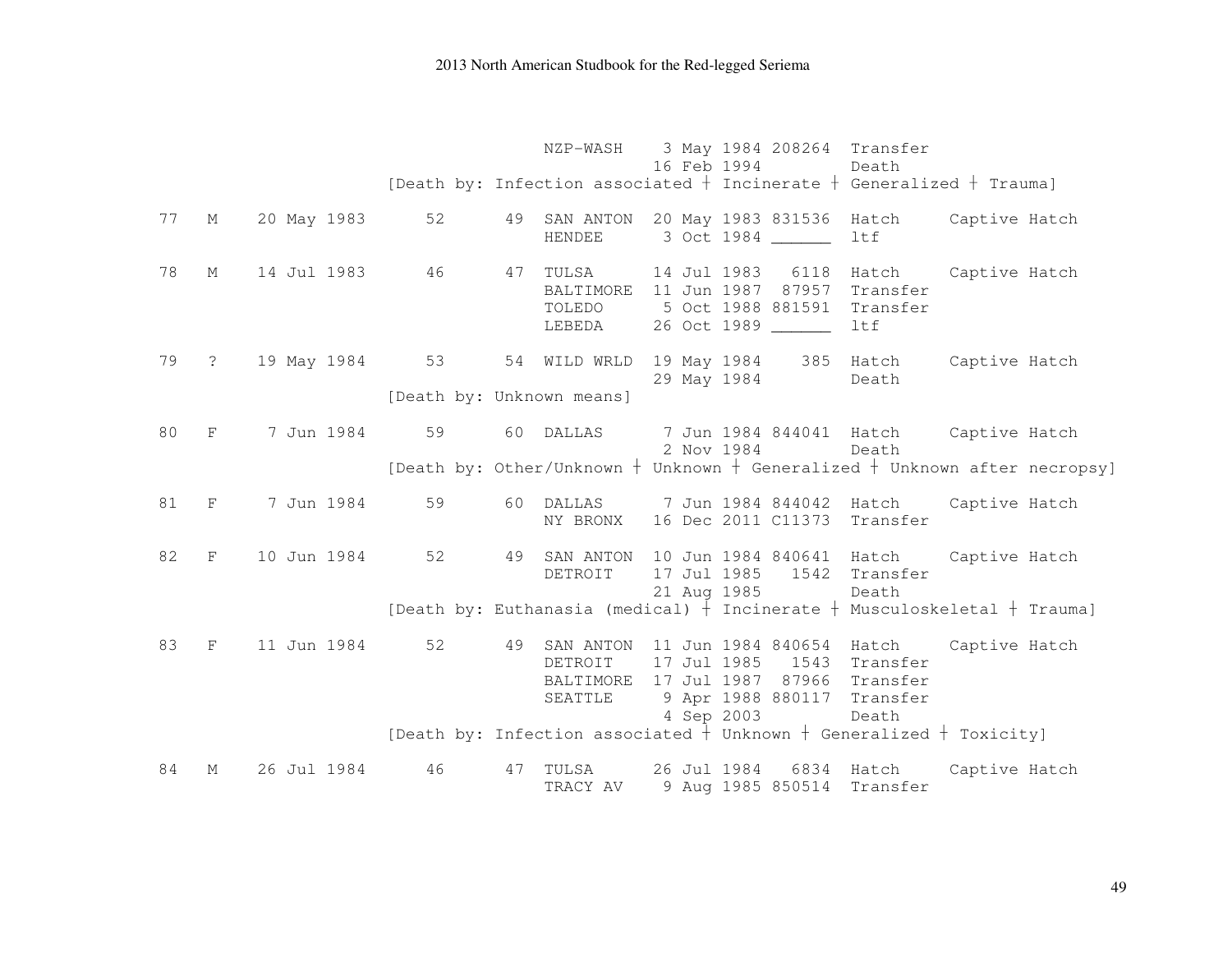|      |                |                |    |                                                                           | 17 Dec 1987<br>Death                                                                                                                                                              |                     |
|------|----------------|----------------|----|---------------------------------------------------------------------------|-----------------------------------------------------------------------------------------------------------------------------------------------------------------------------------|---------------------|
|      |                |                |    | [Death by: Unknown means]                                                 |                                                                                                                                                                                   |                     |
| 85   | $\overline{?}$ | 27 Jul 1984 46 |    | 47 TULSA                                                                  | 27 Jul 1984<br>6844 Hatch<br>2 Aug 1984<br>Death                                                                                                                                  | Captive Hatch       |
|      |                |                |    | [Death by: Unknown means]                                                 |                                                                                                                                                                                   |                     |
| 86   | М              | 1 Aug 1984 62  |    | 31 BATONROUG<br>GULF BREZ<br>BATONROUG<br>DISNEY AK<br>DALLAS<br>NY BRONX | 1 Aug 1984<br>670<br>3 Dec 1988<br>661<br>Transfer<br>24 Mar 1995<br>670<br>Transfer<br>25 Sep 1997 970161 Transfer<br>30 Apr 2002 02E317 Transfer<br>16 Dec 2011 C11372 Transfer | Hatch Captive Hatch |
| 87 F |                | 1 Aug 1984 62  |    | 31 BATONROUG<br>ALEXANDRI                                                 | 1 Aug 1984 642 Hatch<br>2 Mar 1992 AV0001 Transfer<br>$\sim$ Jun 2003<br>Death                                                                                                    | Captive Hatch       |
|      |                |                |    | [Death by: Unknown means]                                                 |                                                                                                                                                                                   |                     |
| 88   | $\mathbf{F}$   | 3 Aug 1984 62  |    | 31 BATONROUG<br>GREENVISC<br>KNOXVILLE<br>SEDGWICK                        | 3 Aug 1984 671 Hatch Captive Hatch<br>20 May 1986 86A046<br>Transfer<br>27 Apr 1988 100 Transfer<br>24 Apr 2003 10408 Transfer                                                    |                     |
| 89   | $\ddot{?}$     | 29 Aug 1984 62 |    | 31 BATONROUG                                                              | 5673 Hatch<br>29 Aug 1984<br>16 Nov 1984<br>Death                                                                                                                                 | Captive Hatch       |
|      |                |                |    | [Death by: Unknown means]                                                 |                                                                                                                                                                                   |                     |
| 90   | F              | 14 Apr 1985    | 59 | 60 DALLAS<br>CALDWELL                                                     | 14 Apr 1985 854268 Hatch Captive Hatch<br>6 Jan 1986 000810 Transfer<br>24 May 1989<br>Death                                                                                      |                     |
|      |                |                |    |                                                                           | [Death by: Environ/Behav conditions $+$ Bury $+$ No necropsy planned]                                                                                                             |                     |
| 91   | $\ddot{?}$     | 14 Apr 1985    | 59 | 60 DALLAS                                                                 | 14 Apr 1985 854267 Hatch<br>17 Aug 1985<br>Death                                                                                                                                  | Captive Hatch       |
|      |                |                |    |                                                                           | [Death by: Other/Unknown $+$ Unknown $+$ Generalized $+$ Unknown after necropsy]                                                                                                  |                     |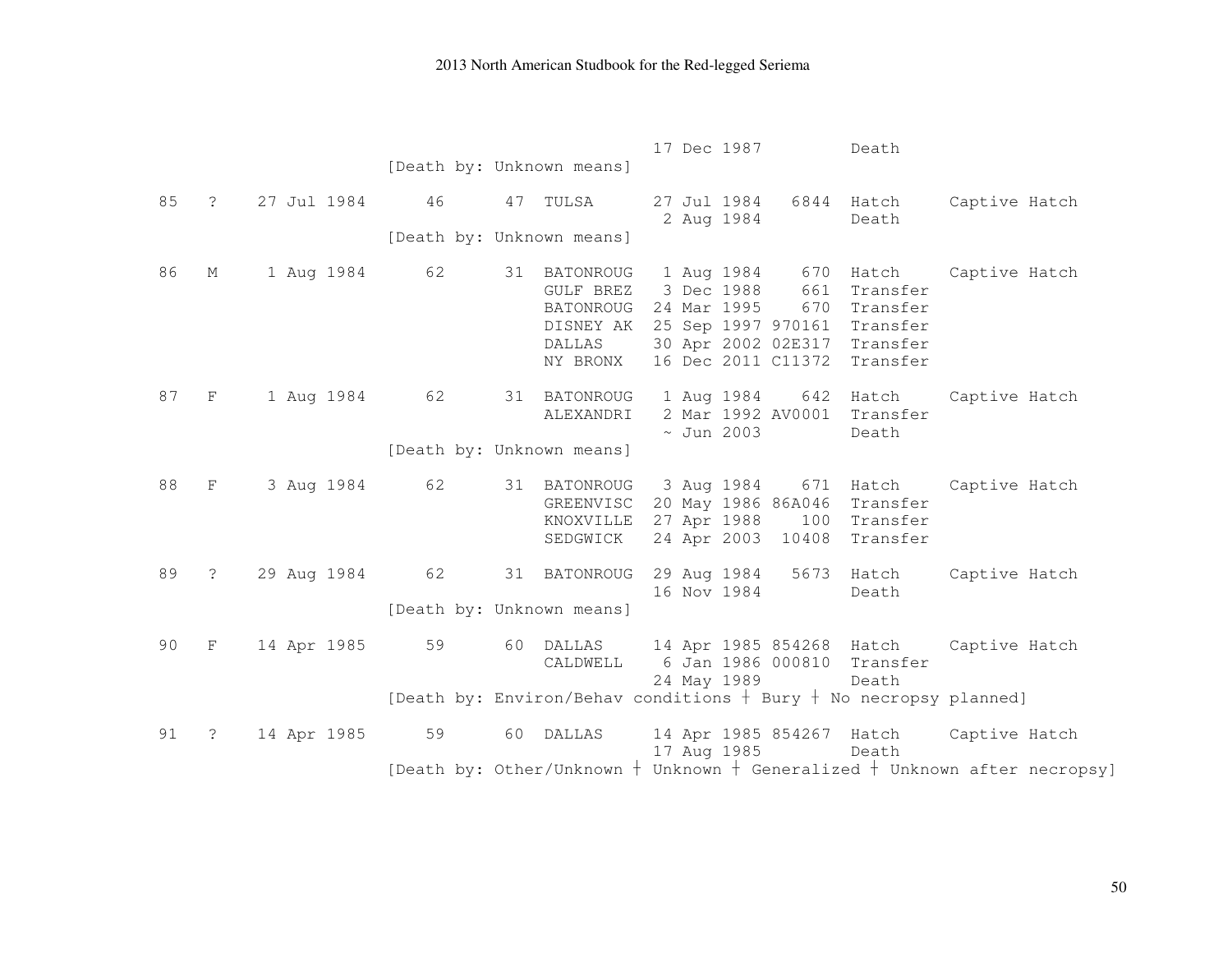| 92  | М              | 15 Apr 1985    | 59  | DALLAS<br>60<br>CALDWELL<br>LOWRY         | 15 Apr 1985 854269<br>6 Jan 1986 000809<br>1 Nov 2005 205356 Transfer                                               | Captive Hatch<br>Hatch<br>Transfer                   |
|-----|----------------|----------------|-----|-------------------------------------------|---------------------------------------------------------------------------------------------------------------------|------------------------------------------------------|
| 93  | $\ddot{?}$     | 20 May 1985 62 |     | 31 BATONROUG<br>[Death by: Unknown means] | 20 May 1985<br>5 Jun 1985                                                                                           | 5769 Hatch<br>Captive Hatch<br>Death                 |
| 94  | $_{\rm F}$     | 31 May 1985    | 52  | 49<br>SAN ANTON<br>TACOMA<br>DRAKE P      | 31 May 1985 852525 Hatch<br>27 Feb 1986 86A002 Transfer<br>WINSTON 3 Apr 1989 850001 Transfer<br>29 Aug 1990 ______ | Captive Hatch<br>ltf                                 |
| 95  | М              | 19 Jun 1985    | 62  | KNOXVILLE<br>[Death by: Unknown means]    | 31 BATONROUG 19 Jun 1985<br>GREENVISC 20 May 1986 86A047 Transfer<br>27 Apr 1988<br>$~15$ Aug 2008                  | 5770 Hatch<br>Captive Hatch<br>101 Transfer<br>Death |
| 96  | $\ddot{\cdot}$ | 1 Jan 1986 62  |     | 31 BATONROUG<br>[Death by: Unknown means] | 1 Jan 1986<br>10 Apr 1986                                                                                           | 5819 Hatch<br>Captive Hatch<br>Death                 |
| 97  | $\ddot{ }$     | 3 Jan 1986 62  |     | 31 BATONROUG<br>[Death by: Unknown means] | 3 Jan 1986<br>3 Feb 1986                                                                                            | 5820 Hatch<br>Captive Hatch<br>Death                 |
| 98  | F              | 3 Apr 1986     | UNK | UNK SD-WAP<br>[Death by: Unknown means]   | 3 Apr 1986 029553 Hatch<br>3 Apr 1986                                                                               | Captive Hatch<br>Death                               |
| 99  | $\mathbf F$    | 5 Apr 1986     | 58  | 81 DALLAS<br>C. YOUNG                     | 5 Apr 1986 864605 Hatch<br>15 Jan 1987 ______                                                                       | Captive Hatch<br>ltf                                 |
| 100 | М              | 5 Apr 1986     | 58  | 81<br>DALLAS<br>AURORA                    | 5 Apr 1986 864606 Hatch<br>20 Nov 1986                                                                              | Captive Hatch<br>ltf                                 |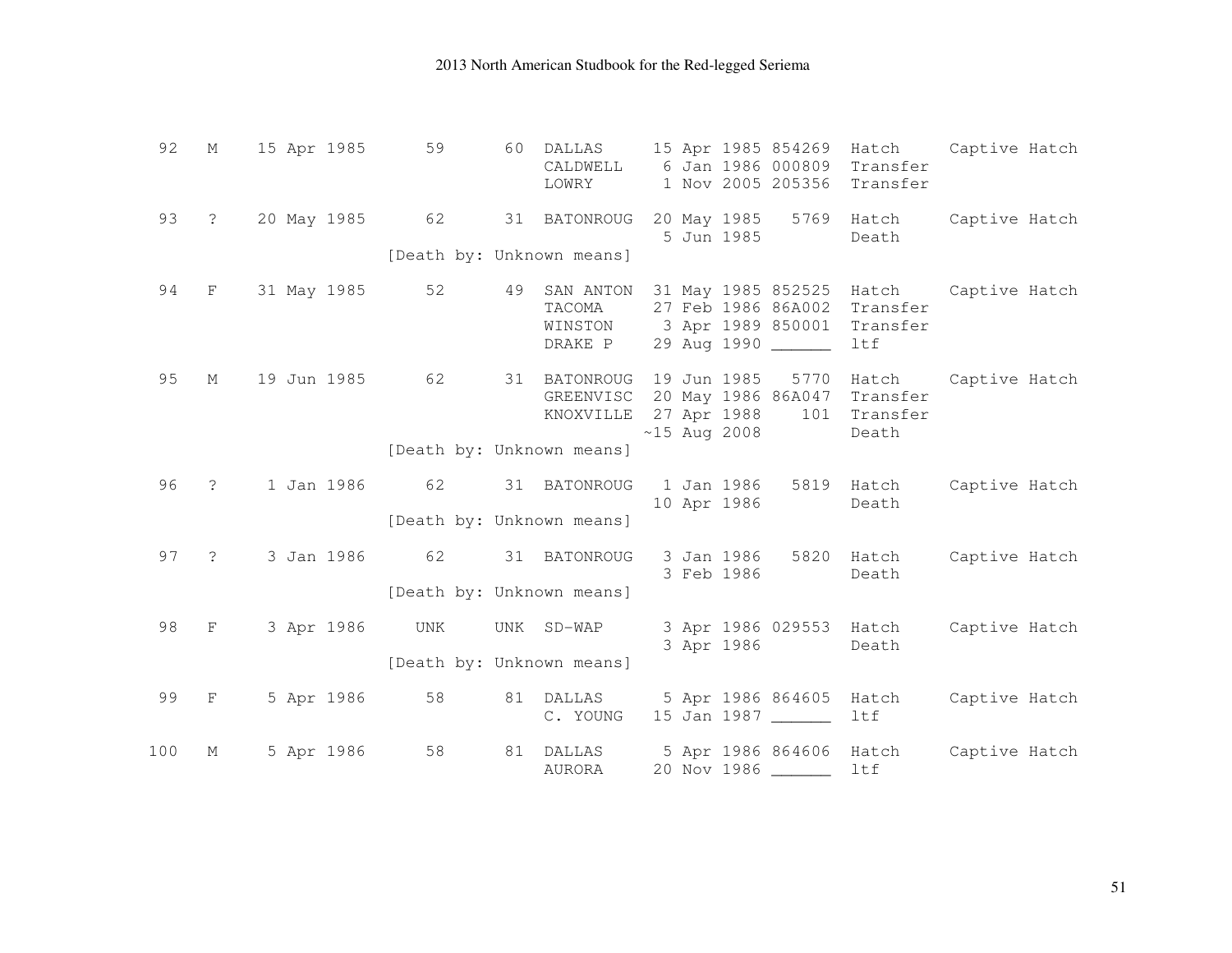|     | 101 F 18 May 1986 52                                                   | [Death by: Unknown means] | EVANSVLLE |             | 49 SAN ANTON 18 May 1986 861507 Hatch Captive Hatch<br>15 Oct 1987 287189 Transfer<br>11 Jun 1990     | Death |  |
|-----|------------------------------------------------------------------------|---------------------------|-----------|-------------|-------------------------------------------------------------------------------------------------------|-------|--|
|     |                                                                        |                           |           |             |                                                                                                       |       |  |
|     | 102 F 25 May 1986 55 56 SD-WAP 25 May 1986 034584 Hatch Captive Hatch  |                           | MICH KEN  |             | 29 Apr 1987 ______                                                                                    | ltf   |  |
|     | 103 M ~ May 1996 148 171 CROFT L ~ May 1996 ______ Hatch Captive Hatch |                           |           |             | GILLIS ~ Jan 2001 _______                                                                             | ltf   |  |
|     | 104 ? 27 Jun 1986 58 81 DALLAS 27 Jun 1986 864714 Hatch Captive Hatch  |                           |           | 17 Jul 1986 |                                                                                                       | Death |  |
|     |                                                                        |                           |           |             | [Death by: Other/Unknown $+$ Unknown $+$ Generalized $+$ Unknown after necropsy]                      |       |  |
|     | 105 ? 10 Jul 1986 62                                                   |                           |           |             | 31 BATONROUG 10 Jul 1986 5893 Hatch Captive Hatch<br>DISCH J 4 Apr 1987                               | ltf   |  |
|     | 106 ? 16 Aug 1986                                                      | 62                        |           |             | 31 BATONROUG 16 Aug 1986 5916 Hatch Captive Hatch<br>DISCH J 4 Apr 1987                               | ltf   |  |
|     | 107 ? 5 Sep 1986                                                       | 62                        |           |             | 31 BATONROUG 5 Sep 1986 5917 Hatch Captive Hatch                                                      | ltf   |  |
|     | 108 ? 17 Apr 1987 62                                                   |                           |           |             | 31 BATONROUG 17 Apr 1987 5983 Hatch Captive Hatch<br>GULF BREZ 20 Jun 1987 378 Transfer<br>8 Aug 1994 | Death |  |
|     |                                                                        | [Death by: Unknown means] |           |             |                                                                                                       |       |  |
|     | 109 F 24 May 1987 58 81 DALLAS 24 May 1987 874967 Hatch Captive Hatch  |                           | AUDUBON   |             | ALEXANDRI 9 Dec 1987 439001 Transfer<br>14 Jan 2006 101858 Transfer                                   |       |  |
|     |                                                                        |                           |           |             | 25 Apr 2006<br>[Death by: Euthanasia (medical) $+$ Unknown $+$ Musculoskeletal $+$ Trauma]            | Death |  |
|     |                                                                        |                           |           |             |                                                                                                       |       |  |
| 110 | ? 12 Jun 1987                                                          | 52                        |           |             | 49 SAN ANTON 12 Jun 1987 870672 Hatch Captive Hatch<br>EVANSVLLE 15 Oct 1987 287190 Transfer          |       |  |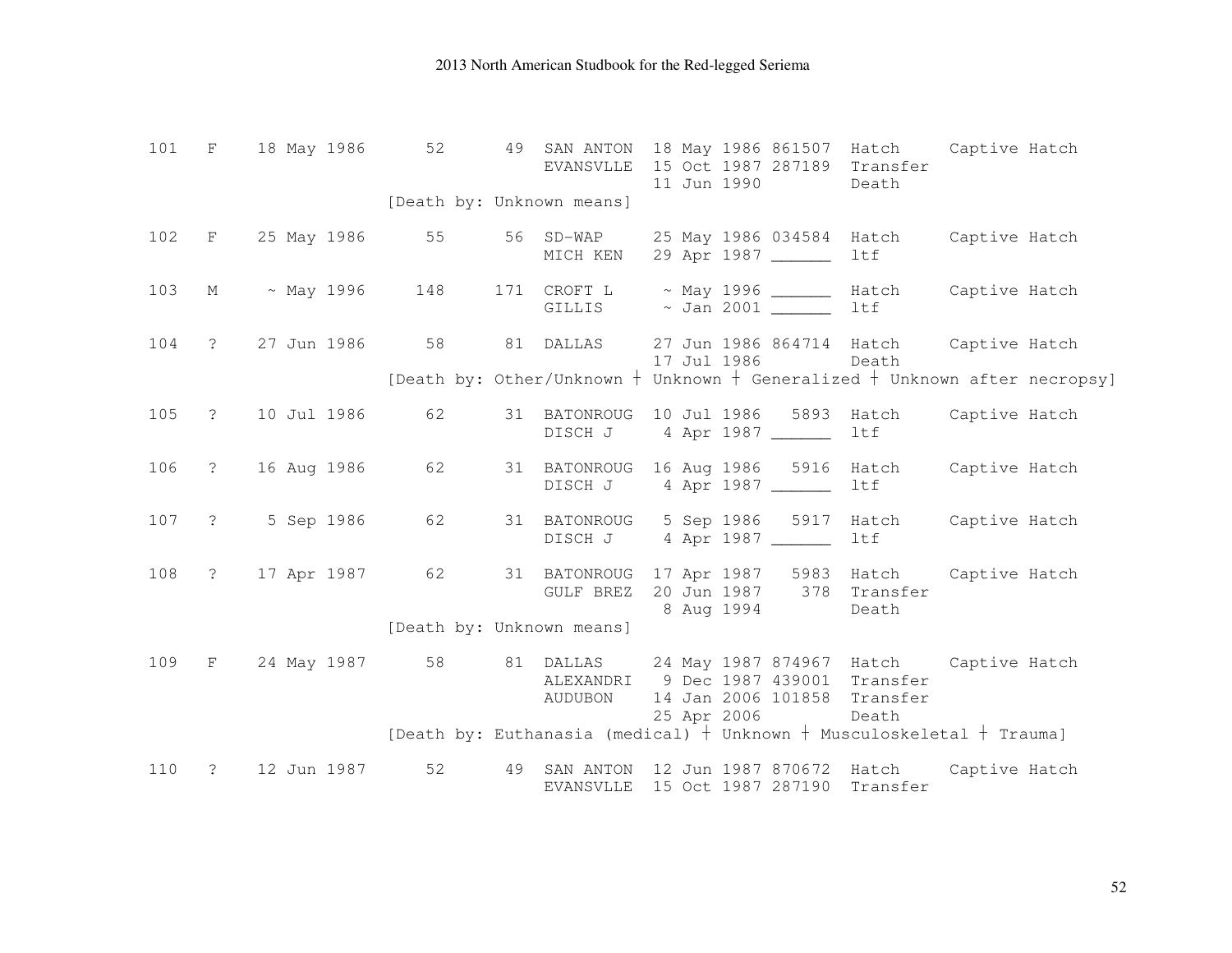2 Mar 1988 Death [Death by: Euthanasia (medical)  $\dagger$  Unknown  $\dagger$  Integumentary  $\dagger$  Trauma] 111 M 19 Jul 1987 43 57 SANDIEGOZ 19 Jul 1987 387823 Hatch Captive Hatch SD-WAP 11 Sep 1987 387823 Transfer SANDIEGOZ 16 Mar 1988 Death [Death by: Euthanasia (medical)  $\dagger$  Given to an institution:  $\dagger$  Musculoskeletal  $\dagger$  Mechanical abnormality] 112 F 27 Aug 1987 92 90 CALDWELL 27 Aug 1987 001503 Hatch Captive Hatch SEATTLE 20 Mar 1989 890052 Transfer CALDWELL 9 May 1989 001503 Transfer MINNESOTA 24 Oct 1989 6366 Transfer KANSASCTY 17 Sep 1991 202783 Transfer ~ Jun 2007 Death [Death by: Unknown means] 113 ? 3 Apr 1988 58 81 DALLAS 3 Apr 1988 886174 Hatch Captive Hatch MCCOY T 9 Jun 1988 ltf 114 ? 3 Apr 1988 58 81 DALLAS 3 Apr 1988 886175 Hatch Captive Hatch MCCOY T 9 Jun 1988 \_\_\_\_\_\_ ltf 115 ? 3 Apr 1988 58 81 DALLAS 3 Apr 1988 886176 Hatch Captive Hatch MCCOY T 9 Jun 1988 ltf 116 F 25 Apr 1988 92 90 CALDWELL 25 Apr 1988 001582 Hatch Captive Hatch RIO GRAND 13 Jun 1989 B21734 Transfer 117 F 28 May 1988 52 49 SAN ANTON 28 May 1988 881584 Hatch Captive Hatch CALDWELL 19 Jul 1989 001592 Transfer 11 Jun 1993 Death [Death by: Infection associated  $\dagger$  Bury  $\dagger$  Reproductive  $\dagger$  Trauma] 118 M 7 Jun 1988 55 56 ATASCADER 7 Jun 1988 880025 Hatch Captive Hatch RUNDEL 1 Jun 1989 Transfer SAN FRAN 19 Jul 1989 289015 Transfer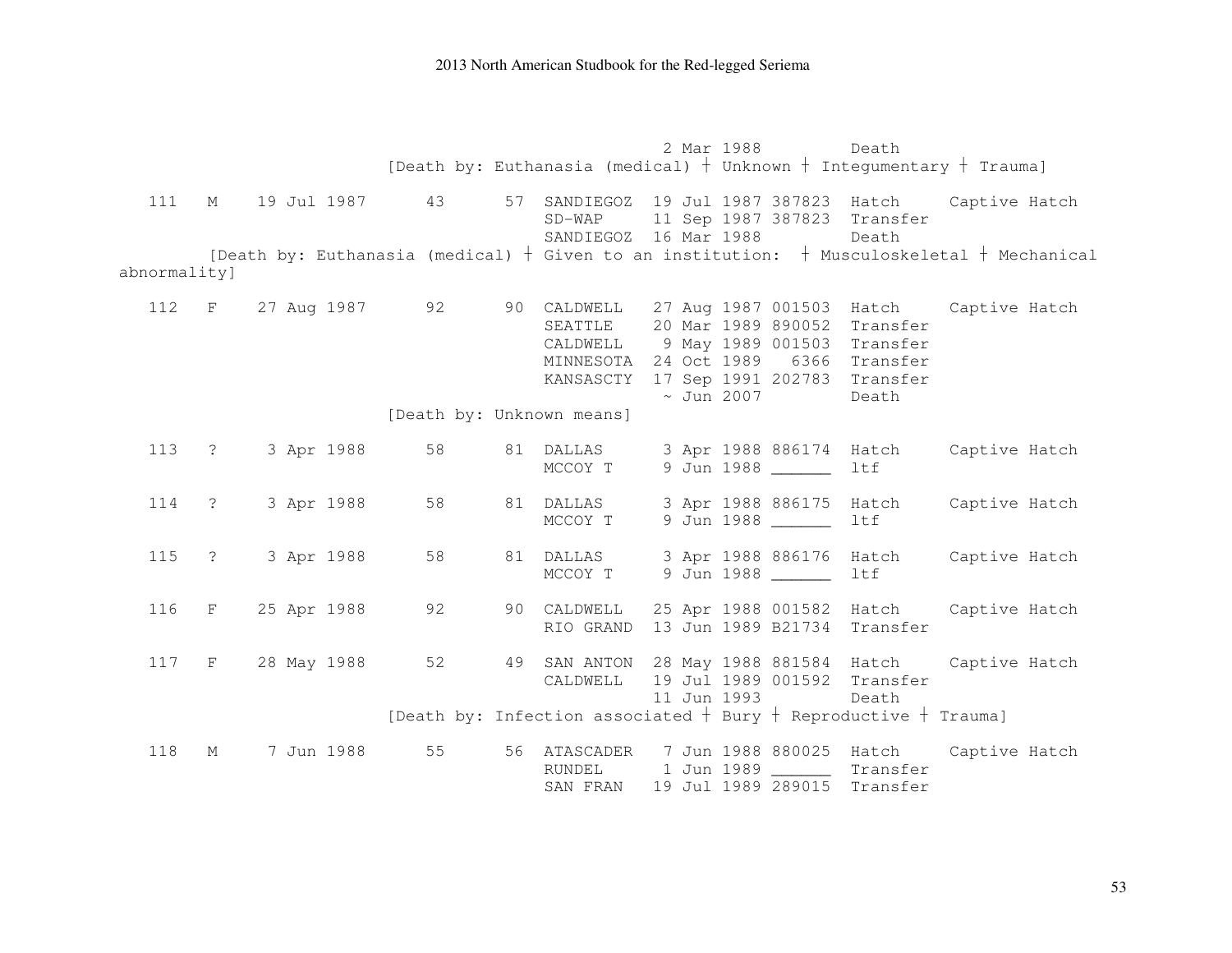|  |                      | [Death by: Unknown means] | RUNDEL<br>GILLIS | 1 Jan 1991 ______<br>$\sim 1994$<br>14 Jul 1997                                                                                                   | Transfer<br>Transfer<br>Death                                                                                                                  |
|--|----------------------|---------------------------|------------------|---------------------------------------------------------------------------------------------------------------------------------------------------|------------------------------------------------------------------------------------------------------------------------------------------------|
|  |                      |                           | GILLIS           | RUNDEL 1 Jun 1989 _______<br>SAN FRAN 19 Jul 1989 289016 Transfer<br>RUNDEL 1 Jan 1991 _______<br>$\sim$ 1994 101 Transfer<br>$\sim 1999$ 101 ltf | 119 F 7 Jun 1988 55 56 ATASCADER 7 Jun 1988 880026 Hatch Captive Hatch<br>Transfer<br>Transfer                                                 |
|  | 120 F 18 Jun 1988    | 62 — 10                   |                  | COLUMBIA 18 May 1989 004977 Transfer<br>CALDWELL 12 Oct 2010 106745 Transfer                                                                      | 31 BATONROUG 18 Jun 1988 6070 Hatch Captive Hatch                                                                                              |
|  | 121 F ~18 Jun 1988   | 62                        |                  | WILMOTH 2 May 1989 ________                                                                                                                       | 31 BATONROUG ~18 Jun 1988  6089 Hatch  Captive Hatch<br>ltf                                                                                    |
|  | 122 F 26 Jun 1988    | 43                        |                  | 57 SANDIEGOZ 26 Jun 1988 388980 Hatch<br>WALSRODE 20 Apr 1989                                                                                     | Captive Hatch<br>ltf                                                                                                                           |
|  | 123 M 27 Jun 1988 43 |                           | WALSRODE         | 20 Apr 1989 ________ Transfer<br>$\sim 1997$                                                                                                      | 57 SANDIEGOZ 27 Jun 1988 388985 Hatch Captive Hatch<br>ltf                                                                                     |
|  | 124 ? 18 Jul 1988    | UNK                       |                  | 29 Jul 1988                                                                                                                                       | UNK DALLAS 18 Jul 1988 886270 Hatch Captive Hatch<br>Death<br>[Death by: Other/Unknown $+$ Unknown $+$ Generalized $+$ Unknown after necropsy] |
|  | 125 F 18 Jul 1988    | 43                        |                  | WALSRODE 20 Apr 1989 _______ Transfer<br>$\sim 1997$                                                                                              | 57 SANDIEGOZ 18 Jul 1988 488139 Hatch Captive Hatch<br>ltf                                                                                     |
|  | 126 ? 16 Sep 1988    |                           | MCCOY T          | 5 Dec 1988 _______ ltf                                                                                                                            | 58 81 DALLAS 16 Sep 1988 886295 Hatch Captive Hatch                                                                                            |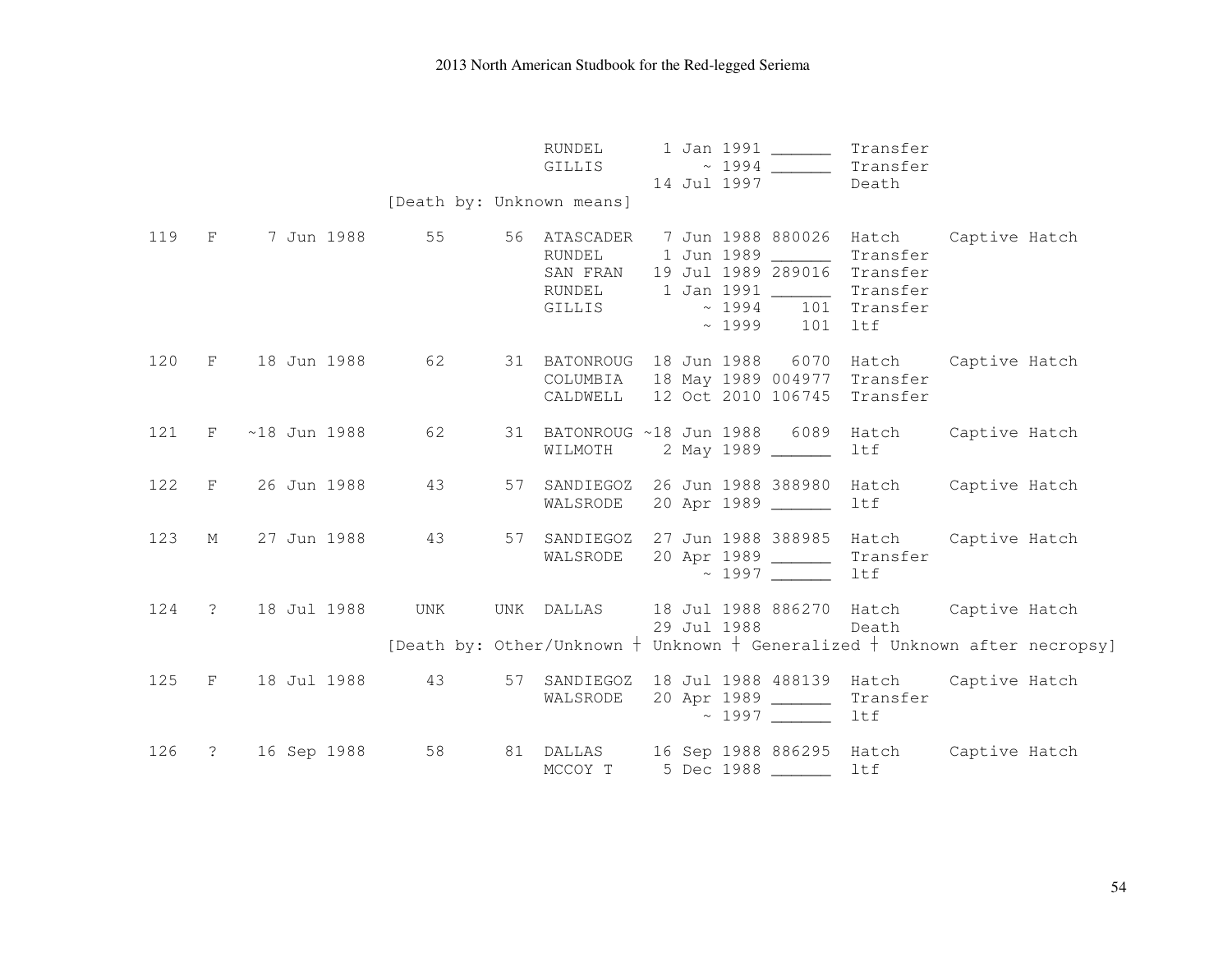|     | 127 ? 16 Sep 1988 | MCCOY T                   | 58 81 DALLAS 16 Sep 1988 886296 Hatch Captive Hatch<br>5 Dec 1988 _______ ltf                                                                                                                                          |       |  |
|-----|-------------------|---------------------------|------------------------------------------------------------------------------------------------------------------------------------------------------------------------------------------------------------------------|-------|--|
|     |                   |                           | 128 ? 15 Apr 1989 58 81 DALLAS 15 Apr 1989 896515 Hatch Captive Hatch<br>5 May 1989 Death                                                                                                                              |       |  |
|     |                   |                           | [Death by: Other/Unknown $+$ Unknown $+$ Generalized $+$ Unknown after necropsy]                                                                                                                                       |       |  |
|     |                   |                           | 129 ? 15 Apr 1989 58 81 DALLAS 15 Apr 1989 896516 Hatch Captive Hatch<br>5 May 1989 Death                                                                                                                              |       |  |
|     |                   |                           | [Death by: Other/Unknown $+$ Unknown $+$ Generalized $+$ Unknown after necropsy]                                                                                                                                       |       |  |
|     |                   |                           | 130 M 20 Apr 1989 62 87 BATONROUG 20 Apr 1989 6212 Hatch Captive Hatch<br>WILD WRLD 5 Dec 1989 2640 Transfer<br>GILLIS 9 Dec 1991 ________ Transfer<br>$\sim 1994$                                                     | Death |  |
|     |                   | [Death by: Unknown means] |                                                                                                                                                                                                                        |       |  |
|     |                   |                           | 131 F 20 Apr 1989 62 87 BATONROUG 20 Apr 1989 6213 Hatch Captive Hatch<br>ORNATUS 21 Nov 1989 6213 Transfer<br>CROFT $L \sim 1$ Dec 1998 ________ Transfer<br>GILLIS $\sim$ Jan 2001 $\frac{1}{\sqrt{1-\frac{1}{2}}}\$ | ltf   |  |
|     |                   |                           | 132 ? 6 Jun 1989 59 60 PHILADELP 6 Jun 1989 203956 Hatch Captive Hatch<br>9 Jun 1989 Death<br>[Death by: Other/Unknown + Rendered + Unknown (after necropsy)]                                                          |       |  |
|     |                   |                           |                                                                                                                                                                                                                        |       |  |
|     |                   |                           | 133 F 7 Jun 1989 43 57 SANDIEGOZ 7 Jun 1989 389727 Hatch Captive Hatch<br>VANDERHOO 18 Dec 1989                                                                                                                        | ltf   |  |
|     |                   | [Death by: Unknown means] | 134 ? 16 Jun 1989 46 47 TULSA 16 Jun 1989 9316 Hatch Captive Hatch<br>28 Jun 1989                                                                                                                                      | Death |  |
|     |                   |                           |                                                                                                                                                                                                                        |       |  |
| 135 |                   |                           | M 9 Jul 1989 43 57 SANDIEGOZ 9 Jul 1989 389955 Hatch Captive Hatch<br>SEATTLE 3 Nov 1989 891063 Transfer<br>18 Aug 2000                                                                                                | Death |  |
|     |                   |                           | [Death by: Infection associated $+$ Unknown $+$ Digestive $+$ Metabolism]                                                                                                                                              |       |  |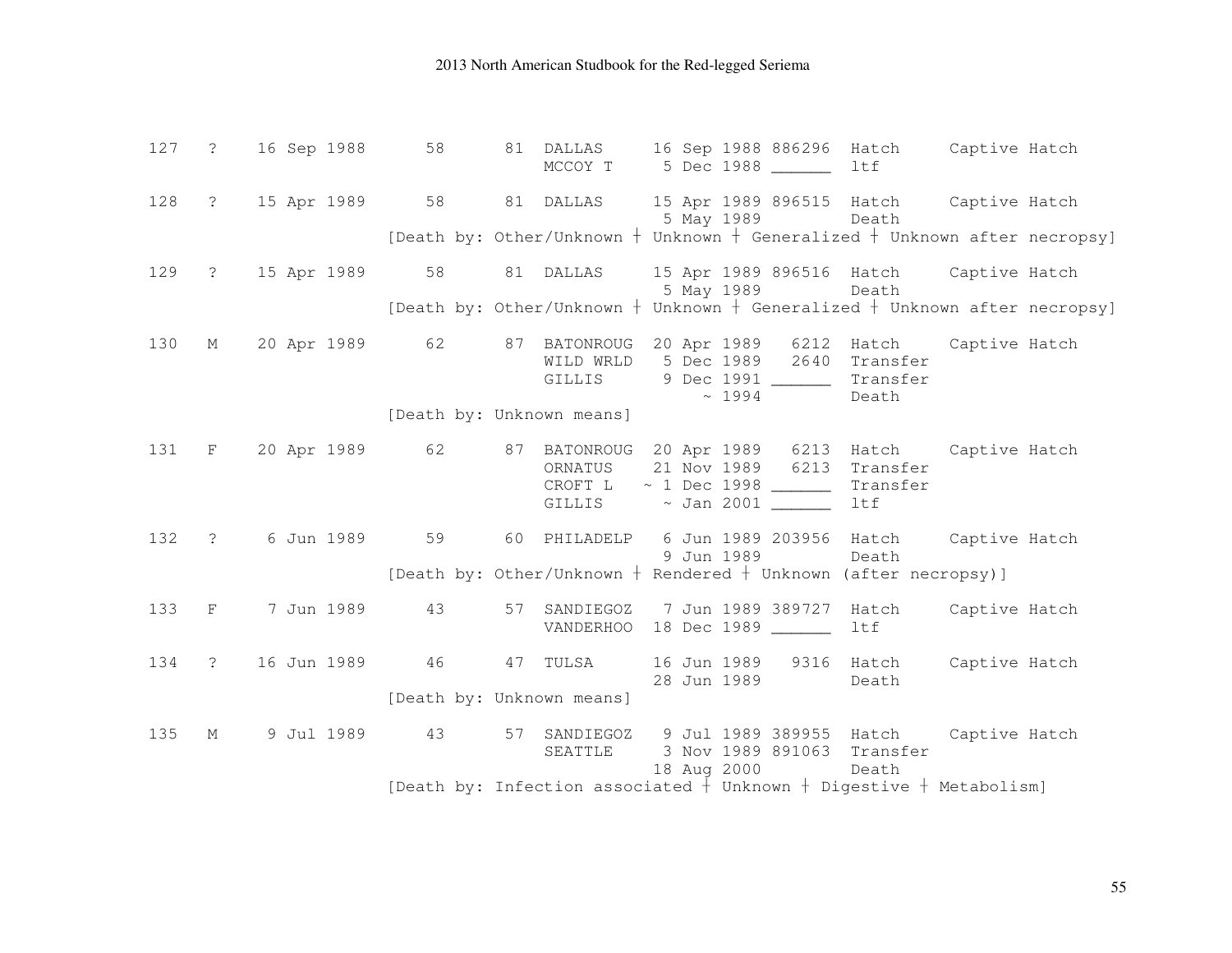| 136 | $\mathbf{F}$                  | 12 Jul 1989       | 43 | 57<br>SANDIEGOZ                               | 12 Jul 1989 389973<br>VANDERHOO 18 Dec 1989                                                                                                         | ltf                    | Hatch Captive Hatch      |
|-----|-------------------------------|-------------------|----|-----------------------------------------------|-----------------------------------------------------------------------------------------------------------------------------------------------------|------------------------|--------------------------|
|     |                               |                   |    | 137 ? 10 Aug 1989 46 47 TULSA                 | 10 Aug 1989 9427 Hatch Captive Hatch<br>21 Aug 1989                                                                                                 | Death                  |                          |
|     |                               |                   |    | [Death by: Unknown means]                     |                                                                                                                                                     |                        |                          |
|     |                               |                   |    | 138 ? 3 Nov 1989 62 87 BATONROUG<br>WILD WRLD | 3 Nov 1989<br>5 Dec 1989<br>14 Mar 1990                                                                                                             | 2641 Transfer<br>Death | 6288 Hatch Captive Hatch |
|     |                               |                   |    | [Death by: Unknown means]                     |                                                                                                                                                     |                        |                          |
| 139 | $\mathbf{F}$ and $\mathbf{F}$ |                   |    | 26 Jun 1986 59 60 DALLAS<br>AURORA            | 26 Jun 1986 864713 Hatch Captive Hatch<br>20 Nov 1986 ________ Transfer<br>NEWMAN $\sim$ Jun 1990 Transfer<br>CL SPR AV $\sim$ Jul 1990 75 Transfer | ltf                    |                          |
| 140 | $\overline{?}$                | 10 Mar 1990 62    |    | [Death by: Unknown means]                     | 87 BATONROUG 10 Mar 1990<br>26 Mar 1990                                                                                                             | Death                  | 6407 Hatch Captive Hatch |
| 141 | $\overline{?}$                |                   |    | 10 Mar 1990 62 87 BATONROUG                   | 10 Mar 1990 6408 Hatch Captive Hatch<br>22 Mar 1990                                                                                                 | Death                  |                          |
|     |                               |                   |    | [Death by: Unknown means]                     |                                                                                                                                                     |                        |                          |
|     |                               |                   |    | KARGER J                                      | 142 ? 12 Apr 1991 52 49 SAN ANTON 12 Apr 1991 911424 Hatch Captive Hatch<br>24 Apr 1991 ________ Transfer<br>$\sim$ Jun 1991                        | Death                  |                          |
|     |                               |                   |    | [Death by: Unknown means]                     |                                                                                                                                                     |                        |                          |
|     |                               | 143 ? 13 Apr 1991 |    |                                               | 52 49 SAN ANTON 13 Apr 1991 910442 Hatch<br>KARGER J 24 Apr 1991 ______                                                                             | ltf                    | Captive Hatch            |
| 144 |                               | ? 25 Apr 1991 62  |    |                                               | 87 BATONROUG 25 Apr 1991 6723 Hatch Captive Hatch<br>4 May 1991                                                                                     | Death                  |                          |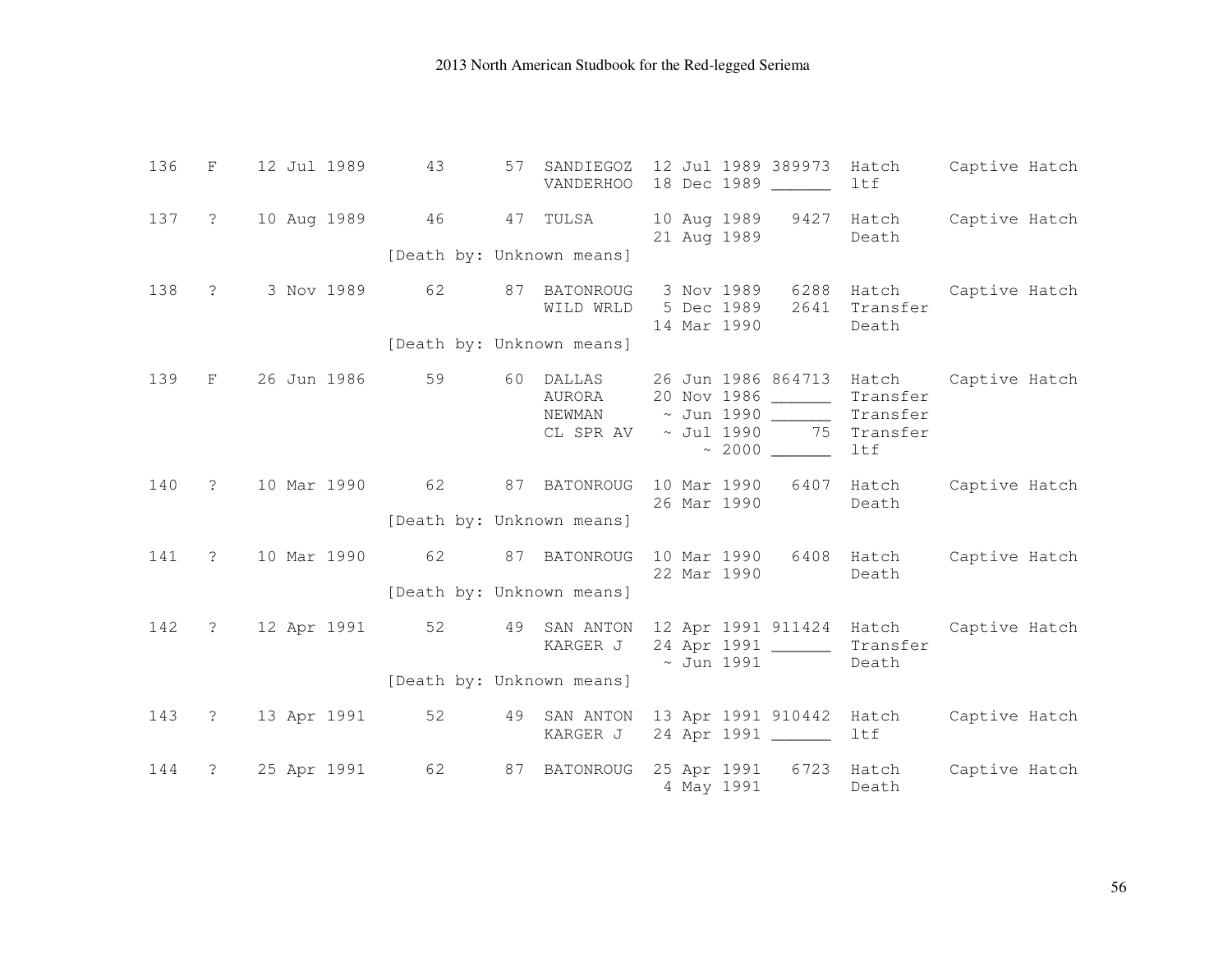[Death by: Unknown means]

|     |                   |                           |  | 145 ? 27 Apr 1991 58 81 DALLAS 27 Apr 1991 917089 Hatch Captive Hatch<br>27 Apr 1991 Death                                                                                                                        |  |
|-----|-------------------|---------------------------|--|-------------------------------------------------------------------------------------------------------------------------------------------------------------------------------------------------------------------|--|
|     |                   |                           |  | [Death by: Other/Unknown $+$ Unknown $+$ Generalized $+$ Unknown after necropsy]                                                                                                                                  |  |
|     |                   |                           |  | 146 F 27 Apr 1991 58 81 DALLAS 27 Apr 1991 917090 Hatch Captive Hatch<br>MCCOY T 16 Mar 1992 ________ ltf                                                                                                         |  |
|     | 147 F 29 Apr 1991 |                           |  | 58 81 DALLAS 29 Apr 1991 917091 Hatch Captive Hatch<br>MCCOY T 16 Mar 1992 _______ ltf                                                                                                                            |  |
|     |                   |                           |  | 148 M 17 May 1991 64 48 LAKEBUENA 17 May 1991 210507 Hatch Captive Hatch<br>SHARPE M ~ Jul 1991 _______<br>Transfer<br>CROFT L ~ 1993<br>Transfer<br>ST LOUIS 11 Jul 1996 960706 Transfer<br>23 Jul 2000<br>Death |  |
|     |                   | [Death by: Unknown means] |  |                                                                                                                                                                                                                   |  |
|     |                   |                           |  | 149 F 18 May 1991 64 48 LAKEBUENA 18 May 1991 210509 Hatch Captive Hatch<br>SHARPE M 31 Mar 1993<br>Transfer<br>CROFT L $\sim$ 1993 ______<br>Transfer<br>GILLIS ~ 1996 108 ltf                                   |  |
|     |                   |                           |  | 150 F 19 May 1991 64 48 LAKEBUENA 19 May 1991 210510 Hatch Captive Hatch<br>SHARPE M 31 Mar 1993 _______ ltf                                                                                                      |  |
|     |                   |                           |  | 151 F 27 Sep 1991 64 48 LAKEBUENA 27 Sep 1991 210903 Hatch Captive Hatch<br>FRESNO 23 Apr 1992 6034 Transfer<br>18 Jul 1995<br>Death                                                                              |  |
|     |                   |                           |  | [Death by: Self-inflicted injuries $+$ Unknown $+$ Urinary $+$ Trauma]                                                                                                                                            |  |
|     |                   |                           |  | 152 F 28 Apr 1992 64 48 LAKEBUENA 28 Apr 1992 220413 Hatch Captive Hatch<br>SHARPE M 31 Mar 1993<br>ltf                                                                                                           |  |
| 153 | M 28 Apr 1992     |                           |  | 64 48 LAKEBUENA 28 Apr 1992 220412 Hatch Captive Hatch<br>SHARPE M 31 Mar 1993 _______ ltf                                                                                                                        |  |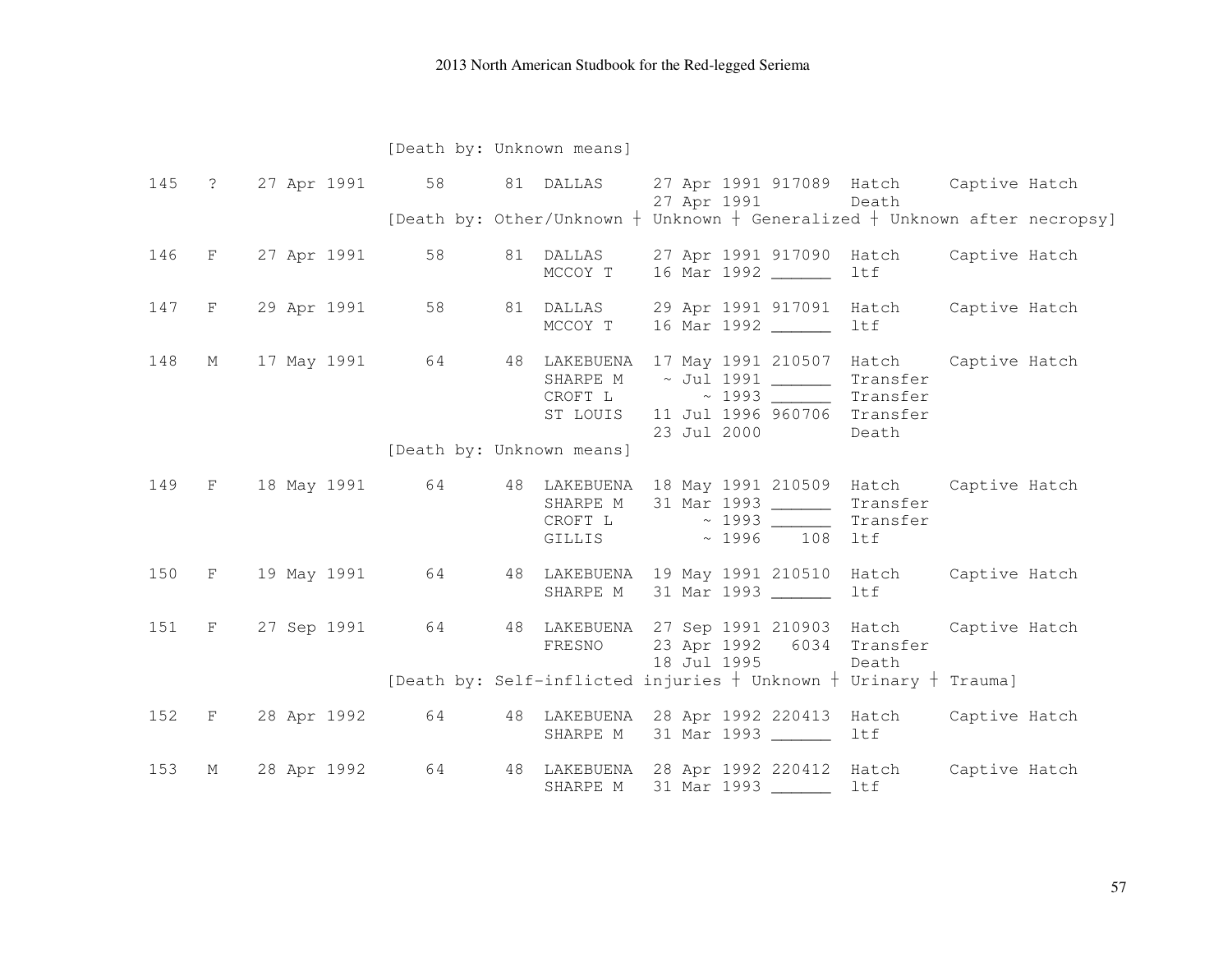|  | 154 M 28 Apr 1992 64 48 LAKEBUENA 28 Apr 1992 220411 Hatch Captive Hatch                 |                           | SHARPE M 31 Mar 1993                                                                             |             |                   | ltf                                          |  |
|--|------------------------------------------------------------------------------------------|---------------------------|--------------------------------------------------------------------------------------------------|-------------|-------------------|----------------------------------------------|--|
|  | 155 M 13 Jun 1992 135 83 SEATTLE 13 Jun 1992 920370 Hatch Captive Hatch                  |                           | CRAWFRD W 3 Dec 1992 ________ Transfer                                                           |             |                   |                                              |  |
|  | 156 F 13 Jun 1992                                                                        |                           | 135 83 SEATTLE 13 Jun 1992 920371 Hatch Captive Hatch<br>CRAWFRD W 10 Jun 1993 ________ Transfer |             |                   |                                              |  |
|  | 157 F 12 Jul 1992 95 88 KNOXVILLE 12 Jul 1992 337 Hatch Captive Hatch                    |                           | DENVER 22 Apr 1999 990191 Transfer                                                               |             |                   |                                              |  |
|  | 158 F 14 Jul 1992 95 88 KNOXVILLE 14 Jul 1992 338 Hatch Captive Hatch                    |                           | WORLDBIRD 5 Feb 1993 338 Transfer<br>23 Mar 2005 Death                                           |             |                   |                                              |  |
|  | [Death by: Infection associated $+$ Unknown $+$ Reproductive $+$ Mechanical abnormality] |                           |                                                                                                  |             |                   |                                              |  |
|  | 159 ? 27 Jul 1992 58 81 DALLAS 27 Jul 1992 927797 Hatch Captive Hatch                    |                           |                                                                                                  | 31 Jul 1992 |                   | Death                                        |  |
|  |                                                                                          |                           | [Death by: Other/Unknown $+$ Unknown $+$ Generalized $+$ Unknown after necropsy]                 |             |                   |                                              |  |
|  | 160 ? 22 Sep 1992 52 49 SAN ANTON 22 Sep 1992 920923 Hatch Captive Hatch                 |                           |                                                                                                  |             | 23 Sep 1992       | Death                                        |  |
|  |                                                                                          | [Death by: Unknown means] |                                                                                                  |             |                   |                                              |  |
|  | 161 ? 23 Sep 1992 52 49 SAN ANTON 23 Sep 1992 920924 Hatch Captive Hatch                 |                           |                                                                                                  |             | 23 Sep 1992 Death |                                              |  |
|  |                                                                                          | [Death by: Unknown means] |                                                                                                  |             |                   |                                              |  |
|  | 162 M 8 Mar 1993                                                                         |                           | 52 49 SAN ANTON 8 Mar 1993 930311 Hatch Captive Hatch<br>CL SPR AV 28 Sep 1993 76 Transfer       |             |                   | ltf                                          |  |
|  | 163 M 17 Apr 1993 43 131 ORNATUS 17 Apr 1993 181ch Captive Hatch                         |                           | CROFT L<br>PITRE ~ Jan 2001 ________ Transfer                                                    |             |                   | $\sim$ 1 Dec 1998 $\_\_\_\_\_\_\_\$ Transfer |  |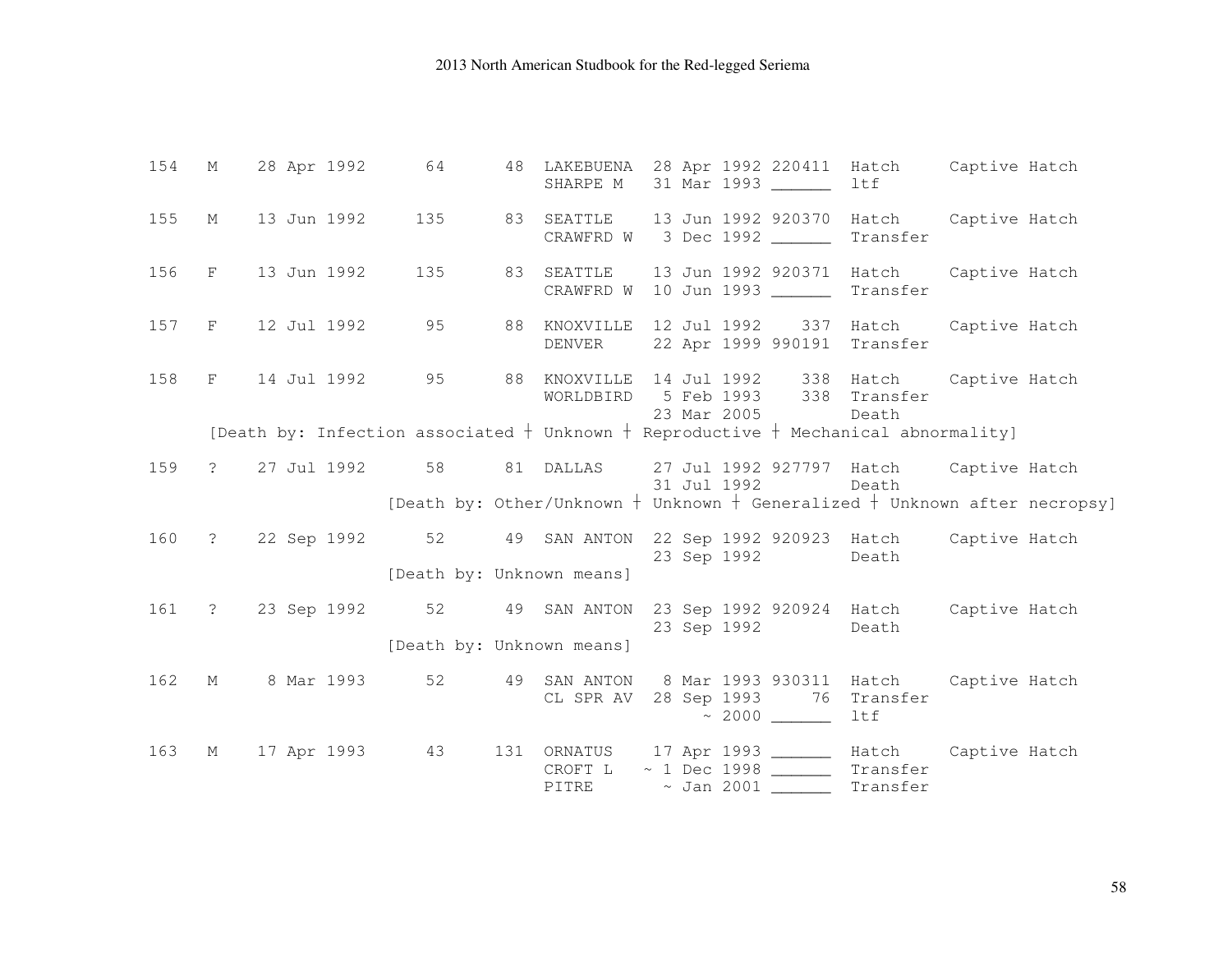|     |                     | BOYLE                 | 15 Jun 2001 ________ Transfer                                                                                                                              | ltf                                                                                                                                              |  |
|-----|---------------------|-----------------------|------------------------------------------------------------------------------------------------------------------------------------------------------------|--------------------------------------------------------------------------------------------------------------------------------------------------|--|
|     |                     |                       | CINCINNAT 14 Jul 1993 293129 Transfer<br>CRAWFRD W 19 Jul 1993 _________ Transfer<br>KNOXVILLE 15 May 2003 2656 Transfer                                   | 164 F 20 Jun 1993 64 48 LAKEBUENA 20 Jun 1993 230658 Hatch Captive Hatch                                                                         |  |
|     |                     |                       | 25 Jun 1993                                                                                                                                                | 165 ? 22 Jun 1993 64 48 LAKEBUENA 22 Jun 1993 230661 Hatch Captive Hatch<br>Death<br>[Death by: Other/Unknown + Bury + Unknown (after necropsy)] |  |
|     | 166 ? 23 Jun 1993   |                       | CINCINNAT 14 Jul 1993 293130 Transfer                                                                                                                      | 48 LAKEBUENA 23 Jun 1993 230663 Hatch Captive Hatch                                                                                              |  |
|     | 167 ? 4 Sep 1993 64 |                       | CINCINNAT 26 Oct 1993 293290 Transfer<br>CRAWFRD W 27 Oct 1993 ________ Transfer                                                                           | 48 LAKEBUENA 4 Sep 1993 230905 Hatch Captive Hatch                                                                                               |  |
|     | 168 ? 4 Sep 1993 64 |                       | 10 Sep 1993                                                                                                                                                | 48 LAKEBUENA 4 Sep 1993 230906 Hatch Captive Hatch<br>Death<br>[Death by: Other/Unknown + Bury + Unknown (after necropsy)]                       |  |
|     | 169 F<br>~ 1993 UNK |                       | SLAUGHTER 10 Sep 1996 ________ Transfer<br>DREHER PA 10 Sep 1996 96170 Transfer<br>16 Jan 1997                                                             | UNK BATONROUG ~ 1993 ______ Hatch Captive Hatch<br>Death<br>[Death by: Injury from predator $\dagger$ Unknown $\dagger$ No necropsy planned]     |  |
| 170 | $M_{\rm H}$         | WORLDBIRD<br>CALDWELL | SLAUGHTER 10 Sep 1996 _________ Transfer<br>DREHER PA 10 Sep 1996 96169 Transfer<br>7 Jan 1998 980002 Transfer<br>4 Jun 2008 106130 Transfer<br>4 Jul 2008 | $\sim$ 1993 63 60 BATONROUG $\sim$ 1993 $\_\_\_\_\$ Hatch Captive Hatch<br>Death                                                                 |  |
|     |                     |                       |                                                                                                                                                            | [Death by: Injury from exhibit mate $+$ Unknown $+$ Generalized $+$ Trauma]                                                                      |  |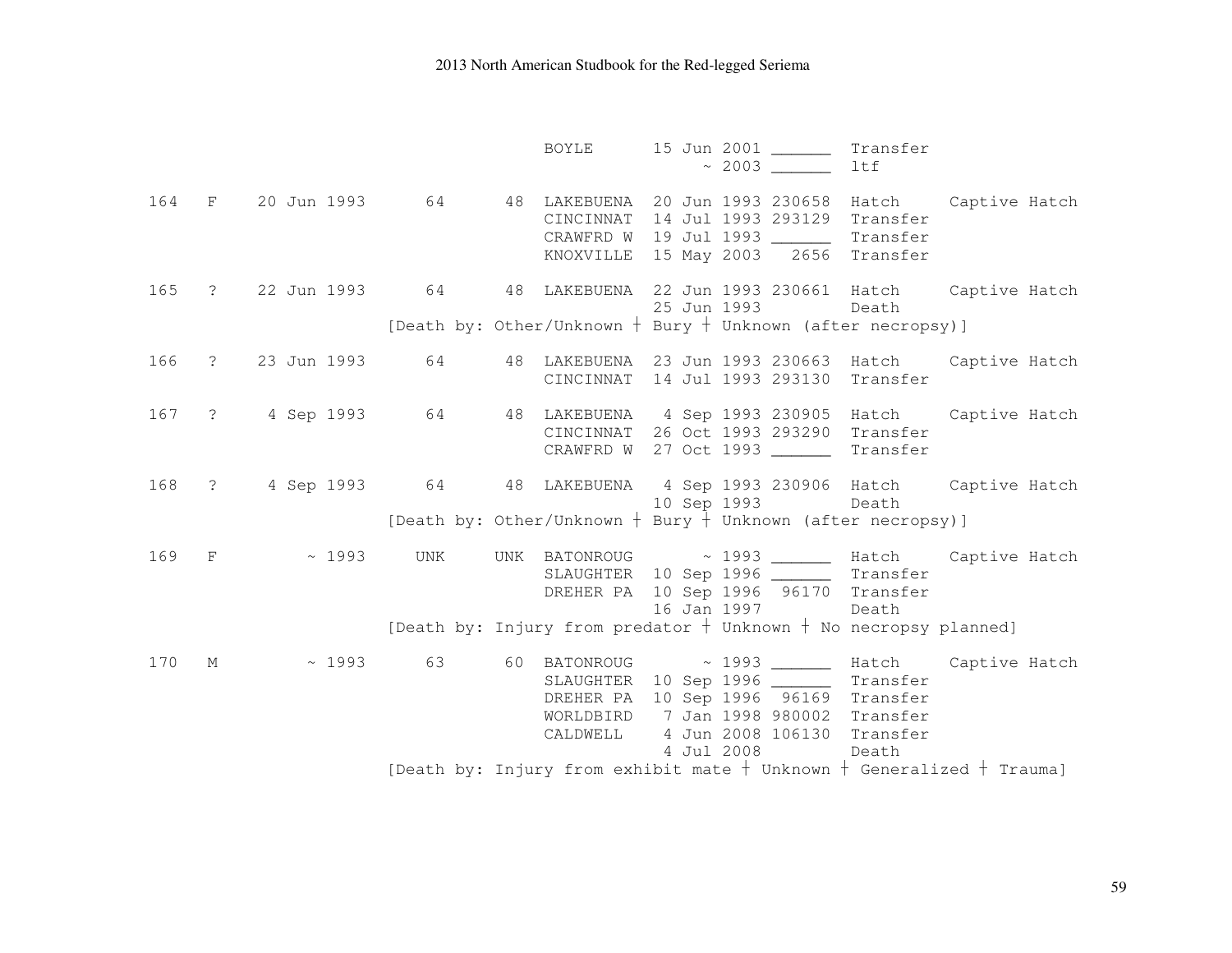|     |             |            |    |                           | CROFT L $\sim$ 1995 ______ | Transfer<br>ST LOUIS 11 Jul 1996 960707 Transfer                                         | 171 F $\sim$ Jan 1994 193 119 GILLIS $\sim$ Jan 1994 $\sim$ Hatch Captive Hatch                                               |
|-----|-------------|------------|----|---------------------------|----------------------------|------------------------------------------------------------------------------------------|-------------------------------------------------------------------------------------------------------------------------------|
|     |             |            |    |                           | 8 Nov 2000                 | Death                                                                                    | [Death by: Anesth/Restraint assoc $+$ Unknown $+$ Unknown (after necropsy)]                                                   |
|     |             |            |    |                           |                            |                                                                                          | 172 F ~ Jun 1998 194 196 GILLIS ~ Jun 1998 Match 1tf Captive Hatch                                                            |
|     |             |            |    |                           | 3 Feb 1995                 | Death                                                                                    | 173 F $\sim$ 1994 43 131 ORNATUS $\sim$ 1994 $\sim$ Hatch Captive Hatch Captive Hatch CROFT L 2 Feb 1995 $\sim$ 1994 Transfer |
|     |             |            |    | [Death by: Unknown means] |                            |                                                                                          |                                                                                                                               |
| 174 |             |            |    | COLUMBIA                  | 27 Mar 2008                | 6 Aug 1998 6630 Transfer<br>Death                                                        | M 23 Mar 1994 162 139 CL SPR AV 23 Mar 1994 95 Hatch Captive Hatch                                                            |
|     |             |            |    |                           |                            |                                                                                          | [Death by: Euthanasia (medical) $+$ Unknown $+$ Generalized $+$ Toxicity]                                                     |
| 175 |             |            |    |                           | CL SPR AV 8 Jul 1997       | NZP-WASH 8 Jun 1995 213649 Transfer<br>ltf                                               | M 24 Mar 1994 162 139 CL SPR AV 24 Mar 1994 ______ Hatch Captive Hatch                                                        |
|     |             |            |    |                           |                            | ORNATUS 11 Oct 1994 240419 Transfer<br>NZP-WASH 8 Nov 1995 213705 Transfer               | 176 M 28 Apr 1994 64 48 LAKEBUENA 28 Apr 1994 240419 Hatch Captive Hatch                                                      |
|     |             |            |    |                           | 5 May 1994                 | Death                                                                                    | 177 ? 29 Apr 1994 64 48 LAKEBUENA 29 Apr 1994 240421 Hatch Captive Hatch                                                      |
|     |             |            |    |                           |                            | [Death by: Other/Unknown $+$ Bury $+$ Necropsy planned later $+$ Unknown after necropsy] |                                                                                                                               |
| 178 |             |            |    |                           | 9 Dec 2010                 | FRESNO 29 Oct 1995 950222 Transfer<br>NZP-WASH 24 Oct 2006 215590 Transfer<br>Death      | F 29 Jul 1994 193 119 GILLIS 29 Jul 1994 ______ Hatch Captive Hatch                                                           |
|     |             |            |    |                           |                            |                                                                                          | [Death by: Infection associated $\dagger$ Unknown $\dagger$ Musculoskeletal $\dagger$ Unknown after necropsy]                 |
| 179 | $\tilde{S}$ | 8 Apr 1995 | 43 | 131 ORNATUS               |                            |                                                                                          | 8 Apr 1995 ________ Hatch Captive Hatch                                                                                       |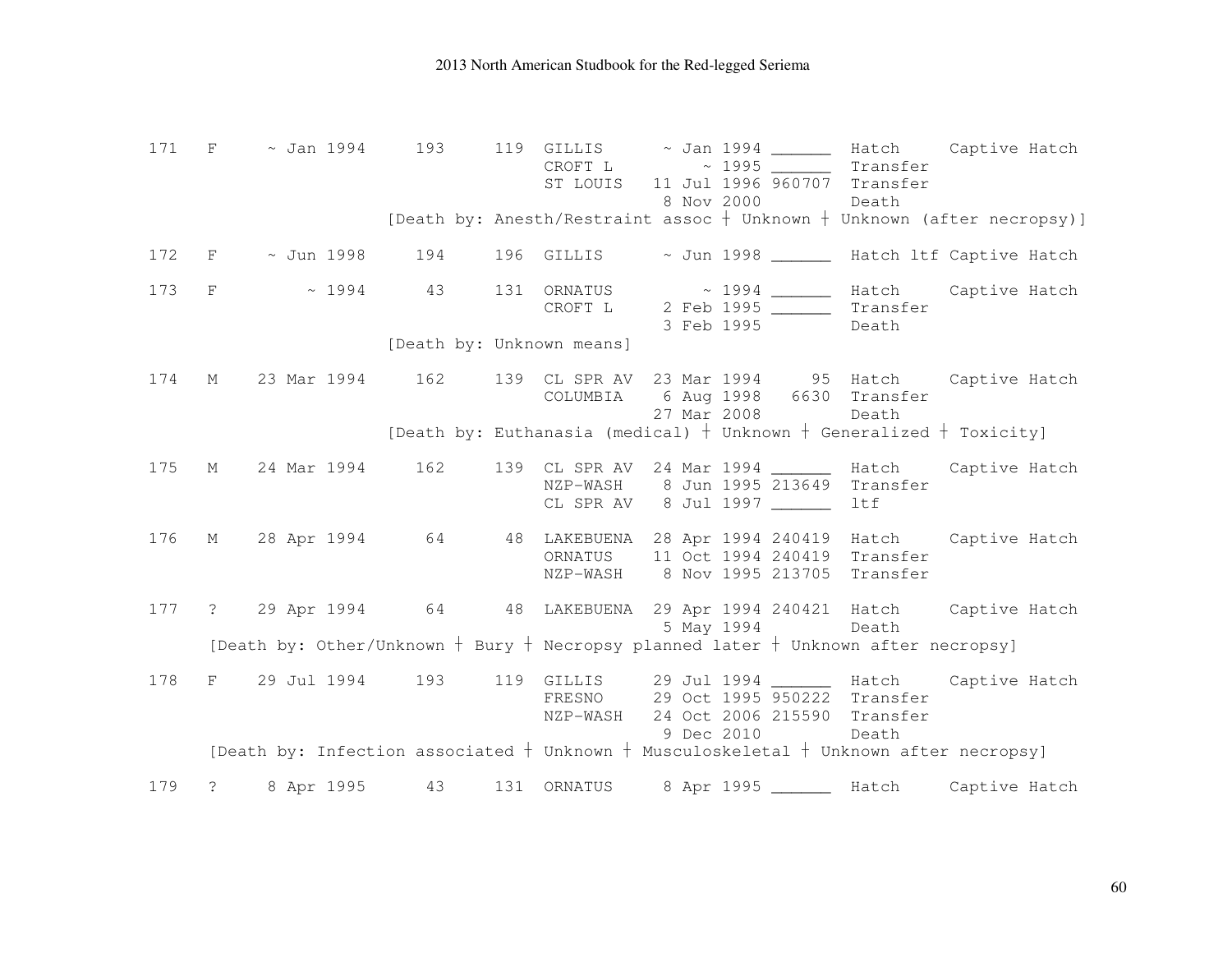|     |             |                  |     | CARVALHO                                                                    | ~ May 1995 _______                                                                                                                                                                         | ltf      |                                                                                           |
|-----|-------------|------------------|-----|-----------------------------------------------------------------------------|--------------------------------------------------------------------------------------------------------------------------------------------------------------------------------------------|----------|-------------------------------------------------------------------------------------------|
| 180 | $M_{\odot}$ |                  |     | ORNATUS                                                                     | 8 May 1996 542 Transfer<br>15 Mar 1998                                                                                                                                                     | Death    | 9 Jun 1995 95 88 KNOXVILLE 9 Jun 1995 542 Hatch Captive Hatch                             |
|     |             |                  |     | [Death by: Unknown means]                                                   |                                                                                                                                                                                            |          |                                                                                           |
| 181 |             |                  |     | ? 17 Jun 1995 64 48 LAKEBUENA 17 Jun 1995 250630 Hatch Captive Hatch        | WORLDBIRD 24 Aug 1999 990020 Transfer<br>$\sim$ 6 Sep 2000 Death                                                                                                                           |          |                                                                                           |
|     |             |                  |     | [Death by: Unknown means]                                                   |                                                                                                                                                                                            |          |                                                                                           |
| 182 |             |                  |     | F 19 Jun 1995 64 48 LAKEBUENA 19 Jun 1995 250635 Hatch Captive Hatch        | WORLDBIRD 6 Oct 1995 950610 Transfer<br>CALDWELL 25 Sep 1997 104145 Transfer<br>LOWRY 1 Nov 2005 205357 Transfer                                                                           |          |                                                                                           |
|     |             | 183 F ~ 1996 UNK |     | [Death by: Unknown means]                                                   | 5 Apr 1997                                                                                                                                                                                 | Death    | UNK CROFT L $\sim$ 1996 ______ Hatch Captive Hatch<br>ORNATUS 23 Aug 1996 ______ Transfer |
|     |             |                  |     | 184 ? ~ 1996 43 131 ORNATUS ~ 1996 ______ Hatch Captive Hatch               | CRAWFRD W 14 Oct 1996 _________ Transfer<br>9 Jan 1997                                                                                                                                     | Death    |                                                                                           |
|     |             |                  |     | [Death by: Euthanasia (medical) $+$ Unknown $+$ Musculoskeletal $+$ Trauma] |                                                                                                                                                                                            |          |                                                                                           |
|     |             |                  |     | 185 F 14 May 1996 162 139 CL SPR AV 14 May 1996 _______ Hatch Captive Hatch | ORNATUS 7 Nov 1996 ______<br>CROFT $L \sim 1$ Dec 1998 ________ Transfer<br>PITRE ~ Jan 2001 _______ Transfer<br>BOYLE 15 Jun 2001 ________ Transfer<br>TORONTO 21 May 2004 39385 Transfer | Transfer |                                                                                           |
| 186 | М           | 7 Jun 1996       | 148 | 171 CROFT L  7 Jun 1996 _______ Hatch Captive Hatch<br>DISNEY AK            | BATONROUG 21 Aug 1996 7812 Transfer<br>25 Sep 1997 970160 Transfer                                                                                                                         |          |                                                                                           |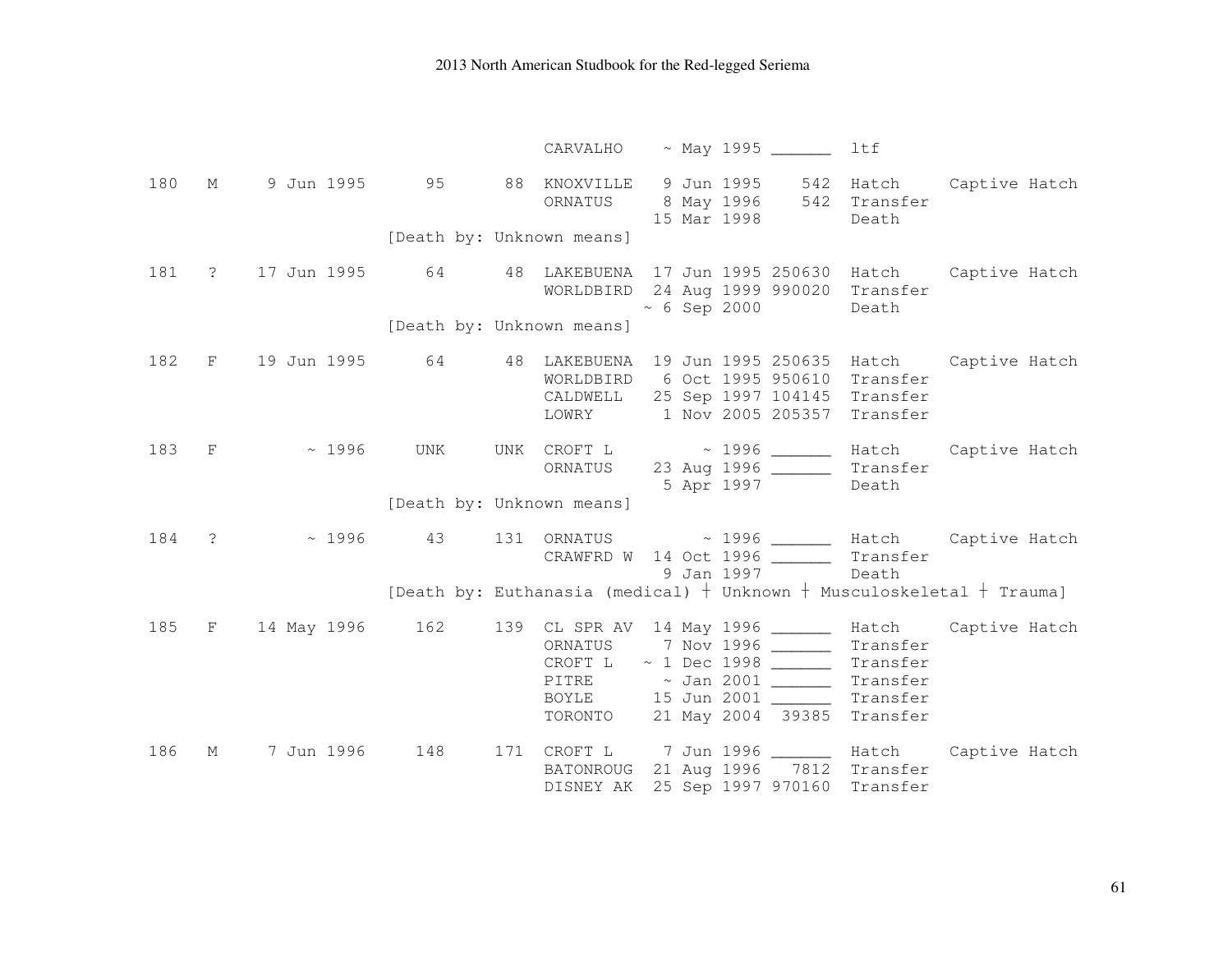|     |   |                      |      | METROZOO 7 May 2002 B20046 Transfer<br>LOSANGELE 14 Jun 2005 991063 Transfer      |             |                   |                                 |                                                                                                                                                      |
|-----|---|----------------------|------|-----------------------------------------------------------------------------------|-------------|-------------------|---------------------------------|------------------------------------------------------------------------------------------------------------------------------------------------------|
|     |   |                      |      |                                                                                   | 14 Jun 1996 |                   | Death                           | 187 ? 12 Jun 1996 64 48 LAKEBUENA 12 Jun 1996 260609 Hatch Captive Hatch<br>[Death by: Injury from exhibit mate $+$ Unknown $+$ No necropsy planned] |
|     |   |                      |      |                                                                                   |             |                   |                                 |                                                                                                                                                      |
|     |   | 188 ? 16 Jun 1996 52 |      |                                                                                   |             | 19 Aug 1996 Death |                                 | 49 SAN ANTON 16 Jun 1996 960674 Hatch Captive Hatch                                                                                                  |
|     |   |                      |      | [Death by: Unknown means]                                                         |             |                   |                                 |                                                                                                                                                      |
| 189 |   |                      |      | LAKEBUENA 6 Mar 1997 270314 Transfer<br>WORLDBIRD 24 Aug 1999 990021 Transfer     |             |                   |                                 | M 4 Jul 1996 95 88 KNOXVILLE 4 Jul 1996 632 Hatch Captive Hatch                                                                                      |
| 190 |   |                      |      | FOSKY ~15 Sep 1997 _______                                                        |             |                   | ltf                             | M 29 May 1997 162 139 CL SPR AV 29 May 1997 ________ Hatch Captive Hatch                                                                             |
|     |   |                      |      | NZP-WASH 25 Sep 1997 213963 Transfer<br>SCOT NECK ~26 Oct 2006 _________ Transfer |             |                   |                                 | 191 F 30 May 1997 162 139 CL SPR AV 30 May 1997 _______ Hatch Captive Hatch                                                                          |
| 192 |   |                      |      | SEDGWICK 24 Jun 1999 8965 Transfer                                                |             |                   |                                 | M 28 Jan 1998 162 139 CL SPR AV 28 Jan 1998 _______ Hatch Captive Hatch                                                                              |
|     |   | 193 M ~ 1980 21      |      | $DIAZ$ $\sim$ 1981 $\sim$ Transfer<br>GILLIS                                      |             |                   | $\sim$ 1992 102 Transfer<br>ltf | 22 GLENDALE ~ 1980 _______ Hatch Captive Hatch                                                                                                       |
|     |   | $194$ M $\sim 1974$  | WILD | CROFT L $\sim$ 1975 Transfer<br>GILLIS                                            |             | $~1999$ 107 ltf   | $\sim 1995$ 107 Transfer        | WILD S.AMERICA ~ 1974 NONE Capture Wild Hatch                                                                                                        |
| 195 | М |                      |      |                                                                                   |             |                   |                                 | 11 Oct 1997 194 196 GILLIS 11 Oct 1997 109 Hatch 1tf Captive Hatch                                                                                   |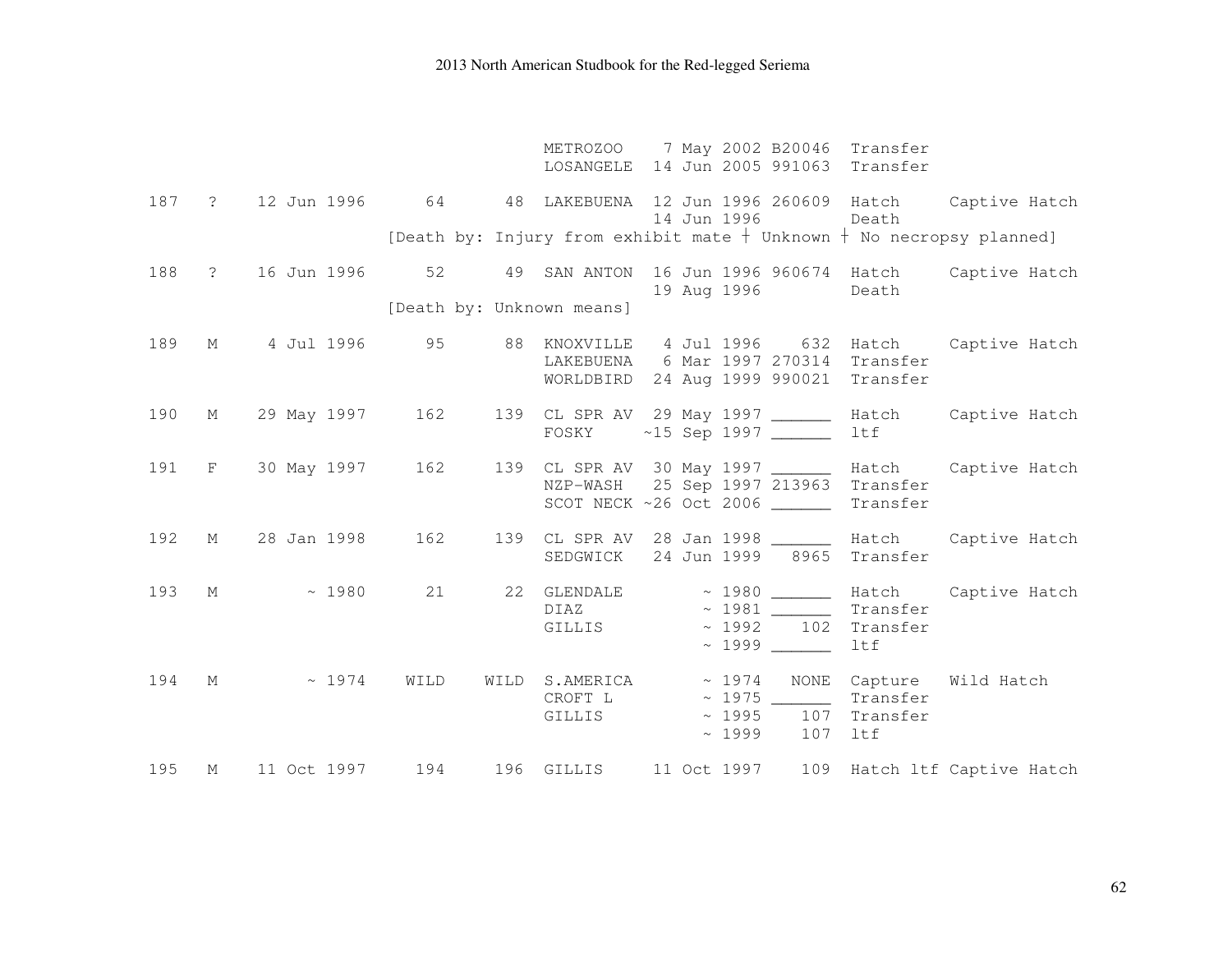| 196 F |              | $\sim$ 1979                                                               | WILD                      | WILD | S.AMERICA<br>BELLBIRD<br>GILLIS<br>CROFT L<br>GILLIS |             | $\sim$ 1980 NONE<br>$\sim$ 1980 ________ Transfer<br>GUNDERSON ~ 1981 _______ Transfer<br>$\sim$ Jun 1995 106 Transfer<br>$\sim$ Sep 1995 _________ Transfer<br>$\sim 1996$ 106 Transfer<br>$\sim 1999$ 106 ltf | Capture | Wild Hatch                                                                                                                      |
|-------|--------------|---------------------------------------------------------------------------|---------------------------|------|------------------------------------------------------|-------------|-----------------------------------------------------------------------------------------------------------------------------------------------------------------------------------------------------------------|---------|---------------------------------------------------------------------------------------------------------------------------------|
|       |              | 197 M ~ May 1996 148 171 CROFT L ~ May 1996 _______ Hatch Captive Hatch   |                           |      |                                                      |             |                                                                                                                                                                                                                 | ltf     |                                                                                                                                 |
|       |              | 198 ? 11 Oct 1997 194 196 GILLIS 11 Oct 1997 ______ Hatch Captive Hatch   |                           |      |                                                      |             | 11 Oct 1997 Death                                                                                                                                                                                               |         | [Death by: Injury from exhibit mate $+$ Unknown $+$ Generalized $+$ Trauma]                                                     |
| 199   |              | ? 28 Jun 1998                                                             | 176                       |      |                                                      | 30 Jun 1998 |                                                                                                                                                                                                                 | Death   | 191 NZP-WASH 28 Jun 1998 214053 Hatch Captive Hatch<br>[Death by: Environ/Behav conditions $+$ Unknown $+$ No necropsy planned] |
| 200   | $\mathbb{R}$ | 28 Jun 1998                                                               |                           |      |                                                      |             | CRAWFRD W 19 Nov 1998 Transfer                                                                                                                                                                                  |         | 176 191 NZP-WASH 28 Jun 1998 214502 Hatch Captive Hatch                                                                         |
| 203   |              | ? 23 May 1999 176 191 NZP-WASH 23 May 1999 214318 Hatch Captive Hatch     |                           |      |                                                      |             | CRAWFRD W 27 Oct 1999 ________ Transfer<br>$\sim$ 2000                                                                                                                                                          | Death   |                                                                                                                                 |
|       |              |                                                                           | [Death by: Unknown means] |      |                                                      |             |                                                                                                                                                                                                                 |         |                                                                                                                                 |
|       |              | 204 F 24 May 1999 176 191 NZP-WASH 24 May 1999 214319 Hatch Captive Hatch |                           |      |                                                      |             | CRAWFRD W 27 Oct 1999 _________ Transfer<br>QUEBEC 4 Oct 2002 A25004 Transfer<br>GRANBY 26 Oct 2006 B99046 Transfer<br>DENVER 22 Jun 2007 A07277 Transfer                                                       |         |                                                                                                                                 |
| 205   | F            | 7 Oct 1998 148                                                            |                           |      | KNOXVILLE                                            |             | ROCHESTER 8 Apr 1999 104865 Transfer<br>11 Nov 2002 2543 Transfer                                                                                                                                               |         | 171 ST LOUIS 7 Oct 1998 981084 Hatch Captive Hatch                                                                              |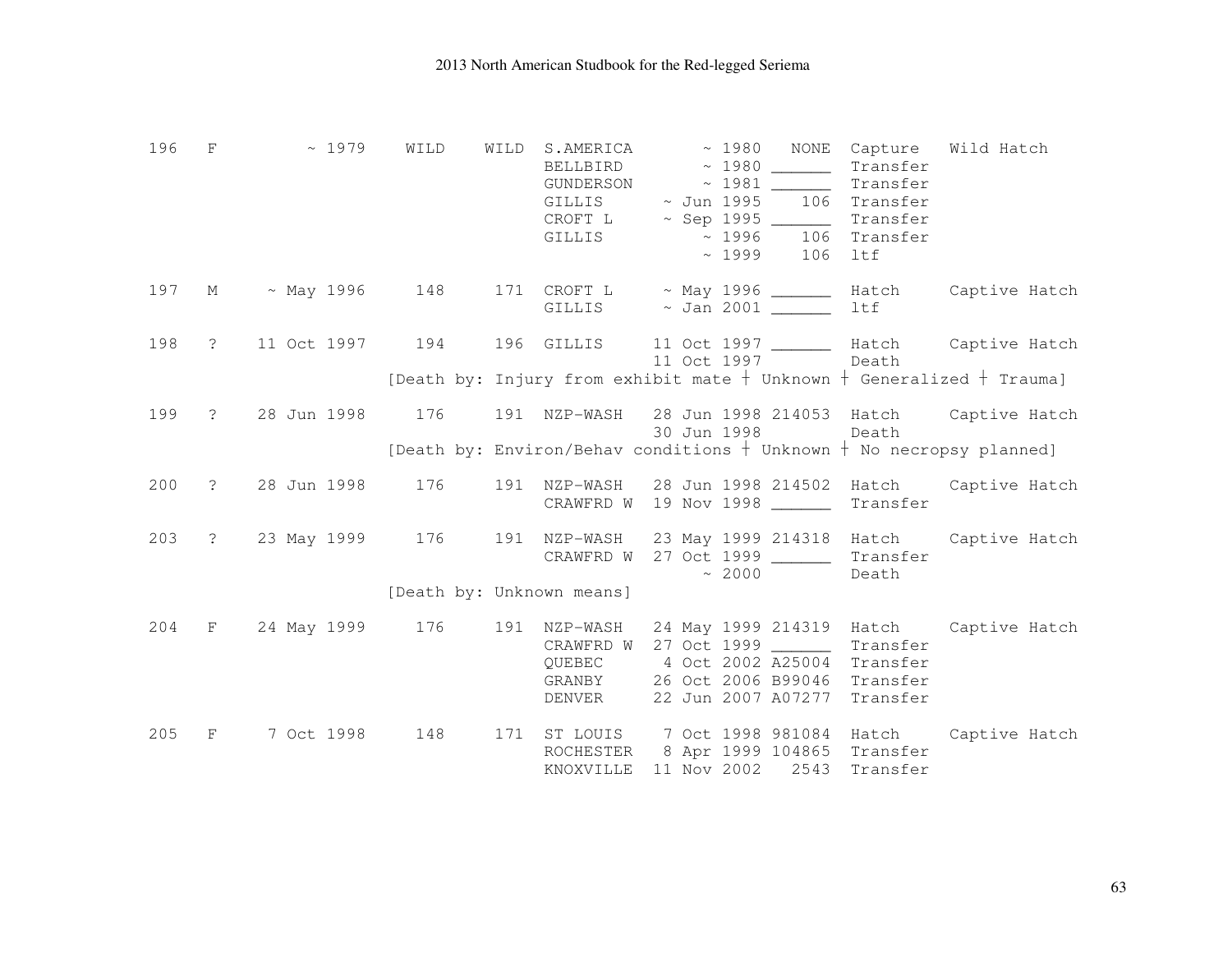| 206 | М            | 8 Oct 1998 | 148 | 171 ST LOUIS<br>WILD WRLD              | 8 Oct 1998 982001<br>3 Mar 1999<br>6119                                               | Hatch<br>Captive Hatch<br>Transfer                                                          |  |  |  |  |
|-----|--------------|------------|-----|----------------------------------------|---------------------------------------------------------------------------------------|---------------------------------------------------------------------------------------------|--|--|--|--|
| 207 |              |            |     | ORLANDO                                | F 26 Jul 1999 148 171 ST LOUIS 26 Jul 1999 990781 Hatch<br>6 Jan 2000 RLS250 Transfer | Captive Hatch                                                                               |  |  |  |  |
| 208 |              |            |     | ? ~ Jan 1999 162 139 CHOULES           | $\sim$ Jun 1999                                                                       | 5 Mar 1999 ________ Transfer Captive Hatch<br>Death                                         |  |  |  |  |
|     |              |            |     | [Death by: Unknown means]<br>CL SPR AV | 29 Jul 2012 _________ Hatch                                                           |                                                                                             |  |  |  |  |
| 209 |              |            |     | ? 26 Jun 1999 92 182 CALDWELL          | 27 Jun 1999 Death                                                                     | 26 Jun 1999 104401 Hatch Captive Hatch                                                      |  |  |  |  |
|     |              |            |     | [Death by: Unknown means]              |                                                                                       |                                                                                             |  |  |  |  |
| 210 |              |            |     | ? 26 Jun 1999 92 182 CALDWELL          | 28 Jun 1999 Death                                                                     | 26 Jun 1999 104400 Hatch Captive Hatch                                                      |  |  |  |  |
|     |              |            |     | [Death by: Unknown means]              |                                                                                       |                                                                                             |  |  |  |  |
| 211 |              |            |     |                                        | $\sim 1994$                                                                           | ? ~ Jan 1994 71 69 LANNOM ~ Jan 1994 _______ Hatch Captive Hatch<br>Death                   |  |  |  |  |
|     |              |            |     | [Death by: Unknown means]              |                                                                                       |                                                                                             |  |  |  |  |
| 212 |              |            |     |                                        | $\sim$ Jun 1998                                                                       | ? ~ Jun 1998 194 196 GILLIS ~ Jun 1998 _______ Hatch Captive Hatch<br>Death                 |  |  |  |  |
|     |              |            |     | [Death by: Unknown means]              |                                                                                       |                                                                                             |  |  |  |  |
| 213 |              |            |     |                                        |                                                                                       | M ~ Jun 1998 193 119 GILLIS ~ Jun 1998 _____ Hatch ltf Captive Hatch                        |  |  |  |  |
| 214 |              |            |     |                                        | 5 May 2000 Death                                                                      | ? 25 Apr 2000 176 191 NZP-WASH 25 Apr 2000 214482 Hatch Captive Hatch                       |  |  |  |  |
|     |              |            |     |                                        |                                                                                       | [Death by: Environ/Behav conditions $+$ Unknown $+$ No necropsy planned]                    |  |  |  |  |
| 215 |              |            |     |                                        | 2 May 2000 Death                                                                      | ? 27 Apr 2000 176 191 NZP-WASH 27 Apr 2000 214483 Hatch Captive Hatch                       |  |  |  |  |
|     |              |            |     |                                        |                                                                                       | [Death by: Environ/Behav conditions $+$ Unknown $+$ Unknown (after necropsy) $+$ Mechanical |  |  |  |  |
|     | abnormality] |            |     |                                        |                                                                                       |                                                                                             |  |  |  |  |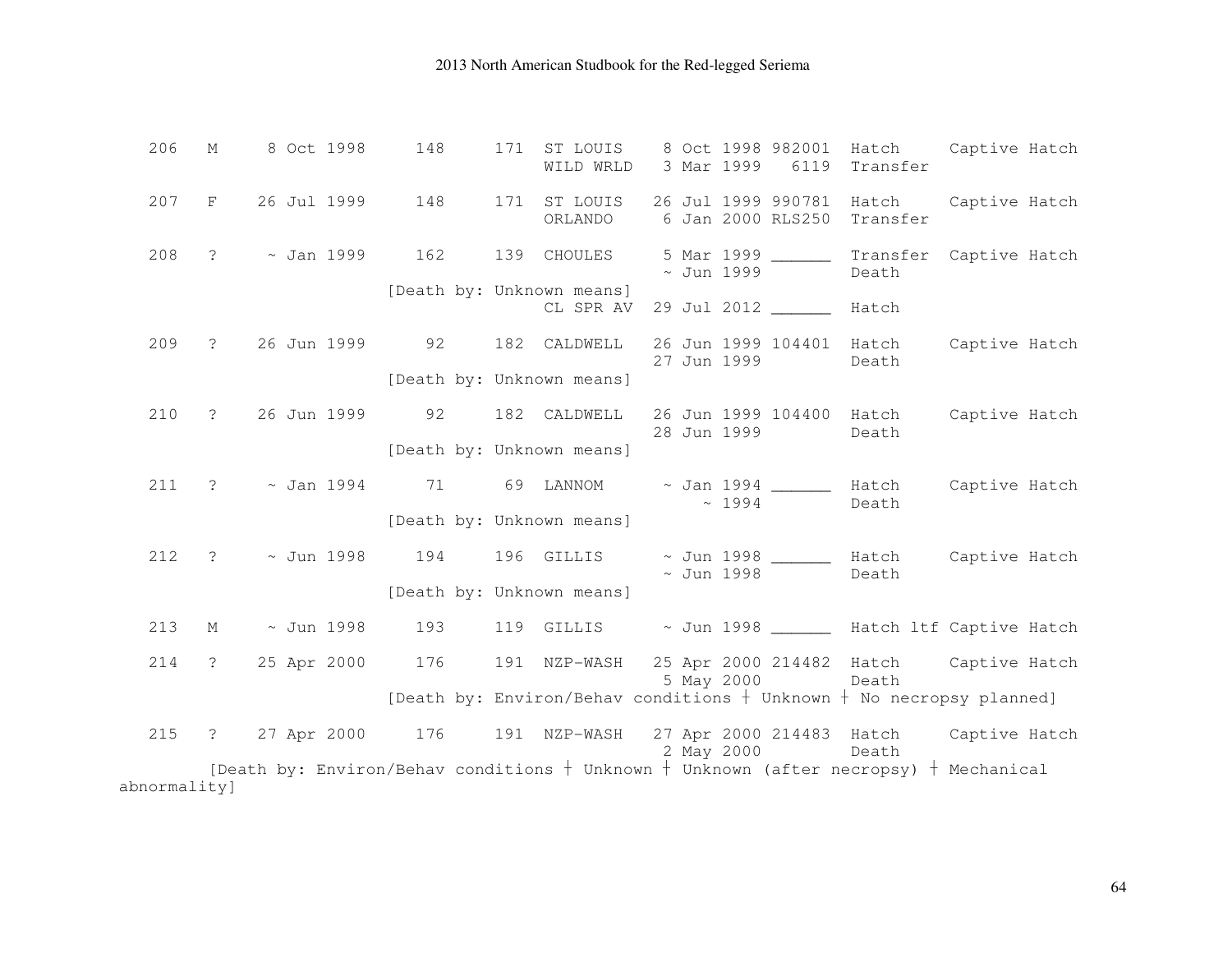| 216 | М              | 15 Jun 2000       | 176  | NZP-WASH<br>191<br>ALEXANDRI | 15 Jun 2000 214563<br>16 Nov 2000 AV0019 Transfer<br>$\sim$ Jun 2004                                                                                                                                                           | Captive Hatch<br>Hatch<br>Death                                            |
|-----|----------------|-------------------|------|------------------------------|--------------------------------------------------------------------------------------------------------------------------------------------------------------------------------------------------------------------------------|----------------------------------------------------------------------------|
|     |                |                   |      | [Death by: Unknown means]    |                                                                                                                                                                                                                                |                                                                            |
| 217 |                | ? 19 Jun 2000 176 |      |                              | 27 Jun 2000                                                                                                                                                                                                                    | 191 NZP-WASH 19 Jun 2000 214567 Hatch Captive Hatch<br>Death               |
|     |                |                   |      |                              |                                                                                                                                                                                                                                | [Death by: Environ/Behav conditions $+$ Unknown $+$ No necropsy planned]   |
| 218 | М              | 29 May 2001 176   |      | 191 NZP-WASH                 | 29 May 2001 214786 Hatch<br>CL SPR AV 16 Nov 2001 ________ Transfer<br>DURHAM AV 16 Nov 2001 260123 Transfer<br>BENNETT R 13 Feb 2002 ________ Transfer<br>METROZOO 17 Feb 2003 B30023 Transfer<br>BENNETT R ~ Jun 2004 ______ | Captive Hatch<br>ltf                                                       |
| 219 | $\ddot{?}$     | 14 Oct 1999 148   |      | ORLANDO                      | 6 Jan 2000 RLS251 Transfer<br>25 Sep 2003                                                                                                                                                                                      | 171 ST LOUIS 14 Oct 1999 991015 Hatch Captive Hatch<br>Death               |
|     |                |                   |      |                              | [Death by: Infection associated $\frac{1}{1}$ Unknown $+$ Urinary $+$ Toxicity]                                                                                                                                                |                                                                            |
| 220 | $\overline{?}$ | 15 Aug 2001 163   |      | 185 BOYLE                    |                                                                                                                                                                                                                                | 15 Aug 2001 60 Hatch ltf Captive Hatch                                     |
| 221 | М              | 10 Oct 2001       | 163  | 185 BOYLE<br>QUEBEC          | 10 Oct 2001 61 Hatch<br>20 Apr 2002 A25002 Transfer<br>TORONTO ~ Jun 2008 41434 Transfer                                                                                                                                       | Captive Hatch                                                              |
| 222 | М              | 12 Oct 2001       | 163  | 185 BOYLE<br>QUEBEC          | 20 Apr 2002 A25003 Transfer<br>9 Apr 2003                                                                                                                                                                                      | 12 Oct 2001 63 Hatch Captive Hatch<br>Death                                |
|     |                |                   |      |                              |                                                                                                                                                                                                                                | [Death by: Self-inflicted injuries $+$ Unknown $+$ Generalized $+$ Trauma] |
| 223 | $_{\rm F}$     | ~1970             | WILD | WILD                         | S.AMERICA ~ 1974 NONE Capture<br>CHASE B $\sim$ 1974 $\sim$ Transfer<br>COLUMBIA 10 May 1974 SJ0281 Transfer<br>9 Feb 1989                                                                                                     | Wild Hatch<br>Death                                                        |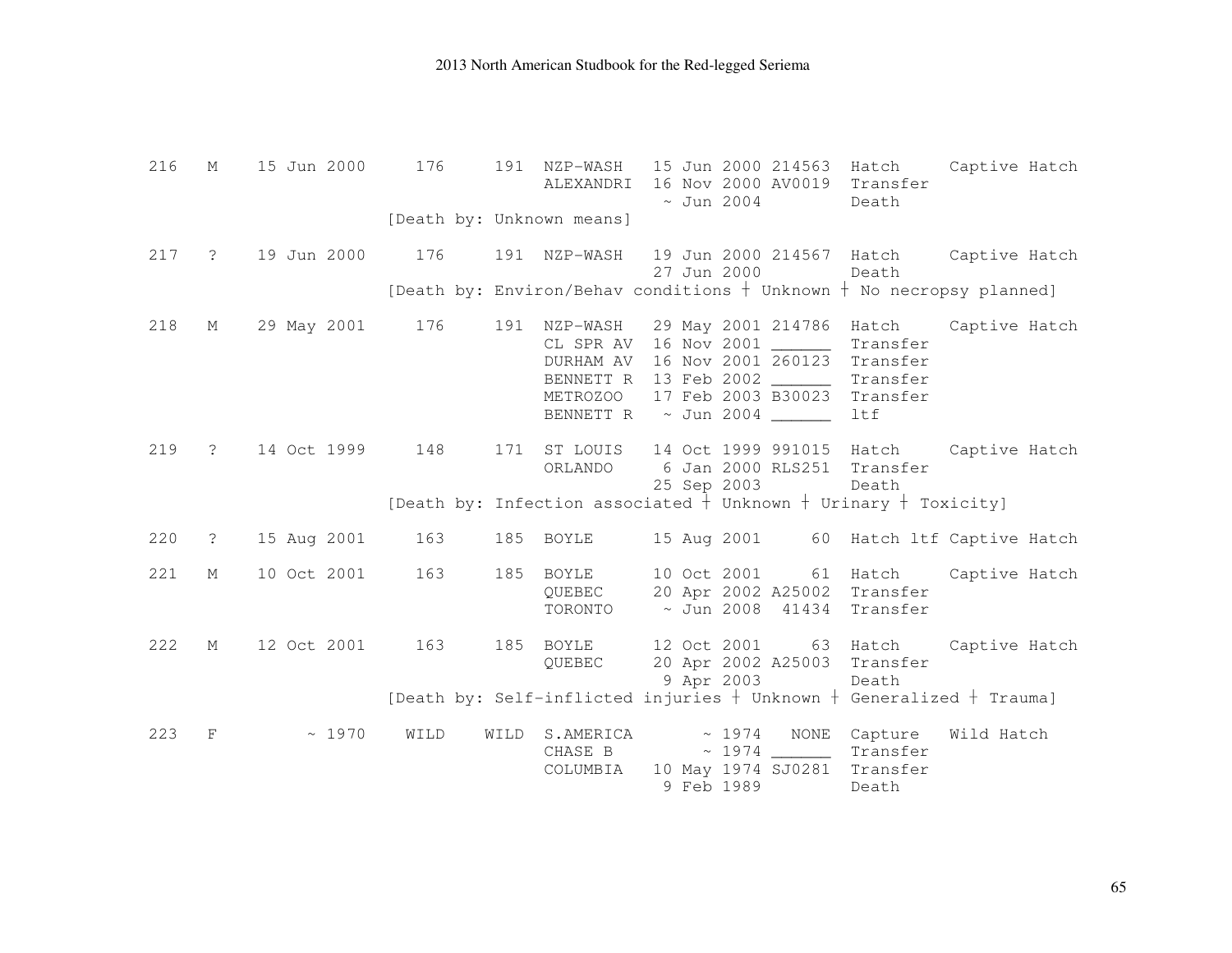#### [Death by: Unknown means]

|     |                           |                   | 225 F 28 Apr 2002 176 |  | 191 NZP-WASH<br>JACKSONVL 12 Nov 2002 602376 Transfer                                                               |                |       |             |       | 28 Apr 2002 214880 Hatch Captive Hatch                                                           |  |
|-----|---------------------------|-------------------|-----------------------|--|---------------------------------------------------------------------------------------------------------------------|----------------|-------|-------------|-------|--------------------------------------------------------------------------------------------------|--|
|     |                           |                   |                       |  | 226 F 28 Apr 2002 176 191 NZP-WASH<br>METROZOO 14 Nov 2002 B20257 Transfer<br>LOSANGELE 14 Jun 2005 991064 Transfer |                |       |             |       | 28 Apr 2002 214881 Hatch Captive Hatch                                                           |  |
| 227 |                           | M ~ Jun 1999      | 228                   |  | QUEBEC 11 Apr 2002 A25001 Transfer<br>GRANBY 26 Oct 2006 B99045 Transfer<br>ROCKTON 25 Aug 2010 _______ Transfer    |                |       |             |       | UNK WALSRODE ~ Jun 1999 _______ Hatch Captive Hatch                                              |  |
| 228 |                           |                   | M ~ Jun 1996 123      |  |                                                                                                                     | $~15$ May 2000 |       |             | Death | 125 WALSRODE ~ Jun 1996 C7626 Hatch Captive Hatch                                                |  |
|     |                           |                   |                       |  | [Death by: Unknown means]                                                                                           |                |       |             |       |                                                                                                  |  |
|     |                           |                   |                       |  |                                                                                                                     |                |       | 6 Jun 1988  | Death | 229 ? 25 May 1988 95 88 KNOXVILLE 25 May 1988 227 Hatch Captive Hatch                            |  |
|     |                           |                   |                       |  |                                                                                                                     |                |       |             |       | [Death by: Euthanasia (medical) $+$ Given to an institution: UTCVM $+$ Unknown (after necropsy)] |  |
| 230 | $F \sim 1$                |                   |                       |  |                                                                                                                     |                |       | 28 Aug 1990 | Death | 8 May 1990 95 88 KNOXVILLE 8 May 1990 228 Hatch Captive Hatch                                    |  |
|     |                           |                   |                       |  | [Death by: Other/Unknown $+$ Given to an institution: UTCVM $+$ Unknown (after necropsy)]                           |                |       |             |       |                                                                                                  |  |
| 231 |                           | $\ddot{\text{?}}$ | $\sim 1971$<br>WILD   |  | WILD S.AMERICA ~ Jan 1972 NONE Capture<br>LOSANGELE 22 May 1972 06763 Transfer                                      |                |       | 23 May 1973 | Death | Wild Hatch                                                                                       |  |
|     | [Death by: Unknown means] |                   |                       |  |                                                                                                                     |                |       |             |       |                                                                                                  |  |
| 232 | $M \sim$                  |                   | $\sim 1987$<br>UNK    |  | QUEBEC 12 Feb 1988 895006 Transfer                                                                                  | 3 Jul 1992     |       |             | Death | UNK LAVAL $\sim$ 1988 Transfer Unk HatchType                                                     |  |
|     |                           |                   |                       |  |                                                                                                                     |                |       |             |       | [Death by: Other/Unknown $+$ Incinerate $+$ Necropsy planned later $+$ Unknown after necropsy]   |  |
| 233 | F                         |                   | ~1987<br><b>UNK</b>   |  | UNK LAVAL                                                                                                           |                | ~1988 |             |       | ________ Transfer Unk HatchType                                                                  |  |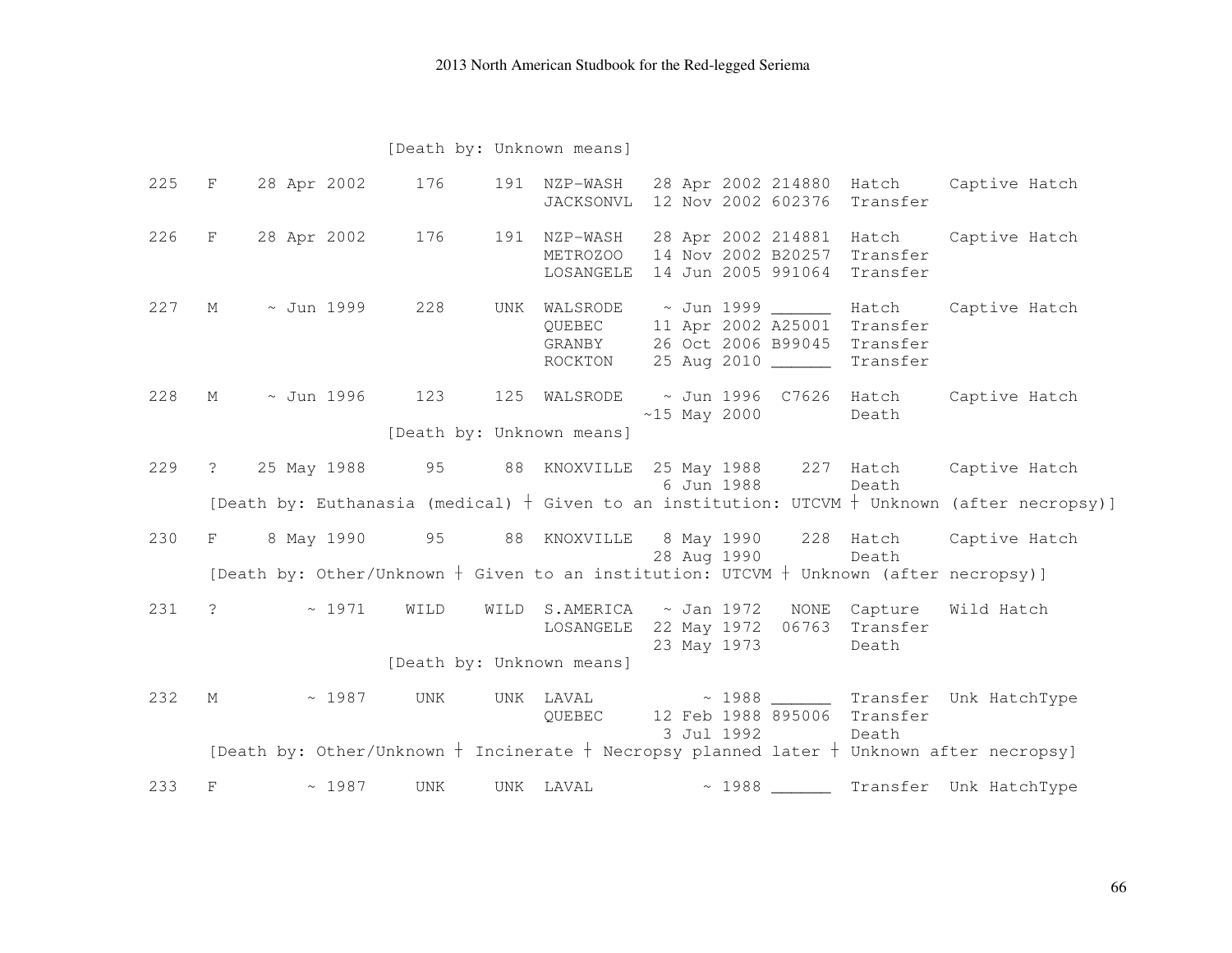|     |                      |                 |                           | QUEBEC                    | 12 Feb 1988<br>~1990                           | Transfer<br>Death                                      |               |
|-----|----------------------|-----------------|---------------------------|---------------------------|------------------------------------------------|--------------------------------------------------------|---------------|
|     |                      |                 | [Death by: Unknown means] |                           |                                                |                                                        |               |
| 234 | М                    | 15 May 2002 216 | MULT                      | ALEXANDRI                 | 15 May 2002 AV0072 Hatch<br>26 Jun 2002        | Death                                                  | Captive Hatch |
|     |                      |                 | [Death by: Unknown means] |                           |                                                |                                                        |               |
| 235 | $\ddot{\mathcal{E}}$ | 2 Apr 2002 163  | 185 BOYLE                 |                           | 2 Apr 2002<br>14 Apr 2002                      | 65 Hatch<br>Death                                      | Captive Hatch |
|     |                      |                 | [Death by: Unknown means] |                           |                                                |                                                        |               |
| 236 | $\ddot{\cdot}$       | 2 Apr 2002 163  |                           | 185 BOYLE                 | 2 Apr 2002<br>3 May 2002                       | 66 Hatch<br>Death                                      | Captive Hatch |
|     |                      |                 | [Death by: Unknown means] |                           |                                                |                                                        |               |
| 237 | $\overline{?}$       | 7 May 2002      | 163                       | 185 BOYLE                 | 7 May 2002<br>2 Jun 2002                       | 67 Hatch<br>Death                                      | Captive Hatch |
|     |                      |                 | [Death by: Unknown means] |                           |                                                |                                                        |               |
| 238 | $\ddot{?}$           | 8 May 2002      | 163                       | 185 BOYLE                 | 8 May 2002<br>10 May 2002                      | 68 Hatch<br>Death                                      | Captive Hatch |
|     |                      |                 | [Death by: Unknown means] |                           |                                                |                                                        |               |
| 239 | М                    | 13 May 2003     | 176                       | 191 NZP-WASH<br>AUDUBON   |                                                | 13 May 2003 215078 Hatch<br>6 Nov 2003 101104 Transfer | Captive Hatch |
|     |                      |                 |                           | ST LOUIS                  | 21 Mar 2007 105679 Transfer                    |                                                        |               |
| 240 | F                    | 19 Aug 2003     | 186                       | 226 METROZOO<br>DREHER PA | 19 Aug 2003 B30232 Hatch<br>11 Feb 2004 204011 | Transfer                                               | Captive Hatch |
| 241 | $\tilde{z}$          | 19 Aug 2003     | 186                       | 226 METROZOO              | 19 Aug 2003 B30233 Hatch                       |                                                        | Captive Hatch |
|     |                      |                 | [Death by: Unknown means] |                           | 22 Aug 2003                                    | Death                                                  |               |
| 242 | F                    | 16 Oct 2003     | 192<br>88                 | SEDGWICK<br>WILD WRLD     | 16 Oct 2003<br>8 Apr 2004                      | 10649 Hatch<br>7425<br>Transfer                        | Captive Hatch |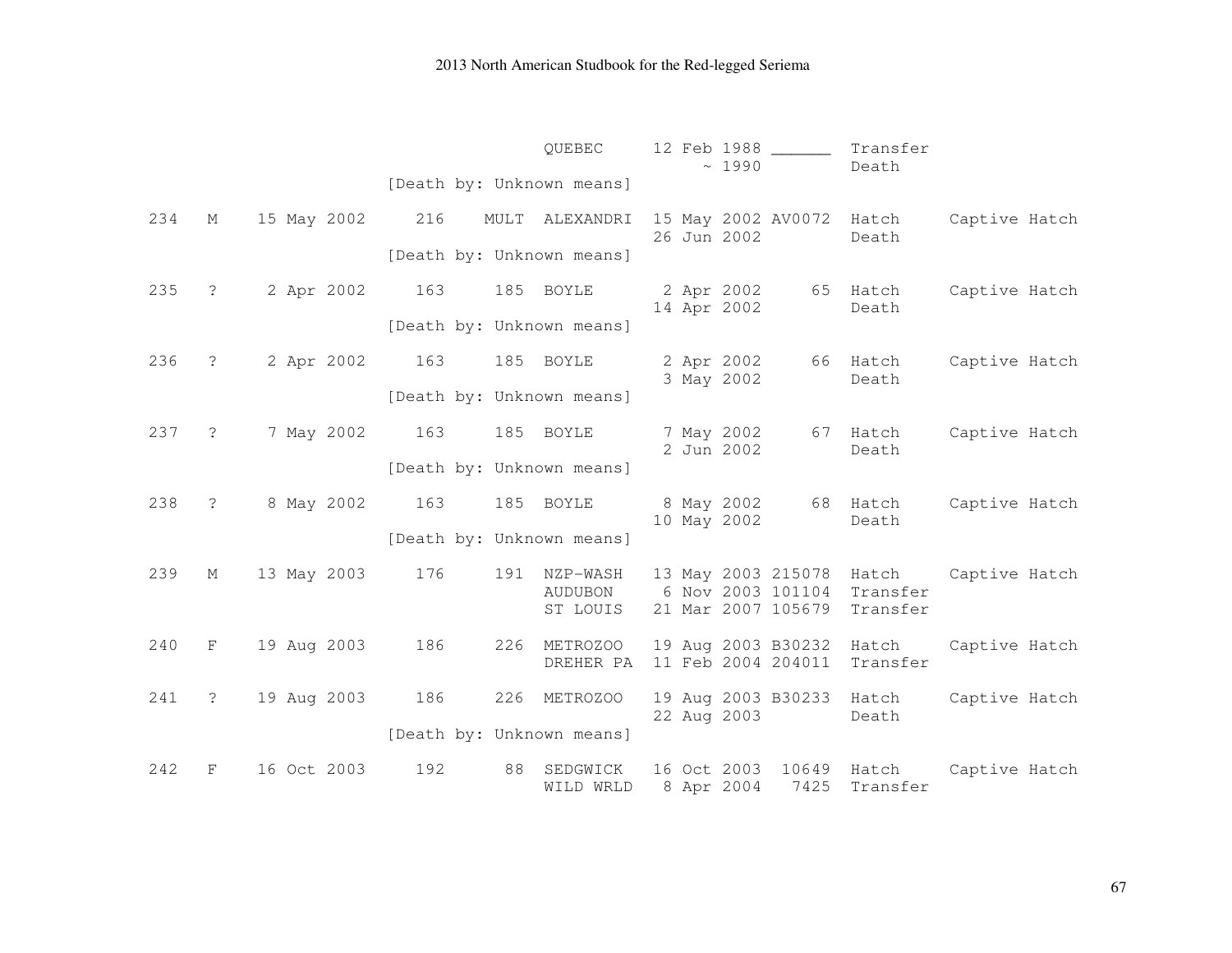243 ? 16 Apr 2003 86 81 DALLAS 16 Apr 2003 04F035 Hatch Captive Hatch 22 Apr 2004 Death [Death by: Environ/Behav conditions  $\dagger$  Unknown  $\dagger$  No necropsy planned] 244 ? 16 Apr 2004 86 81 DALLAS 16 Apr 2004 04F036 Hatch Captive Hatch 22 Apr 2004 Death [Death by: Environ/Behav conditions  $\dagger$  Unknown  $\dagger$  No necropsy planned] 246 M 6 May 2004 174 120 COLUMBIA 6 May 2004 7984 Hatch Captive Hatch FRESNO 6 Oct 2004 240097 Transfer 26 Oct 2005 Death [Death by: Euthanasia (medical)  $\dagger$  Unknown  $\dagger$  Nervous  $\dagger$  Trauma] 248 M ~ 8 May 2004 176 191 NZP-WASH ~ 8 May 2004 215273 Hatch Captive Hatch TACOMA 1 Dec 2004 T04A16 Transfer ~20 Feb 2005 Death [Death by: Self-inflicted injuries  $\dagger$  Unknown  $\dagger$  Generalized  $\dagger$  Trauma] 249 M 13 Jul 2004 174 120 COLUMBIA 13 Jul 2004 8075 Hatch Captive Hatch LUFKIN 29 Mar 2005 \_\_\_\_\_\_ Transfer 250 ? 23 Aug 2004 186 226 METROZOO 23 Aug 2004 B40286 Hatch Captive Hatch SCOT NECK ~ Mar 2005 \_\_\_\_\_\_\_ Transfer 251 ? 25 Aug 2004 186 226 METROZOO 25 Aug 2004 B40289 Hatch Captive Hatch 26 Aug 2004 Death [Death by: Injury from exhibit mate  $\dagger$  Unknown  $\dagger$  Unknown (after necropsy)  $\dagger$  Trauma] 252 M 16 May 2005 86 81 DALLAS 16 May 2005 05F693 Hatch Captive Hatch 12 Sep 2005 Death [Death by: Euthanasia (medical)  $\dagger$  Unknown  $\dagger$  Generalized  $\dagger$  Trauma] 253 M 16 May 2005 86 81 DALLAS 16 May 2005 05F694 Hatch Captive Hatch 29 Aug 2005 Death [Death by: Environ/Behav conditions  $\frac{1}{2}$  Unknown  $\frac{1}{2}$  Digestive  $\frac{1}{2}$  Trauma]

68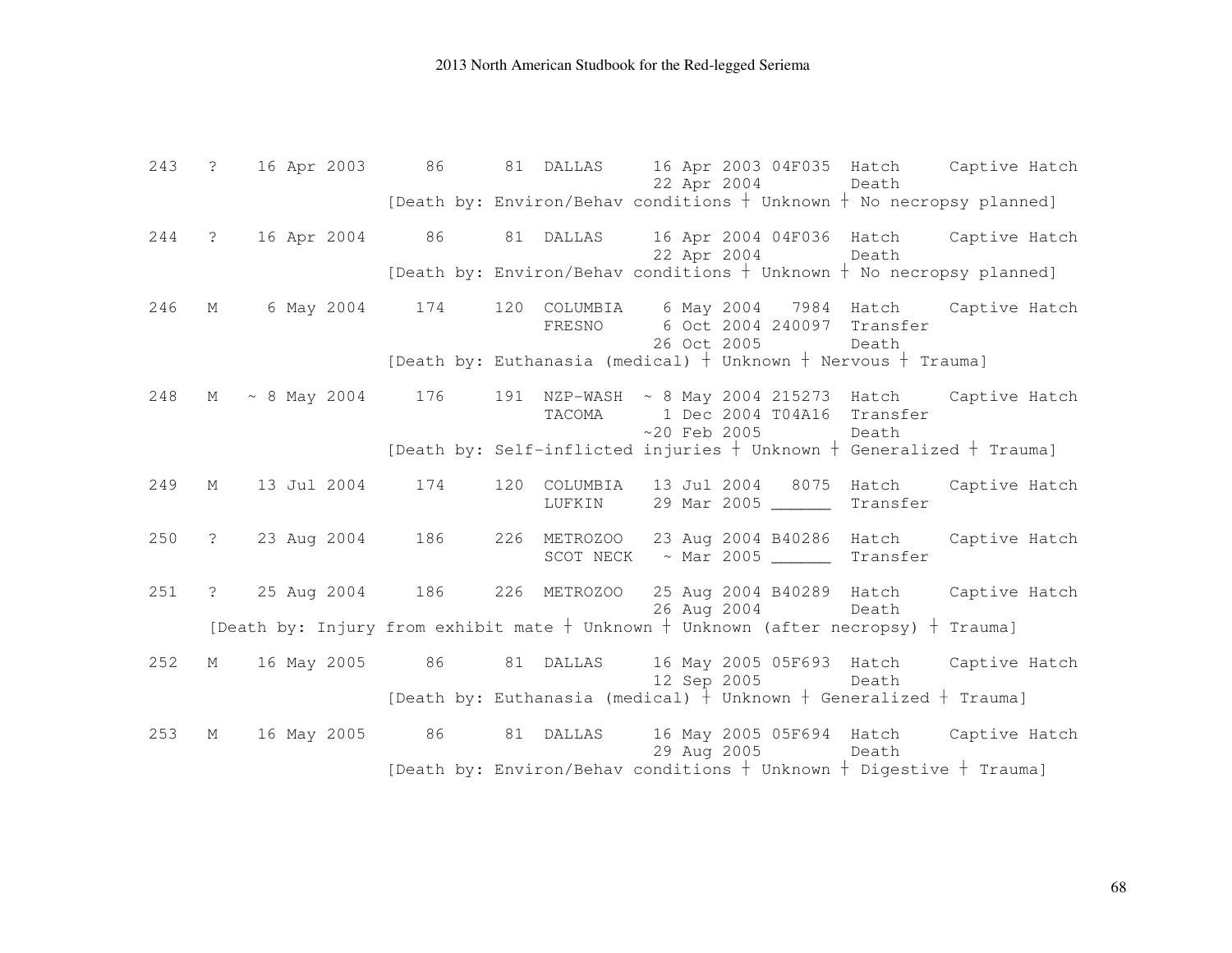|     |   | 254 ? 17 May 2005 86 |     | 81 DALLAS                 | 20 May 2005                                                           | 17 May 2005 05F695 Hatch Captive Hatch<br>Death                                                                                                |
|-----|---|----------------------|-----|---------------------------|-----------------------------------------------------------------------|------------------------------------------------------------------------------------------------------------------------------------------------|
|     |   |                      |     | [Death by: Unknown means] |                                                                       |                                                                                                                                                |
| 255 |   | F 22 Jul 2005        | 246 | 178 FRESNO<br>TACOMA      | 22 Jul 2005 T05A02 Transfer                                           | 22 Jul 2005 250068 Hatch Captive Hatch                                                                                                         |
| 256 |   |                      |     | CRAWFRD W<br>EDMONDS M    | 10 Oct 2007 3147 Transfer<br>$\sim$ 2009 Transfer                     | M 16 Aug 2005 95 164 KNOXVILLE 16 Aug 2005 3147 Hatch Captive Hatch                                                                            |
| 257 |   |                      |     | CRAWFRD W<br>NASHVILLE    | 10 Oct 2007 3148 Transfer<br>$\sim$ 2009 ________ Transfer            | M 18 Aug 2005 95 164 KNOXVILLE 18 Aug 2005 3148 Hatch Captive Hatch                                                                            |
| 258 |   |                      |     |                           |                                                                       | M 22 Sep 2005 64 242 WILD WRLD 22 Sep 2005 7683 Hatch Captive Hatch                                                                            |
| 259 | M | 27 Apr 2005 64       |     |                           | 27 Jan 2006                                                           | 242 WILD WRLD 27 Apr 2005 _______ Hatch Captive Hatch<br>Death                                                                                 |
|     |   |                      |     |                           | [Death by: Infection associated $+$ Unknown $+$ Urinary $+$ Toxicity] |                                                                                                                                                |
| 260 |   |                      |     |                           | 27 Jan 2006 Death                                                     | F 8 Aug 2005 64 242 WILD WRLD 8 Aug 2005 7681 Hatch Captive Hatch                                                                              |
|     |   |                      |     | [Death by: Unknown means] |                                                                       |                                                                                                                                                |
| 261 |   |                      |     |                           |                                                                       | M 20 Sep 2005 64 242 WILD WRLD 20 Sep 2005 7682 Hatch Captive Hatch                                                                            |
| 262 |   |                      |     |                           | GRANBY 15 May 2007 B06005 Transfer<br>19 Dec 2009 Death               | F 6 May 2006 86 81 DALLAS 6 May 2006 06G569 Hatch Captive Hatch                                                                                |
|     |   |                      |     |                           |                                                                       | [Death by: Infection associated $+$ Unknown $+$ Cardiovascular $+$ Mechanical abnormality]                                                     |
| 263 |   |                      |     |                           | 8 May 2006 Death                                                      | ? 7 May 2006 86 81 DALLAS 7 May 2006 06G570 Hatch Captive Hatch<br>[Death by: Injury from exhibit mate $+$ Unknown $+$ Generalized $+$ Trauma] |
|     |   |                      |     |                           |                                                                       |                                                                                                                                                |
| 264 | F | 17 Jul 2006          | 174 |                           | 120 COLUMBIA 17 Jul 2006                                              | 9348 Hatch Captive Hatch                                                                                                                       |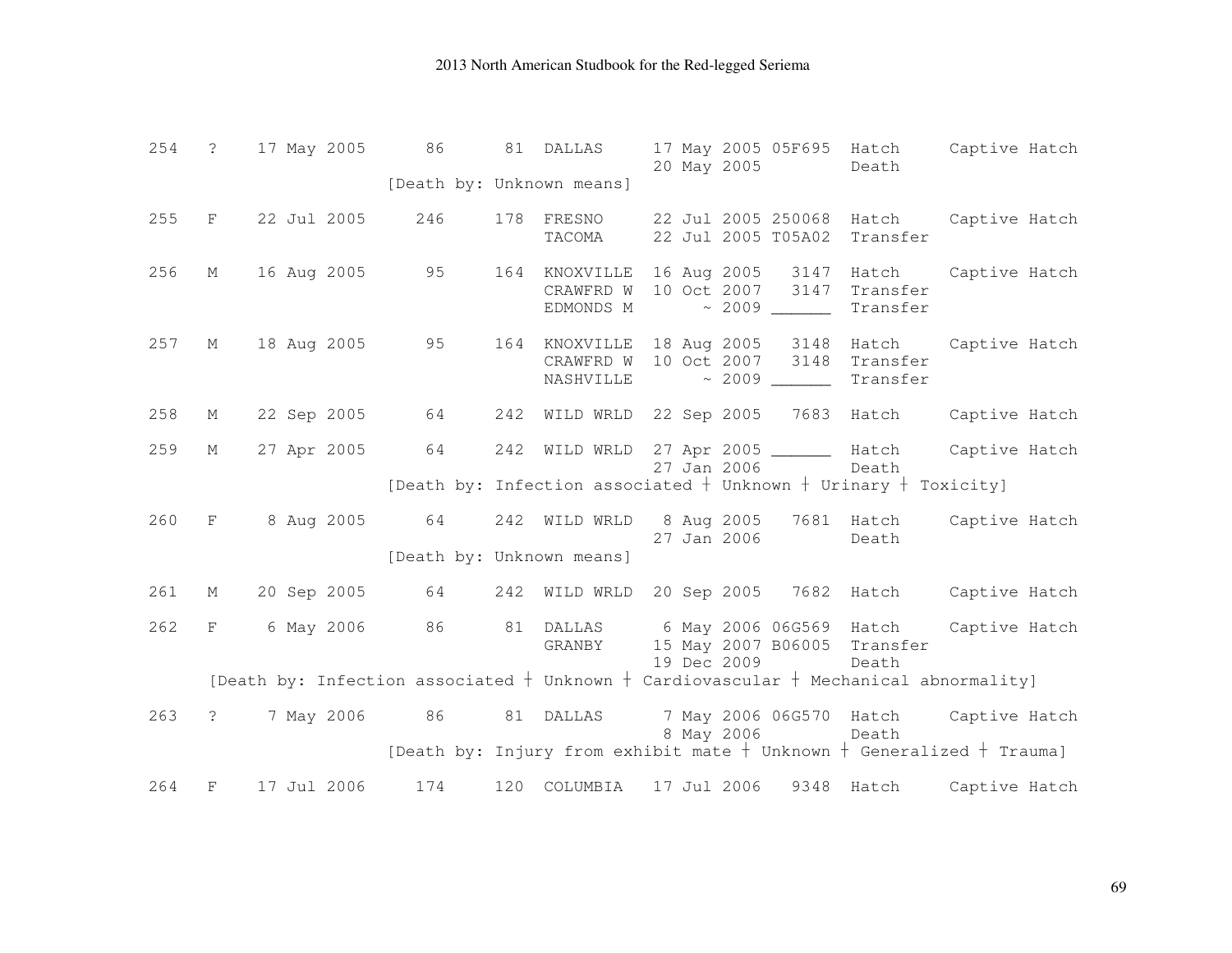|     |                   |             |             |                             |                                      |  | 28 Mar 2011 | Death                                                         |                                                                    | [Death by: Environ/Behav conditions $+$ Unknown $+$ Reproductive $+$ Mechanical abnormality] |
|-----|-------------------|-------------|-------------|-----------------------------|--------------------------------------|--|-------------|---------------------------------------------------------------|--------------------------------------------------------------------|----------------------------------------------------------------------------------------------|
| 265 | $\ddot{?}$        |             |             | 28 May 2006 92 182          | LOWRY<br>OMAHA<br>COAL VAL           |  |             | 16 Jan 2010 ______                                            | 28 May 2006 205488 Hatch<br>16 Nov 2006 16778 Transfer<br>Transfer | Captive Hatch                                                                                |
| 266 | $\mathbf{F}$      |             | $\sim 1993$ | UNK                         |                                      |  | 18 Jul 1996 |                                                               | SAFARI W 12 Jul 1994 29499 Transfer<br>Death                       | UNK GILLIS ~ 1993 _______ Hatch Captive Hatch                                                |
|     |                   |             |             |                             |                                      |  |             |                                                               |                                                                    | [Death by: Environ/Behav conditions $+$ Unknown $+$ No necropsy planned]                     |
| 267 | $\ddot{\text{?}}$ |             |             | 6 Jun 2007 176 178 NZP-WASH |                                      |  | 7 Jun 2007  |                                                               | 6 Jun 2007 215625 Hatch<br>Death                                   | Captive Hatch                                                                                |
|     |                   |             |             |                             | [Death by: Unknown means]            |  |             |                                                               |                                                                    |                                                                                              |
| 268 | $\ddot{?}$        |             |             | 7 Jun 2007 176              | 178 NZP-WASH                         |  | 7 Jun 2007  |                                                               | Death                                                              | 7 Jun 2007 215626 Hatch Captive Hatch                                                        |
|     |                   |             |             |                             | [Death by: Unknown means]            |  |             |                                                               |                                                                    |                                                                                              |
| 269 | М                 | 19 Jul 2007 |             | 176                         | 178 NZP-WASH<br>NY BRONX<br>CALDWELL |  |             | 19 Jul 2007 215650<br>28 Nov 2007 B07120<br>6 Nov 2008 106250 | Hatch<br>Transfer<br>Transfer                                      | Captive Hatch                                                                                |
| 270 | М                 |             | 4 Aug 2007  | 174                         | KNOXVILLE                            |  |             | 29 Dec 2009 ______                                            | Transfer                                                           | 120 COLUMBIA 4 Aug 2007 9782 Hatch Captive Hatch                                             |
| 271 | М                 |             | 4 Aug 2007  | 174                         | 120 COLUMBIA<br>SAN ANTON            |  | 4 Aug 2007  | 7 Jan 2008 J08008                                             | 9783 Hatch<br>Transfer                                             | Captive Hatch                                                                                |
| 272 | F                 | 20 Jul 2007 |             | 176                         | 178 NZP-WASH                         |  |             |                                                               | 20 Jul 2007 215651 Hatch<br>SAN ANTON 2 Apr 2008 A08003 Transfer   | Captive Hatch                                                                                |
| 273 | М                 | 16 May 2007 |             | 92                          | 182 LOWRY<br>PITTS CA                |  | 27 Jan 2008 |                                                               | 16 May 2007 205642 Hatch<br>7564 Transfer                          | Captive Hatch                                                                                |
| 274 | F                 | 11 Apr 2007 |             | 64                          | 242 WILD WRLD 11 Apr 2007            |  |             |                                                               |                                                                    | 8284 Hatch Captive Hatch                                                                     |

70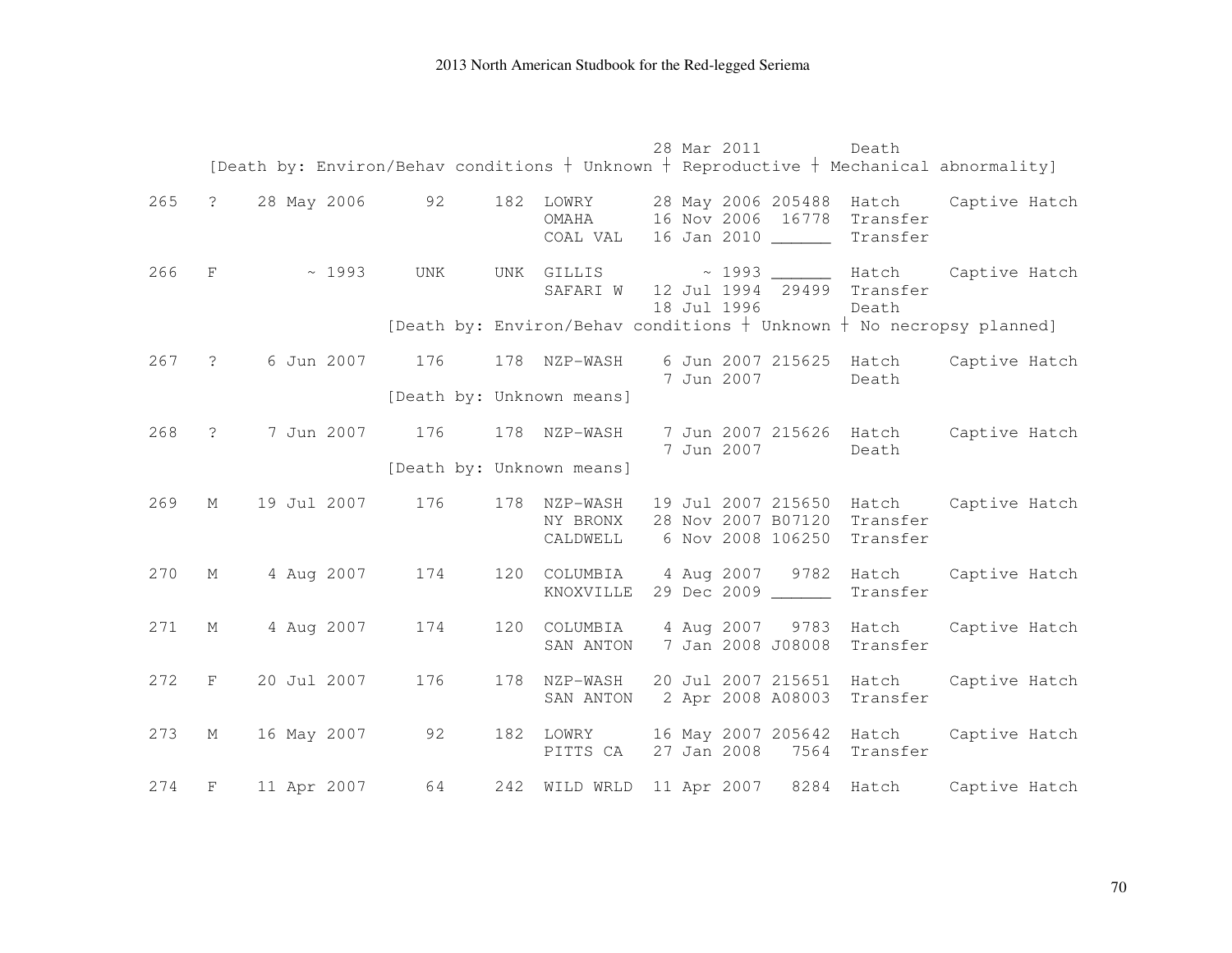VADEN M 26 May 2009 \_\_\_\_\_\_ ltf 275 M 12 Apr 2007 64 242 WILD WRLD 12 Apr 2007 8285 Hatch Captive Hatch VADEN M 26 May 2009 \_\_\_\_\_\_ ltf 277 F 17 Jun 2007 95 164 KNOXVILLE 17 Jun 2007 3509 Hatch Captive Hatch 16 Aug 2007 Death [Death by: Euthanasia (medical)  $+$  Given to an institution: UTZP KNOX  $+$  Generalized  $+$  Unknown after necropsy]  $278$  F  $\sim$  2006 UNK UNK PRIVATE  $\sim$  Feb 2007 Transfer Unk HatchType WORLDBIRD 26 Apr 2007 M07035 Transfer TRACY AV 14 Sep 2009 2009 Transfer 279 M  $\sim$  2006 UNK UNK PRIVATE  $\sim$  Feb 2007 \_\_\_\_\_\_ Transfer Unk HatchType WORLDBIRD 26 Apr 2007 M07036 Transfer TRACY AV 14 Sep 2009 2008 Transfer 280 M ~ 2006 UNK UNK PRIVATE ~ Feb 2007 Transfer Unk HatchType WORLDBIRD 28 Jun 2007 M07041 Transfer JNGLARY F 27 Jul 2009 A6B021 Transfer 28 Nov 2011 Death [Death by: Infection associated  $\frac{1}{2}$  Unknown  $\frac{1}{2}$  Digestive  $\frac{1}{2}$  Mechanical abnormality] 281 F  $\sim$  2006 UNK UNK PRIVATE  $\sim$  Feb 2007 Transfer Unk HatchType WORLDBIRD 28 Jun 2007 M07042 Transfer JNGLARY F 27 Jul 2009 A6B022 Transfer WORLDBIRD 2 May 2012 \_\_\_\_\_\_ Transfer 282 F 23 Oct 2007 279 278 WORLDBIRD 23 Oct 2007 M07047 Hatch Captive Hatch 31 May 2010 Death [Death by: Unknown means] 283 ? ~ Jun 2007 155 156 CRAWFRD W ~ Jun 2007 \_\_\_\_\_\_\_ Hatch Captive Hatch ~ Jun 2007 Death [Death by: Injury from predator  $\dagger$  Unknown  $\dagger$  Generalized  $\dagger$  Trauma]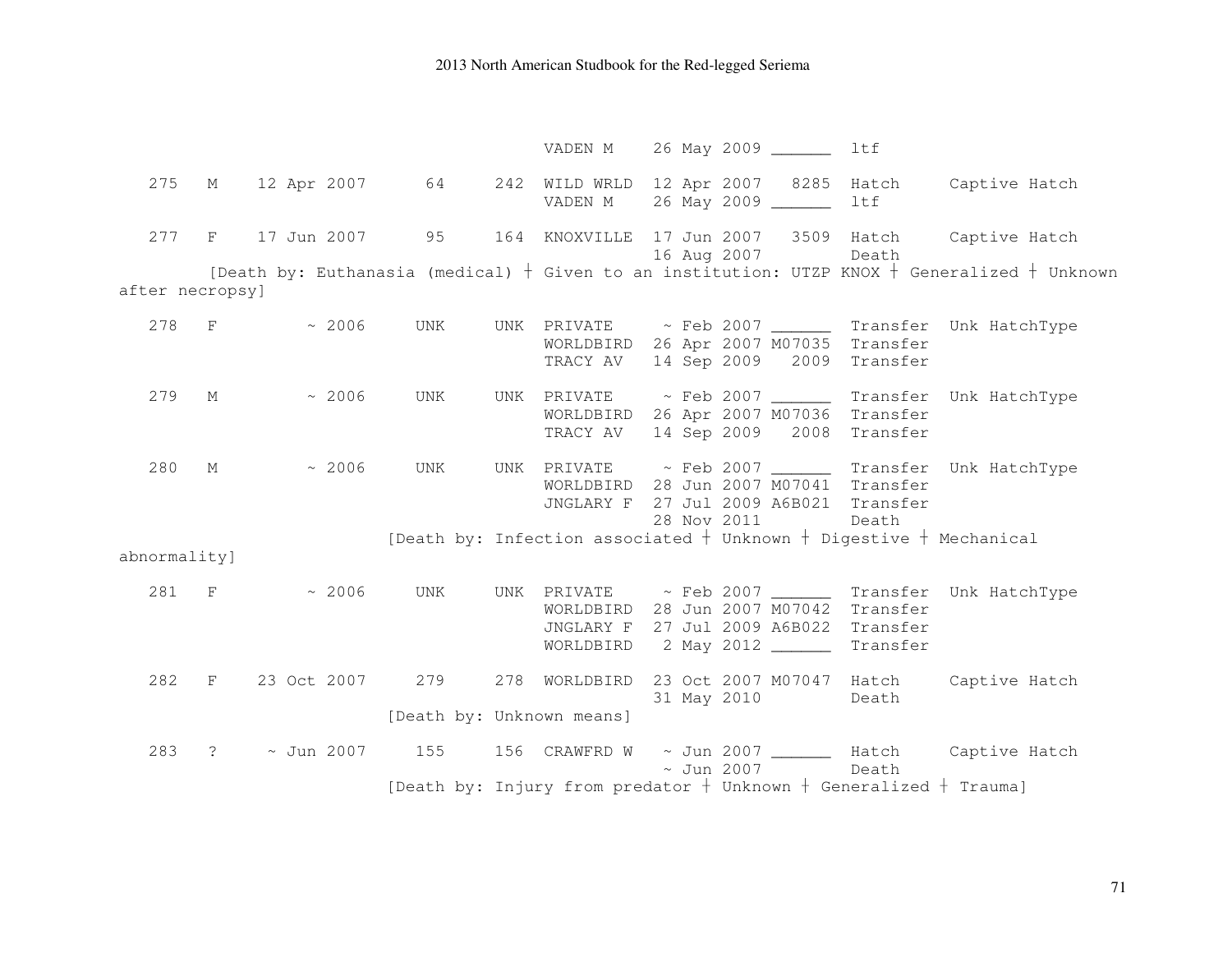| 284 | М              | 27 Apr 2008 | 64  | 242                                                                                              |             | WILD WRLD 27 Apr 2008 7640 Hatch                       |                   | Captive Hatch                          |
|-----|----------------|-------------|-----|--------------------------------------------------------------------------------------------------|-------------|--------------------------------------------------------|-------------------|----------------------------------------|
| 285 | $\overline{?}$ | 21 Apr 2008 | 64  | 242 WILD WRLD<br>KRATHWOHL                                                                       |             | 21 Apr 2008 8605 Hatch<br>10 Dec 2009 ______           | ltf               | Captive Hatch                          |
| 286 | М              | 14 May 2008 | 280 | 281<br>WORLDBIRD<br>ORLANDO                                                                      |             | 14 May 2008 M08001 Hatch<br>17 Oct 2008 RLS252         | Transfer          | Captive Hatch                          |
| 287 | F              | 30 May 2008 | 279 | 278<br>WORLDBIRD                                                                                 |             | 30 May 2008 M08002 Hatch                               |                   | Captive Hatch                          |
| 288 | M              | 28 Aug 2008 | 192 | 88<br>SEDGWICK<br><b>METROZOO</b>                                                                |             | 28 Aug 2008 12243 Hatch<br>13 Oct 2009 B90314 Transfer |                   | Captive Hatch                          |
| 289 | М              | 28 Aug 2008 | 192 | 88 SEDGWICK<br>COLUMBIA                                                                          |             | 28 Aug 2008 12246 Hatch<br>19 Nov 2009 10633           | Transfer          | Captive Hatch                          |
| 290 | $\ddot{?}$     | 16 May 2008 | 86  | 81 DALLAS<br>[Death by: Injury from predator $\frac{1}{1}$ Unknown $+$ Unknown (after necropsy)] | 18 May 2008 |                                                        | Death             | 16 May 2008 08J046 Hatch Captive Hatch |
|     |                |             |     |                                                                                                  |             |                                                        |                   |                                        |
| 291 | $\mathcal{P}$  | 9 Oct 2008  | 86  | 81 DALLAS                                                                                        | 10 Oct 2008 | 9 Oct 2008 08J515 Hatch                                | Death             | Captive Hatch                          |
|     |                |             |     | [Death by: Unknown means]                                                                        |             |                                                        |                   |                                        |
| 292 | $\ddot{?}$     | 11 Oct 2008 | 86  | 81 DALLAS                                                                                        | 11 Oct 2008 |                                                        | Death             | 11 Oct 2008 08J524 Hatch Captive Hatch |
|     |                |             |     | [Death by: Injury from predator $+$ Unknown $+$ Unknown (after necropsy)]                        |             |                                                        |                   |                                        |
| 293 | М              | 19 Apr 2008 | 92  | 182 LOWRY                                                                                        |             | 19 Apr 2008 205899 Hatch                               |                   | Captive Hatch                          |
| 294 | F              | 17 Oct 2008 | 279 | 278<br>WORLDBIRD<br>NASHVILLE                                                                    |             | 17 Oct 2008 M08016<br>8 Sep 2010<br>3345               | Hatch<br>Transfer | Captive Hatch                          |
| 295 | $\ddot{\cdot}$ | 14 Apr 2009 | 279 | 278<br>WORLDBIRD                                                                                 | 12 Jan 2011 | 14 Apr 2009 M09010 Hatch                               | Death             | Captive Hatch                          |
|     |                |             |     | [Death by: Unknown means]                                                                        |             |                                                        |                   |                                        |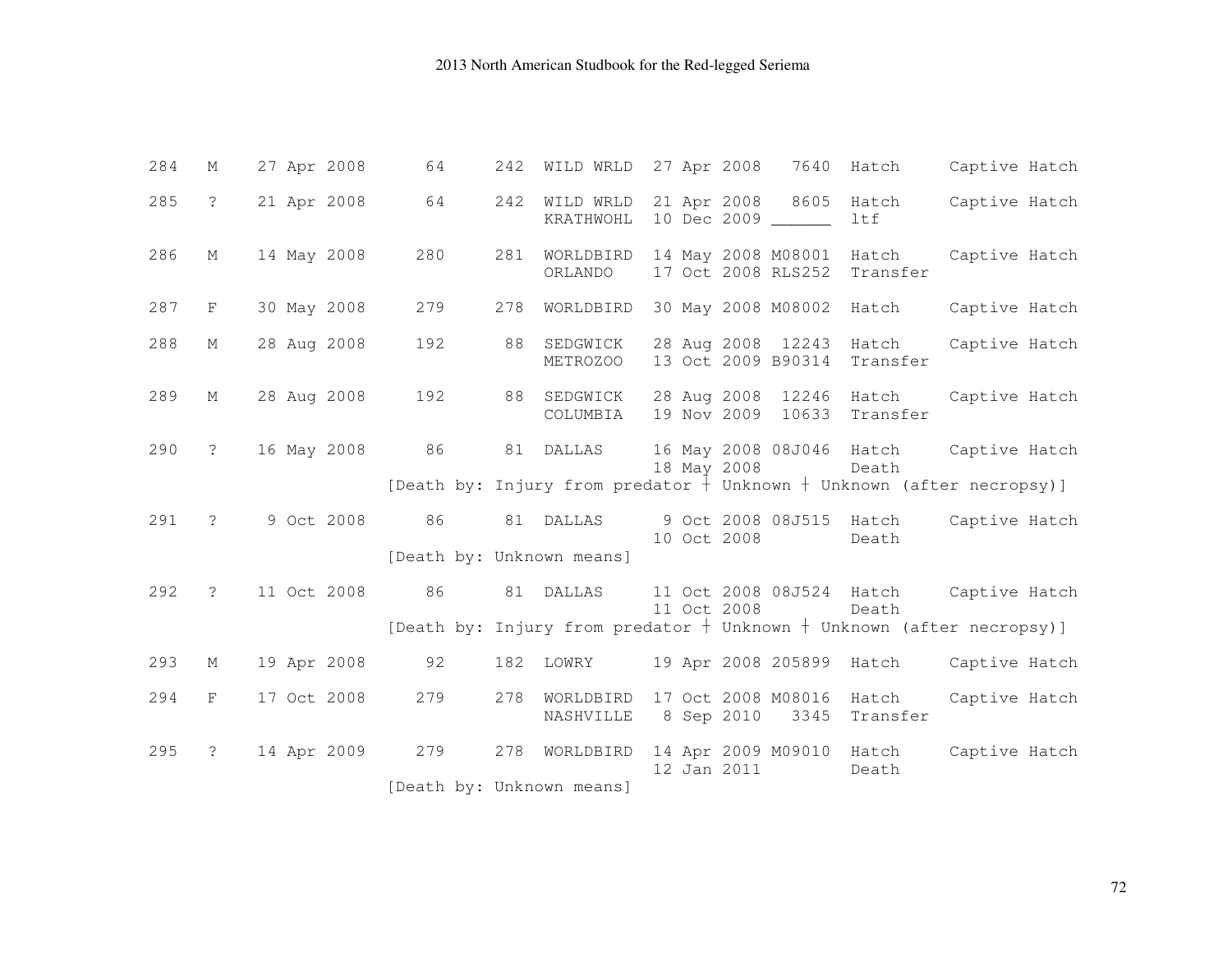| 296 | $\ddot{ }$        | 18 Apr 2009             | 64<br>242                         |                                       | WILD WRLD 18 Apr 2009                                                                                                             | 8860 Hatch                        | Captive Hatch |
|-----|-------------------|-------------------------|-----------------------------------|---------------------------------------|-----------------------------------------------------------------------------------------------------------------------------------|-----------------------------------|---------------|
| 297 | $\tilde{S}$       | 8 Jun 2009              | 242<br>64                         | WILD WRLD                             | 8 Jun 2009                                                                                                                        | 8902 Hatch                        | Captive Hatch |
| 298 | F                 | 3 Sep 2009              | 86<br>[Death by: Unknown means]   | 81 DALLAS<br>PHOENIX<br>COLUMBIA      | 3 Sep 2009 09K004 Hatch<br>12 May 2010 11422 Transfer<br>6 Dec 2011 ______<br>8 Dec 2011                                          | Transfer<br>Death                 | Captive Hatch |
| 299 | М                 | $\sim 1967$             | WILD<br>[Death by: Unknown means] | WILD S.AMERICA<br>CHASE B<br>NZP-WASH | $\sim 1968$<br>5 Sep 1968 33376 Transfer<br>10 Mar 1970                                                                           | NONE Capture<br>Transfer<br>Death | Wild Hatch    |
| 300 |                   |                         | [Death by: Unknown means]         |                                       | ? 22 Apr 2008 64 242 WILD WRLD 22 Apr 2008 8606 Hatch<br>8 Jul 2008                                                               | Death                             | Captive Hatch |
| 301 |                   | $? \sim 7$ Sep 2010 286 |                                   |                                       | 207 ORLANDO 7 Sep 2010 Death Unk HatchType<br>[Death by: Dead in shell $+$ Unknown $+$ No necropsy planned]                       |                                   |               |
| 302 | $\ddot{\text{?}}$ | ~ 7 Sep 2010            |                                   |                                       | 286 $207$ ORLANDO ~ 7 Sep 2010 Death Unk HatchType<br>[Death by: Injury from exhibit mate $+$ Unknown $+$ Generalized $+$ Trauma] |                                   |               |
| 303 | М                 | 30 Apr 2012             | 286                               |                                       | 207 ORLANDO 30 Apr 2012 RLS255 Hatch                                                                                              |                                   | Captive Hatch |
| 304 | М                 | ~2009                   | UNK<br>UNK                        | UNKNOWN<br>GREATBEND                  | $\sim 2009$<br>$\sim 2011209001$                                                                                                  | NONE<br>Hatch<br>Transfer         | Captive Hatch |
| 305 | $\ddot{?}$        | 6 Jun 2012              | 92                                | 182 LOWRY<br>JNGLARY F                | 6 Jun 2012 206430 Hatch<br>6 Dec 2012                                                                                             | UNK Transfer                      | Captive Hatch |
| 306 | $\tilde{?}$       | 6 Jun 2012              | 92<br>182                         | LOWRY                                 | 6 Jun 2012 206431 Hatch<br>11 Dec 2012                                                                                            | Death                             | Captive Hatch |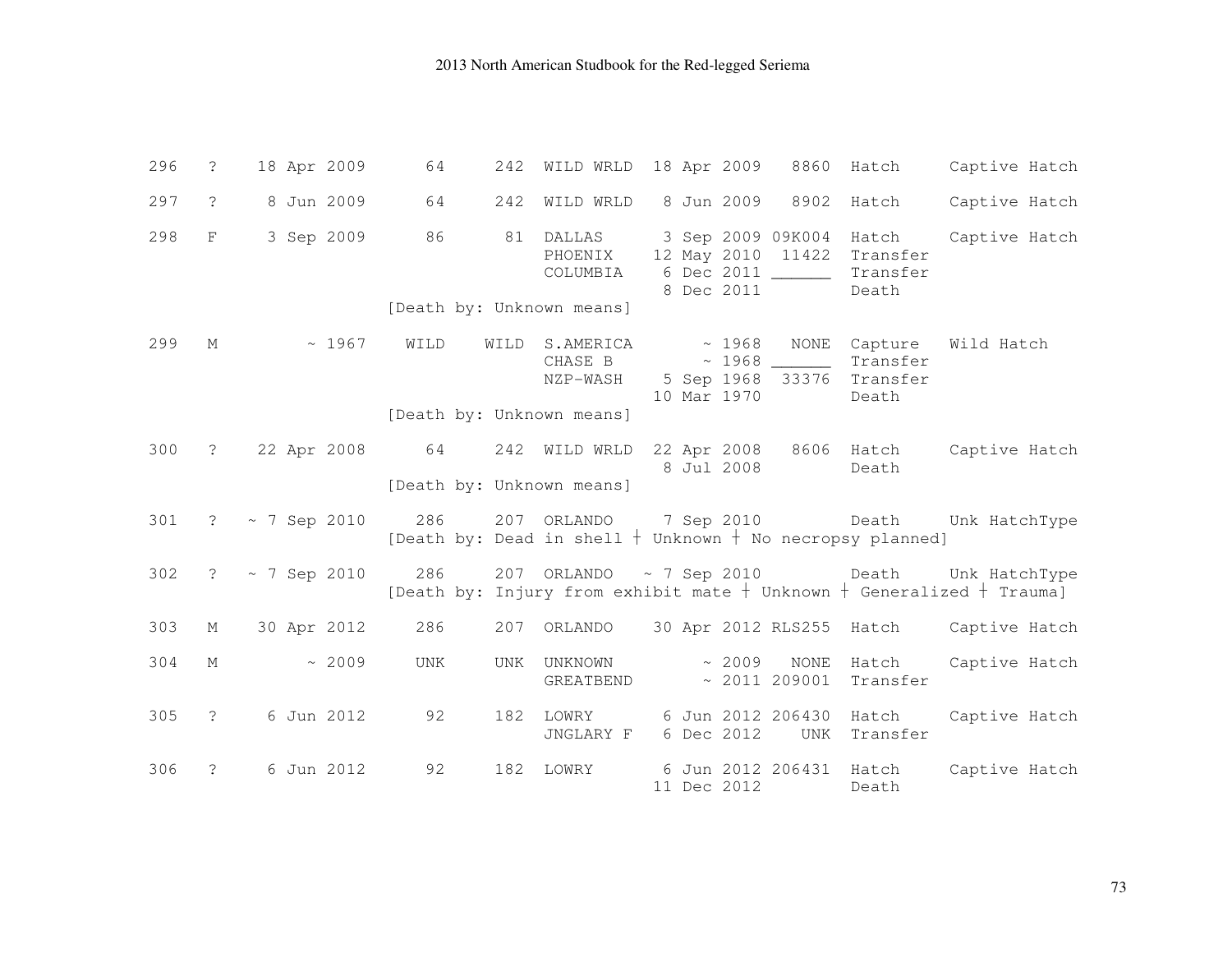| received]                |             |  |             |     |  |             | [Death by: Self-inflicted injuries $+$ Unknown $+$ Musculoskeletal $+$ Trauma $+$ Necropsy not |               |  |
|--------------------------|-------------|--|-------------|-----|--|-------------|------------------------------------------------------------------------------------------------|---------------|--|
|                          |             |  |             |     |  |             |                                                                                                |               |  |
| 307 ?                    |             |  | 12 Jun 2012 | 155 |  |             | 156 CRAWFRD W 12 Jun 2012 _______ Hatch                                                        | Captive Hatch |  |
| 308 F                    |             |  | 27 Jul 2012 | 286 |  | 207 ORLANDO | 27 Jul 2012 RLS256 Hatch                                                                       | Captive Hatch |  |
| 309                      | $M_{\odot}$ |  | 29 Jul 2012 | 286 |  | 207 ORLANDO | 29 Jul 2012 RLS257 Hatch                                                                       | Captive Hatch |  |
| TOTALS: 102.94.107 (303) |             |  |             |     |  |             |                                                                                                |               |  |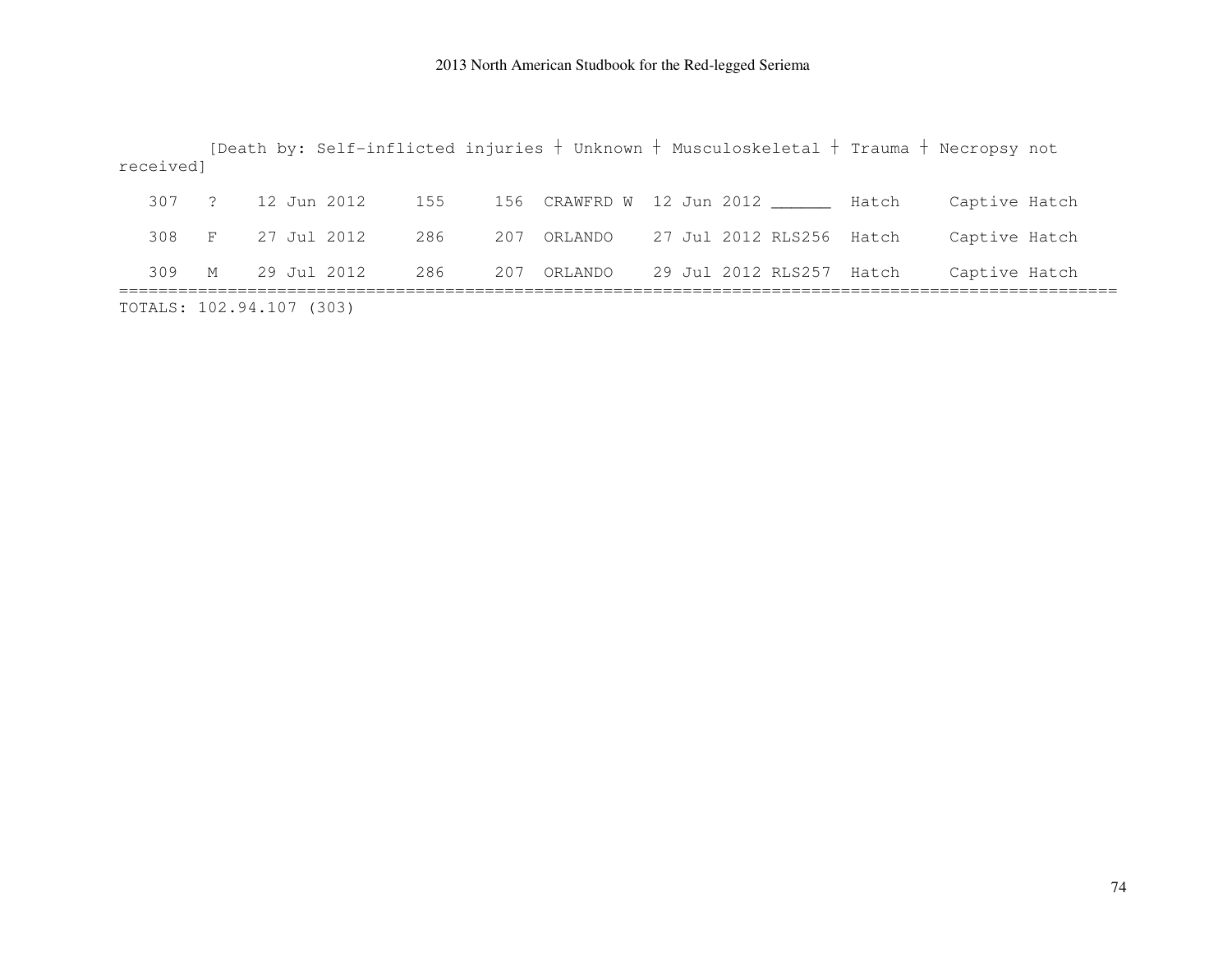## RED LEGGED SERIEMA BIBLIOGRAPHY

- Artmann, A.. Erfolgreiche Handaufzucht des Hauben-Seriemas. 1990. (Successful rearing of a Crested Seriema) GERFIEDERTE WELT, 114 (7): 213-214. (English translation available upon request.)
- Ashford, T. 1982. The Elusive Little Ema. ZOONOOZ Vol. LV-No. 7:12-13.
- Barlow. Jon C., and Cuello, J. 1964. New Records of Uruguayan Birds. THE CONDOR 66: 516-517.
- Benirschke, R.J.. 1977. Karyological difference between Sagittarius and Cariama (Aves). EXPERIENTIA 33(8): 1021-1022.
- Bornschein, M.R. and Reinert, B.L. 2000. Aves de tres remanescentes florestais do norte do Estado do Parana, sul do Brasil, com sugestoes para a conservacao e manejo. Revista Brasileira De Zoologicia 17 (3): 615-636. (English translation available upon request).
- Boyle, H.S. (1917). Field notes on the seriema (*Chunga burmeisteri*). *Auk, 34*, 294-296.
- Burmeister, H. 1937. Contribuicao Para a Historia Natural da Seriema (Contribution to the Natural History of the Seriema). REVISTA DO MUSEU PAULISTA 23: 91-152. (English translation available upon request)
- Cicchino, A.C. 1982. Sobre *"Colpocephalum Wernecki* Orfila, 1953" y Las Especies del Genero *Colpocephalum* Nitzsch, 1818 Parasitas de *Cariamidae*  (Aves: Gruiformes). (Parasites of the Cariamidae). NEOTROPICA 28(79): 59-60. (English translation available upon request)
- Collins, S. 1998. Breeding the Red-legged Seriema. AFA WATCHBIRD 25(6): 50-51.
- Cracraft, J.. 1968. A Review of the Bathornithidae (Aves, Gruiformes), with Remarks on the Relationships of the Suborder Cariamae. AMERICAN MUSEUM NOVITATES No. 2326: 1-46.
- Dathe, H.. 1973. Die Seriema (The Seriema). DER FALKE 20(10): 358.
- (English translation available upon request)
- De Almeida, A.C..1994. Notas Sobre a Biologia Reprodutiva da Seriama *Cariama cristata* (Linnaeus, 1766) (Gruiformes- Cariamidae) (Notes on the Reproductive Biology of the Seriema). REVISTA NORDESTINA DE BIOLOGIA 9(1): 49-59. (English translation available upon request)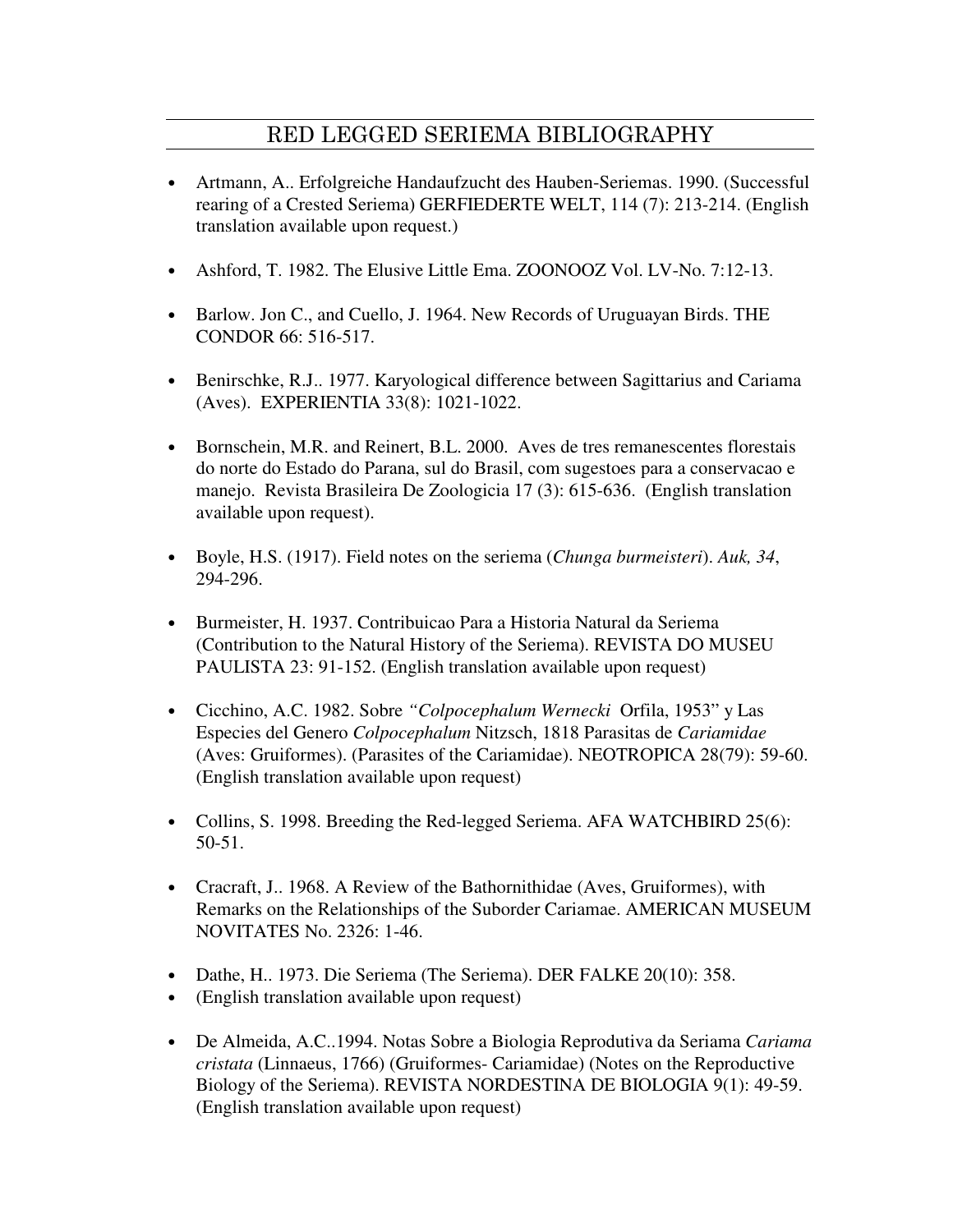- Degrange FJ, Tambussi CP, Moreno K, Witmer LM, Wroe S . 2010. Mechanical Analysis of Feeding Behavior in the Extinct ''Terror Bird'' Andalgalornissteulleti (Gruiformes: Phorusrhacidae). PLoS ONE 5(8): e11856. doi:10.1371/journal.pone.0011856
- del Hoyo, J., Elliot, A. & Sargatal, J. eds (1996). *Handbook of the Birds of the World.* Vol. 3. Hoatzin to Auks. Lynx Edicions, Barcelona. pgs. 234-239.
- Farnell, G. Incubation and Hand rearing of Black-legged Seriema (*Chunga burmeisteri*) at the Audubon Zoo. AAZPA 1983 REGIONAL PROCEEDINGS: 221-223.
- Fowler, M.E. and Cubas, Z.S. (eds). 2001. Biology, medicine, and surgery of South American wild animals. Iowa State University Press.
- Frieling, H., 1936. Cariama cristata L. Als Anpassungsform an das Savannenleben. ZCITSCHRIFTFUGR MORPHOLOGICRIND OEKOLOGIEDER TIERE Vol. 30: 673-730. (In German)
- Hallager, S. 2010, 2007, 2004, 2000, 1999, 1998. North American Regional Studbook for the red-legged seriema. Smithsonian National Zoological Park.
- Hayes, F. E.. 1995. Status, Distribution and Biogeography of the Birds of Paraguay. American Birding Association, Inc..
- Heinroth, Von Dr. O.. 1924. Die Jugendentwicklung von *Cariama cristata*. (Early Development of *Cariama cristata*). JOURNAL fur ORNITHOLOGIE 72: 119-124. (English translation available upon request)
- Jacob, J. and Raab, G., 1995. 2,2-dialkylacetic Acids- A New Class of Naturally Occurring Lipid Constituents. VERLAG DER ZEITSCHRIFT FUR NATURFORSCHUNG 50 (1-2): 123-126.
- Marshall, L.G. 1994. The Terror Birds of South America. SCIENTIFIC AMERICAN 270 (2): 90-95.
- Miranda-Ribeiro. 1937. Nomes Vulgares da Seriema (Commonly used names of the Seriema bird).. REVISTA DO MUSEU PAULISTA 23: 35-90. (English translation available upon request.)
- Mourer-Chauvire, C.. 1983. Gruiformes Order, Aves of the Phospherites of Quercy (France). 1. Suborder Cariamae (Cariamidae and Phorusrhaciadae). Systematics and Biostratigraphy.. PALAEOVERTEBRATA 13(4): 83-143. (English translation available upon request)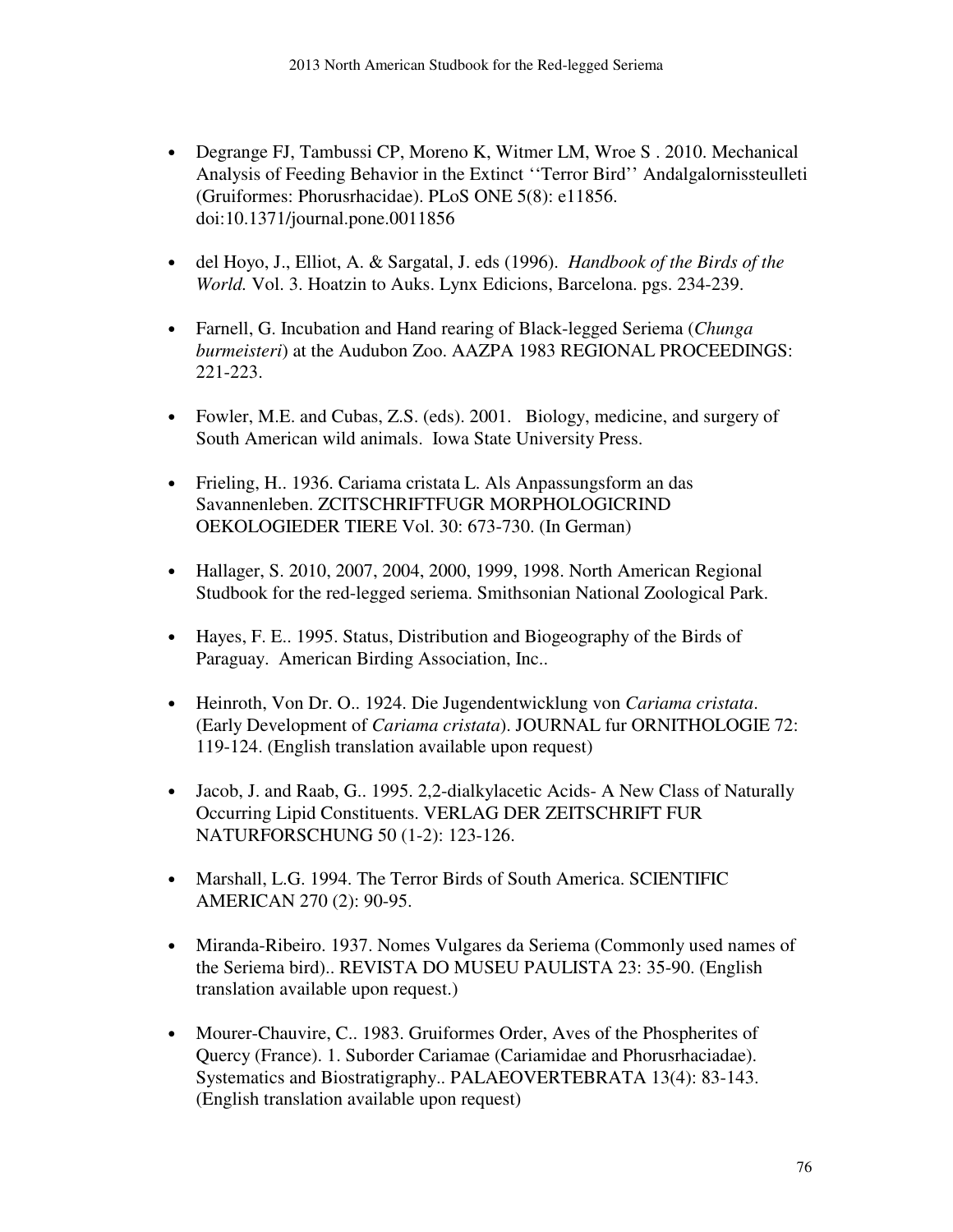- Newton, A.. 1889. On the breeding of the Seriema (*Cariama cristata*). PROCEEDINGS OF THE ZOOLOGICAL SOCIETY OF LONDON: 25-26.
- Noriega, J., Vizcaino, S. and Bargo, M. 2009. First record and a new species of seriema (Aves: Ralliformes: Cariamidae) from Santacrucian (Early-Middle Miocene) beds of Patagonia. Journal of Vertebrate Paleontology 29(2): 620-626.
- Olson, S.L.. 1973. A plumage aberration of *Cariama cristata.* AUK Vol.90: 912- 914.
- Ollson, M. 1979. Seriemas: Their Natural History, Captive Management and Propagation. GAMEBIRD BREEDERS GAZETTE 28(6-7): 8-9.
- Padget, Ami Elizabeth, "Structure and possible function of vocalizations of captive red-legged seriemas (Cariama cristata). " Master's Thesis, University of Tennessee, 2010. http://trace.tennessee.edu/utk\_gradthes/651
- Price, R.D.. 1968. Two New Species of *Colpocephalum* (Mallophaga: Menoponidae) from the Gruiformes. THE JOURNAL OF PARASITOLOGY 54(4): 686-689.
- Redford, K.H., and Peters, G.. 1986. Notes on the Biology and Song of the Redlegged Seriema (*Cariama cristata*). JOURNAL OF FIELD ORNITHOLOGY 57(4): 261-269.
- Redford, K.H., and Shaw, P.. 1989. The Terror Bird Still Screams. INTERNATIONAL WILDLIFE 9(3): 14-16.
- Rodrigues, H. De Oliveira. 1962. Duas Novas Especies do Genero "Oxyspirura" Drasche in Stossich, 1897 (Two new species of the genus "Oxyspirura" Drasche). REVISTA BRASILEIRA de BIOLOGIA: 22(4) 371-376. (English translation of pgs. 375-376 available upon request)
- Rutgers, A., and Norris, K.A., eds. 1970. Encyclopaedia of Aviculture. Volume 1. Blanford Press Ltd. London.
- Schneider, Von Karl Max. 1957. Uber gegliederte Rufweisen bei Tieren. (On the ordered ways of calling with animals.) BELTR.Z.VOGELK 5.1/4, (English translation available upon request.)
- Seth-Smith, D.. 1912. On a Young Cariama cristata. PROCEEDINGS OF THE ZOOLOGICAL SOCIETY OF LONDON 557-558.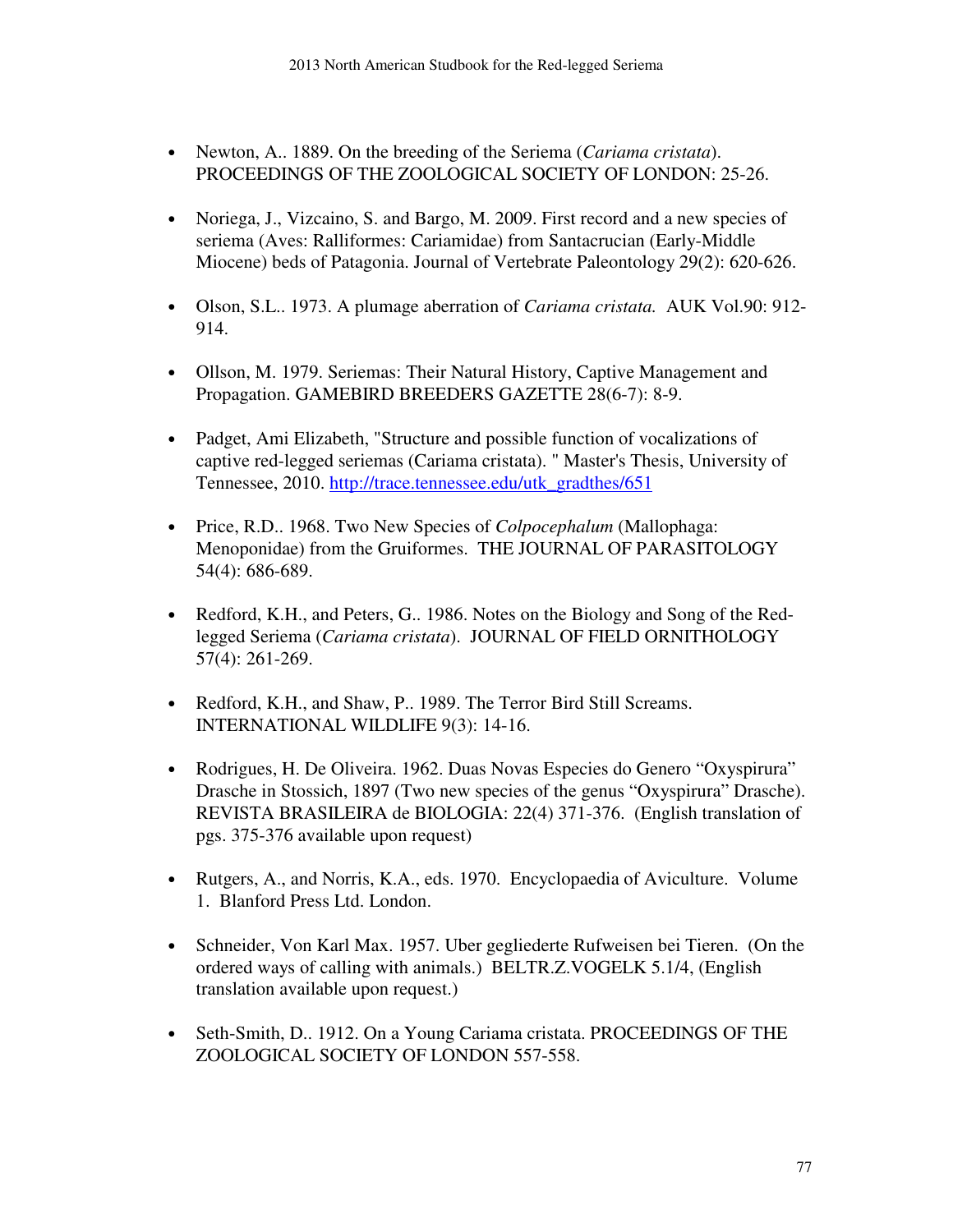- Sibley, C., and Ahlquist, J.. 1990. Phylogeny and Classification of Birds. A Study in Molecular Evolution. Yale University Press, New Haven Connecticut. Pg. 427- 440.
- Sick, Helmut. 1993. BIRDS IN BRAZIL. Princeton University Press.
- Tambussi, C., Ubilla, M., Carolina, AH and Perea, D. 2005. Fossil records and paleoenvironmental implications of Chloephaga picta (Gmelin, 1789) (Magellan Goose) and Cariama cristata (Linnaeus, 1766) (Seriema) from the Late Pleistocene of Uruguay. Neues Jahrbuch fur Geologie und Palaontologie 5: 257- 268.
- Torres, F., Muzzi, L., Alves, E., Leite, C., Feliciano, M., Sampaio, G. and Muzzi, R. 2007. Fixacao esqueletica externa em fratura tarsometatarsica de seriema (Cariama cristata): relato de caso (External skeletal fixation in tarsumetatarus fracture of red legged seriema (Cariama cristata) : a case report). Arq. Bras. Med. Vet. Zooec. 59(2); 155-159. [English translation available upon request]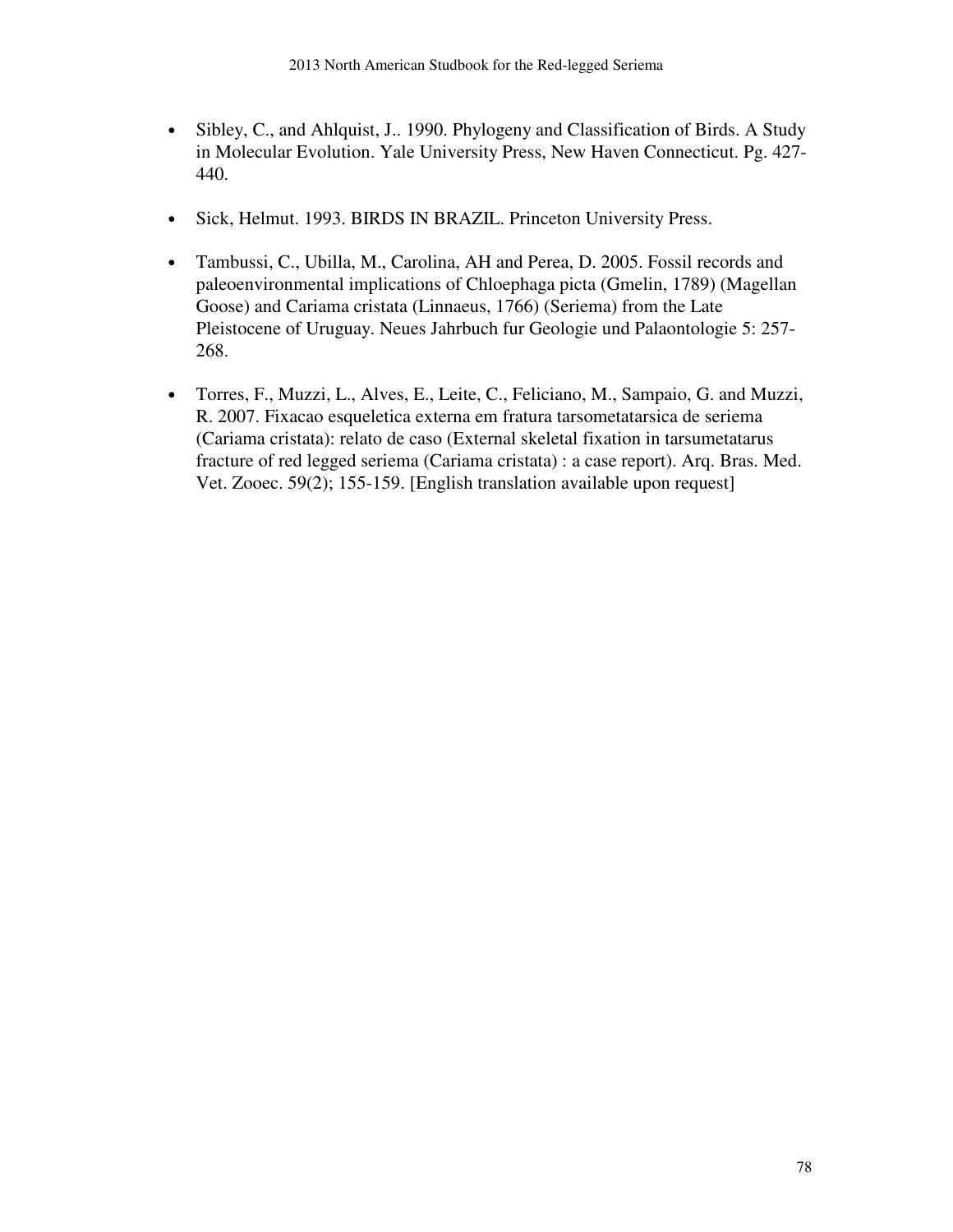# INSTITUTIONAL REPRESENTATIVES

| <b>TORONTO</b>                         | <b>ROCKTON</b>                         |  |  |  |  |
|----------------------------------------|----------------------------------------|--|--|--|--|
| Toronto Zoo                            | African Lion Safari                    |  |  |  |  |
| $\overline{361}$ A Old Finch Ave.      | <b>R.R.</b> 1                          |  |  |  |  |
| Scarborough, Ontario Canada M1B 5K7    | Cambridge, ON                          |  |  |  |  |
| Phone: (416)392 5971                   | Canada N1R 5S2                         |  |  |  |  |
| Email: tmason@torontozoo.ca            | Phone (519) 623 2620                   |  |  |  |  |
| Contact person: Tom Mason              | birds@lionsafari.com                   |  |  |  |  |
|                                        | Contact person: Gareth Morgan          |  |  |  |  |
|                                        |                                        |  |  |  |  |
| <b>WILD WRLD</b>                       | <b>LOSANGELE</b>                       |  |  |  |  |
| Wildlife World Zoo                     | Los Angeles Zoo & Botanical Gardens    |  |  |  |  |
| Northern Ave. at State Route 303       | 5333 Zoo Dr.                           |  |  |  |  |
| Litchfield Park, AZ USA 85340          | Los Angeles, CA USA 90027              |  |  |  |  |
| Phone: (623) 935 9453                  | Phone: (323)644 4295                   |  |  |  |  |
| Email: jackewert@wildlifeworld.com     | Email: Susie.Kasielke@lacity.org       |  |  |  |  |
| Contact person: Jack Ewert             | Contact person: Susie Kasielke         |  |  |  |  |
|                                        |                                        |  |  |  |  |
| <b>CENTRALPK</b>                       | <b>DENVER</b>                          |  |  |  |  |
| Central Park Zoo                       | Denver Zoological Gardens              |  |  |  |  |
| 830 5th Avenue                         | <b>City Park</b>                       |  |  |  |  |
| New York, NY 10065-7001                | Denver, CO USA 80205                   |  |  |  |  |
| Phone: (212) 439-6500                  | Phone: (303)376 4917                   |  |  |  |  |
| Email:scardillo@wcs.org                | Email:jazua@denverzoo.org              |  |  |  |  |
| Contact person: Susan Cardillo         | Contact person: John Azua              |  |  |  |  |
|                                        |                                        |  |  |  |  |
| <b>NZP WASH</b>                        | <b>JACKSONVL</b>                       |  |  |  |  |
| Smithsonian's National Zoological Park | Jacksonville Zoo and Gardens           |  |  |  |  |
| 3001 Connecticut Ave. NW               | 370 Zoo Parkway                        |  |  |  |  |
| Washington, DC USA 20008               | Jacksonville, FL USA 32218             |  |  |  |  |
| Phone: (202)633 3088                   | Phone: (904)757 4463 x131              |  |  |  |  |
| Email: hallagers@si.edu                | Email: bear hulld@JaxZoo.org           |  |  |  |  |
| Contact person: Sara Hallager          | Contact person: Donna Bear Hull        |  |  |  |  |
|                                        |                                        |  |  |  |  |
| <b>COAL VAL</b>                        | <b>EDMONDS M</b>                       |  |  |  |  |
| Niabi Zoo                              | <b>Wonders of Nature</b>               |  |  |  |  |
| 13010 Niabi Zoo Road                   | St. Petersburg, FL                     |  |  |  |  |
| Coal Valley, IL 61240                  | Phone: (727) 527-2144                  |  |  |  |  |
| Phone: (309) 799 3482                  | Email: wondersofnature@tampabay.rr.com |  |  |  |  |
| Email: JenniferR@niabizoo.com          | <b>Contact Person: Matt Edmonds</b>    |  |  |  |  |
| Contact person: Jennifer Ryan          |                                        |  |  |  |  |
|                                        |                                        |  |  |  |  |
| <b>JNGLARY F</b>                       | <b>LOWRY</b>                           |  |  |  |  |
| Naples Zoo                             | Tampa's Lowry Park Zoo                 |  |  |  |  |
| 1590 Goodlette Frank Road              | 1101 W Sligh Ave                       |  |  |  |  |
| Naples, FL 34102                       | Tampa, FL USA 33604                    |  |  |  |  |
| Phone: (239) 262 5409                  | Phone: (813)935 8552 x222              |  |  |  |  |
| Email: jayne@napleszoo.com             | Email: Curator@LowryParkZoo.com        |  |  |  |  |
| Contact person: Jane Naples            | Contact person: Lee Ann Rottman        |  |  |  |  |
|                                        |                                        |  |  |  |  |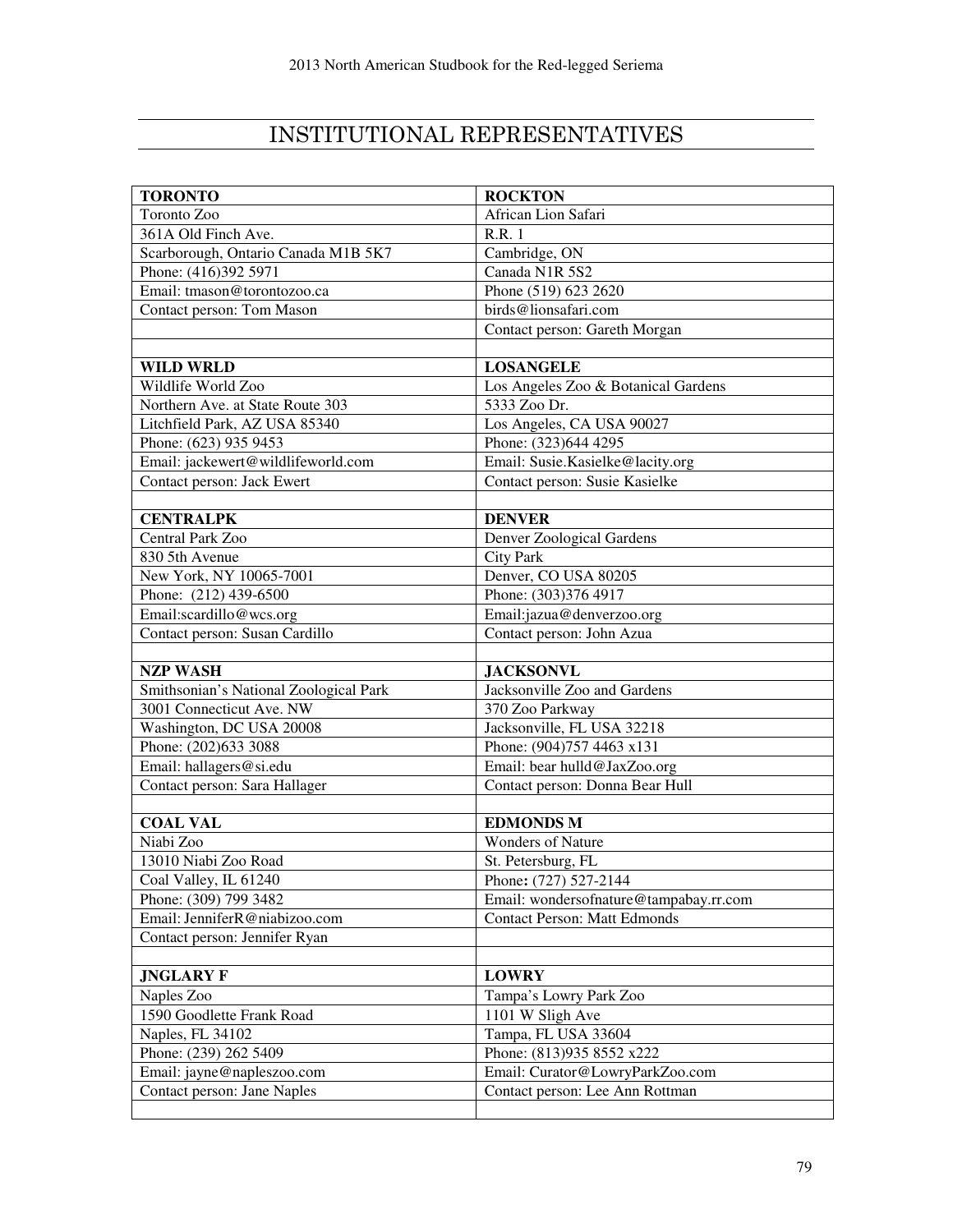| <b>ORLANDO</b>                                          | <b>DREHER PA</b>                    |  |  |  |  |
|---------------------------------------------------------|-------------------------------------|--|--|--|--|
| Sea World Orlando                                       | Palm Beach Zoo at Dreher Park       |  |  |  |  |
| 7007 Sea World Dr.                                      | 1301 Summit Blvd.                   |  |  |  |  |
| Orlando, FL USA 32821                                   | West Palm Beach, FL USA 33405       |  |  |  |  |
| Phone: (407)363 2156                                    | Phone: (561)533 0887x215            |  |  |  |  |
| Email: Sherry.branch@seaworld.com                       | Email:glovett@palmbeachzoo.org      |  |  |  |  |
| Contact person: Sherry Branch                           | Contact person: Gwen Lovett         |  |  |  |  |
|                                                         |                                     |  |  |  |  |
| <b>WORLDBIRD</b>                                        | <b>SEDGWICK</b>                     |  |  |  |  |
| Steve Martin Natural Encounters, Inc.                   | Sedgwick County Zoo                 |  |  |  |  |
| 9014 Thompson Nursery Rd.                               | 5555 Zoo Blvd.                      |  |  |  |  |
| Winter Haven, FL USA 33884                              | Wichita, KS USA 67212               |  |  |  |  |
| Phone: (407)938 0847                                    | Phone: (316)266 8203                |  |  |  |  |
| Email: Rob Bules                                        | Email: snewland@scz.org             |  |  |  |  |
| Contact person: rjb6@earthlink.net                      | Contact person: Scott Newland       |  |  |  |  |
|                                                         |                                     |  |  |  |  |
| <b>CALDWELL</b>                                         | <b>METROZOO</b>                     |  |  |  |  |
| Caldwell Zoo                                            | Zoo Miami                           |  |  |  |  |
| PO Box 4785                                             | 12400 SW 152nd St/One Zoo Boulevard |  |  |  |  |
| Tyler, TX 75712                                         | Miami, FL 33177                     |  |  |  |  |
| Phone: (903) 593 0121 x223                              | Phone: (305) 251 0400 x84965        |  |  |  |  |
| Email: ystainback@caldwellzoo.org                       | Email: JDUN@miamidade.gov           |  |  |  |  |
| Contact person: Yvonne Stainback                        | Contact person: Jim Dunster         |  |  |  |  |
|                                                         |                                     |  |  |  |  |
| <b>CRAWFRD W</b>                                        | <b>ST LOUIS</b>                     |  |  |  |  |
| World Bird Sanctuary                                    | Saint Louis Zoo                     |  |  |  |  |
| 125 Bald Eagle Ridge Road                               | 1 Government Drive                  |  |  |  |  |
| Valley Park, MO USA 63088                               | Saint Louis, MO 63110               |  |  |  |  |
| Phone: (636)861 3225                                    | Phone: 314 781 0900x362             |  |  |  |  |
| Email: jmeshach@worldbirdsanctuary.org                  | Email: macek@stlzoo.org             |  |  |  |  |
| Contact person: Jeffrey S. Meshach                      | Contact person: Mike Macek          |  |  |  |  |
|                                                         |                                     |  |  |  |  |
| <b>RIO GRAND</b>                                        | <b>SCOT NECK</b>                    |  |  |  |  |
| Albuquerque Biological Park                             | Sylvan Heights Waterfowl            |  |  |  |  |
| 903 Tenth St. SW                                        | 4963 Hwy 258                        |  |  |  |  |
| Albuquerque, NM USA 87102                               | Scotland Neck, NC USA 27874         |  |  |  |  |
| Phone: (505)764 6528                                    | Phone: (252) 826 3273               |  |  |  |  |
| Email: pshannon@cabq.gov                                | Email: sylvanhts@coastalnet.com     |  |  |  |  |
| Contact person: Peter Shannon                           | Contact person: Mike Lubbock        |  |  |  |  |
|                                                         |                                     |  |  |  |  |
| <b>CINCINNAT</b>                                        | <b>TULSA</b>                        |  |  |  |  |
| Cincinnati Zoo & Botanical Garden                       | Tulsa Zoo & Living Museum           |  |  |  |  |
| 3400 Vine St.                                           | 5701 E 36th St N                    |  |  |  |  |
| Cincinnati, OH USA 45220                                | Tulsa, OK USA 74115                 |  |  |  |  |
| Phone: (513)569 8225                                    | Phone: (918)669 6225                |  |  |  |  |
| Email: david.oehler@cincinnatizoo.org                   | Email: tmortimer@tulsazoo.org       |  |  |  |  |
| Contact person: David Oehler                            | Contact person: Tom Mortimer        |  |  |  |  |
|                                                         |                                     |  |  |  |  |
| <b>GREATBEND</b>                                        | <b>COLUMBIA</b>                     |  |  |  |  |
| Great Bend Brit Spaugh Zoo, Great Bend Raptor<br>Center | Riverbanks Zoo and Garden           |  |  |  |  |
| 2123 Main St                                            | PO Box 1060                         |  |  |  |  |
|                                                         |                                     |  |  |  |  |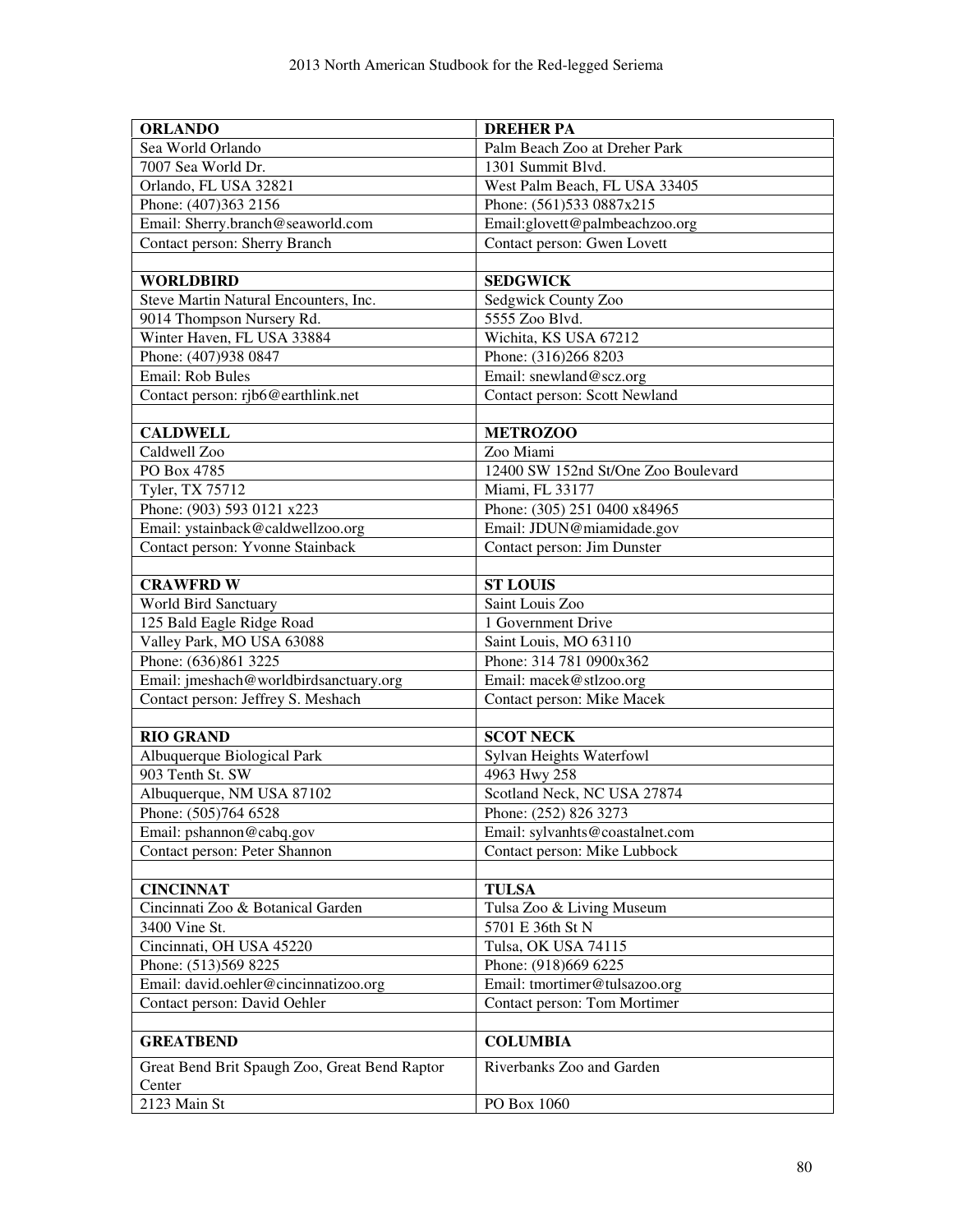| Great Bend, KS 67530                      |                                           |  |  |  |  |
|-------------------------------------------|-------------------------------------------|--|--|--|--|
| Phone: 620-793-4226                       | Columbia, SC USA 29202                    |  |  |  |  |
| Email: Marge@GreatBendZoo.com             | Phone: (803)779 8717                      |  |  |  |  |
| Contact person: Marge Bowen               | Email: klynglecowand@riverbanks.org       |  |  |  |  |
|                                           | Contact person: Kate Lyngle-Cowand        |  |  |  |  |
|                                           |                                           |  |  |  |  |
| PITTS CA                                  | <b>KNOXVILLE</b>                          |  |  |  |  |
| National Aviary                           | Knoxville Zoological Gardens              |  |  |  |  |
| Allegheny Commons West                    | P.O. Box 6040                             |  |  |  |  |
| Pittsburgh, PA 15212                      | Knoxville, TN USA 37914                   |  |  |  |  |
| Phone: (412) 323 7235                     | Phone: (865) 637 5331x323                 |  |  |  |  |
| Email: teri.grendzinski@aviary.org        | Email: marmstrong@knoxvillezoo.org        |  |  |  |  |
| Contact person: Teri Grendzinski          | Contact person: Mark Armstrong            |  |  |  |  |
|                                           |                                           |  |  |  |  |
| <b>LUFKIN</b>                             | <b>NASHVILLE</b>                          |  |  |  |  |
| Ellen Trout Zoo                           | Nashville Zoo, Inc.                       |  |  |  |  |
| 402 Zoo Circle                            | 3777 Nolensville Road                     |  |  |  |  |
| Lufkin, TX USA 75904                      | Nashville, TN 37211                       |  |  |  |  |
| Phone: (936)633 0399                      | Phone: (615) 833 1534 x155                |  |  |  |  |
| Email: cfalzone@ellentroutzoo.com         | Email:jdegraauw@nashvillezoo.org          |  |  |  |  |
| Contact person: Celia Falzone             | Contact person : Joe DeGraaww             |  |  |  |  |
|                                           |                                           |  |  |  |  |
| <b>TACOMA</b>                             | <b>SAN ANTON</b>                          |  |  |  |  |
| Point Defiance Zoo & Aquarium             | San Antonio Zoological Gardens & Aquarium |  |  |  |  |
| 5400 N Pearl St.                          | 3903 N. St. Mary's Street                 |  |  |  |  |
| Tacoma, WA USA 98407                      | San Antonio, TX USA 78212                 |  |  |  |  |
| Phone: (253)404 3654                      | Phone: (210)734 7184x162                  |  |  |  |  |
| Email: maureen.okeefe@pdza.org            | Email: curbirds@sazoo.org                 |  |  |  |  |
| Contact person: Maureen Okeefe            | Contact person: Josef San Miquel          |  |  |  |  |
|                                           |                                           |  |  |  |  |
| <b>TRACY</b>                              |                                           |  |  |  |  |
| <b>Tracy Aviary</b>                       |                                           |  |  |  |  |
| 589 East 1300 South                       |                                           |  |  |  |  |
| Salt Lake City, UT 84105                  |                                           |  |  |  |  |
| Phone: (801) 596 8500                     |                                           |  |  |  |  |
| Email: Jennifer Evans                     |                                           |  |  |  |  |
| Contact person: JenniferE@tracyaviary.org |                                           |  |  |  |  |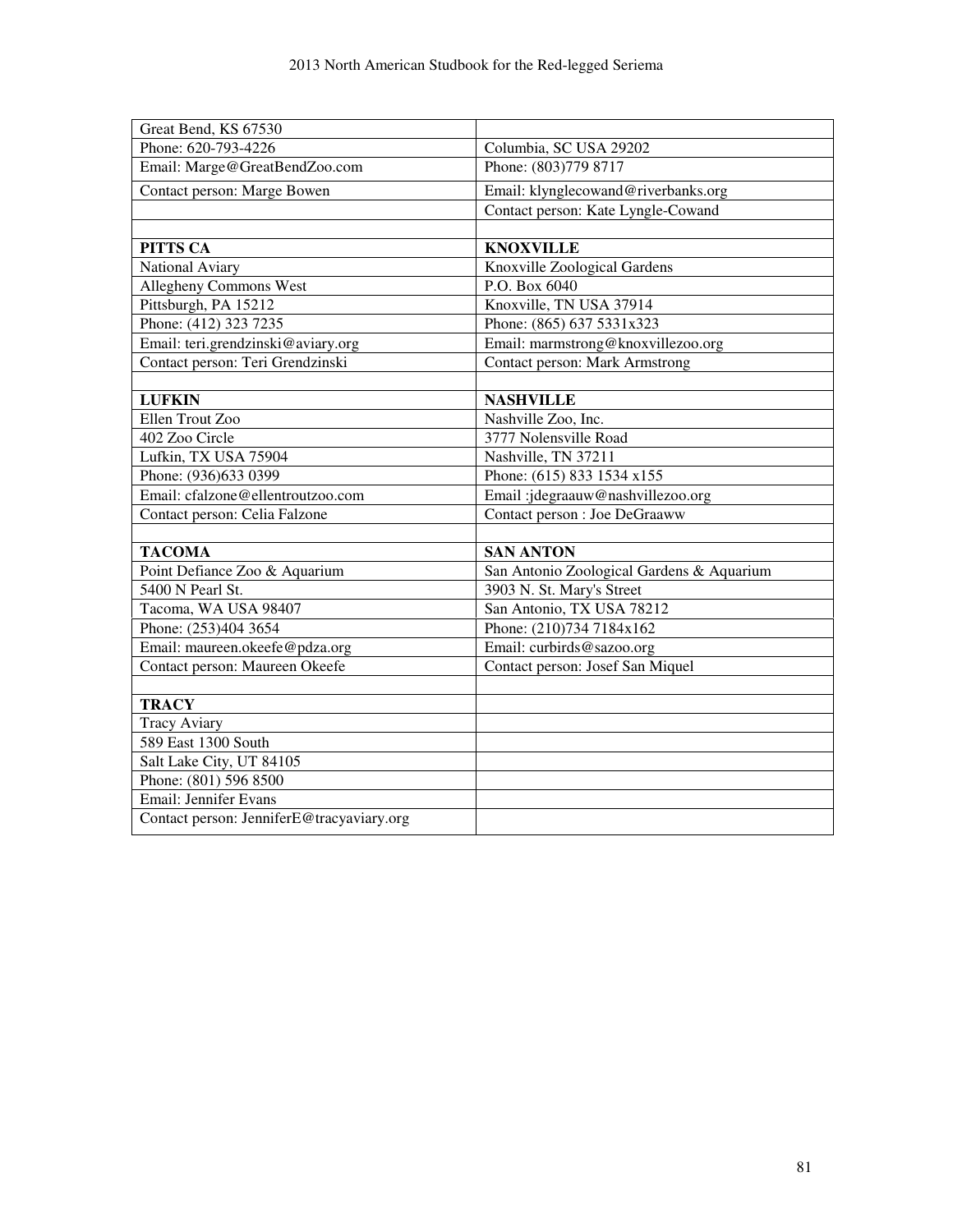### RED-LEGGED SERIEMA ETHOGRAM

**From:** Padget, Ami Elizabeth, \Structure and possible function of vocalizations of captive red-legged seriemas (Cariama cristata). " Master's Thesis, University of Tennessee, 2010. http://trace.tennessee.edu/utk gradthes/651

A red-legged seriema ethogram was developed from naturalistic behavior observations of 22 captive seriemas. Ethogram behaviors have been grouped into 6 categories, including locomotion, functional, resting/ stationary, maintenance, reproductive, and vocalizations and include a description of 47 basic behaviors and vocalizations.

#### *Locomotion*

Walking: Alternating movement of legs at a steady rate.

Running : Alternating movement of legs at a rapid rate.

Flying : Extension of wings, with flapping, with no body part touching substrate.

Jumping : Legs are bent, then extended, and both feet leave the ground simultaneously without wing flapping.

Chasing : Running while directing body toward an animate object.

Hock Walking : Bird has tarsi on the ground and the tibias are vertical, with belly not touching the ground and from this position moves forward using legs.

Pacing : Walking back and forth repeatedly along the same track.

Kicking : Jump and thrust both legs forward.

Startle : Tensing of the body followed by a jump and/or wing flapping.

#### **Functional**

Prey Capture : Chasing flying or crawling insects or small vertebrates and detaining them with beak.

Feeding : Pecking, using beak, to consume foliage or may repeatedly drop and shake pieces of food over and over, followed by tearing food, while using beak to tear and feet to hold and then consuming by tilting head back to swallow food.

Digging for Prey : Using beak to burrow into substrate to find and obtain prey.

Allofeeding : Adults bring food to each other and pass and forth between beaks several times before being consumed.

Whack Food or Objects : Throwing food or inanimate objects on ground repeatedly using beak to hold and neck to thrust.

Object Pass : Delivering inanimate items back and forth between individuals using beaks.

Drinking : Consuming water, while standing, using a repeated scooping motion with beak with head tilted back to swallow.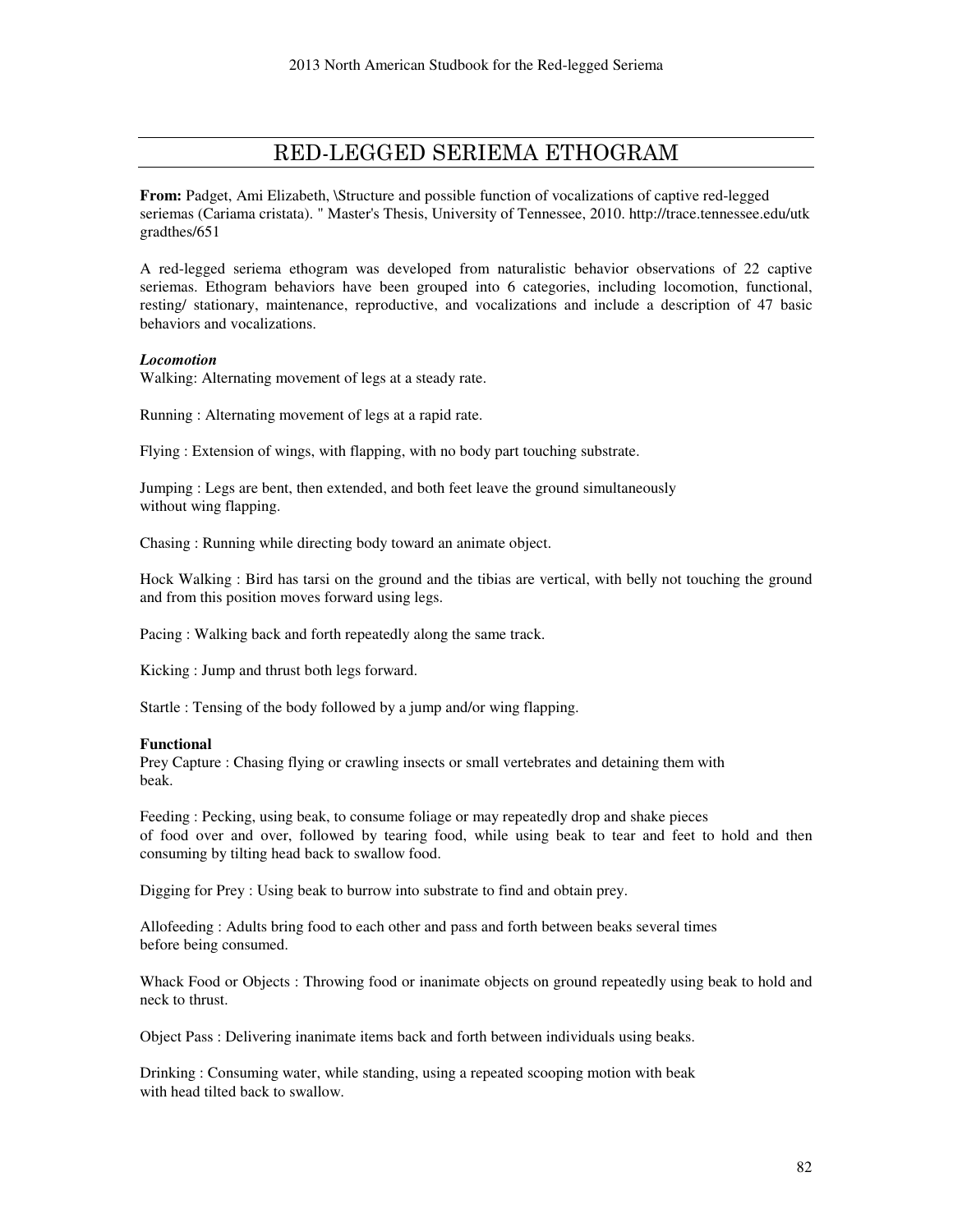Foraging : Scanning the ground for food while walking.

Pecking : Using beak to investigate substrate, enclosure, another bird, plants, prey, or other objects.

Bill Wiping : Individuals rub the sides of their beak on the ground or other objects.

Defecation : Excreting feces from a standing position with tail feathers raised away from the cloaca.

Looking : Attenuate head and eyes toward observer or a moving object located outside enclosure.

Skyward Looking : Extending neck and using one or both eyes to look upwards. If using only one eye, the head is tilted.

Listening : Attenuate head and extend neck in the direction of a sound.

#### *Resting/ Stationary*

Standing Perch : Body is positioned in a stationary stance unipedally or bipedally on an elevated object.

Lying Perch : Body is positioned in a lying position on an elevated object.

Hock Sitting : Sitting position, in which the bird has tarsi on the ground and the tibias are vertical, with belly not touching the ground.

Lying : Legs folded and tucked under body with belly touching the ground.

Head Tuck : Standing with the head tucked against the back of the neck with body feathers fluffed.

#### *Maintenance*

Scratching : Using the talons on the feet to rub a body area.

Stretching : Leg and wing on the same aide of the body are extended backward at the simultaneously and may include the upward extension of wings.

Body Fluffing : Feathers on the body, neck, and wings are erected for a few seconds.

Ruffling : Shaking the body in a wavelike manner, from head to tail.

Preening : Grooming feathers using beak to peck, pull, and clean feathers, with or without the use of the preening gland, which is located at the base of the tail.

Dust Bathing : Lying on substrate, usually dirt or sand, to rubs body, wings, head, and neck on ground and may also roll onto the side of the body.

Sun Bathing Lying : Lying on belly in direct sunlight with wings extended and spread on the ground, while lying very still.

Sun Bathing Standing : Standing in direct sunlight with wings dropped to the sides to expose the back of the body.

Bill Gaping : Beak is opened wide and then shut.